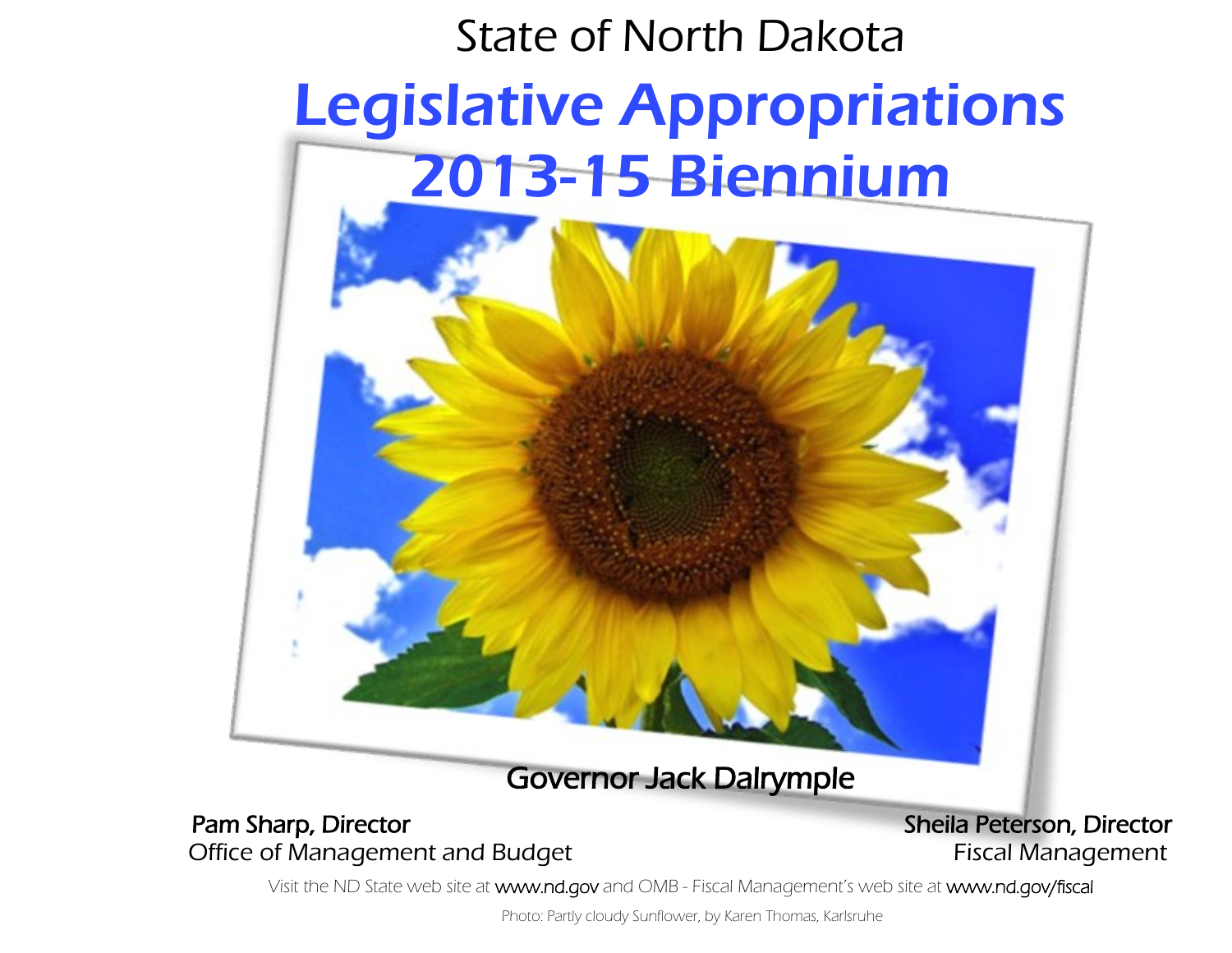**GOVERNMENT FINANCE OFFICERS ASSOCIATION** 

Distinguished **Budget Presentation** Award

**PRESENTED TO** 

# **State of North Dakota**

For the Biennium Beginning

**July 1, 2011** 

Linda C. Dandson Offrag P. Emer

President

**Executive Director**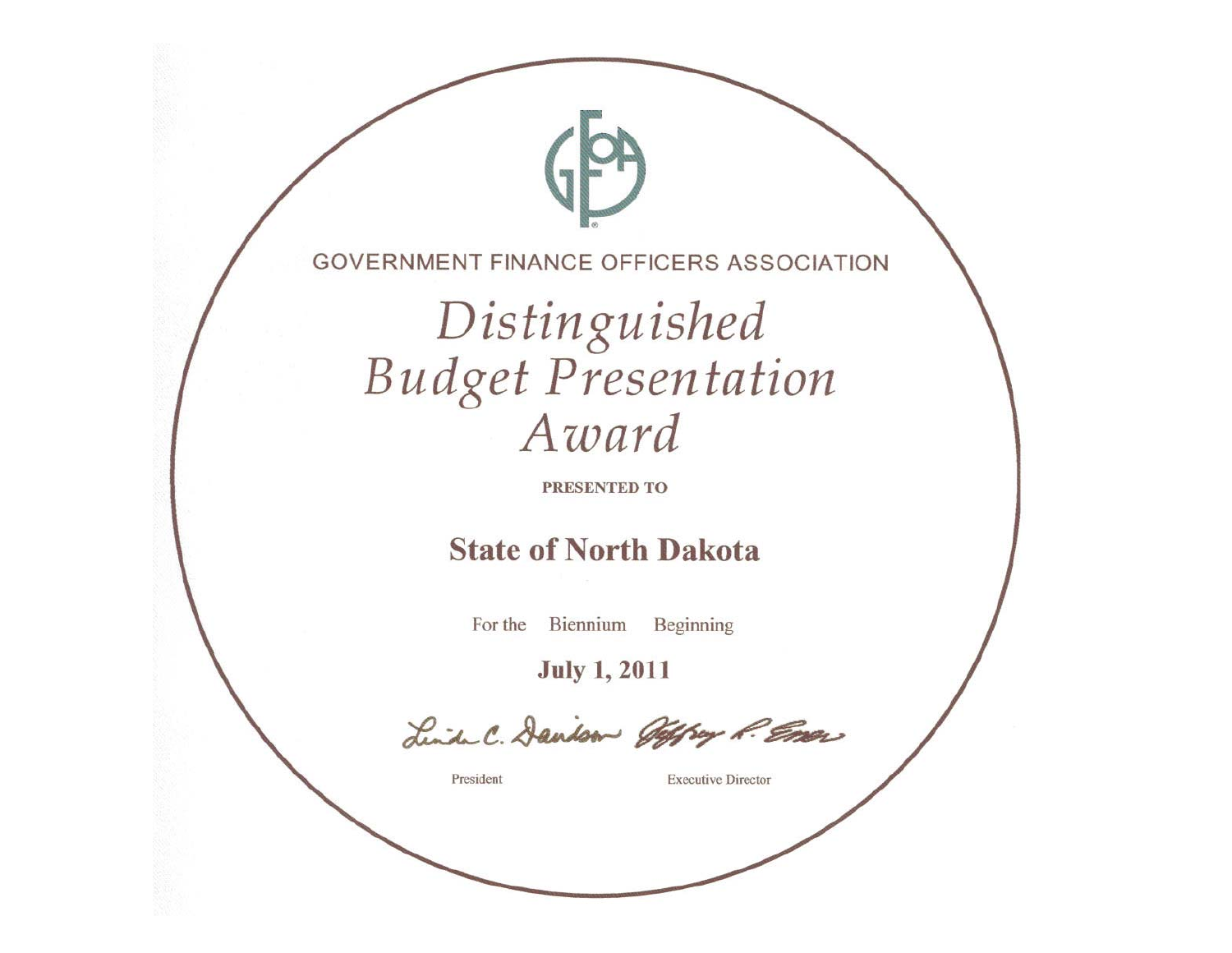# **TABLE OF CONTENTS**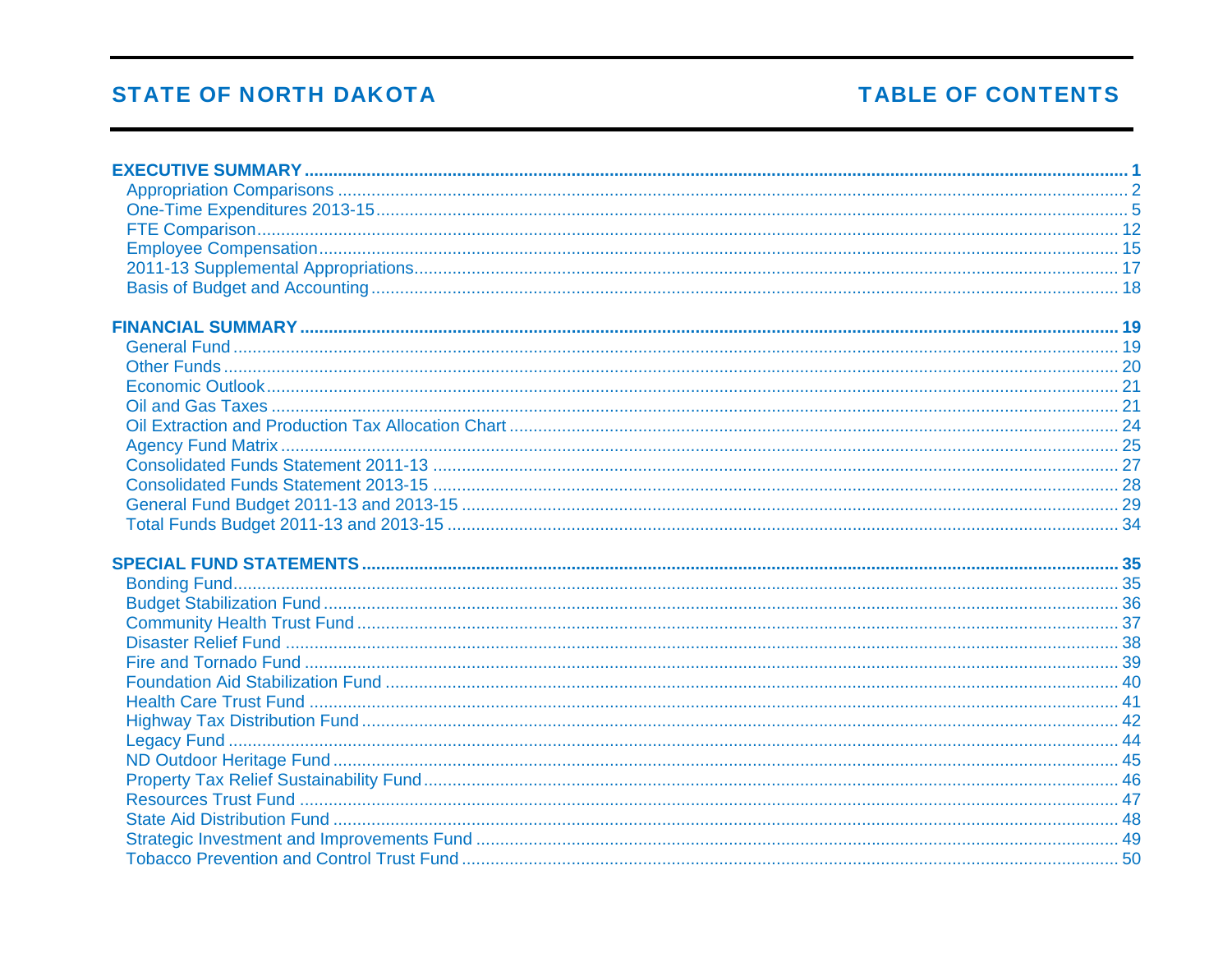# **TABLE OF CONTENTS**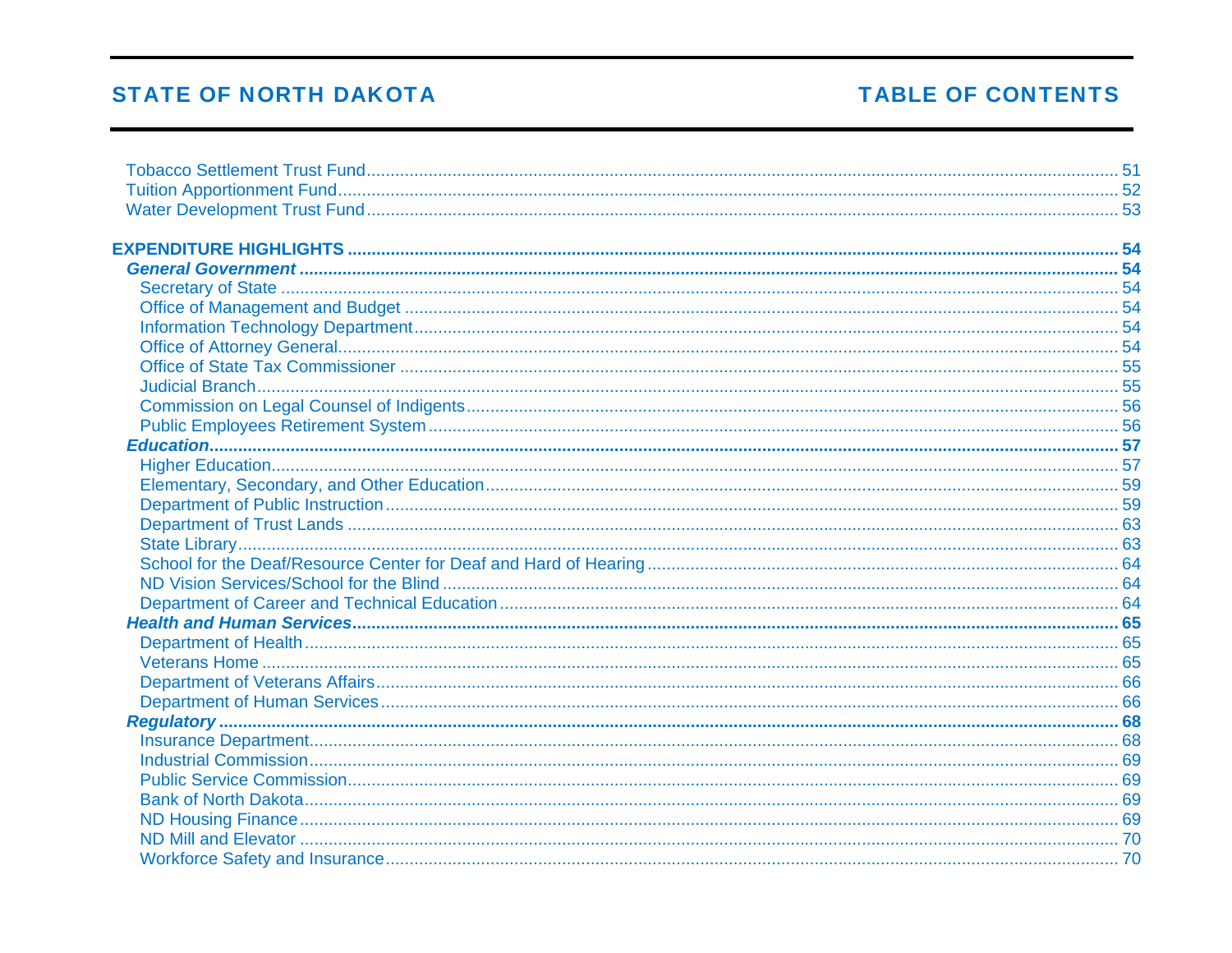# **TABLE OF CONTENTS**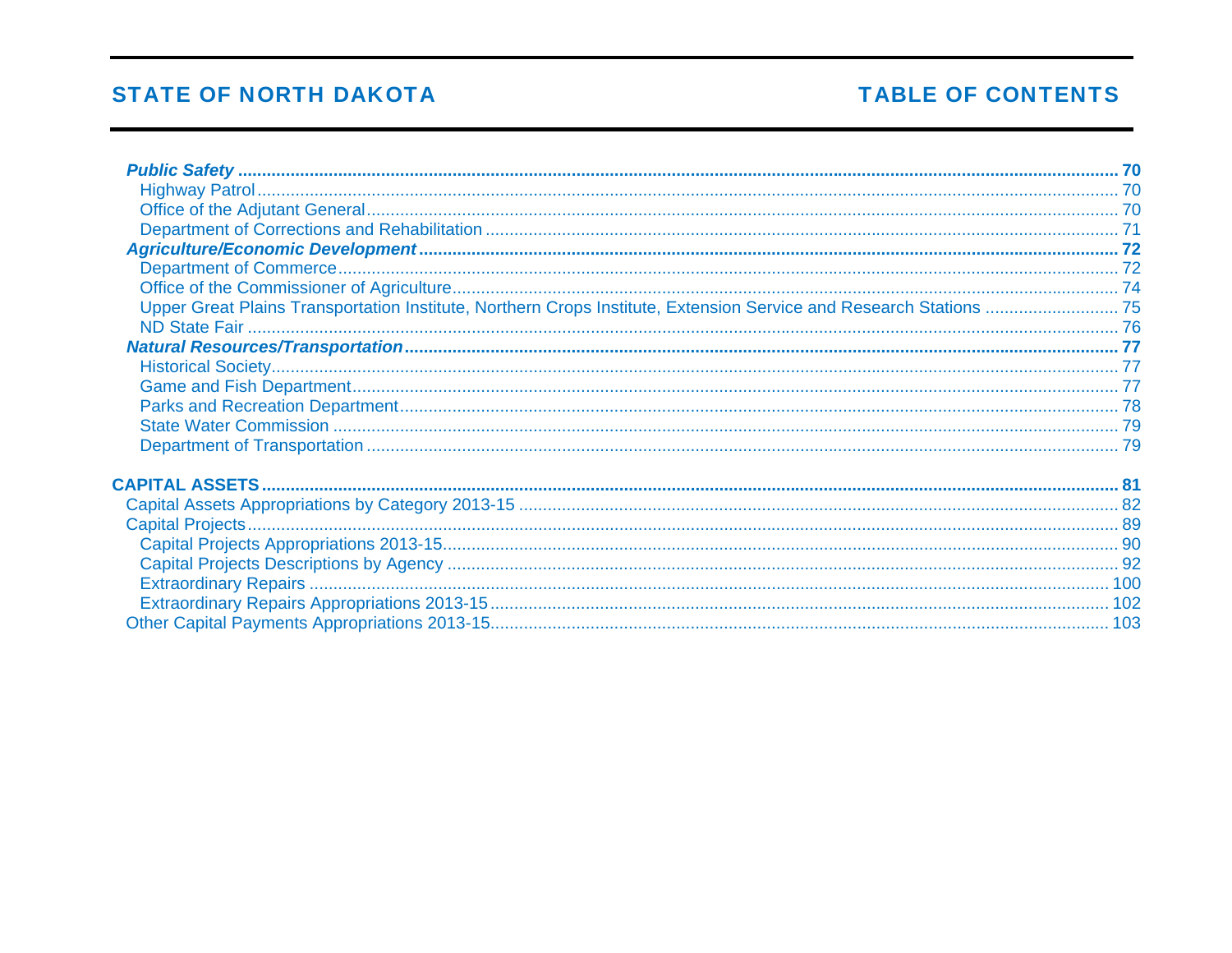#### <span id="page-5-0"></span>EXECUTIVE SUMMARY



Governor Jack Dalrymple's budget recommendation for the 2013-15 biennium centered around funding budget priorities with a special emphasis on infrastructure, providing additional tax relief, and setting aside adequate reserves. In his budget message, the Governor said, "I believe we have produced a budget for the people of North Dakota that is appropriate for a very special time in our state's history—a time of incredible growth and expansion, but it is also a budget which is careful to recognize the risks of overexpansion." The budget recommendation included leaving \$2.488 billion in reserves, on-going spending that was \$1.002 billion less than on-going revenues, one-time capital investments in infrastructure projects throughout the state, and additional property tax and individual income tax relief. The Governor's budget recommendation included no tax increases, no fee increases and no borrowing or bonding. The priorities of the budget were to exercise sound fiscal management, stimulate economic growth and provide the basic needs for our seniors, children, and veterans.

Major initiatives included in Governor Dalrymple's budget recommendation were:

- Increasing the homestead tax credit;
- Providing property, corporate, and income tax relief;
- Dedicating \$2.736 billion for state highway maintenance;
- Increasing funding \$549.2 million for k-12 education under a new funding plan;
- Providing an additional 60 mills property tax relief through the school funding formula;
- Replacing \$93.9 million in decreased federal funding in human services;
- Dedicating \$384.0 million to new and ongoing water projects;
- More than doubling the amount of funds available to political subdivisions through the oil tax formula;
- Proposing a new funding model for higher education based on completed credit hours;
- Supporting additional contributions to retirement funds for state employees;
- Improving emergency communication, law enforcement training, and environmental regulation;
- Adding dollars in support of mental health programming;
- Increasing reimbursement rates to healthcare providers;
- Increasing the housing incentive fund; and
- Creating an outdoor heritage fund.

In total, the general fund budget recommendation was \$4.786 billion and the entire budget recommendation, including federal and special funds, was \$12.785 billion. The 2013 Legislative Assembly increased the Governor's total budget by \$959.6 million or 7.5 percent.

Subsequent pages in this section highlight the Governor's recommendations and the legislative changes to his proposed initiatives.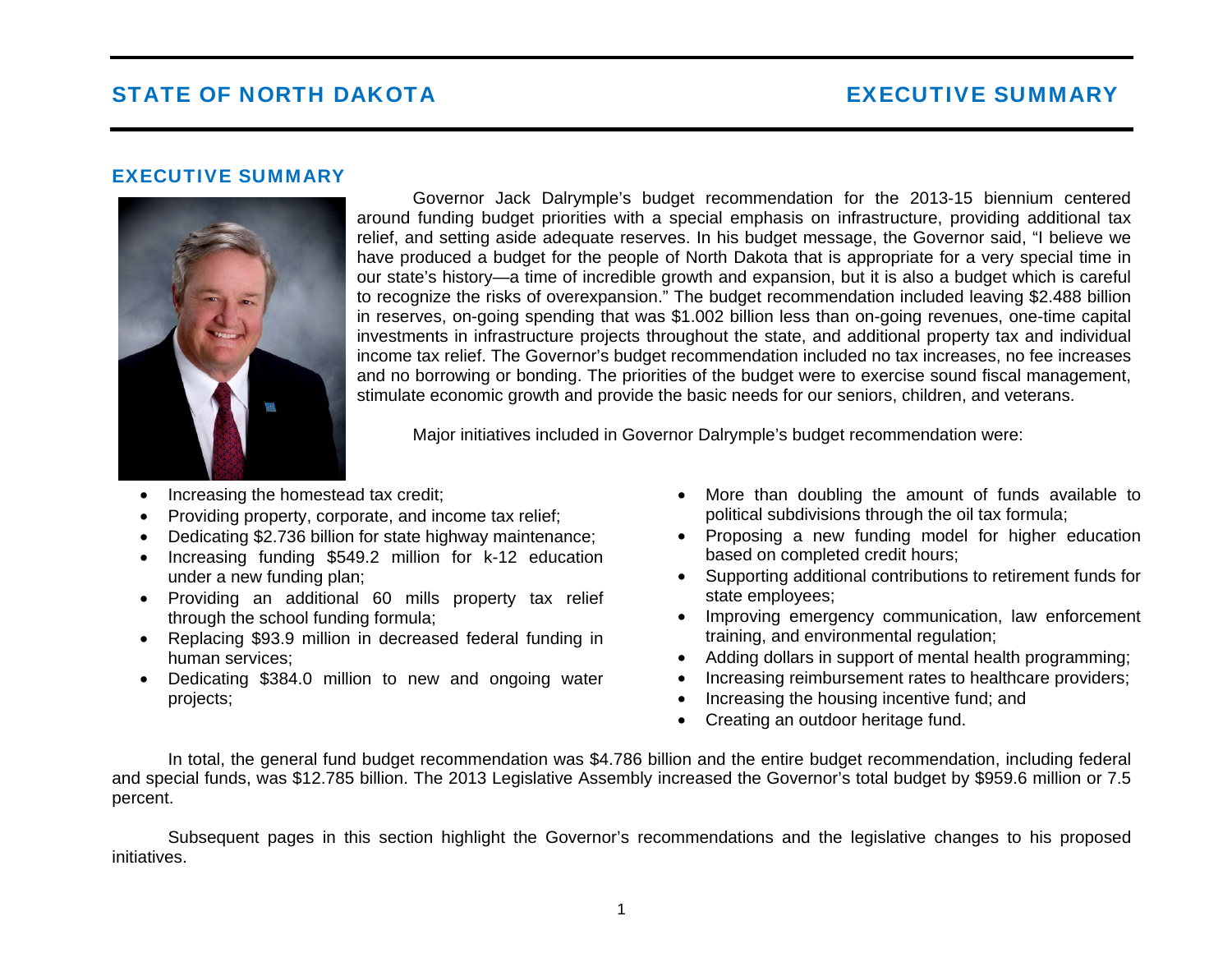## <span id="page-6-0"></span>**STATE OF NORTH DAKOTA APPROPRIATION COMPARISONS**

#### **2011-13 AND 2013-15 LEGISLATIVE APPROPRIATIONS AND 2013-15 EXECUTIVE RECOMMENDATION**

| <b>Agency</b>                                     | 2011-13 Legislative Appropriation <sup>11</sup> |                    | 2013-15 Executive Recommendation |                    | 2013-15 Legislative Appropriation |                    |
|---------------------------------------------------|-------------------------------------------------|--------------------|----------------------------------|--------------------|-----------------------------------|--------------------|
|                                                   | <b>General Fund</b>                             | <b>Total Funds</b> | <b>General Fund</b>              | <b>Total Funds</b> | <b>General Fund</b>               | <b>Total Funds</b> |
| <b>General Government</b>                         |                                                 |                    |                                  |                    |                                   |                    |
| <b>Executive Branch</b>                           |                                                 |                    |                                  |                    |                                   |                    |
| 101 Office of the Governor                        | \$3,773,942                                     | \$25,291,658       | \$3,978,295                      | \$3,978,295        | \$4,033,873                       | \$4,033,873        |
| 108 Office of the Secretary of State              | 9,326,160                                       | 16, 113, 144       | 6,691,408                        | 12,537,257         | 6,646,849                         | 12,491,266         |
| 110 Office of Management and Budget<br>$\sqrt{2}$ | 32,892,699                                      | 43,407,160         | 41,174,940                       | 50,764,335         | 45,436,688                        | 59,667,318         |
| 110 Office of Management and Budget Transfers \3  | 474,700,000                                     | 474,700,000        | 683,600,000                      | 683,600,000        | 315,210,000                       | 315,210,000        |
| 112 Information Technology Department             | 19,252,204                                      | 183,674,964        | 20,763,061                       | 171,053,947        | 21,254,428                        | 170,928,981        |
| 117 Office of the State Auditor                   | 7,143,808                                       | 9,571,330          | 8,186,230                        | 11,259,905         | 8,473,489                         | 11,510,407         |
| 120 Office of the State Treasurer                 | 49,705,390                                      | 49,705,390         | 1,897,585                        | 1,897,585          | 311,333,469                       | 311,333,469        |
| 125 Office of the Attorney General                | 31,542,245                                      | 58,969,422         | 37, 358, 136                     | 66,370,599         | 38,851,628                        | 83,834,078         |
| 127 Office of the State Tax Commissioner          | 39,238,449                                      | 39,248,449         | 67,640,129                       | 67,765,129         | 57,054,140                        | 57,179,140         |
| 140 Office of Administrative Hearings             |                                                 | 1,827,199          |                                  | 2,824,295          |                                   | 2,818,896          |
| 188 Comm on Legal Counsel for Indigents           | 9,808,430                                       | 11,779,282         | 12,046,125                       | 14,547,802         | 11,923,410                        | 14,421,276         |
| 190 Retirement and Investment Office              |                                                 | 4,232,954          |                                  | 4,648,730          |                                   | 4,899,369          |
| 192 Public Employees Retirement System            |                                                 | 6,867,890          |                                  | 7,715,503          |                                   | 7,650,450          |
| <b>Total Executive Branch</b>                     | \$677,383,327                                   | \$925,388,842      | \$883,335,909                    | \$1,098,963,382    | \$820,217,974                     | \$1,055,978,523    |
|                                                   |                                                 |                    |                                  |                    |                                   |                    |
| <b>Legislative and Judicial Branches</b>          |                                                 |                    |                                  |                    |                                   |                    |
| 150 Legislative Assembly                          | \$14,267,917                                    | \$14,267,917       | \$14,336,364                     | \$14,336,364       | \$13,921,971                      | \$13,921,971       |
| 160 Legislative Council                           | 11,561,158                                      | 11,631,158         | 12, 150, 457                     | 12,220,456         | 12,862,475                        | 12,932,474         |
| 180 Judicial Branch                               | 83,482,362                                      | 85,664,636         | 97,417,252                       | 99,592,841         | 98,305,993                        | 100,481,582        |
| Total Legislative and Judicial Branches           | \$109,311,437                                   | \$111,563,711      | \$123,904,073                    | \$126,149,661      | \$125,090,439                     | \$127,336,027      |
| <b>Total General Government</b>                   | \$786,694,764                                   | \$1,036,952,553    | \$1,007,239,982                  | \$1,225,113,043    | \$945,308,413                     | \$1,183,314,550    |
|                                                   |                                                 |                    |                                  |                    |                                   |                    |
| <b>Education</b>                                  |                                                 |                    |                                  |                    |                                   |                    |
| <b>Elementary, Secondary, and Other Education</b> |                                                 |                    |                                  |                    |                                   |                    |
| 201 Department of Public Instruction              | \$1,243,980,651                                 | \$1,700,184,074    | \$1,043,309,862                  | \$2,194,721,295    | \$1,723,613,325                   | \$2,160,610,084    |
| 226 Land Department                               | 30,000,000                                      | 170,465,189        |                                  | 221,504,286        |                                   | 247,506,969        |
| 250 State Library                                 | 5,263,975                                       | 7,398,585          | 6,221,585                        | 8,622,432          | 5,875,988                         | 8,270,133          |
| 252 School for the Deaf                           | 6,718,772                                       | 8,806,779          | 7,771,990                        | 10,347,658         | 7,799,379                         | 10,370,566         |
| 253 ND Vision Services/School for the Blind       | 3,797,240                                       | 4,632,331          | 4,875,866                        | 5,735,221          | 7,694,093                         | 8,547,849          |
| 270 Dept. of Career & Technical Education         | 27,981,679                                      | 38,748,567         | 30,833,972                       | 41, 124, 457       | 32,392,916                        | 42,680,711         |
| Total Elementary, Secondary, and Other Educ.      | \$1,317,742,317                                 | \$1,930,235,525    | \$1,093,013,275                  | \$2,482,055,349    | \$1,777,375,701                   | \$2,477,986,312    |
|                                                   |                                                 |                    |                                  |                    |                                   |                    |
| <b>Higher Education</b>                           |                                                 |                    |                                  |                    |                                   |                    |
| 215 North Dakota University System Office         | \$116,629,810                                   | \$119,384,528      | \$156,161,976                    | \$158,461,888      | \$162,045,136                     | \$164,345,048      |
| 227 Bismarck State College                        | 31,935,693                                      | 40,470,693         | 48,714,535                       | 48,714,535         | 45,706,327                        | 52,371,327         |
| 228 Lake Region State College                     | 9,640,610                                       | 9,640,610          | 19,357,137                       | 19,357,137         | 18,234,648                        | 18,234,648         |
| 229 Williston State College                       | 13,518,698                                      | 15,743,698         | 24, 187, 242                     | 24, 187, 242       | 26,321,661                        | 28,821,661         |
| 230 University of North Dakota                    | 153,602,504                                     | 184,052,504        | 243,616,414                      | 311,103,676        | 230,556,333                       | 327,043,595        |
| 232 UND Medical Center                            | 46,783,021                                      | 46,783,021         | 55, 162, 777                     | 55, 162, 777       | 56,505,634                        | 56,505,634         |
| 235 North Dakota State University                 | 121,939,625                                     | 158,039,625        | 176,620,483                      | 215,779,839        | 171,193,784                       | 211,013,140        |
| 238 ND State College of Science                   | 44,985,191                                      | 55,685,191         | 50,502,178                       | 51,852,178         | 47,279,714                        | 48,629,714         |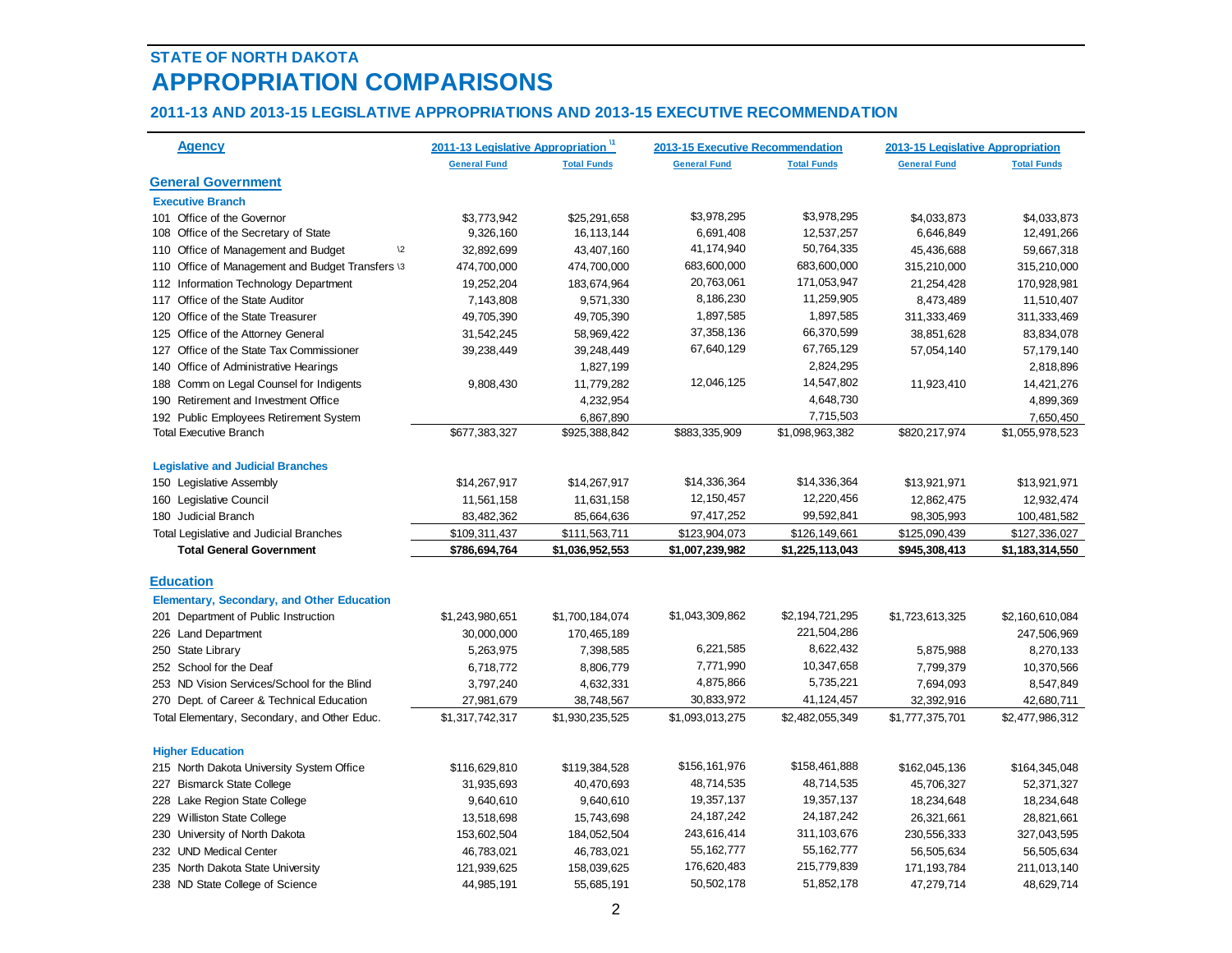# **STATE OF NORTH DAKOTAAPPROPRIATION COMPARISONS**

### **2011-13 AND 2013-15 LEGISLATIVE APPROPRIATIONS AND 2013-15 EXECUTIVE RECOMMENDATION**

| <b>Agency</b>                 |                                          | 2011-13 Legislative Appropriation 11 |                    | <b>2013-15 Executive Recommendation</b> |                    | 2013-15 Legislative Appropriation |                    |
|-------------------------------|------------------------------------------|--------------------------------------|--------------------|-----------------------------------------|--------------------|-----------------------------------|--------------------|
|                               |                                          | <b>General Fund</b>                  | <b>Total Funds</b> | <b>General Fund</b>                     | <b>Total Funds</b> | <b>General Fund</b>               | <b>Total Funds</b> |
|                               | 239 Dickinson State University           | 23,215,454                           | 23,215,454         | 28,082,814                              | 28,082,814         | 33,508,305                        | 33,508,305         |
| 240 Mayville State University |                                          | 13,083,328                           | 13,083,328         | 23,819,658                              | 23,819,658         | 22,387,066                        | 22,387,066         |
| 241 Minot State University    |                                          | 43,020,973                           | 59,055,528         | 45,286,418                              | 57,088,203         | 48,940,641                        | 60,742,426         |
|                               | 242 Valley City State University         | 28, 162, 473                         | 29, 177, 473       | 26,655,607                              | 31,462,444         | 25,284,607                        | 30,091,444         |
|                               | 243 Dakota College at Bottineau          | 7,055,942                            | 7,055,942          | 8,887,496                               | 16,488,285         | 9,179,870                         | 16,780,659         |
|                               | 244 North Dakota Forest Service          | 4,212,472                            | 5,215,958          | 5,509,022                               | 7,159,022          | 5,486,189                         | 7,136,189          |
| <b>Total Higher Education</b> |                                          | \$657,785,794                        | \$766,603,553      | \$912,563,757                           | \$1,048,719,698    | \$902,629,915                     | \$1,077,610,856    |
| <b>Total Education</b>        |                                          | \$1,975,528,111                      | \$2,696,839,078    | \$2,005,577,032                         | \$3,530,775,047    | \$2,680,005,616                   | \$3,555,597,168    |
|                               | <b>Health and Human Services</b>         |                                      |                    |                                         |                    |                                   |                    |
| 301 ND Department of Health   |                                          | \$34,013,780                         | \$194,962,533      | \$45,985,263                            | \$186,201,964      | \$46,001,508                      | \$185,569,942      |
|                               | 305 Tobacco Control Advisory Committee   |                                      | 12,922,614         |                                         | 13,016,197         |                                   | 15,815,828         |
| 313 Veterans Home             |                                          | 5,553,323                            | 20,896,646         | 8,088,294                               | 23,861,920         | 7,722,353                         | 24, 152, 153       |
|                               | 316 Indian Affairs Commission            | 822,878                              | 822,878            | 1,033,482                               | 1,033,482          | 1,027,558                         | 1,027,558          |
|                               | 321 Department of Veterans Affairs       | 1,417,219                            | 1,417,219          | 1,343,167                               | 1,343,167          | 1,715,703                         | 1,715,703          |
|                               | 325 Department of Human Services         | 940,976,017                          | 2,648,548,255      | 1,176,869,527                           | 2,790,519,257      | 1,171,116,129                     | 2,949,452,594      |
|                               | 360 Protection and Advocacy Project      | 1,985,365                            | 5,104,253          | 2,652,735                               | 5,886,347          | 2,531,562                         | 5,765,174          |
| 380 Job Service North Dakota  |                                          | 1,879,892                            | 71,996,698         | 1,915,990                               | 80,395,593         | 2,030,235                         | 79,827,763         |
|                               | <b>Total Health and Human Services</b>   | \$986,648,474                        | \$2,956,671,096    | \$1,237,888,458                         | \$3,102,257,927    | \$1,232,145,048                   | \$3,263,326,715    |
|                               |                                          |                                      |                    |                                         |                    |                                   |                    |
| <b>Regulatory</b>             |                                          |                                      |                    |                                         |                    |                                   |                    |
|                               | 401 Office of the Insurance Commissioner |                                      | \$19,044,080       |                                         | \$18,958,734       |                                   | \$26,377,090       |
| 405 Industrial Commission     |                                          | \$18,075,613                         | 64,842,369         | \$22,419,118                            | 63,356,975         | \$22,494,125                      | 63,467,917         |
|                               | 406 Office of the Labor Commissioner     | 1,540,125                            | 1,964,636          | 1,887,217                               | 2,325,143          | 1,847,425                         | 2,285,351          |
|                               | 408 Public Service Commission            | 6,020,215                            | 19,081,863         | 6,563,223                               | 19,645,306         | 7,091,740                         | 20,479,209         |
| 412 Aeronautics Commission    |                                          | 554,500                              | 13,088,188         | 550,000                                 | 13,017,139         | 6,550,000                         | 19,013,427         |
|                               | 413 Dept. of Financial Institutions      |                                      | 6,836,318          |                                         | 7,640,294          |                                   | 7,580,217          |
| 414 Securities Department     |                                          | 1,909,220                            | 2,226,419          | 2,125,192                               | 2,321,042          | 2,127,782                         | 2,297,782          |
| 471 Bank of North Dakota      |                                          | 34,400,000                           | 141,253,155        |                                         | 52,452,928         |                                   | 103,150,147        |
|                               | 473 North Dakota Housing Finance Agency  |                                      | 38,590,046         |                                         | 40,862,039         | 15,400,000                        | 57,907,491         |
|                               | 475 North Dakota Mill and Elevator       |                                      | 47,071,877         |                                         | 52,255,124         |                                   | 52, 123, 557       |
|                               | 485 Workforce Safety and Insurance       |                                      | 58,413,293         |                                         | 63,131,407         |                                   | 63,322,422         |
| <b>Total Regulatory</b>       |                                          | \$62,499,673                         | \$412,412,244      | \$33,544,750                            | \$335,966,131      | \$55,511,072                      | \$418,004,610      |
| <b>Public Safety</b>          |                                          |                                      |                    |                                         |                    |                                   |                    |
| 504 Highway Patrol            |                                          | \$35,125,144                         | \$46,650,469       | \$49,805,623                            | \$63,589,300       | \$47,608,042                      | \$61,000,584       |
|                               | 530 Department of Corrections & Rehab    | 159,565,919                          | 191, 172, 069      | 179,983,725                             | 210,657,080        | 180,915,389                       | 217,050,311        |
| 540 Adjutant General          |                                          | 29,853,555                           | 326,957,933        | 31,795,634                              | 281,869,317        | 31,150,829                        | 280,995,426        |
| <b>Total Public Safety</b>    |                                          | \$224,544,618                        | \$564,780,471      | \$261,584,982                           | \$556,115,697      | \$259,674,260                     | \$559,046,321      |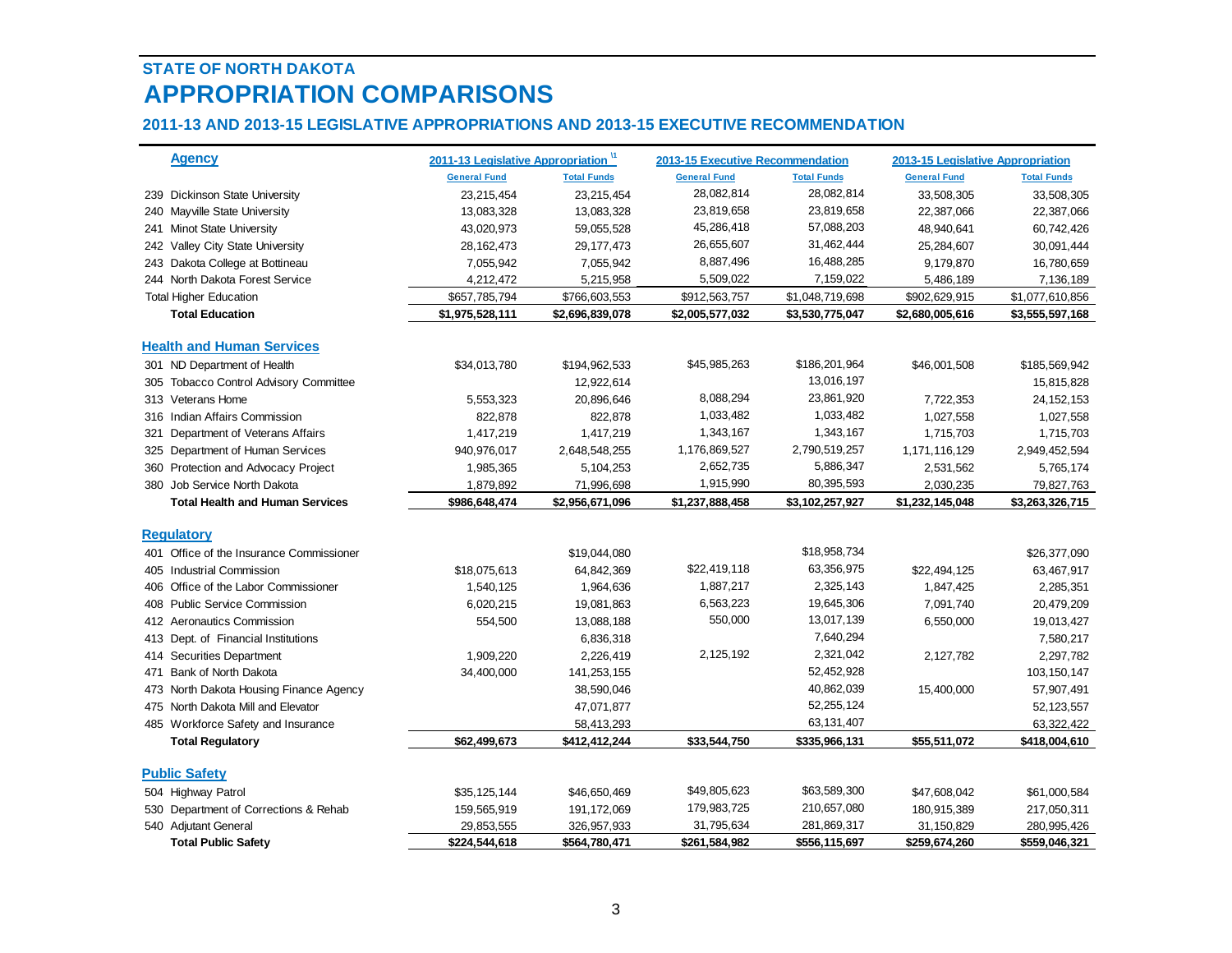# **STATE OF NORTH DAKOTAAPPROPRIATION COMPARISONS**

#### **2011-13 AND 2013-15 LEGISLATIVE APPROPRIATIONS AND 2013-15 EXECUTIVE RECOMMENDATION**

| <b>Agency</b>                                      | 2011-13 Legislative Appropriation 11 |                    | 2013-15 Executive Recommendation |                    | 2013-15 Legislative Appropriation |                    |
|----------------------------------------------------|--------------------------------------|--------------------|----------------------------------|--------------------|-----------------------------------|--------------------|
|                                                    | <b>General Fund</b>                  | <b>Total Funds</b> | <b>General Fund</b>              | <b>Total Funds</b> | <b>General Fund</b>               | <b>Total Funds</b> |
| <b>Agriculture and Economic Development</b>        |                                      |                    |                                  |                    |                                   |                    |
| 601 Dept of Commerce                               | \$41,759,865                         | \$365,394,802      | \$56,325,031                     | \$124,566,065      | \$64,457,060                      | \$139,820,082      |
| 602 North Dakota Department of Agriculture         | 8,196,746                            | 22,997,997         | 9,512,066                        | 24,721,612         | 9,519,217                         | 25,273,808         |
| 616 State Seed Department                          |                                      | 6.894.011          |                                  |                    |                                   |                    |
| Upper Great Plains Transportation Institute<br>627 | 1,919,628                            | 24,419,961         | 2,828,575                        | 25,353,629         | 4,076,824                         | 26,529,787         |
| 628 Branch Research Centers                        | 14,945,208                           | 29,942,789         | 17,725,012                       | 33,746,878         | 17,585,702                        | 33,586,785         |
| 630 NDSU Extension Service                         | 24,885,644                           | 48,014,454         | 28,650,644                       | 54,088,058         | 28,909,265                        | 53,757,074         |
| 638 Northern Crops Institute                       | 1,692,582                            | 3,347,307          | 2,074,344                        | 3,874,651          | 2,064,861                         | 3,862,022          |
| 640 NDSU Main Research Center                      | 54,456,398                           | 98,589,973         | 57,037,737                       | 110,293,322        | 58,606,521                        | 111,660,237        |
| 649 Agronomy Seed Farm                             |                                      | 1,435,168          |                                  | 1,474,961          |                                   | 1,471,759          |
| 665 North Dakota State Fair                        | 730,000                              | 730,000            | 4,046,000                        | 4,046,000          | 3,296,000                         | 3,296,000          |
| 670 Racing Commission                              | 317,501                              | 447,501            | 397,560                          | 563,967            | 389,244                           | 555,651            |
| <b>Total Agriculture and Econ Dev</b>              | \$148,903,572                        | \$602,213,963      | \$178,596,969                    | \$382,729,143      | \$188,904,694                     | \$399,813,205      |
|                                                    |                                      |                    |                                  |                    |                                   |                    |
| <b>Natural Resources</b>                           |                                      |                    |                                  |                    |                                   |                    |
| 701 State Historical Society                       | \$13,034,891                         | \$16,585,304       | \$15,301,371                     | \$18,547,874       | \$15,481,811                      | \$18,703,775       |
| 709 Council on the Arts                            | 1,363,602                            | 3,218,462          | 1,514,144                        | 3,259,061          | 1,504,102                         | 3,249,019          |
| 720 Game and Fish Department                       |                                      | 65,687,742         | $\Omega$                         | 68,091,737         |                                   | 67,553,639         |
| 750 Department of Parks and Recreation             | 16,623,556                           | 29,293,088         | 17, 144, 649                     | 28,936,484         | 20,032,338                        | 31,808,069         |
| 770 State Water Commission                         | 14,995,199                           | 509,415,420        | 17,779,644                       | 827,139,032        |                                   | 859,045,805        |
| <b>Total Natural Resources</b>                     | \$46,017,248                         | \$624,200,016      | \$51,739,808                     | \$945,974,188      | \$37,018,251                      | \$980,360,307      |
| <b>Transportation</b>                              |                                      |                    |                                  |                    |                                   |                    |
| 801 Department of Transportation                   | \$5,850,000                          | \$1,754,904,459    | \$10,000,000                     | \$2,705,703,578    | \$1,464,020,000                   | \$3,384,799,434    |
| <b>Total Transportation</b>                        | \$5,850,000                          | \$1,754,904,459    | \$10,000,000                     | \$2,705,703,578    | \$1,464,020,000                   | \$3,384,799,434    |
| <b>TOTAL ALL BUDGETS</b>                           | \$4,236,686,460                      | \$10,648,973,880   | \$4,786,171,981                  | \$12,784,634,754   | \$6,862,587,354                   | \$13,744,262,310   |

\1 2011-13 Legislative Appropriations include appropriations authorized by the 2011 legislature during the November 2011 special session.

<sup>12</sup> OMB budget includes:

- \$2,000,000 for the health insurance pool for temporary employees

- \$8,500,000 for the energy development impact funding pool

\3<sup>3</sup> OMB transfers include:

- Executive Recommendation transfer of \$686,600,000 to the highway fund

- Legislative Appropriation transfer of \$315,210,000 to the property tax relief sustainability fund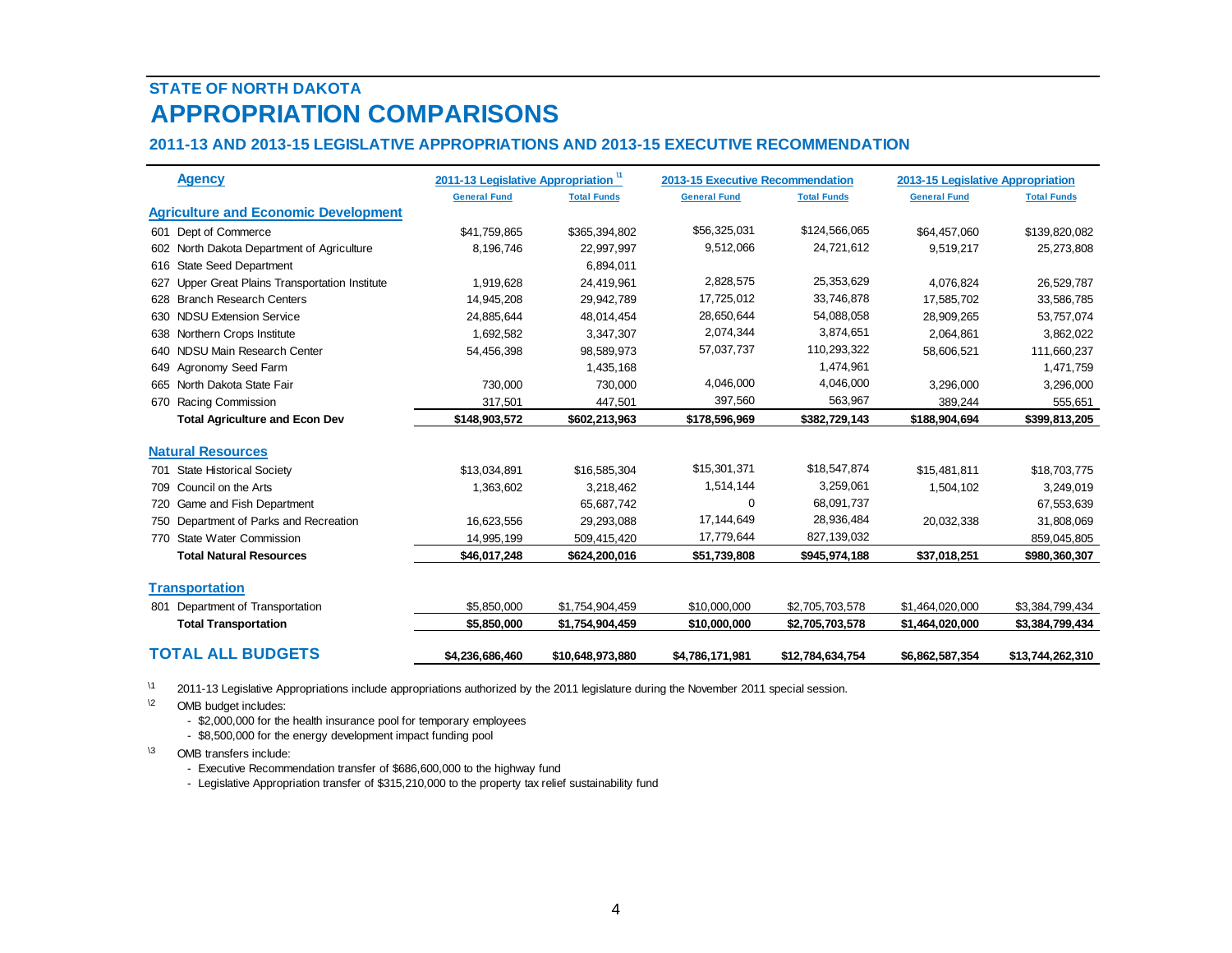<span id="page-9-0"></span>

|         |                                                                                                      | <b>Executive Budget</b><br>Gen. Fund | <b>Legislative Budget</b><br>Gen. Fund |
|---------|------------------------------------------------------------------------------------------------------|--------------------------------------|----------------------------------------|
| 108     | <b>Secretary of State</b><br>Hosting Charges - AS400                                                 | \$84,000                             | \$84,000                               |
|         | Multi-Purpose Copier                                                                                 | 10,000                               | 10,000                                 |
|         | Funding for New FTE                                                                                  |                                      | 283,754                                |
|         | Overtime Funding                                                                                     |                                      | 225,600                                |
|         | <b>Agency Total</b>                                                                                  | \$94,000                             | \$603,354                              |
|         | <b>110 OMB</b>                                                                                       |                                      |                                        |
|         | Capitol South Entrance Remodel                                                                       | \$1,000,000                          | \$1,000,000                            |
|         | Exterior Restoration of Legislative & Judicial Wing                                                  | 1,500,000                            | 1,500,000                              |
|         | General Fund Transfer to Highway Fund                                                                | 683,600,000                          |                                        |
|         | General Fund Transfer to Property Tax Relief Sustainability Fund                                     |                                      | 315,210,000                            |
|         | Health Insurance Pool for Temporary Employees re: ACA                                                | 1,000,000                            | 1,000,000                              |
|         | ND 125th Anniversary Coordinator                                                                     | 190,000                              | 190,000                                |
|         | Parking Lot Remodel                                                                                  | 4,000,000                            | 4,000,000                              |
|         | <b>Prairie Public Broadcasting</b>                                                                   | 700,000                              | 600,000                                |
|         | Repairing and Cleaning Flooring in Capitol and Judicial Wing                                         | 1,200,000                            | 1,200,000                              |
|         | State Energy Development Impact Pool                                                                 |                                      | 4,000,000                              |
|         | Information Technology Relocation and Consolidation Study                                            |                                      | 200,000                                |
|         | <b>Agency Total</b>                                                                                  | \$693,190,000                        | \$328,900,000                          |
| 112 ITD |                                                                                                      |                                      |                                        |
|         | CJIS - Projects                                                                                      | \$200,000                            | \$800,000                              |
|         | <b>ETC Grants</b>                                                                                    | 200,000                              | 200,000                                |
|         | Electronic Records Archiving Study                                                                   | 100,000                              | 100,000                                |
|         | <b>GIS Projects</b>                                                                                  | 215,000                              | 215,000                                |
|         | <b>Agency Total</b>                                                                                  | \$715,000                            | \$1,315,000                            |
|         | 117 State Auditor                                                                                    |                                      |                                        |
|         | <b>Vault Renovation</b>                                                                              | \$45,000                             | \$45,000                               |
|         | <b>Agency Total</b>                                                                                  | \$45,000                             | \$45,000                               |
| 120     | <b>State Treasurer</b>                                                                               |                                      |                                        |
|         | IT Development Costs to Update TDOC System                                                           | \$191,516                            | \$390,838                              |
|         | Township Distribution in Oil-Producing Counties<br>Township Transportation Distributions Corrections |                                      | 8,760,000<br>385,000                   |
|         | <b>Property Tax Relief Credits</b>                                                                   |                                      | 200,000,000                            |
|         | <b>Transportation Funding Distributions</b>                                                          |                                      | 100,000,000                            |
|         | <b>Agency Total</b>                                                                                  | \$191,516                            | \$309,535,838                          |
|         |                                                                                                      |                                      |                                        |
|         | 125 Attorney General                                                                                 |                                      |                                        |
|         | Oil Impact Assistance<br><b>Undercover Vehicles</b>                                                  | \$135,090                            |                                        |
|         | Secure Continuous Remote Alcohol Monitors                                                            | 198,000                              | \$198,000<br>1,200,000                 |
|         | <b>Agency Total</b>                                                                                  | \$333,090                            | \$1,398,000                            |
|         |                                                                                                      |                                      |                                        |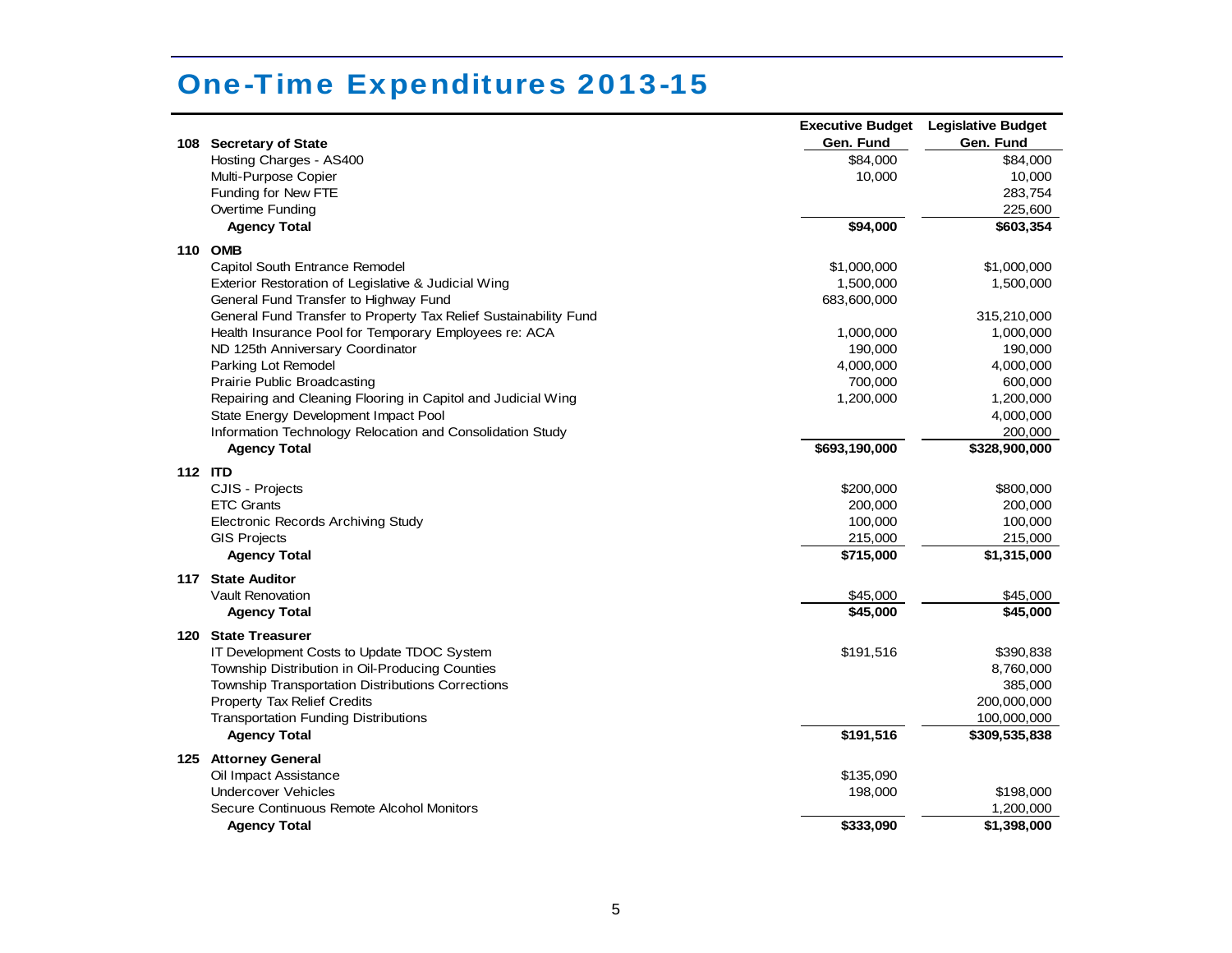|     |                                                |              | <b>Executive Budget</b> Legislative Budget |
|-----|------------------------------------------------|--------------|--------------------------------------------|
|     |                                                | Gen. Fund    | Gen. Fund                                  |
|     | 127 Tax Department                             |              |                                            |
|     | Oil Patch Housing and Compensation Adjustments | \$112,364    |                                            |
|     | <b>TAP Project</b>                             | 1,000,000    | \$1,000,000                                |
|     | <b>Agency Total</b>                            | \$1,112,364  | \$1,000,000                                |
|     | 150 Legislative Assembly                       |              |                                            |
|     | Information Technology Projects                | \$439,000    | \$42,000                                   |
|     | Legislative Wing Equipment and Improvements    | 500,000      | 500,000                                    |
|     | <b>Agency Total</b>                            | \$939,000    | \$542,000                                  |
|     | 160 Legislative Council                        |              |                                            |
|     | 2013-15 One-Time Funding                       | \$125,000    |                                            |
|     | Office Equipment Replacement                   |              | \$25,000                                   |
|     | Office Improvements                            |              | 50,000                                     |
|     | <b>IT Projects</b>                             |              | 50,000                                     |
|     | K-12 Education Funding Study                   |              | 100,000                                    |
|     | <b>Higher Education Funding Study</b>          |              | 150,000                                    |
|     | <b>Agency Total</b>                            | \$125,000    | \$375,000                                  |
| 180 | <b>Judicial Branch</b>                         |              |                                            |
|     | Equipment Over \$5,000                         | \$848,026    | \$848,026                                  |
|     | <b>IT Projects</b>                             | 324,850      | 324,850                                    |
|     | <b>Agency Total</b>                            | \$1,172,876  | \$1,172,876                                |
|     |                                                |              |                                            |
| 201 | <b>Department of Public Instruction</b>        |              |                                            |
|     | Initiative Funding Pool                        |              | \$2,750,000                                |
|     | <b>School District Safety Grants</b>           |              | 3,000,000                                  |
|     | <b>IT Staffing Analysis</b>                    |              | 100,000                                    |
|     | Early Childhood Care and Education Study       |              | 200,000                                    |
|     | Governing North Dakota Textbook Publication    |              | 20,000                                     |
|     | <b>Agency Total</b>                            | \$0          | \$6,070,000                                |
|     | 215 NDUS                                       |              |                                            |
|     | ND Higher Education Challenge Fund             | \$30,000,000 | \$29,000,000                               |
|     | New Program Start-Up Pool                      | 1,500,000    |                                            |
|     | Systemwide Deferred Maintenance                | 10,000,000   | 10,000,000                                 |
|     | Master Plan and Space Utilization Study        | 1,000,000    | 1,000,000                                  |
|     | Capital Projects Contingency Pool              |              | 5,483,413                                  |
|     | Performance Funding Pool                       |              | 5,000,000                                  |
|     | <b>Agency Total</b>                            | \$42,500,000 | \$50,483,413                               |
|     | 227 Bismarck State College                     |              |                                            |
|     | Communication and Creative Arts Center         | \$13,300,000 | \$12,635,000                               |
|     | <b>Agency Total</b>                            | \$13,300,000 | \$12,635,000                               |
|     | 228 Lake Region State College                  |              |                                            |
|     | Erlandson Technical Center Addition/Renovation | \$5,947,562  | \$5,650,184                                |
|     | <b>Agency Total</b>                            | \$5,947,562  | \$5,650,184                                |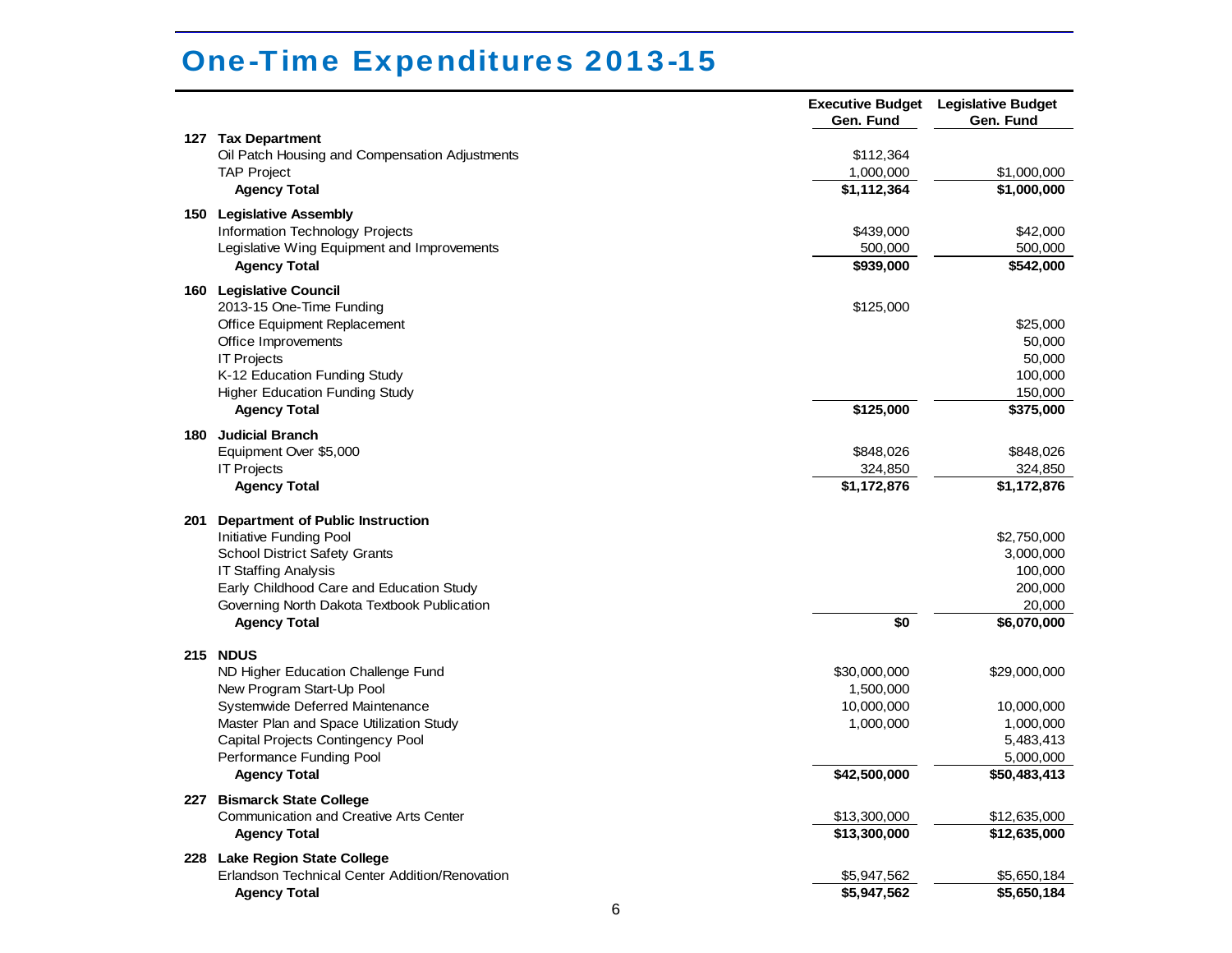| <b>Williston State College</b><br>229<br>Stevens Hall Renovation<br>\$12,242,478<br>\$11,630,354<br>Campus Drive<br>1,710,000<br>1,800,000<br>\$14,042,478<br>\$13,340,354<br><b>Agency Total</b><br>230 University of North Dakota<br>School of Medicine and Health Sciences<br>\$68,300,000<br>\$60,450,000<br>Law School<br>12,000,000<br>11,400,000<br>ND Museum of Art<br>190,000<br><b>Bismarck Family Practice Center Skywalk</b><br>750,000<br>\$80,300,000<br><b>Agency Total</b><br>\$72,790,000<br>232 UND School of Medicine<br>Healthcare Workforce Initiative Start-Up Costs<br>\$7,414,806<br>\$7,414,806<br>\$7,414,806<br>\$7,414,806<br><b>Agency Total</b><br>235 North Dakota State University<br>STEM Classroom/Laboratory Building<br>\$29,600,000<br>\$28,120,000<br>\$29,600,000<br>\$28,120,000<br><b>Agency Total</b><br>238 North Dakota State College of Science<br>Old Main Renovation<br>\$8,511,452<br>\$8,085,879<br>\$8,511,452<br>\$8,085,879<br><b>Agency Total</b><br><b>Dickinson State University</b><br>239<br>Theodore Roosevelt Center Operations<br>\$800,000<br>Theodore Roosevelt Presidential Library<br>6,000,000<br>\$0<br>\$6,800,000<br><b>Agency Total</b><br><b>Mayville State University</b><br>240<br>Old Gymnasium Replacement & Improvements<br>\$5,800,000<br>\$5,510,000<br>Campus-Wide Drainage Improvements<br>2,267,000<br>2,153,650<br><b>Agency Total</b><br>\$8,067,000<br>\$7,663,650<br><b>Minot State University</b><br>241<br><b>Plant Services Building</b><br>\$1,730,810<br>\$1,821,905<br>Flood Recovery<br>2,500,000<br><b>Agency Total</b><br>\$1,821,905<br>\$4,230,810<br>242 Valley City State University<br>Hillside Slope Failure<br>\$505,800<br>\$480,510<br>Vangstad Hall Renovation<br>3,636,466<br>3,454,643<br>Former President's House Restoration<br>250,000<br>\$4,142,266<br>\$4,185,153<br><b>Agency Total</b> |  | Gen. Fund | <b>Executive Budget</b> Legislative Budget<br>Gen. Fund |
|---------------------------------------------------------------------------------------------------------------------------------------------------------------------------------------------------------------------------------------------------------------------------------------------------------------------------------------------------------------------------------------------------------------------------------------------------------------------------------------------------------------------------------------------------------------------------------------------------------------------------------------------------------------------------------------------------------------------------------------------------------------------------------------------------------------------------------------------------------------------------------------------------------------------------------------------------------------------------------------------------------------------------------------------------------------------------------------------------------------------------------------------------------------------------------------------------------------------------------------------------------------------------------------------------------------------------------------------------------------------------------------------------------------------------------------------------------------------------------------------------------------------------------------------------------------------------------------------------------------------------------------------------------------------------------------------------------------------------------------------------------------------------------------------------------------------------------------------------------------------------------------------------------|--|-----------|---------------------------------------------------------|
|                                                                                                                                                                                                                                                                                                                                                                                                                                                                                                                                                                                                                                                                                                                                                                                                                                                                                                                                                                                                                                                                                                                                                                                                                                                                                                                                                                                                                                                                                                                                                                                                                                                                                                                                                                                                                                                                                                         |  |           |                                                         |
|                                                                                                                                                                                                                                                                                                                                                                                                                                                                                                                                                                                                                                                                                                                                                                                                                                                                                                                                                                                                                                                                                                                                                                                                                                                                                                                                                                                                                                                                                                                                                                                                                                                                                                                                                                                                                                                                                                         |  |           |                                                         |
|                                                                                                                                                                                                                                                                                                                                                                                                                                                                                                                                                                                                                                                                                                                                                                                                                                                                                                                                                                                                                                                                                                                                                                                                                                                                                                                                                                                                                                                                                                                                                                                                                                                                                                                                                                                                                                                                                                         |  |           |                                                         |
|                                                                                                                                                                                                                                                                                                                                                                                                                                                                                                                                                                                                                                                                                                                                                                                                                                                                                                                                                                                                                                                                                                                                                                                                                                                                                                                                                                                                                                                                                                                                                                                                                                                                                                                                                                                                                                                                                                         |  |           |                                                         |
|                                                                                                                                                                                                                                                                                                                                                                                                                                                                                                                                                                                                                                                                                                                                                                                                                                                                                                                                                                                                                                                                                                                                                                                                                                                                                                                                                                                                                                                                                                                                                                                                                                                                                                                                                                                                                                                                                                         |  |           |                                                         |
|                                                                                                                                                                                                                                                                                                                                                                                                                                                                                                                                                                                                                                                                                                                                                                                                                                                                                                                                                                                                                                                                                                                                                                                                                                                                                                                                                                                                                                                                                                                                                                                                                                                                                                                                                                                                                                                                                                         |  |           |                                                         |
|                                                                                                                                                                                                                                                                                                                                                                                                                                                                                                                                                                                                                                                                                                                                                                                                                                                                                                                                                                                                                                                                                                                                                                                                                                                                                                                                                                                                                                                                                                                                                                                                                                                                                                                                                                                                                                                                                                         |  |           |                                                         |
|                                                                                                                                                                                                                                                                                                                                                                                                                                                                                                                                                                                                                                                                                                                                                                                                                                                                                                                                                                                                                                                                                                                                                                                                                                                                                                                                                                                                                                                                                                                                                                                                                                                                                                                                                                                                                                                                                                         |  |           |                                                         |
|                                                                                                                                                                                                                                                                                                                                                                                                                                                                                                                                                                                                                                                                                                                                                                                                                                                                                                                                                                                                                                                                                                                                                                                                                                                                                                                                                                                                                                                                                                                                                                                                                                                                                                                                                                                                                                                                                                         |  |           |                                                         |
|                                                                                                                                                                                                                                                                                                                                                                                                                                                                                                                                                                                                                                                                                                                                                                                                                                                                                                                                                                                                                                                                                                                                                                                                                                                                                                                                                                                                                                                                                                                                                                                                                                                                                                                                                                                                                                                                                                         |  |           |                                                         |
|                                                                                                                                                                                                                                                                                                                                                                                                                                                                                                                                                                                                                                                                                                                                                                                                                                                                                                                                                                                                                                                                                                                                                                                                                                                                                                                                                                                                                                                                                                                                                                                                                                                                                                                                                                                                                                                                                                         |  |           |                                                         |
|                                                                                                                                                                                                                                                                                                                                                                                                                                                                                                                                                                                                                                                                                                                                                                                                                                                                                                                                                                                                                                                                                                                                                                                                                                                                                                                                                                                                                                                                                                                                                                                                                                                                                                                                                                                                                                                                                                         |  |           |                                                         |
|                                                                                                                                                                                                                                                                                                                                                                                                                                                                                                                                                                                                                                                                                                                                                                                                                                                                                                                                                                                                                                                                                                                                                                                                                                                                                                                                                                                                                                                                                                                                                                                                                                                                                                                                                                                                                                                                                                         |  |           |                                                         |
|                                                                                                                                                                                                                                                                                                                                                                                                                                                                                                                                                                                                                                                                                                                                                                                                                                                                                                                                                                                                                                                                                                                                                                                                                                                                                                                                                                                                                                                                                                                                                                                                                                                                                                                                                                                                                                                                                                         |  |           |                                                         |
|                                                                                                                                                                                                                                                                                                                                                                                                                                                                                                                                                                                                                                                                                                                                                                                                                                                                                                                                                                                                                                                                                                                                                                                                                                                                                                                                                                                                                                                                                                                                                                                                                                                                                                                                                                                                                                                                                                         |  |           |                                                         |
|                                                                                                                                                                                                                                                                                                                                                                                                                                                                                                                                                                                                                                                                                                                                                                                                                                                                                                                                                                                                                                                                                                                                                                                                                                                                                                                                                                                                                                                                                                                                                                                                                                                                                                                                                                                                                                                                                                         |  |           |                                                         |
|                                                                                                                                                                                                                                                                                                                                                                                                                                                                                                                                                                                                                                                                                                                                                                                                                                                                                                                                                                                                                                                                                                                                                                                                                                                                                                                                                                                                                                                                                                                                                                                                                                                                                                                                                                                                                                                                                                         |  |           |                                                         |
|                                                                                                                                                                                                                                                                                                                                                                                                                                                                                                                                                                                                                                                                                                                                                                                                                                                                                                                                                                                                                                                                                                                                                                                                                                                                                                                                                                                                                                                                                                                                                                                                                                                                                                                                                                                                                                                                                                         |  |           |                                                         |
|                                                                                                                                                                                                                                                                                                                                                                                                                                                                                                                                                                                                                                                                                                                                                                                                                                                                                                                                                                                                                                                                                                                                                                                                                                                                                                                                                                                                                                                                                                                                                                                                                                                                                                                                                                                                                                                                                                         |  |           |                                                         |
|                                                                                                                                                                                                                                                                                                                                                                                                                                                                                                                                                                                                                                                                                                                                                                                                                                                                                                                                                                                                                                                                                                                                                                                                                                                                                                                                                                                                                                                                                                                                                                                                                                                                                                                                                                                                                                                                                                         |  |           |                                                         |
|                                                                                                                                                                                                                                                                                                                                                                                                                                                                                                                                                                                                                                                                                                                                                                                                                                                                                                                                                                                                                                                                                                                                                                                                                                                                                                                                                                                                                                                                                                                                                                                                                                                                                                                                                                                                                                                                                                         |  |           |                                                         |
|                                                                                                                                                                                                                                                                                                                                                                                                                                                                                                                                                                                                                                                                                                                                                                                                                                                                                                                                                                                                                                                                                                                                                                                                                                                                                                                                                                                                                                                                                                                                                                                                                                                                                                                                                                                                                                                                                                         |  |           |                                                         |
|                                                                                                                                                                                                                                                                                                                                                                                                                                                                                                                                                                                                                                                                                                                                                                                                                                                                                                                                                                                                                                                                                                                                                                                                                                                                                                                                                                                                                                                                                                                                                                                                                                                                                                                                                                                                                                                                                                         |  |           |                                                         |
|                                                                                                                                                                                                                                                                                                                                                                                                                                                                                                                                                                                                                                                                                                                                                                                                                                                                                                                                                                                                                                                                                                                                                                                                                                                                                                                                                                                                                                                                                                                                                                                                                                                                                                                                                                                                                                                                                                         |  |           |                                                         |
|                                                                                                                                                                                                                                                                                                                                                                                                                                                                                                                                                                                                                                                                                                                                                                                                                                                                                                                                                                                                                                                                                                                                                                                                                                                                                                                                                                                                                                                                                                                                                                                                                                                                                                                                                                                                                                                                                                         |  |           |                                                         |
|                                                                                                                                                                                                                                                                                                                                                                                                                                                                                                                                                                                                                                                                                                                                                                                                                                                                                                                                                                                                                                                                                                                                                                                                                                                                                                                                                                                                                                                                                                                                                                                                                                                                                                                                                                                                                                                                                                         |  |           |                                                         |
|                                                                                                                                                                                                                                                                                                                                                                                                                                                                                                                                                                                                                                                                                                                                                                                                                                                                                                                                                                                                                                                                                                                                                                                                                                                                                                                                                                                                                                                                                                                                                                                                                                                                                                                                                                                                                                                                                                         |  |           |                                                         |
|                                                                                                                                                                                                                                                                                                                                                                                                                                                                                                                                                                                                                                                                                                                                                                                                                                                                                                                                                                                                                                                                                                                                                                                                                                                                                                                                                                                                                                                                                                                                                                                                                                                                                                                                                                                                                                                                                                         |  |           |                                                         |
|                                                                                                                                                                                                                                                                                                                                                                                                                                                                                                                                                                                                                                                                                                                                                                                                                                                                                                                                                                                                                                                                                                                                                                                                                                                                                                                                                                                                                                                                                                                                                                                                                                                                                                                                                                                                                                                                                                         |  |           |                                                         |
|                                                                                                                                                                                                                                                                                                                                                                                                                                                                                                                                                                                                                                                                                                                                                                                                                                                                                                                                                                                                                                                                                                                                                                                                                                                                                                                                                                                                                                                                                                                                                                                                                                                                                                                                                                                                                                                                                                         |  |           |                                                         |
|                                                                                                                                                                                                                                                                                                                                                                                                                                                                                                                                                                                                                                                                                                                                                                                                                                                                                                                                                                                                                                                                                                                                                                                                                                                                                                                                                                                                                                                                                                                                                                                                                                                                                                                                                                                                                                                                                                         |  |           |                                                         |
|                                                                                                                                                                                                                                                                                                                                                                                                                                                                                                                                                                                                                                                                                                                                                                                                                                                                                                                                                                                                                                                                                                                                                                                                                                                                                                                                                                                                                                                                                                                                                                                                                                                                                                                                                                                                                                                                                                         |  |           |                                                         |
|                                                                                                                                                                                                                                                                                                                                                                                                                                                                                                                                                                                                                                                                                                                                                                                                                                                                                                                                                                                                                                                                                                                                                                                                                                                                                                                                                                                                                                                                                                                                                                                                                                                                                                                                                                                                                                                                                                         |  |           |                                                         |
|                                                                                                                                                                                                                                                                                                                                                                                                                                                                                                                                                                                                                                                                                                                                                                                                                                                                                                                                                                                                                                                                                                                                                                                                                                                                                                                                                                                                                                                                                                                                                                                                                                                                                                                                                                                                                                                                                                         |  |           |                                                         |
|                                                                                                                                                                                                                                                                                                                                                                                                                                                                                                                                                                                                                                                                                                                                                                                                                                                                                                                                                                                                                                                                                                                                                                                                                                                                                                                                                                                                                                                                                                                                                                                                                                                                                                                                                                                                                                                                                                         |  |           |                                                         |
|                                                                                                                                                                                                                                                                                                                                                                                                                                                                                                                                                                                                                                                                                                                                                                                                                                                                                                                                                                                                                                                                                                                                                                                                                                                                                                                                                                                                                                                                                                                                                                                                                                                                                                                                                                                                                                                                                                         |  |           |                                                         |
|                                                                                                                                                                                                                                                                                                                                                                                                                                                                                                                                                                                                                                                                                                                                                                                                                                                                                                                                                                                                                                                                                                                                                                                                                                                                                                                                                                                                                                                                                                                                                                                                                                                                                                                                                                                                                                                                                                         |  |           |                                                         |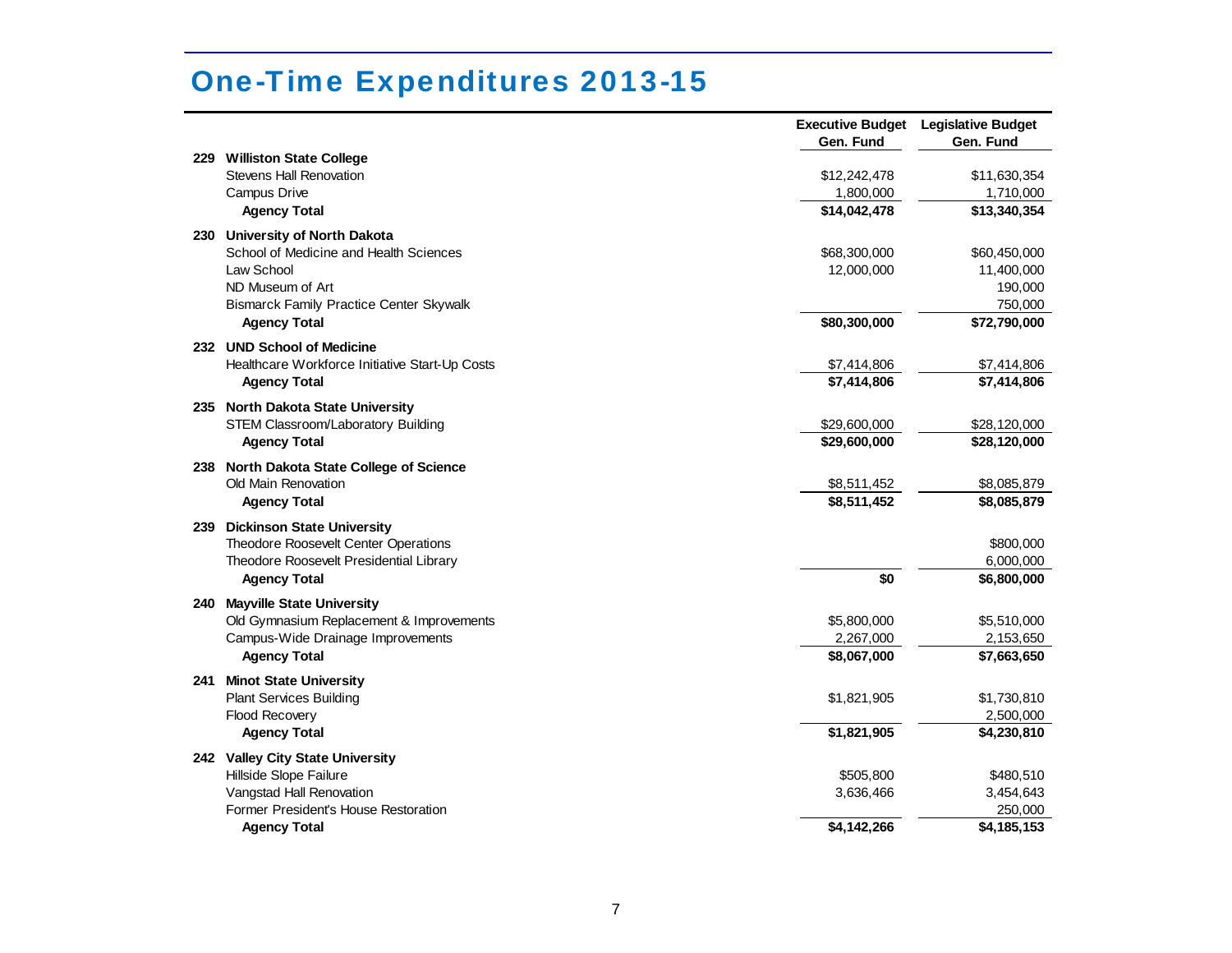|     |                                                                                                                                          | <b>Executive Budget</b><br>Gen. Fund | <b>Legislative Budget</b><br>Gen. Fund        |
|-----|------------------------------------------------------------------------------------------------------------------------------------------|--------------------------------------|-----------------------------------------------|
|     | 243 Dakota College at Bottineau<br>Campus Backup Generator<br>Software Upgrades<br>Thatcher Hall Heating Upgrades<br><b>Agency Total</b> | \$395,600<br>\$395,600               | \$375,820<br>28,500<br>769,500<br>\$1,173,820 |
|     |                                                                                                                                          |                                      |                                               |
|     | 244 Forest Service<br>Nursery Freezer Conversion & Shop Facility                                                                         | \$785,000                            | \$785,000                                     |
|     | <b>Agency Total</b>                                                                                                                      | \$785,000                            | \$785,000                                     |
|     |                                                                                                                                          |                                      |                                               |
|     | 250 State Library<br>Library Repair and Maintenance Grants                                                                               | \$275,000                            |                                               |
|     | <b>Agency Total</b>                                                                                                                      | \$275,000                            | \$0                                           |
|     |                                                                                                                                          |                                      |                                               |
|     | 253 Vision Services - School for the Blind<br>Elevator Installation                                                                      | \$241,500                            | \$241,500                                     |
|     | Remodel of West Wing                                                                                                                     |                                      | 2,762,000                                     |
|     | <b>Window Replacements</b>                                                                                                               | 189,000                              | 189,000                                       |
|     | <b>Agency Total</b>                                                                                                                      | \$430,500                            | \$3,192,500                                   |
|     | 270 Career and Technical Education                                                                                                       |                                      |                                               |
|     | <b>Workforce Training Equipment Grants</b>                                                                                               |                                      | \$1,000,000                                   |
|     | <b>Agency Total</b>                                                                                                                      | \$0                                  | \$1,000,000                                   |
|     | 301 Health Department                                                                                                                    |                                      |                                               |
|     | EPA Legal Fees Contingency                                                                                                               | \$500,000                            | \$500,000                                     |
|     | Funding to Contract for Autopsies                                                                                                        |                                      | 480,000                                       |
|     | Food and Lodging Licensing Mgmt System                                                                                                   | 110,000                              |                                               |
|     | Mobile Dental Care Services Grant                                                                                                        |                                      | 100,000                                       |
|     | <b>Agency Total</b>                                                                                                                      | \$610,000                            | \$1,080,000                                   |
|     | 313 Veterans Home                                                                                                                        |                                      |                                               |
|     | Demolition of Old Veterans Home                                                                                                          | \$560,500                            | \$560,500                                     |
|     | <b>Agency Total</b>                                                                                                                      | \$560,500                            | \$0                                           |
|     | 321 Veterans Affairs                                                                                                                     |                                      |                                               |
|     | Website Upgrade                                                                                                                          | \$15,000                             | \$15,000                                      |
|     | Vans                                                                                                                                     |                                      | 30,000                                        |
|     | Post War Trust Fund Transfer                                                                                                             |                                      | 250,000                                       |
|     | <b>Agency Total</b>                                                                                                                      | \$15,000                             | \$295,000                                     |
| 325 | <b>Department of Human Services</b>                                                                                                      |                                      |                                               |
|     | Demolish Pleasant View and Refectory Buildings - Dev Ctr                                                                                 | \$360,000                            | \$220,000                                     |
|     | <b>Field Services Electronic Health Records</b>                                                                                          | 5,000,000                            | 2,500,000                                     |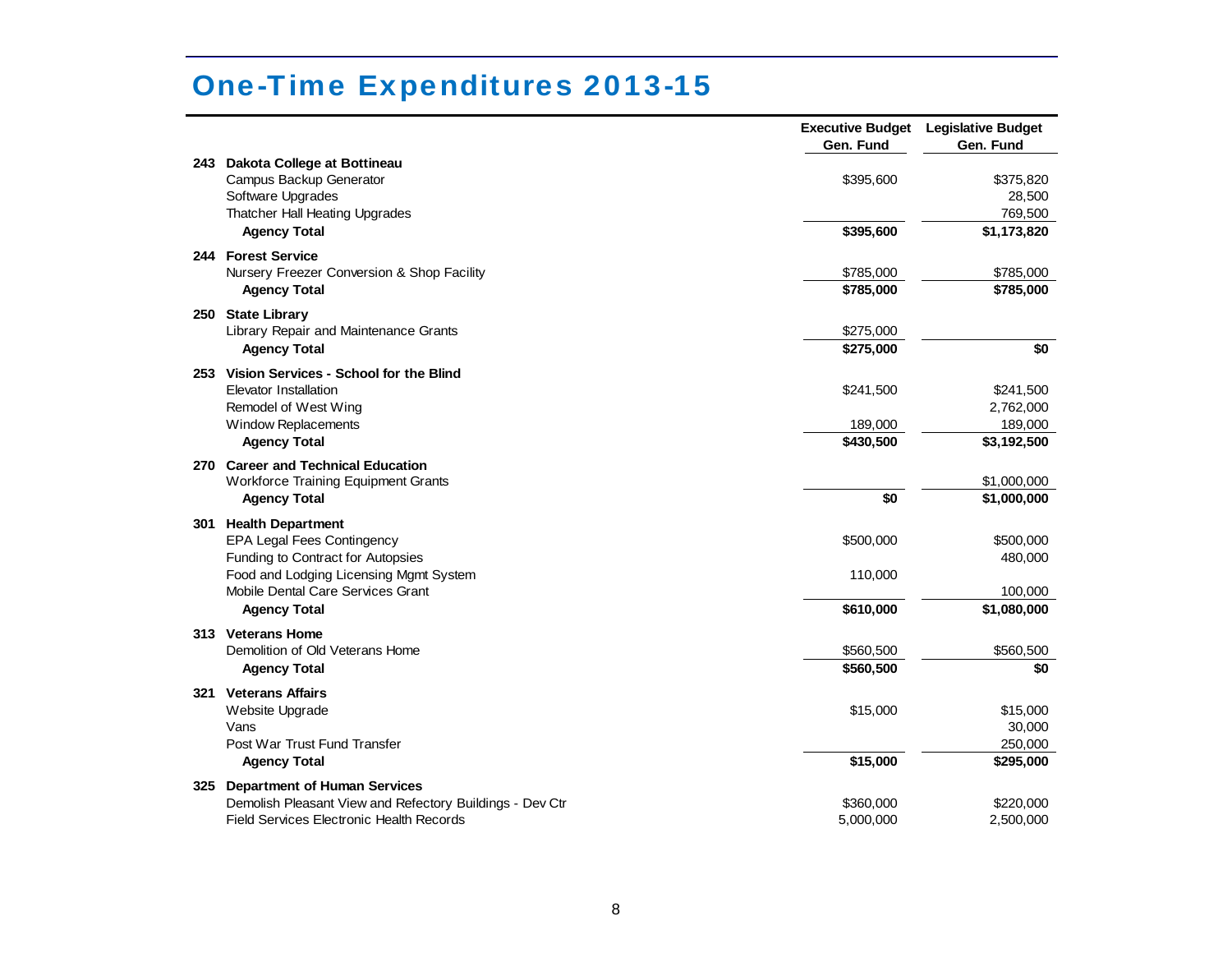| Gen. Fund<br>Gen. Fund<br>148,907<br>148,907<br>Mainframe Migration<br>3,253,008<br>Oil Patch Add-On for Staff<br>864,714<br>Street Reconstruction - State Hospital<br>864,714<br>Funding for Ramsey County<br>300,000<br>Grants for Adaptive Skiing<br>200,000<br><b>Childcare Inclusion Grants</b><br>400,000<br>\$9,626,629<br>\$4,633,621<br><b>Agency Total</b><br>380 Job Service North Dakota<br>Oil and Gas Related Employment Data<br>\$120,000<br>\$0<br><b>Agency Total</b><br>\$120,000<br>405 Industrial Commission<br><b>Architect Services for Core Library</b><br>\$25,000<br>\$25,000<br>400,000<br>Housing Allowance<br>80,000<br>Oil Bearing Rocks Study<br>80,000<br>Possible Litigation with Fed Agencies<br>1,000,000<br>1,000,000<br>Temperature Profiles Study<br>50,000<br>50,000<br>Wide Bed Plotter<br>5,800<br>5,800<br>\$1,560,800<br>\$1,160,800<br><b>Agency Total</b><br>408 Public Service Commission<br><b>Hydraulic Soil Probe</b><br>\$10,080<br>\$10,080<br>414,000<br>Reclamation and Grain Licensing Litigation<br>\$10,080<br>\$424,080<br><b>Agency Total</b> |  | <b>Executive Budget</b> | <b>Legislative Budget</b> |
|--------------------------------------------------------------------------------------------------------------------------------------------------------------------------------------------------------------------------------------------------------------------------------------------------------------------------------------------------------------------------------------------------------------------------------------------------------------------------------------------------------------------------------------------------------------------------------------------------------------------------------------------------------------------------------------------------------------------------------------------------------------------------------------------------------------------------------------------------------------------------------------------------------------------------------------------------------------------------------------------------------------------------------------------------------------------------------------------------------|--|-------------------------|---------------------------|
|                                                                                                                                                                                                                                                                                                                                                                                                                                                                                                                                                                                                                                                                                                                                                                                                                                                                                                                                                                                                                                                                                                        |  |                         |                           |
|                                                                                                                                                                                                                                                                                                                                                                                                                                                                                                                                                                                                                                                                                                                                                                                                                                                                                                                                                                                                                                                                                                        |  |                         |                           |
|                                                                                                                                                                                                                                                                                                                                                                                                                                                                                                                                                                                                                                                                                                                                                                                                                                                                                                                                                                                                                                                                                                        |  |                         |                           |
|                                                                                                                                                                                                                                                                                                                                                                                                                                                                                                                                                                                                                                                                                                                                                                                                                                                                                                                                                                                                                                                                                                        |  |                         |                           |
|                                                                                                                                                                                                                                                                                                                                                                                                                                                                                                                                                                                                                                                                                                                                                                                                                                                                                                                                                                                                                                                                                                        |  |                         |                           |
|                                                                                                                                                                                                                                                                                                                                                                                                                                                                                                                                                                                                                                                                                                                                                                                                                                                                                                                                                                                                                                                                                                        |  |                         |                           |
|                                                                                                                                                                                                                                                                                                                                                                                                                                                                                                                                                                                                                                                                                                                                                                                                                                                                                                                                                                                                                                                                                                        |  |                         |                           |
|                                                                                                                                                                                                                                                                                                                                                                                                                                                                                                                                                                                                                                                                                                                                                                                                                                                                                                                                                                                                                                                                                                        |  |                         |                           |
|                                                                                                                                                                                                                                                                                                                                                                                                                                                                                                                                                                                                                                                                                                                                                                                                                                                                                                                                                                                                                                                                                                        |  |                         |                           |
|                                                                                                                                                                                                                                                                                                                                                                                                                                                                                                                                                                                                                                                                                                                                                                                                                                                                                                                                                                                                                                                                                                        |  |                         |                           |
|                                                                                                                                                                                                                                                                                                                                                                                                                                                                                                                                                                                                                                                                                                                                                                                                                                                                                                                                                                                                                                                                                                        |  |                         |                           |
|                                                                                                                                                                                                                                                                                                                                                                                                                                                                                                                                                                                                                                                                                                                                                                                                                                                                                                                                                                                                                                                                                                        |  |                         |                           |
|                                                                                                                                                                                                                                                                                                                                                                                                                                                                                                                                                                                                                                                                                                                                                                                                                                                                                                                                                                                                                                                                                                        |  |                         |                           |
|                                                                                                                                                                                                                                                                                                                                                                                                                                                                                                                                                                                                                                                                                                                                                                                                                                                                                                                                                                                                                                                                                                        |  |                         |                           |
|                                                                                                                                                                                                                                                                                                                                                                                                                                                                                                                                                                                                                                                                                                                                                                                                                                                                                                                                                                                                                                                                                                        |  |                         |                           |
|                                                                                                                                                                                                                                                                                                                                                                                                                                                                                                                                                                                                                                                                                                                                                                                                                                                                                                                                                                                                                                                                                                        |  |                         |                           |
|                                                                                                                                                                                                                                                                                                                                                                                                                                                                                                                                                                                                                                                                                                                                                                                                                                                                                                                                                                                                                                                                                                        |  |                         |                           |
|                                                                                                                                                                                                                                                                                                                                                                                                                                                                                                                                                                                                                                                                                                                                                                                                                                                                                                                                                                                                                                                                                                        |  |                         |                           |
|                                                                                                                                                                                                                                                                                                                                                                                                                                                                                                                                                                                                                                                                                                                                                                                                                                                                                                                                                                                                                                                                                                        |  |                         |                           |
|                                                                                                                                                                                                                                                                                                                                                                                                                                                                                                                                                                                                                                                                                                                                                                                                                                                                                                                                                                                                                                                                                                        |  |                         |                           |
|                                                                                                                                                                                                                                                                                                                                                                                                                                                                                                                                                                                                                                                                                                                                                                                                                                                                                                                                                                                                                                                                                                        |  |                         |                           |
|                                                                                                                                                                                                                                                                                                                                                                                                                                                                                                                                                                                                                                                                                                                                                                                                                                                                                                                                                                                                                                                                                                        |  |                         |                           |
|                                                                                                                                                                                                                                                                                                                                                                                                                                                                                                                                                                                                                                                                                                                                                                                                                                                                                                                                                                                                                                                                                                        |  |                         |                           |
| 412 Aeronautics Commission                                                                                                                                                                                                                                                                                                                                                                                                                                                                                                                                                                                                                                                                                                                                                                                                                                                                                                                                                                                                                                                                             |  |                         |                           |
| \$6,000,000<br>Grants to Airports                                                                                                                                                                                                                                                                                                                                                                                                                                                                                                                                                                                                                                                                                                                                                                                                                                                                                                                                                                                                                                                                      |  |                         |                           |
| \$0<br><b>Agency Total</b><br>\$6,000,000                                                                                                                                                                                                                                                                                                                                                                                                                                                                                                                                                                                                                                                                                                                                                                                                                                                                                                                                                                                                                                                              |  |                         |                           |
| 414 Securities Department                                                                                                                                                                                                                                                                                                                                                                                                                                                                                                                                                                                                                                                                                                                                                                                                                                                                                                                                                                                                                                                                              |  |                         |                           |
| Retirement Leave Payouts<br>\$38,927<br>\$38,927                                                                                                                                                                                                                                                                                                                                                                                                                                                                                                                                                                                                                                                                                                                                                                                                                                                                                                                                                                                                                                                       |  |                         |                           |
| 25,850<br>Information Technology Equipment                                                                                                                                                                                                                                                                                                                                                                                                                                                                                                                                                                                                                                                                                                                                                                                                                                                                                                                                                                                                                                                             |  |                         |                           |
| \$64,777<br><b>Agency Total</b><br>\$38,927                                                                                                                                                                                                                                                                                                                                                                                                                                                                                                                                                                                                                                                                                                                                                                                                                                                                                                                                                                                                                                                            |  |                         |                           |
| 473 Housing Finance Agency                                                                                                                                                                                                                                                                                                                                                                                                                                                                                                                                                                                                                                                                                                                                                                                                                                                                                                                                                                                                                                                                             |  |                         |                           |
| Housing Incentive Fund<br>\$15,400,000                                                                                                                                                                                                                                                                                                                                                                                                                                                                                                                                                                                                                                                                                                                                                                                                                                                                                                                                                                                                                                                                 |  |                         |                           |
| \$0<br><b>Agency Total</b><br>\$15,400,000                                                                                                                                                                                                                                                                                                                                                                                                                                                                                                                                                                                                                                                                                                                                                                                                                                                                                                                                                                                                                                                             |  |                         |                           |
| 504 Highway Patrol                                                                                                                                                                                                                                                                                                                                                                                                                                                                                                                                                                                                                                                                                                                                                                                                                                                                                                                                                                                                                                                                                     |  |                         |                           |
| \$585,000<br><b>Emergency Lighting Equipment</b><br>\$585,000                                                                                                                                                                                                                                                                                                                                                                                                                                                                                                                                                                                                                                                                                                                                                                                                                                                                                                                                                                                                                                          |  |                         |                           |
| Energy Impact Allowance<br>261,000                                                                                                                                                                                                                                                                                                                                                                                                                                                                                                                                                                                                                                                                                                                                                                                                                                                                                                                                                                                                                                                                     |  |                         |                           |
| <b>LETA Extraordinary Repairs</b><br>105,000<br>105,000                                                                                                                                                                                                                                                                                                                                                                                                                                                                                                                                                                                                                                                                                                                                                                                                                                                                                                                                                                                                                                                |  |                         |                           |
| <b>LETA Project</b><br>4,350,000<br>5,786,000                                                                                                                                                                                                                                                                                                                                                                                                                                                                                                                                                                                                                                                                                                                                                                                                                                                                                                                                                                                                                                                          |  |                         |                           |
| Taser Replacement<br>176,000<br>176,000                                                                                                                                                                                                                                                                                                                                                                                                                                                                                                                                                                                                                                                                                                                                                                                                                                                                                                                                                                                                                                                                |  |                         |                           |
| Two Trailer Scale Systems<br>131,000<br>131,000                                                                                                                                                                                                                                                                                                                                                                                                                                                                                                                                                                                                                                                                                                                                                                                                                                                                                                                                                                                                                                                        |  |                         |                           |
| \$7,044,000<br>\$5,347,000<br><b>Agency Total</b>                                                                                                                                                                                                                                                                                                                                                                                                                                                                                                                                                                                                                                                                                                                                                                                                                                                                                                                                                                                                                                                      |  |                         |                           |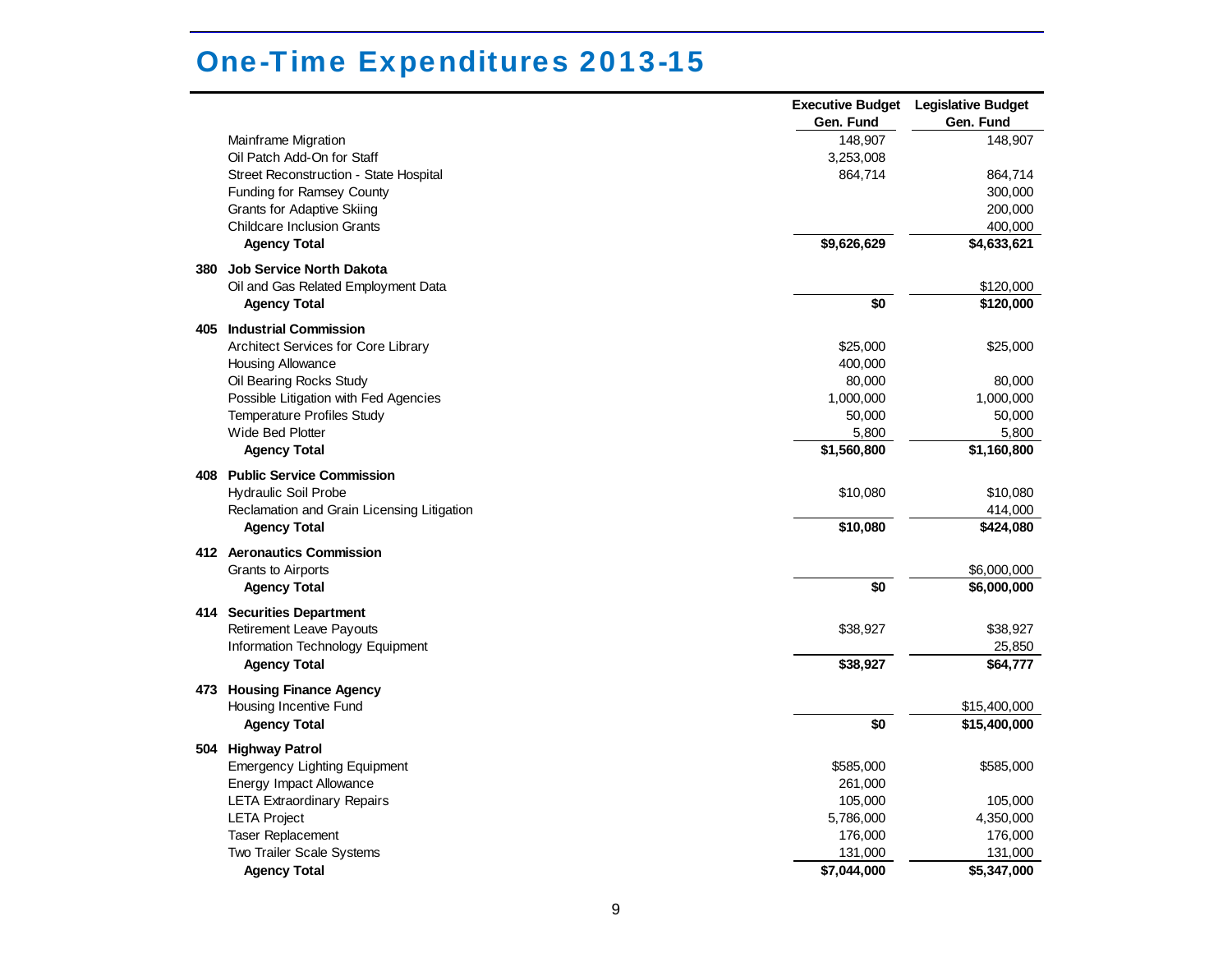|     |                                                            |    |              | <b>Executive Budget</b> Legislative Budget |
|-----|------------------------------------------------------------|----|--------------|--------------------------------------------|
|     |                                                            |    | Gen. Fund    | Gen. Fund                                  |
|     | 530 Department of Corrections and Rehabilitation           |    |              |                                            |
|     | Missouri River Correctional Center Flood Hazard Mitigation |    | \$349,950    | \$349,950                                  |
|     | Equipment                                                  |    | 254,900      | 254,900                                    |
|     | <b>Extraordinary Repairs</b>                               |    | 1,283,296    | 1,683,296                                  |
|     | <b>IT Upgrades</b>                                         |    | 652,900      | 652,900                                    |
|     | Missouri River Correctional Center Study                   |    |              | 200,000                                    |
|     | Oil Patch Housing and Salary Adjustments                   |    | 266,352      |                                            |
|     | <b>Agency Total</b>                                        |    | \$2,807,398  | \$3,141,046                                |
|     | 540 Adjutant General                                       |    |              |                                            |
|     | Computer Aided Dispatch (CAD) Upgrade                      |    | \$340,000    | \$340,000                                  |
|     | State Radio Facility Expansion                             |    | 1,201,240    | 1,201,240                                  |
|     | State Radio Fire Suppression Project                       |    | 210,000      | 210,000                                    |
|     | <b>State Radio Towers</b>                                  |    | 1,500,000    | 1,175,000                                  |
|     | State Radio Voice Incident Recorder                        |    | 150,000      | 150,000                                    |
|     | Statewide Seamless Basemap Completion                      |    | 1,300,000    | 650,000                                    |
|     | Veterans Bonus Program                                     |    | 600,000      | 600,000                                    |
|     | <b>Veterans Book</b>                                       |    |              | 50,000                                     |
|     | <b>Agency Total</b>                                        |    | \$5,301,240  | \$4,376,240                                |
|     |                                                            |    |              |                                            |
| 601 | Commerce                                                   |    |              |                                            |
|     | <b>Base Realignment Grants</b>                             |    | \$1,500,000  | \$1,500,000                                |
|     | Childcare Facility Grants and Loans                        |    | 5,000,000    | 2,600,000                                  |
|     | Planning Initiative                                        |    | 1,000,000    |                                            |
|     | Research ND                                                |    | 12,000,000   | 12,000,000                                 |
|     | Tourism Large Infrastructure Grants                        |    | 1,325,000    | 750,000                                    |
|     | <b>Transportation Infrastructure Study</b>                 |    | 350,000      |                                            |
|     | Unmanned Aerial System Grant                               |    | 1,000,000    | 5,000,000                                  |
|     | Workforce Enhancement Program                              |    | 2,000,000    | 2,000,000                                  |
|     | <b>Visual ND</b>                                           |    |              | 250,000                                    |
|     | Value-Added Renewable Energy Study                         |    |              | 500,000                                    |
|     | <b>Homeless Shelter Grants</b>                             |    |              | 2,000,000                                  |
|     | <b>Rural Health Services Grant</b>                         |    |              | 400,000                                    |
|     | <b>Tribal Community College Grants</b>                     |    |              | 5,000,000                                  |
|     | <b>Innovation Grants</b>                                   |    |              | 300,000                                    |
|     | <b>Agency Total</b>                                        |    | \$24,175,000 | \$32,300,000                               |
| 627 | <b>Upper Great Plains Transportation Institute</b>         |    |              |                                            |
|     | State Match for Federal Grants                             |    |              | \$1,250,000                                |
|     | <b>Agency Total</b>                                        |    | \$0          | \$1,250,000                                |
|     |                                                            |    |              |                                            |
| 630 | <b>NDSU Extension Service</b>                              |    |              |                                            |
|     | Extension 4-H Camp Renovation                              |    | \$500,000    | \$950,000                                  |
|     | Master Gardener Summer Internships                         |    |              | 25,000                                     |
|     | Video Conference Equipment                                 |    | 110,000      | 110,000                                    |
|     | <b>Agency Total</b>                                        |    | \$610,000    | \$1,085,000                                |
| 638 | <b>Northern Crops Institute</b>                            |    |              |                                            |
|     | Feedmill Equipment                                         |    | \$100,000    | \$100,000                                  |
|     |                                                            |    | \$100,000    | \$100,000                                  |
|     | <b>Agency Total</b>                                        | 10 |              |                                            |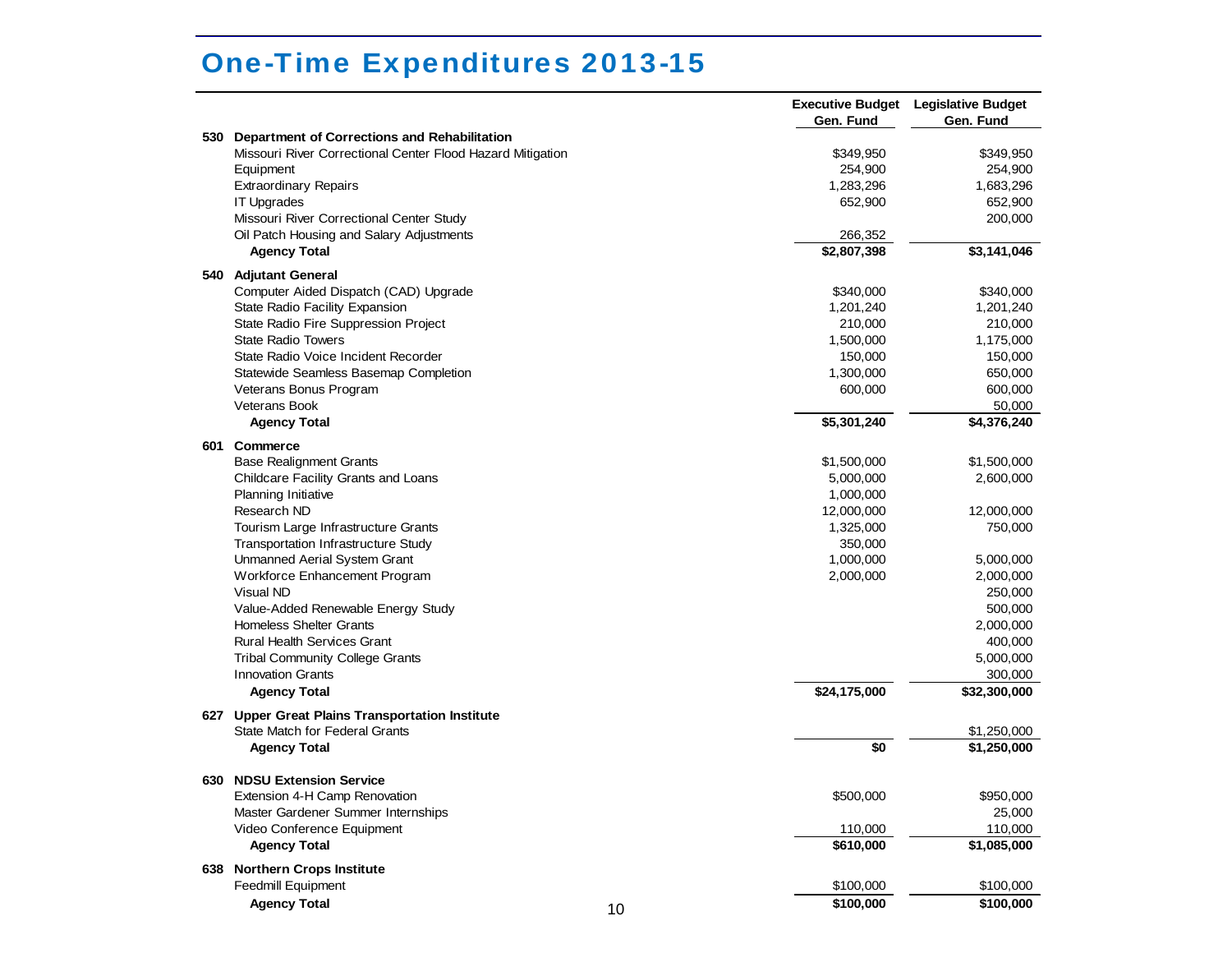|     |                                                           | Gen. Fund              | <b>Executive Budget</b> Legislative Budget<br>Gen. Fund |
|-----|-----------------------------------------------------------|------------------------|---------------------------------------------------------|
|     | 640 Main Research Center                                  |                        |                                                         |
|     | Agronomy Laboratories                                     | \$4,300,000            | \$5,925,000                                             |
|     | Vet Diagnostic Equipment                                  | 400,000<br>\$4,700,000 | 400,000<br>\$6,325,000                                  |
|     | <b>Agency Total</b>                                       |                        |                                                         |
|     | 665 State Fair                                            |                        |                                                         |
|     | Flood Damage Repair                                       | \$3,500,000            | \$2,750,000                                             |
|     | <b>Agency Total</b>                                       | \$3,500,000            | \$2,750,000                                             |
|     | 701 Historical Society                                    |                        |                                                         |
|     | 8th Grade Curriculum - ND Studies                         | \$150,000              | \$150,000                                               |
|     | <b>Historic Sites Exhibits</b>                            | 65,000                 | 50,000                                                  |
|     | Oil Patch Housing Allowance                               | 50,000                 |                                                         |
|     | State's 125th Celebration                                 | 150,000                | 100,000                                                 |
|     | Initiative Funding Pool                                   |                        | 950,000                                                 |
|     | <b>Traveling Exhibit Funding</b>                          | 250,000                |                                                         |
|     | <b>Agency Total</b>                                       | \$665,000              | \$1,250,000                                             |
| 709 | <b>Council on the Arts</b>                                |                        |                                                         |
|     | Funding to Update Cultural Guide                          | \$10,000               | \$10,000                                                |
|     | <b>Agency Total</b>                                       | \$10,000               | \$10,000                                                |
|     | 750 Parks & Recreation                                    |                        |                                                         |
|     | <b>Capital Projects</b>                                   | \$2,930,000            | \$2,917,500                                             |
|     | Military Artifacts and Exhibit Cases                      |                        | 10,000                                                  |
|     | Equipment                                                 |                        | 50,000                                                  |
|     | <b>Community Grant Program</b>                            | 400,000                | 500,000                                                 |
|     | Lewis and Clark Interpretive Center Grant                 |                        | 1,350,000                                               |
|     | <b>Update Strategic Master Plans</b>                      | 100,000                | 100,000                                                 |
|     | International Peace Garden Capital Projects               |                        | 1,250,000                                               |
|     | <b>Agency Total</b>                                       | \$3,430,000            | \$6,177,500                                             |
|     |                                                           |                        |                                                         |
|     | 770 Water Commission<br>Renovate Office Space             | \$45,000               |                                                         |
|     | Replace Excavator                                         | 243,200                |                                                         |
|     | <b>Agency Total</b>                                       | \$288,200              | \$0                                                     |
|     |                                                           |                        |                                                         |
|     | 801 Department of Transportation                          |                        |                                                         |
|     | <b>TIGER III Match</b>                                    | \$10,000,000           | \$10,000,000                                            |
|     | License Plate Issue                                       |                        | 6,820,000                                               |
|     | Airplane Replacements                                     |                        | 4,500,000                                               |
|     | <b>Highway Construction and Maintenance</b>               |                        | 620,000,000                                             |
|     | Transportation Distribution to Oil Producing Counties     |                        | 160,000,000                                             |
|     | Transportation Distribution to Non-Oil Producing Counties |                        | 120,000,000                                             |
|     | <b>Enhanced State Highway Investments</b>                 |                        | 541,600,000                                             |
|     | Contingent Transfers to Public Transportation Fund        |                        | 1,100,000                                               |
|     | <b>Agency Total</b>                                       | \$10,000,000           | \$1,464,020,000                                         |
|     | <b>Total</b>                                              | \$990,504,189          | \$2,433,567,701                                         |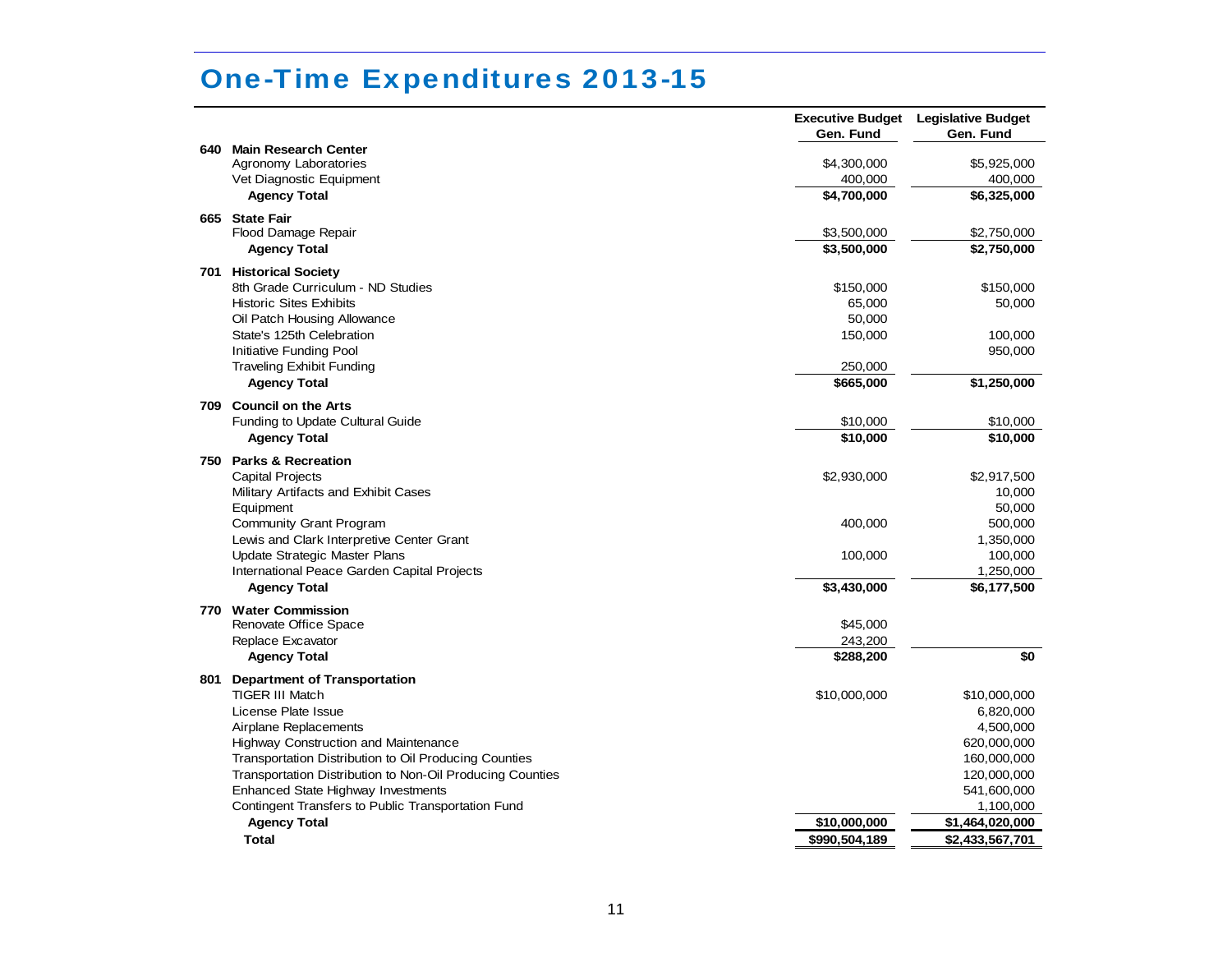# <span id="page-16-0"></span>FTE COMPARISON

#### LEGISLATIVELY AUTHORIZED AND EXECUTIVE RECOMMENDATION

|                                                 | 2009-11               | 2011-13                       | 2013-15          | 2013-15               | Change from |
|-------------------------------------------------|-----------------------|-------------------------------|------------------|-----------------------|-------------|
|                                                 | Legislatively         | Legislatively                 | <b>Executive</b> | Legislatively         | 2011-13 to  |
| Department                                      | <b>Authorized FTE</b> | Authorized FTE \ <sup>1</sup> | Recommendation   | <b>Authorized FTE</b> | 2013-15     |
| <b>General Government</b>                       |                       |                               |                  |                       |             |
| <b>Executive Branch</b>                         |                       |                               |                  |                       |             |
| 101 Office of the Governor                      | 18.00                 | 18.00                         | 18.00            | 18.00                 | 0.00        |
| 108 Office of the Secretary of State            | 28.00                 | 28.00                         | 31.00            | 31.00                 | 3.00        |
| 110 Office of Management and Budget             | 132.50                | 131.50                        | 131.50           | 130.50                | (1.00)      |
| 112 Information Technology Department \         | 328.20                | 336.30                        | 340.30           | 340.30                | 4.00        |
| 117 Office of the State Auditor                 | 51.80                 | 50.80                         | 52.80            | 53.80                 | 3.00        |
| 120 Office of the State Treasurer               | 7.00                  | 7.00                          | 8.00             | 8.00                  | 1.00        |
| 125 Office of the Attorney General              | 202.50                | 204.00                        | 211.50           | 213.50                | 9.50        |
| 127 Office of the State Tax Commissioner        | 133.00                | 134.00                        | 134.00           | 134.00                | 0.00        |
| 140 Office of Administrative Hearings           | 5.00                  | 5.00                          | 5.00             | 5.00                  | 0.00        |
| 188 Commission on Legal Counsel of Indigents    | 30.00                 | 30.00                         | 33.00            | 33.00                 | 3.00        |
| 190 Retirement and Investment Office            | 17.00                 | 18.00                         | 18.00            | 19.00                 | 1.00        |
| 192 Public Employees Retirement System          | 33.00                 | 33.00                         | 33.00            | 33.00                 | 0.00        |
| <b>Total Executive Branch</b>                   | 986.00                | 995.60                        | 1016.10          | 1019.10               | 23.50       |
| <b>Legislative and Judicial Branches</b>        |                       |                               |                  |                       |             |
| 150 Legislative Assembly                        | 0.00                  | 0.00                          | 0.00             | 0.00                  | 0.00        |
| 160 Legislative Council                         | 34.00                 | 34.00                         | 34.00            | 37.00                 | 3.00        |
| 180 Judicial Branch                             | 342.00                | 344.00                        | 359.00           | 363.00                | 19.00       |
| Total Legislative and Judicial Branches         | 376.00                | 378.00                        | 393.00           | 400.00                | 22.00       |
| <b>Education</b>                                |                       |                               |                  |                       |             |
| Elementary, Secondary, and Other Education      |                       |                               |                  |                       |             |
| 201 Department of Public Instruction            | 99.75                 | 99.75                         | 99.75            | 99.75                 | 0.00        |
| 226 Department of Trust Lands                   | 21.75                 | 24.75                         | 31.00            | 31.00                 | 6.25        |
| 250 State Library                               | 29.75                 | 29.75                         | 29.75            | 29.75                 | 0.00        |
| 252 School for the Deaf                         | 43.94                 | 43.94                         | 44.61            | 44.61                 | 0.67        |
| 253 ND Vision Services/School for the Blind     | 29.50                 | 29.50                         | 29.50            | 30.00                 | 0.50        |
| 270 Dept. of Career and Technical Education     | 28.50                 | 27.50                         | 27.00            | 27.00                 | (0.50)      |
| Total Elementary, Secondary and Other Education | 253.19                | 255.19                        | 261.61           | 262.11                | 6.92        |
| <b>Higher Education</b>                         |                       |                               |                  |                       |             |
| 215 North Dakota University System Office       | 94.18                 | 100.31                        | 107.31           | 112.91                | 12.60       |
| 227 Bismarck State College                      | 111.51                | 126.96                        | 130.96           | 126.96                | 0.00        |
| 228 Lake Region State College                   | 37.50                 | 40.22                         | 43.22            | 40.22                 | 0.00        |
| 229 Williston State College                     | 43.42                 | 44.15                         | 50.15            | 44.15                 | 0.00        |
| 230 University of North Dakota                  | 641.01                | 642.20                        | 642.20           | 633.60                | (8.60)      |
| 232 UND Medical School                          | 137.43                | 156.55                        | 156.55           | 156.55                | 0.00        |
| 235 ND State University                         | 562.71                | 495.21                        | 495.21           | 491.21                | (4.00)      |
| 238 ND State College of Science                 | 164.87                | 171.87                        | 173.62           | 171.87                | 0.00        |
| 239 Dickinson State University                  | 92.96                 | 100.32                        | 105.32           | 100.32                | 0.00        |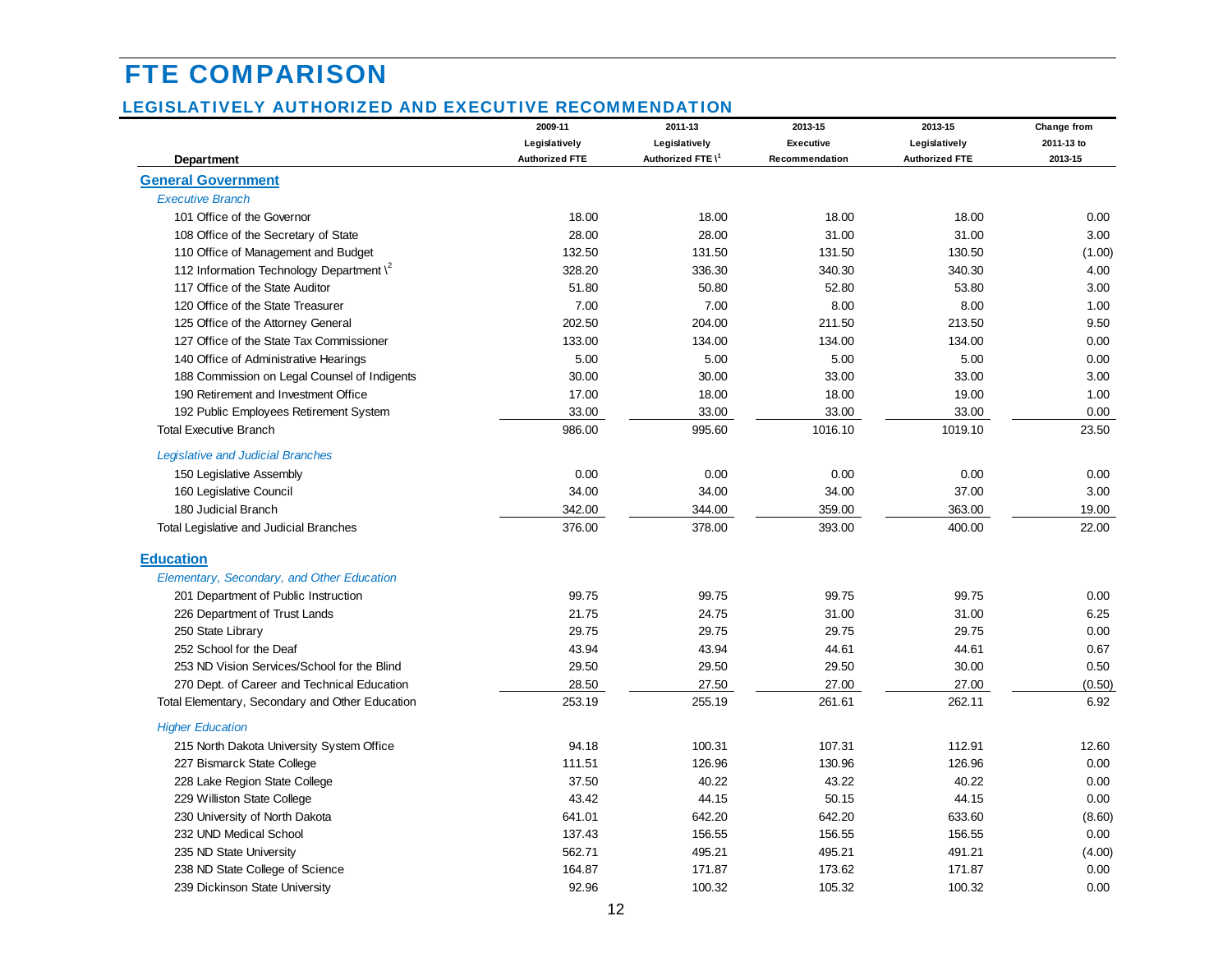# FTE COMPARISON

#### LEGISLATIVELY AUTHORIZED AND EXECUTIVE RECOMMENDATION

|                                                   | 2009-11               | 2011-13          | 2013-15        | 2013-15               | Change from |
|---------------------------------------------------|-----------------------|------------------|----------------|-----------------------|-------------|
|                                                   | Legislatively         | Legislatively    | Executive      | Legislatively         | 2011-13 to  |
| Department                                        | <b>Authorized FTE</b> | Authorized FTE\1 | Recommendation | <b>Authorized FTE</b> | 2013-15     |
| 240 Mayville State University                     | 58.72                 | 62.78            | 65.78          | 62.78                 | 0.00        |
| 241 Minot State University                        | 187.83                | 201.76           | 204.76         | 201.76                | 0.00        |
| 242 Valley City State University                  | 90.37                 | 97.29            | 100.29         | 97.29                 | 0.00        |
| 243 Dakota College at Bottineau                   | 34.81                 | 36.12            | 40.12          | 36.12                 | 0.00        |
| 244 ND Forest Service                             | 26.00                 | 28.00            | 29.00          | 29.00                 | 1.00        |
| <b>Total Higher Education</b>                     | 2,283.32              | 2,303.74         | 2,344.49       | 2,304.74              | 0.00        |
| <b>Health and Human Services</b>                  |                       |                  |                |                       |             |
| 301 ND Department of Health                       | 343.50                | 344.00           | 354.00         | 354.00                | 10.00       |
| 305 Tobacco Prevention and Control Committee      | 4.00                  | 5.00             | 5.00           | 8.00                  | 3.00        |
| 313 Veterans Home                                 | 120.72                | 120.72           | 120.72         | 120.72                | 0.00        |
| 316 Indian Affairs Commission                     | 4.00                  | 4.00             | 5.00           | 5.00                  | 1.00        |
| 321 Department of Veterans Affairs                | 7.00                  | 7.00             | 8.00           | 8.00                  | 1.00        |
| 325 Department of Human Services                  | 2,216.88              | 2,197.35         | 2,197.08       | 2,201.08              | 3.73        |
| 360 Protection and Advocacy Project               | 28.50                 | 28.50            | 27.50          | 27.50                 | (1.00)      |
| 380 Job Service North Dakota                      | 284.05                | 261.76           | 250.76         | 250.76                | (11.00)     |
| Total Health and Human Services                   | 3,008.65              | 2,968.33         | 2,968.06       | 2,975.06              | 6.73        |
| <b>Regulatory</b>                                 |                       |                  |                |                       |             |
| 401 Office of the Insurance Commissioner          | 45.50                 | 49.50            | 49.50          | 49.50                 | 0.00        |
| 405 Industrial Commission                         | 61.06                 | 76.06            | 98.75          | 98.75                 | 22.69       |
| 406 Office of the Labor Commissioner              | 12.00                 | 12.00            | 13.00          | 13.00                 | 1.00        |
| 408 Public Service Commission                     | 43.00                 | 43.00            | 43.00          | 44.00                 | 1.00        |
| 412 Aeronautics Commission                        | 6.00                  | 6.00             | 6.00           | 6.00                  | 0.00        |
| 413 Dept. of Banking and Financial Institutions   | 29.00                 | 29.00            | 29.00          | 29.00                 | 0.00        |
| 414 Securities Department                         | 9.00                  | 9.00             | 9.00           | 9.00                  | 0.00        |
| 471 Bank of North Dakota                          | 176.50                | 176.50           | 179.50         | 179.50                | 3.00        |
| 473 North Dakota Housing Finance Agency           | 46.00                 | 46.00            | 46.00          | 46.00                 | 0.00        |
| 475 North Dakota Mill and Elevator Association    | 131.00                | 131.00           | 135.00         | 135.00                | 4.00        |
| 485 Workforce Safety and Insurance $\binom{6}{5}$ | 247.14                | 247.14           | 250.14         | 250.14                | 3.00        |
| <b>Total Regulatory</b>                           | 806.20                | 825.20           | 858.89         | 859.89                | 34.69       |
| <b>Public Safety</b>                              |                       |                  |                |                       |             |
| 504 Highway Patrol                                | 194.00                | 198.00           | 213.00         | 213.00                | 15.00       |
| 530 Department of Corrections and Rehabilitation  | 735.29                | 794.29           | 814.29         | 814.29                | 20.00       |
| 540 Office of the Adjutant General                | 232.00                | 242.00           | 246.00         | 246.00                | 4.00        |
| <b>Total Public Safety</b>                        | 1,161.29              | 1,234.29         | 1,273.29       | 1,273.29              | 39.00       |
|                                                   |                       |                  |                |                       |             |
| <b>Agriculture and Economic Development</b>       |                       |                  |                |                       |             |
| 601 Department of Commerce                        | 68.00                 | 68.25            | 69.25          | 69.25                 | 1.00        |
| 602 North Dakota Department of Agriculture        | 74.50                 | 77.00            | 77.00          | 77.00                 | 0.00        |
| 616 State Seed Department                         | 30.00                 | 30.00            | 0.00           | 0.00                  | (30.00)     |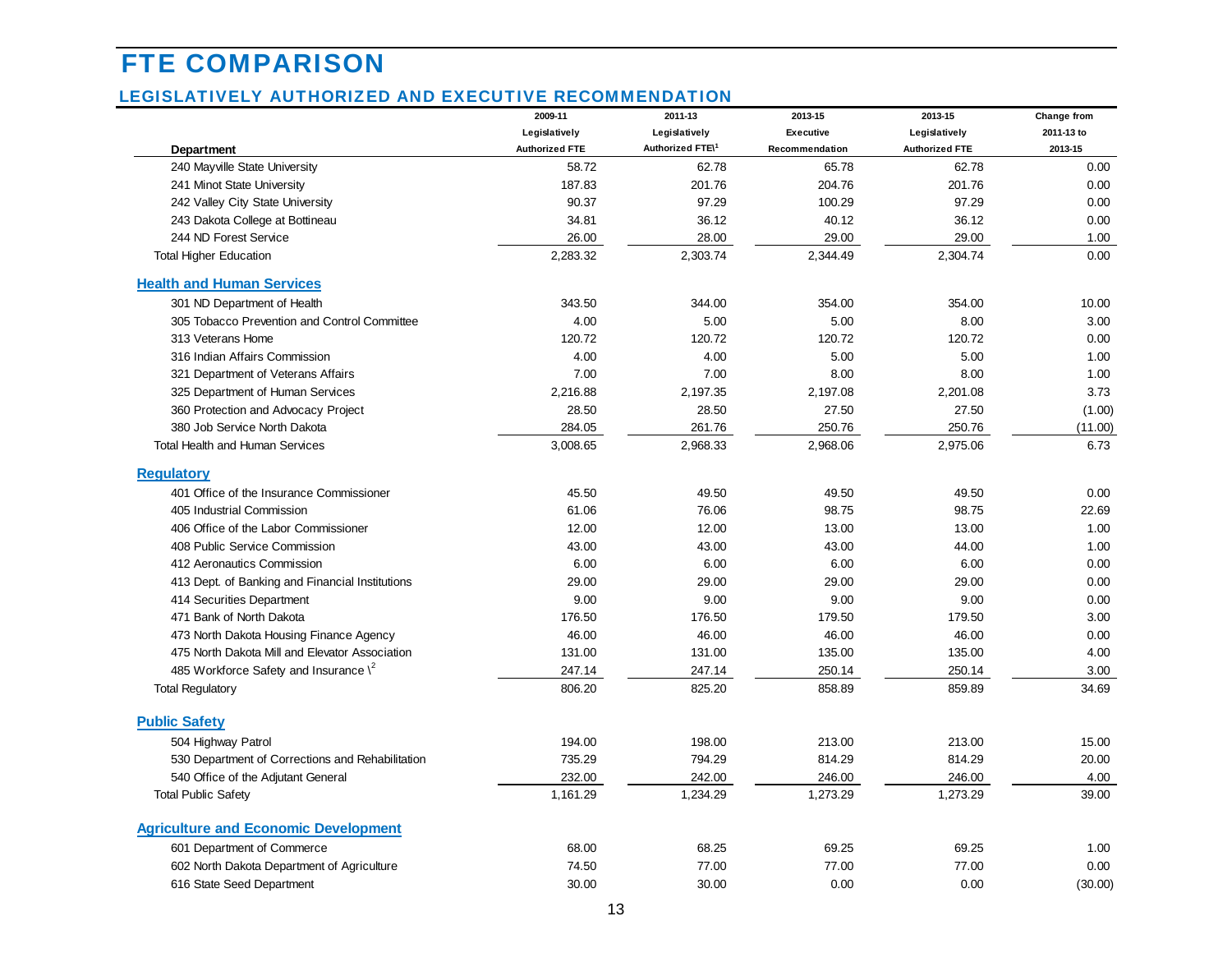# FTE COMPARISON

#### LEGISLATIVELY AUTHORIZED AND EXECUTIVE RECOMMENDATION

|                                                 | 2009-11               | 2011-13          | 2013-15        | 2013-15               | Change from |
|-------------------------------------------------|-----------------------|------------------|----------------|-----------------------|-------------|
|                                                 | Legislatively         | Legislatively    | Executive      | Legislatively         | 2011-13 to  |
| Department                                      | <b>Authorized FTE</b> | Authorized FTE\1 | Recommendation | <b>Authorized FTE</b> | 2013-15     |
| 627 Upper Great Plains Transportation Institute | 52.30                 | 51.75            | 53.75          | 53.75                 | 2.00        |
| 628 Branch Research Centers                     | 95.49                 | 103.04           | 107.04         | 107.04                | 4.00        |
| 630 NDSU Extension Service                      | 255.75                | 256.26           | 258.26         | 258.26                | 2.00        |
| 638 Northern Crops Institute                    | 11.00                 | 12.00            | 12.00          | 12.00                 | 0.00        |
| 640 NDSU Main Research Station                  | 329.26                | 349.01           | 351.49         | 351.49                | 2.48        |
| 649 Agronomy Seed Farm                          | 3.00                  | 3.00             | 3.00           | 3.00                  | 0.00        |
| 665 ND State Fair                               | 0.00                  | 0.00             | 0.00           | 0.00                  | 0.00        |
| 670 ND Racing Commission                        | 2.00                  | 2.00             | 2.00           | 2.00                  | 0.00        |
| Total Agriculture and Economic Development      | 921.30                | 952.31           | 933.79         | 933.79                | (18.52)     |
| <b>Natural Resources</b>                        |                       |                  |                |                       |             |
| 701 State Historical Society                    | 62.00                 | 63.00            | 69.00          | 69.00                 | 6.00        |
| 709 Council on the Arts                         | 5.00                  | 5.00             | 5.00           | 5.00                  | 0.00        |
| 720 Game and Fish Department                    | 157.00                | 157.00           | 157.00         | 158.00                | 1.00        |
| 750 Department of Parks and Recreation          | 53.00                 | 54.00            | 55.00          | 55.00                 | 1.00        |
| 770 State Water Commission                      | 86.00                 | 87.00            | 90.00          | 90.00                 | 3.00        |
| <b>Total Natural Resources</b>                  | 363.00                | 366.00           | 376.00         | 377.00                | 11.00       |
| <b>Transportation</b>                           |                       |                  |                |                       |             |
| 801 Department of Transportation                | 1,054.50              | 1,063.50         | 1,079.50       | 1,079.50              | 16.00       |
| <b>Grand Total FTE</b>                          | 11,213.45             | 11,342.16        | 11,504.73      | 11,484.48             | 141.32      |

#### **NOTES:**

\1 2011-13 Legislatively Authorized FTE includes positions authorized by the 2011 legislature during the November 2011 special session.

\2 For the 2013-15 biennium, the Legislature approved the executive recommendation to transfer 4.00 FTE were transferred from Workforce Safety and Insurance to the Information Technology Department.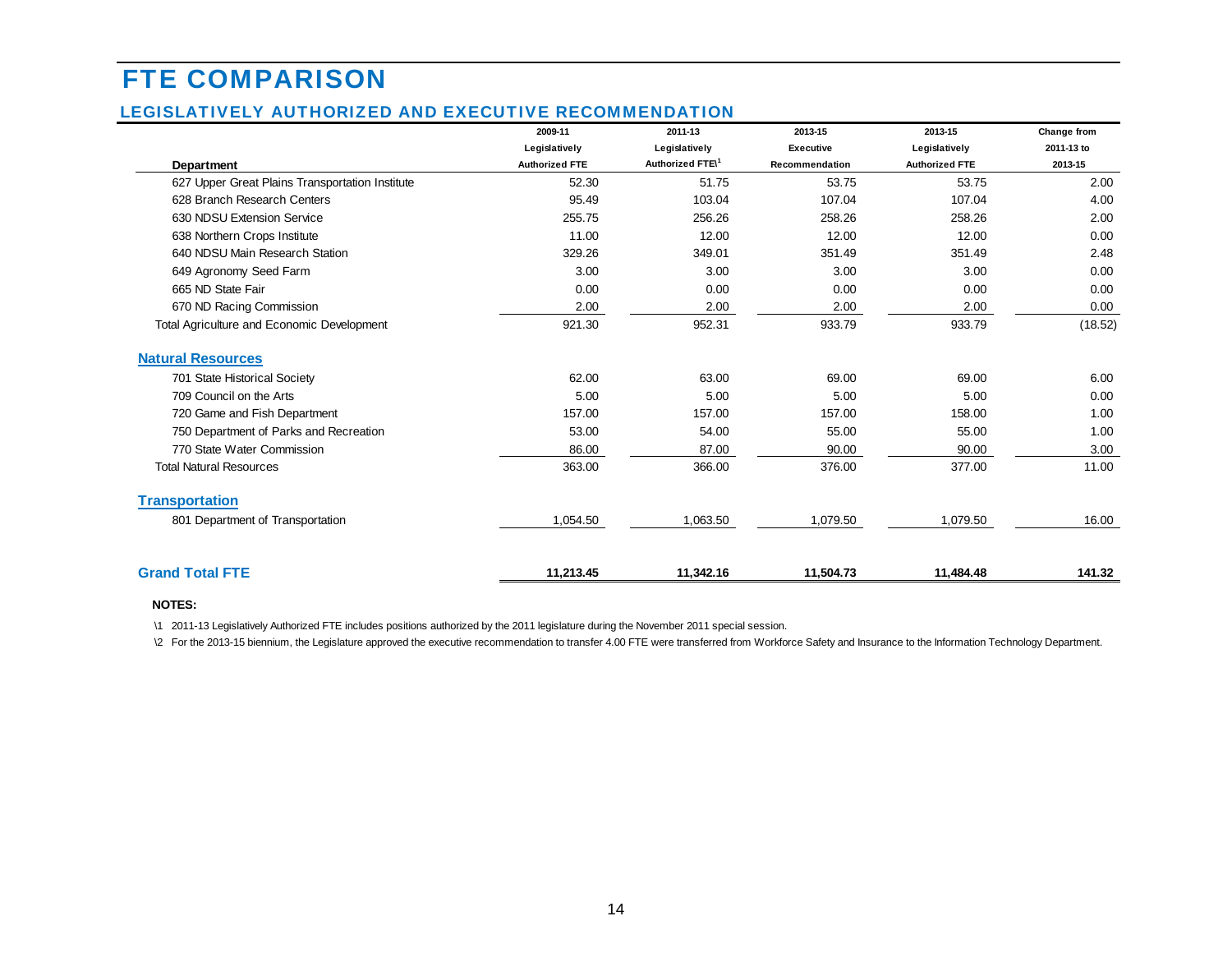### <span id="page-19-0"></span>EMPLOYEE COMPENSATION

The Governor's recommended compensation package provided funds for employee salary increases following recommendations of the legislative classified employee compensation study and the resulting compensation philosophy statement from NDCC Section 54-44.3-01.2.

The classified employee compensation study included an indepth review of the process of developing job classifications and assigning appropriate pay grades based on consistent job evaluation. The study also resulted in salary ranges based on a more thorough analysis of market pay including more direct comparison with salaries paid by employers in North Dakota.

In accordance with the compensation philosophy, the appropriation recommendations were "...not provided as a statewide percentage increase..." but were rather "...based on dollar amounts determined necessary to provide competitive compensation..." The appropriation allocations were based on agency employees' relative position to the Market Policy Point of their salary range and performance.

To address the issue of salaries of classified employees below the Market Policy Point, dollars recommended in the budget were based on a range of 2.0 to 4.0 percent per year for employees in the lowest quartile of the pay range and 1.0 to 2.0 percent per year for employees in the second lowest quartile of the pay range. For employees in the third and fourth quartiles, which are above the Market Policy Point, no market policy increase was recommended. The legislature lowered the Market Policy increase to 2.0 percent per year for employees in the lowest quartile and up to 1.0 percent per year for employees in the second lowest quartile.

In addition to the dollars recommended in the budget to address market, the executive budget recommendation included 3.0 to 5.0 percent each year of the biennium for all employees, classified and unclassified, to be distributed based on the level of performance. Performance-based increases were recommended at 3.0 percent for employees meeting performance standards and up to 5.0 percent for employees exceeding performance standards. Employees whose overall documented performance levels do not meet standards are not eligible for any salary increase. The legislature approved the recommended performance increases for the first year of the biennium but decreased the second year of the biennium to 2.0 to 4.0 percent.

The following chart reflects the implementation of the compensation philosophy statement in NDCC Section 54-44.3- 01.2 as appropriated in the 2013-15 budget:

|      | Relativity to                 |           |       | Performance Standards |         |                |  |
|------|-------------------------------|-----------|-------|-----------------------|---------|----------------|--|
|      | <b>Market Policy Position</b> |           |       | FY 2014               | FY 2015 |                |  |
| MPP+ | $2^{nd}$ Qtl                  | $1st$ Qtl | Meets | <b>Exceeds</b>        | Meets   | <b>Exceeds</b> |  |
| 0.0% | 1.0%                          | 2.0%      | 3.0%  | 5.0%                  | 2.0%    | 4.0%           |  |

Agencies have been provided with models and tools for planning distribution of salary increases but will also have appropriate flexibility to address their specific needs within the intent of the compensation philosophy. Salary increases are not to be given across the board.

The compensation package continues full health insurance for state employees and their families. The total cost for health insurance is \$981.69 per month per employee. This is a \$95.07 or a 10.7 percent increase over last biennium.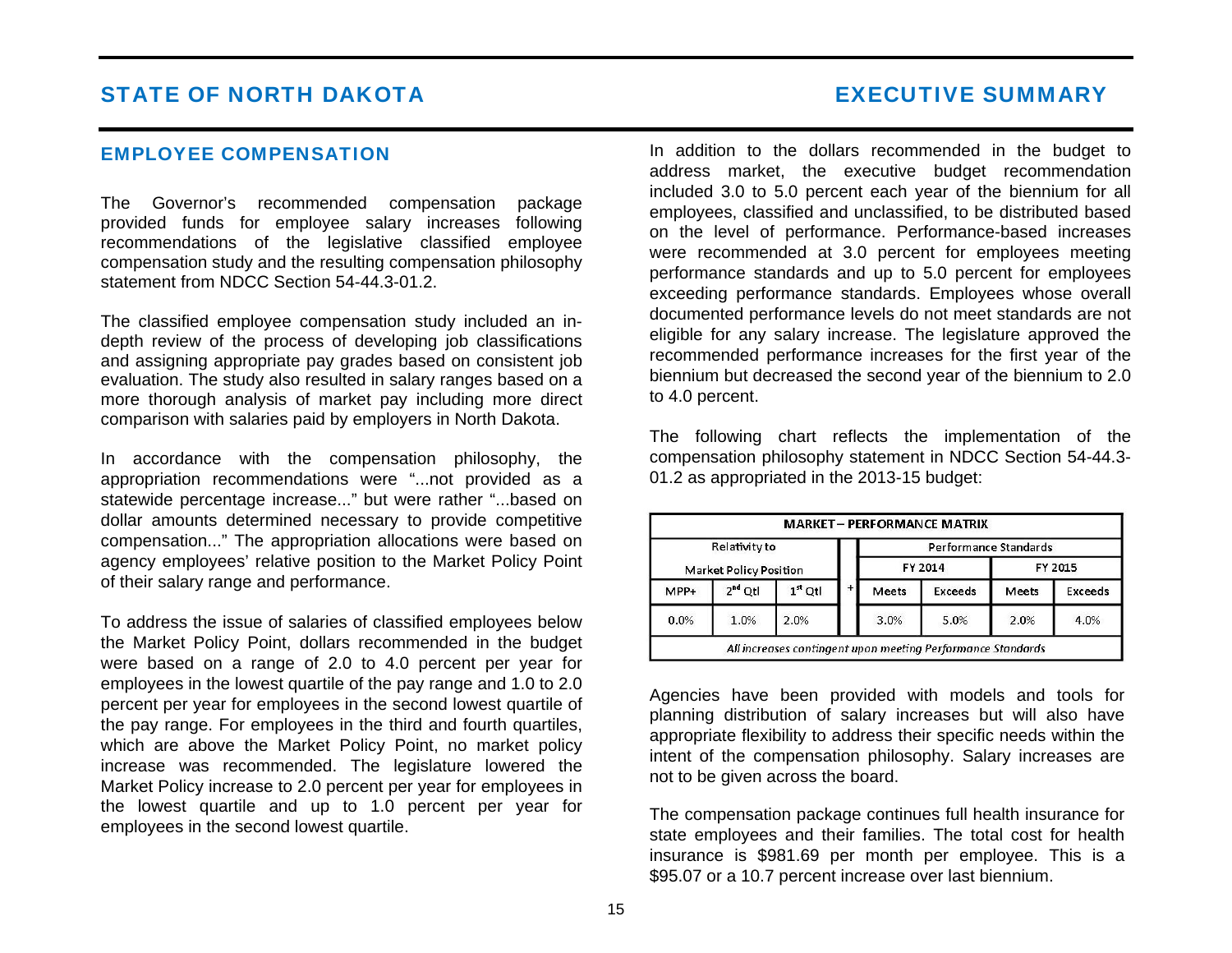The Patient Protection and Affordable Care Act (PPACA) requires employers to provide health insurance to temporary employees meeting certain criteria in the number of hours worked. A \$2.0 million pool was included in the budget of the Office of Management and Budget to be distributed to agencies and institutions that provide health insurance to eligible temporary employees. Of this amount, \$1.0 million is from the general fund and \$1.0 million is other fund authority.

The executive budget recommended the second phase of a state employee retirement fund recovery plan approved by the

2011 legislature. The recommendation provided for an increase in contributions to the retirement system of 2.0 percent on January 1, 2014 and another 2.0 percent on January 1, 2015. Employees would pay 1.0 percent of the annual contribution increase and the employer, the State of North Dakota, would pay 1.0 percent of the annual contribution increase. The legislature approved the January 1, 2014 increase, but did not approve the January 1, 2015 increase.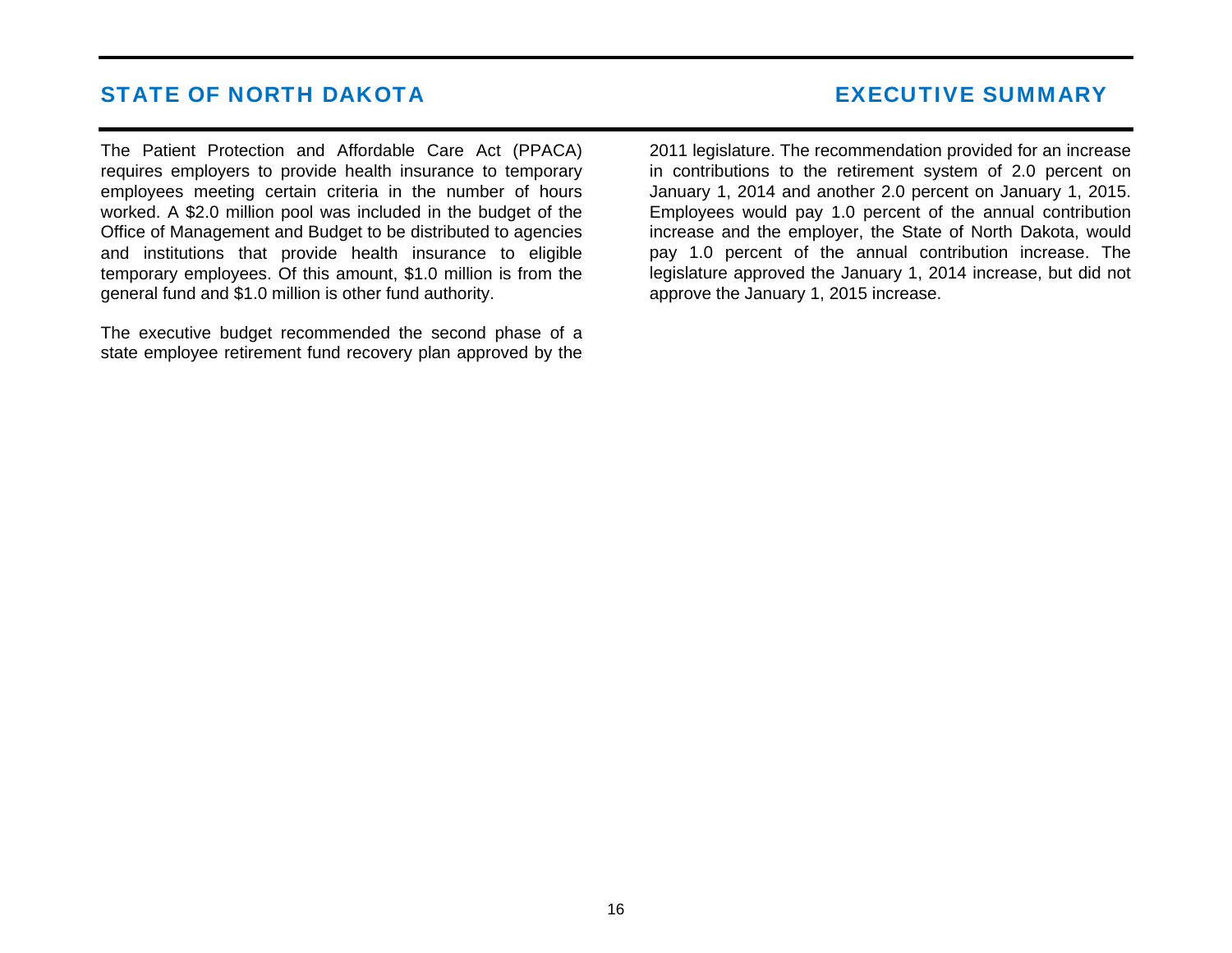### <span id="page-21-0"></span>2011 – 13 SUPPLEMENTAL APPROPRIATIONS

Supplemental appropriations were recommended and approved for agencies as follows:

- The Office of the Attorney General to cover a shortfall of \$70,000 for prosecution witness fees. This supplemental appropriation is funded from the general fund.
- The Office of the Tax Commissioner to cover a shortfall of \$981,855 for the Disabled Veterans Credit. This supplemental appropriation is funded from the general fund.
- The Department of Public Instruction to cover a shortfall of \$45,000 in Continuing Education grants. This supplemental appropriation is funded from the general fund.
- Minot State University to cover the state share of costs and FEMA ineligible costs for the 2010 and 2011 floods totaling \$52,745. This supplemental appropriation is funded from the general fund.
- The Department of Health to cover a shortfall of \$126,000 for additional Food and Lodging Division staff in western North Dakota and \$300,000 to repay the loan from the Bank of North Dakota as a result of the Environmental Protection Agency (EPA) lawsuit. These supplemental appropriations are funded from the general fund.
- The Department of Human Services to cover a shortfall of \$20,900,000 due to a decrease in the Federal Medical Assistance Percentage (FMAP) for Federal Fiscal Year (FFY) 2013. This supplemental appropriation is funded from the general fund.
- Job Service North Dakota to repay \$5,847 in interest costs to the Bank of North Dakota on loan dollars used to pay Disaster Unemployment Benefits relating to the 2011 flood. This supplemental appropriation is funded from the general fund.
- The Highway Patrol to cover shortfalls of \$129,000 in motor pool costs and \$171,000 in energy impact related costs. These supplemental appropriations are funded from the general fund.
- The State Fair to cover the state share of costs and FEMA ineligible costs for the 2011 flood totaling \$674,361. This supplemental appropriation is funded from the general fund.
- The Department of Transportation to repay a \$36,138,893 loan from the Bank of North Dakota used to match Federal Highway Emergency Relief funds. This supplemental appropriation is funded from the general fund.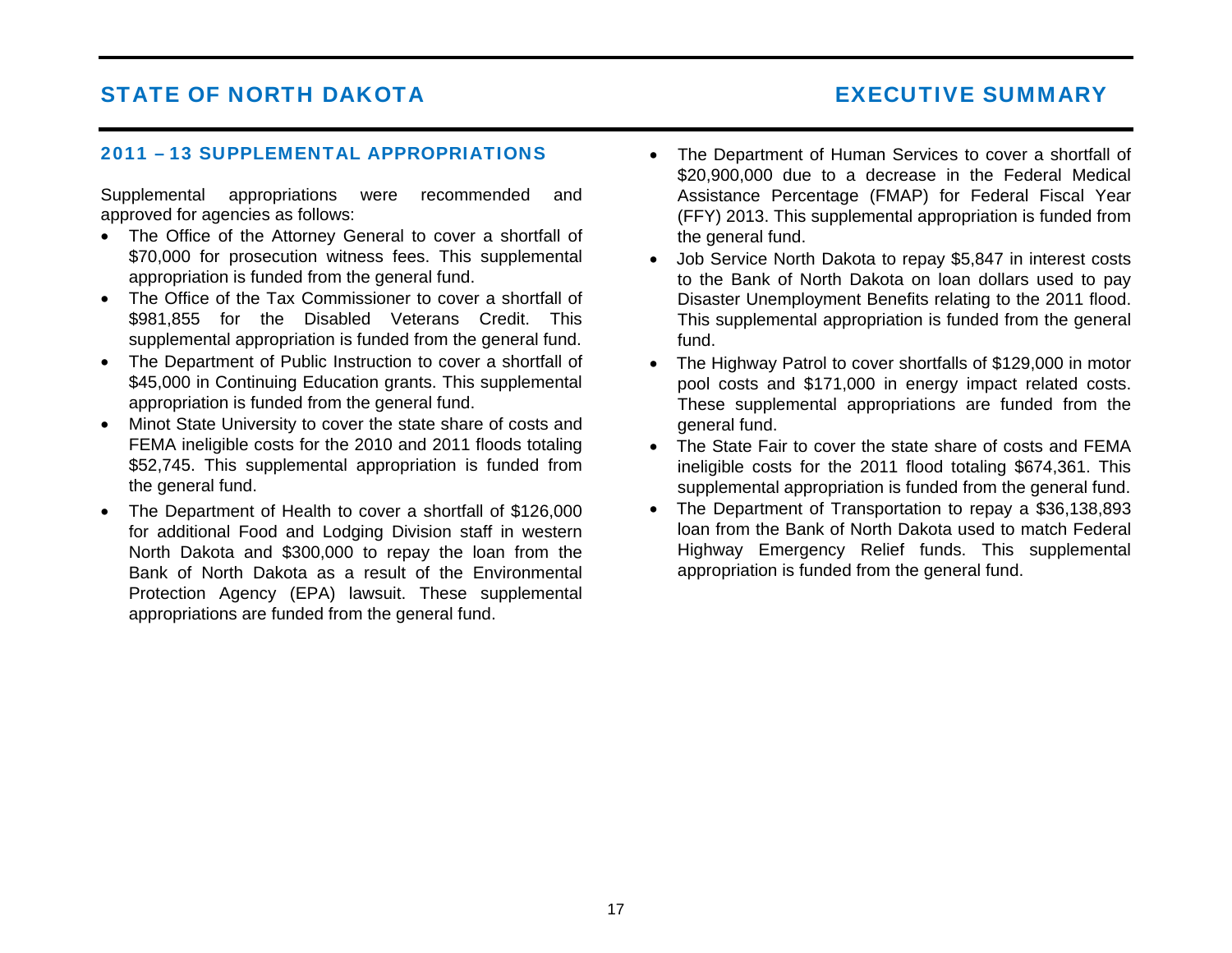### <span id="page-22-0"></span>BASIS OF BUDGET AND ACCOUNTING

North Dakota's budget for general government operations is prepared on a modified accrual basis. Revenues are recorded when available and measurable and expenditures are recorded when the services or goods are received and the related liabilities are incurred.

The state's comprehensive annual financial report (CAFR) is also reported using the modified accrual basis of accounting for governmental funds. Governmental funds comprise the majority of the funds included in the state budget and legislative appropriation.

Proprietary funds use full accrual accounting. For the most part, proprietary funds are non-appropriated and therefore not part of the budget document. However, certain proprietary funds, such as the Bank of North Dakota, Housing Finance Agency, and Workforce Safety and Insurance, include agency administrative costs that are part of the state budget and consequently part of the legislative appropriation. The portion of these funds that is non-appropriated is not part of the state budget.

Regardless of the basis of accounting, the accounting principles applied for purposes of developing data on a budgetary basis differ from those used to present the financial statements in accordance with generally accepted accounting principles (GAAP).

The CAFR includes a detailed reconciliation of the differences between budgetary revenues and expenses and actual revenues and expenses included in the CAFR in accordance with GAAP. Major differences are related to the following:

Revenue:

- The period of availability for revenue recognition for budget purposes differs from the GAAP basis.
- Certain amounts due from other funds are recorded under GAAP, but not for budget purposes.

Expenditures:

- Estimated liabilities are recorded as expenditures for GAAP, but not for budget purposes.
- New loans issued are expenditures for budget, but not for GAAP.
- GAAP expenditures are reduced for year-end inventory balances, while budget expenditures are not.
- New capital leases are recorded as capital expenditures for GAAP, but not for budget.
- Non-appropriated transfers are expenditures for GAAP, but not for budget.
- Certain amounts due to other funds are recorded under GAAP, but not for budget purposes.
- Expenditures of non-appropriated funds are recorded under GAAP, but because of their non-appropriated status, are not budgeted.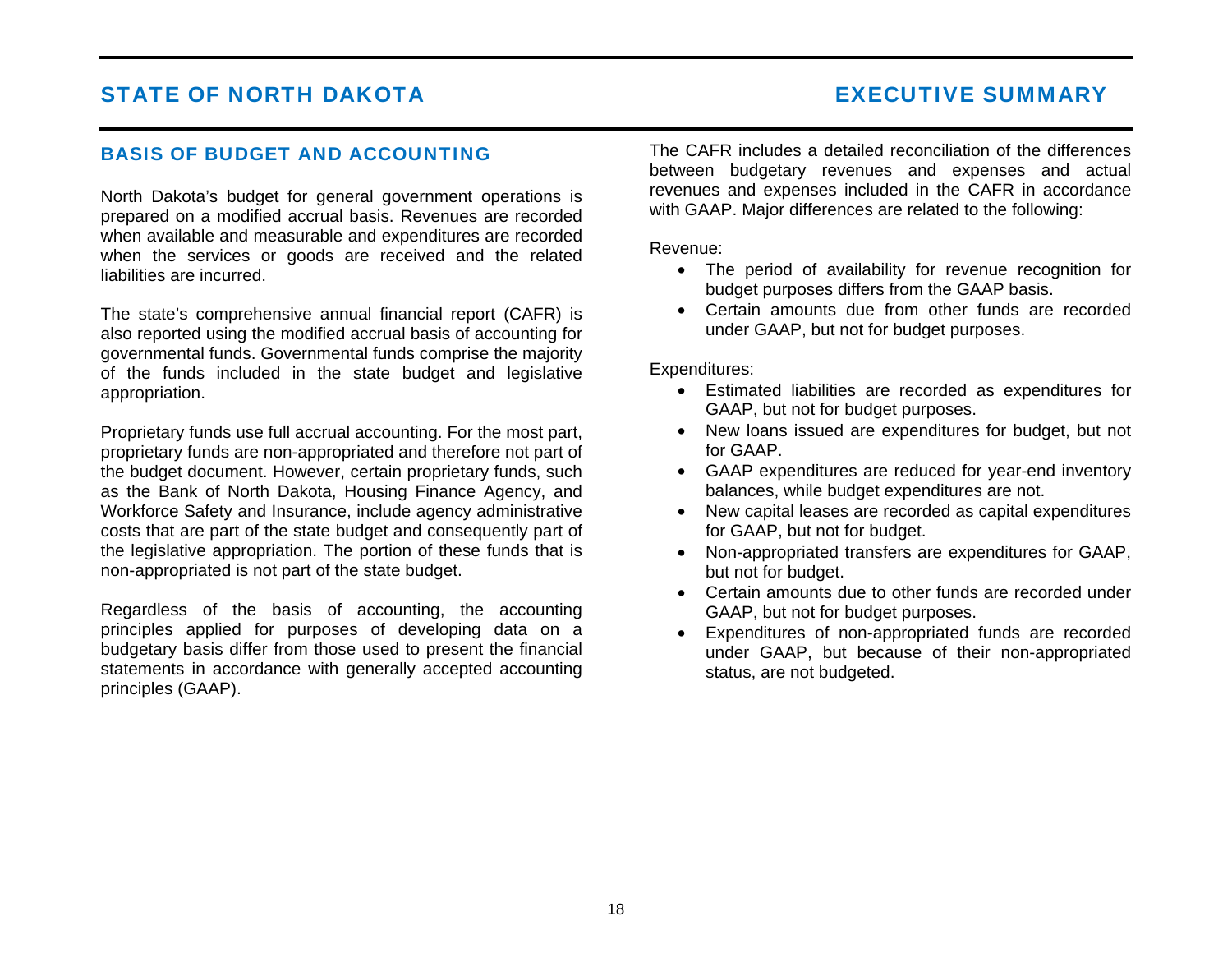### <span id="page-23-0"></span>REVENUE HIGHLIGHTS

### *General Fund*

### **2011-13**

The 2011-13 biennium began with a general fund balance of nearly \$1.000 billion. Throughout the biennium, revenues consistently exceeded projections as North Dakota's economy led the nation in economic growth. Through May 31, 2013, actual collections exceed the original 2011 legislative forecast by over \$1.609 billion, or 48.1 percent. Leading this growth are sales and individual income tax collections, which exceed the legislative forecast by \$777.7 million and \$481.1 million, respectively. Corporate income tax collections exceed the legislative forecast by \$234.4 million, or 211.6 percent. General fund revenues are estimated to be \$5.126 billion for the 2011- 13 biennium.

Total general fund expenditures are estimated to be \$4.277 billion, including \$60.3 million supplemental appropriations authorized by the 2013 legislature and \$19.8 million estimated unspent appropriation authority to be returned to the general fund at the end of the biennium. Based on current estimates for revenues and expenditures, the June 30, 2013, ending general fund balance, before transfers to the Budget Stabilization Fund, is projected to be \$1.846 billion. Transfers to the Budget Stabilization Fund are estimated to be \$181.1 million, bringing the balance in that fund to \$583.5 million. After allowing for the required transfer to the budget stabilization fund, the remaining balance in the general fund is estimated to be \$1.665 billion on June 30, 2013.

### **2013-15**

Comparing revenues between bienniums is often difficult due to significant variations in transfers and tax rates. For example, significant individual and corporate income tax reductions have been approved during the 2009, 2011, and 2013 legislative sessions.

Comparing the 2011-13 biennium revised forecast to the 2013- 15 legislative forecast:

- **Sales tax** collections, the state's largest tax source, are expected to grow by \$312.9 million, or 14.5 percent.
- **Motor vehicle excise tax** collections are expected to grow by \$64.2 million, or 24.8 percent.
- **Individual income tax** collections are expected to decline by \$85.3 million. However, the 2013 legislature approved Senate Bill 2156, which provides for a \$100.0 million reduction in individual income taxes during the 2013-15 biennium.
- **Corporate income tax** collections are anticipated to decline by \$2.8 million. This reduction is primarily related to the net effect of two bills: Senate Bill 2156, which lowers corporate income tax rates, and Senate Bill 2325, which eliminates the financial institutions tax and requires financial institutions to pay a corporate tax.
- **Financial institutions taxes** are reduced from \$7.3 million in 2011-13 to \$0 in 2013-15 as a result of elimination of the financial institutions tax through passage of Senate Bill 2325.
- **Insurance premium taxes** are anticipated to decline from \$78.6 million to \$73.4 million as a result of 2013 House Bill 1145, which reduced the general fund share of insurance premium taxes and increased distributions to fire districts by \$7.7 million. The general fund decrease is partially offset by anticipated growth in the tax base.
- **Oil and gas taxes** deposited in the general fund will remain at \$300.0 million, the statutory limit based on NDCC Section 57-51.1-07.5.
- **Interest income** is anticipated to increase from \$14.2 million to \$32.7 million, primarily due to interest income from the Budget Stabilization Fund. Not only will the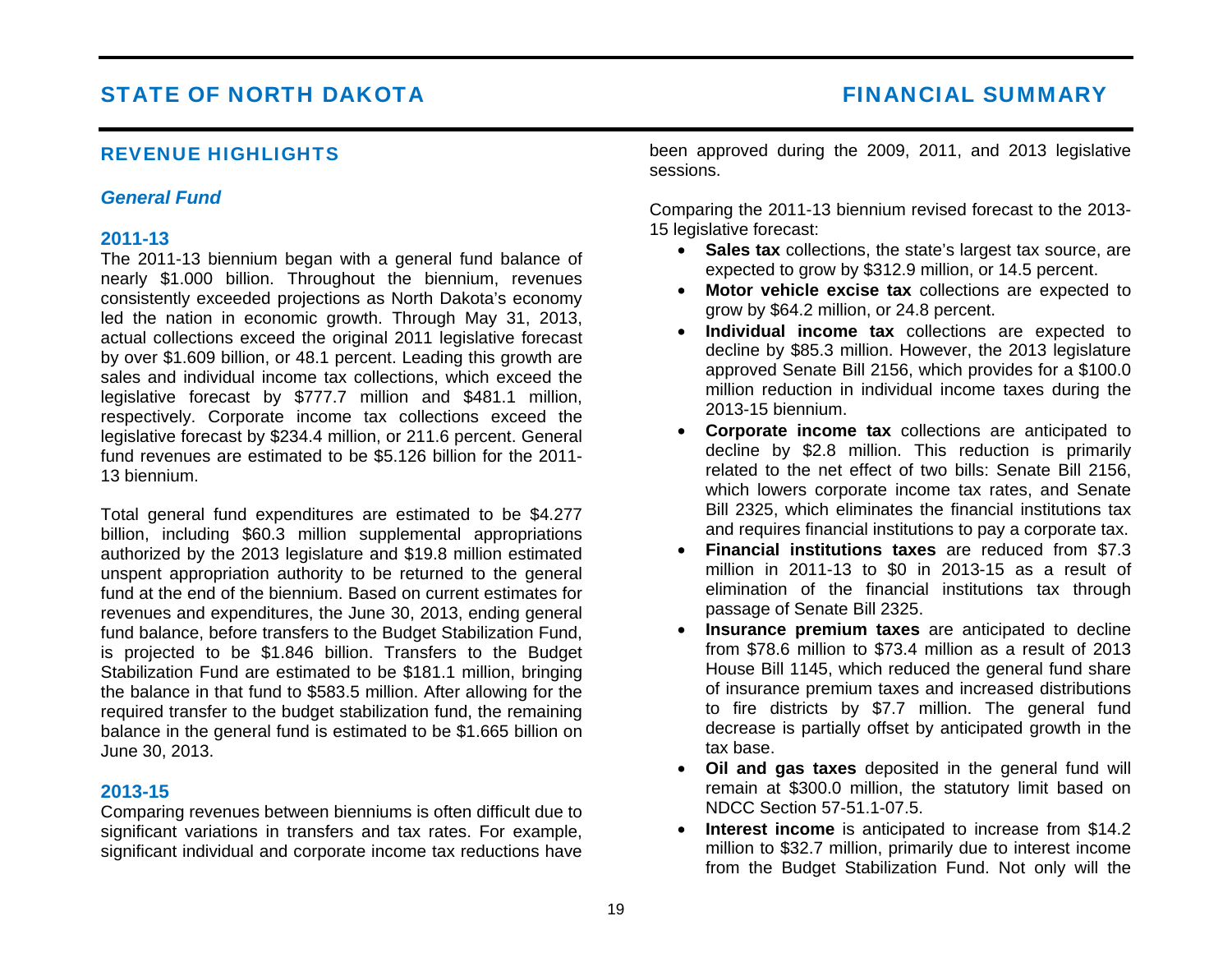<span id="page-24-0"></span>increased balance of the fund be expected to earn a larger amount of interest, but during the 2011-13 biennium interest income that would otherwise go to the general fund was retained in the fund.

- • **Mineral leasing fees** are mineral leasing and royalty revenue shared between the state and federal government on federal lands within the state. State revenues are then shared equally with the counties in which the minerals are located. Revenues are volatile and subject to fluctuations based on availability of tracts for lease, oil price, and level of production. One-time revenues were received during the 2011-13 biennium, and as a result, the \$19.0 million estimate for 2013-15 is \$15.8 million lower.
- The 2011 legislature created the **Strategic Investment and Improvements fund** to receive all revenues previously deposited into the Lands and Minerals Trust fund, as well a portion of oil and gas taxes. A \$520.0 million transfer from the Strategic Investment and Improvements fund to the general fund is authorized for the 2013-15 biennium.
- The **Property Tax Relief fund** was created by the 2009 legislature to set aside funding for the continuation of the property tax relief program. During the 2011-13 biennium, oil tax revenue of \$341.8 million was deposited into the Property Tax Relief fund and that amount will be transferred to the general fund during the 2013-15 biennium.

Based on the May 2013 legislative revenue forecast, the July 1, 2013, general fund balance was projected to be \$1,473 billion. However, actual revenues through May 31, 2013, have been higher than projected in the legislative forecast. As a result, the general fund will begin the 2013-15 biennium with a higher balance than initially thought. The June 30, 2013, general fund balance is currently estimated to be \$1.665 billion, \$192.1 million higher than estimated at the close of the 2013 legislative session. The legislative budget assumes a June 30, 2015

ending balance of \$87.0 million. Current estimates, adjusted to reflect additional revenues received during the 2011-13 biennium, provide for a June 30, 2015 ending balance of \$279.1 million.

#### *Other Funds*

Unlike agency budget requests and the executive budget, the legislative appropriation does not distinguish between state special funds and federal funds – both are included in the category of "other" funds appropriated to agencies. However, OMB requires agencies to identify anticipated special and federal fund components of their other funds appropriations. Although these amounts are subject to change as the biennium progresses, as of the date of this publication, agencies have indicated that the \$6.881 billion other funds appropriation includes the following:

| Federal funds     | \$3.305 billion |
|-------------------|-----------------|
| Special funds     | 3.576 billion   |
| Total other funds | \$6.881 billion |

Federal funds represent 24.0 percent of the legislative budget. Agencies receiving significant federal funds include the Department of Transportation, Department of Human Services, Department of Public Instruction, Job Service North Dakota, and the Agricultural Research Centers throughout the state.

Congress sets the amount of federal funds received by states in annual appropriation sessions. The amount indicated above is the total of agencies' estimates of what they may receive during the biennium. If anticipated federal funds are not forthcoming, the agencies cannot use all their appropriation authority. If actual federal funds received exceed budget estimates, the agency can request from the Emergency Commission authority to accept and expend additional funds.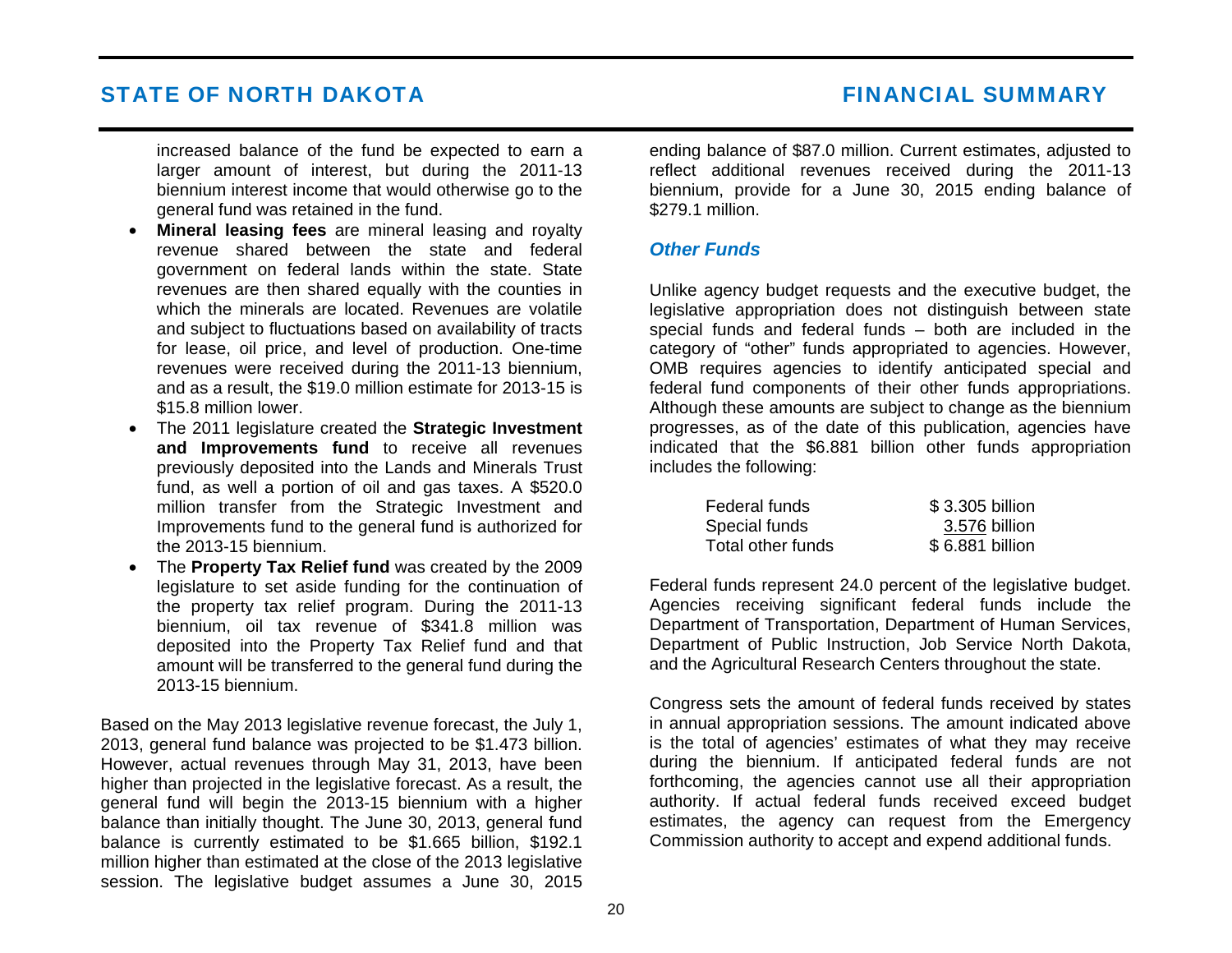<span id="page-25-0"></span>Special funds represent 26.0 percent of the legislative budget. Special funds are best described as dedicated funds usually earmarked for specific purposes. One example is the state gas tax, earmarked for Department of Transportation functions.

Agencies with significant amounts of dedicated funds include the Retirement and Investment Office, Public Employees Retirement System, and the Department of Trust Lands, which operate on interest from investments. The Bank of North Dakota and the North Dakota Mill and Elevator Association operate on their own profits. Agencies like the Information Technology Department and the Central Services division of the Office of Management and Budget charge agencies for services provided. The Game and Fish Department has other funds from hunting and fishing licenses.

These special, dedicated funds are estimates provided by state agencies and are included as part of the legislatively authorized "other funds" appropriation.

#### *Economic Outlook*

Moody's Analytics, the state's economic forecasting consultant, predicts that the "North Dakota economy will outperform the nation's for the next several years thanks to its booming energy industry. High prices and new technologies will support oil production, accompanied by growth in auxiliary industries throughout the state." (Précis U.S. State, February 2013) In recent years, North Dakota has led the nation in personal income growth and employment growth, and has enjoyed the nation's lowest unemployment rate. Moody's predicts total employment in North Dakota will continue to grow at an annual rate of 2.7 to 3.3 percent during the 2013-15 biennium, compared to average growth of 1.4 to 2.7 percent nationally. During that time, North Dakota's unemployment rate is projected to remain at historically low levels between 2.4 and 3.1 percent, compared to an estimated 6.2 to 7.7 percent nationally. Personal income is expected to grow between 7.4

and 8.6 percent per year in North Dakota compared to growth of 1.7 to 4.8 percent nationally.

Moody's uses its economic models and expertise to forecast changes in the state's tax bases which, when used in conjunction with the appropriate tax rates, are the basis of the state's revenue forecast. The Moody's forecast assumes the following:

- Taxable sales and purchases will grow by 11.5 percent in fiscal year 2014 and 10.1 percent in fiscal year 2015.
- Motor vehicle taxable sales will grow by 13.8 percent in fiscal year 2014 and 8.7 percent in fiscal year 2015.
- Nonfarm adjusted gross income will grow by 11.3 percent in calendar year 2013 and by 8.5 percent in calendar year 2014.
- Farm adjusted gross income will grow by 6.8 percent in calendar year 2013 and 5.7 percent in calendar year 2014.
- Corporate taxable income will grow by 8.9 percent in calendar year 2013 and 5.3 percent in calendar year 2014.

### *Oil and Gas Taxes*

### **2011-13 Biennium**

High oil prices and the success of drilling operations in western North Dakota continue to increase exploration activities and production. The result has been significant growth in oil and gas extraction and production tax collections. The May 2013 legislative forecast assumes fiscal year 2013 prices will average \$70 per barrel; the actual average price during fiscal year 2013 has been around \$85 per barrel. However, actual production is slightly lower than predicted. The forecast assumes average monthly production increasing from 680,000 barrels per day in July 2012 to 830,000 barrels per day by June 2013, averaging approximately 794,000 barrels per day for the year. Actual production has increased at a slightly slower pace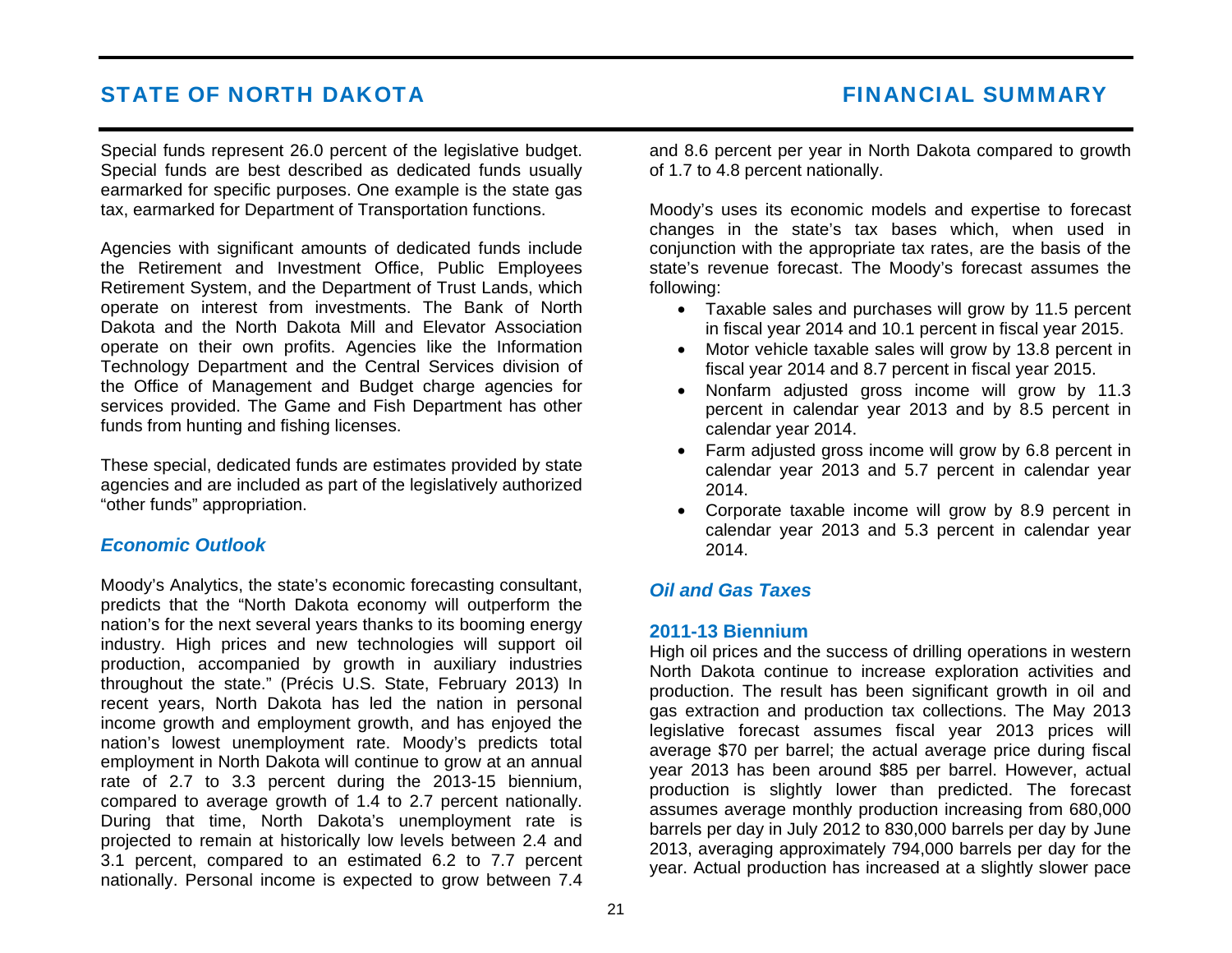and through April 2013 averaged 745,000 barrels per day for the first ten months of the fiscal year.

Based on actual collections through May 31, 2013, oil extraction and gross production tax allocations are projected to total \$3.998 billion during the 2011-13 biennium, allocated as shown on the table at the end of this section.

#### **2013-15 Biennium**

Oil prices are anticipated to remain stable during the 2013-15 biennium, averaging \$75 per barrel during fiscal year 2014 and \$80 per barrel during fiscal year 2015. Production is anticipated to continue gradually increasing, from 830,000 barrels per day in July 2013, to 850,000 barrels per day by June 30, 2015.

Oil and gas tax collections are anticipated to total \$5.280 billion during the 2013-15 biennium. The 2013 legislature enacted several changes affecting the allocation of oil and gas taxes:

- **HB 1358** This bill changed the allocation of gross production taxes between the state and political subdivisions to provide that political subdivisions receive 100 percent of the first \$5.0 million in annual revenue and 25 percent of all revenue in excess of \$5.0 million. The bill reduces state revenues by \$300.6 million and increases distributions to political subdivisions by that amount. Numerous changes were enacted affecting how moneys allocated to counties are further allocated to the various political subdivisions within the counties. The bill also provides that for the 2013-15 biennium, \$240.0 million will be allocated to the oil and gas impact grant fund for awarding needs-based grants to political subdivisions negatively impacted by oil and gas development.
- **HB 1278** This bill establishes the North Dakota Outdoor Heritage fund. The bill provides that 4.0 percent of first 20.0 percent of oil and gas gross production taxes be allocated to the fund, up to \$15.0 million per year. Based on the legislative forecast,

allocations during the 2013-15 biennium are estimated to be \$17.6 million.

- **HB 1333** This bill establishes the Abandoned Oil and Gas Well Plugging and Site Reclamation fund. The bill provides that 4.0 percent of the first 20.0 percent of oil and gas gross production taxes be allocated to the fund, up to \$5.0 million per year. The allocation is only in effect if the balance in the fund is at or below \$75.0 million.
- • **HB 1198** – This bill changes tax reduction and exemption provisions relating to wells qualifying for stripper well status, repeals the existing 60-month oil extraction tax holiday for wells drilled on Indian nontrust lands, and changes the oil and gas revenue sharing agreement with the Three Affiliated Tribes. The bill is expected to increase oil and gas tax revenues to the state and tribes by an estimated \$167.3 million.
- **SB 2014** This bill increases allocations to the Oil and Gas Research fund from \$4.0 million per biennium to \$10.0 million per biennium. This bill also provides for the redistribution of moneys in the Resources Trust Fund – 5.0 percent to the Renewable Energy Development fund up to \$3.0 million per biennium, and .50 percent to the Energy Conservation Grant fund up to \$1.2 million per biennium.

The table on the next page shows estimated oil tax allocations by fund for the 2011-13 and 2013-15 bienniums. The flow chart on the page following the table depicts the allocation process enacted by the 2013 legislature for the 2013-15 biennium.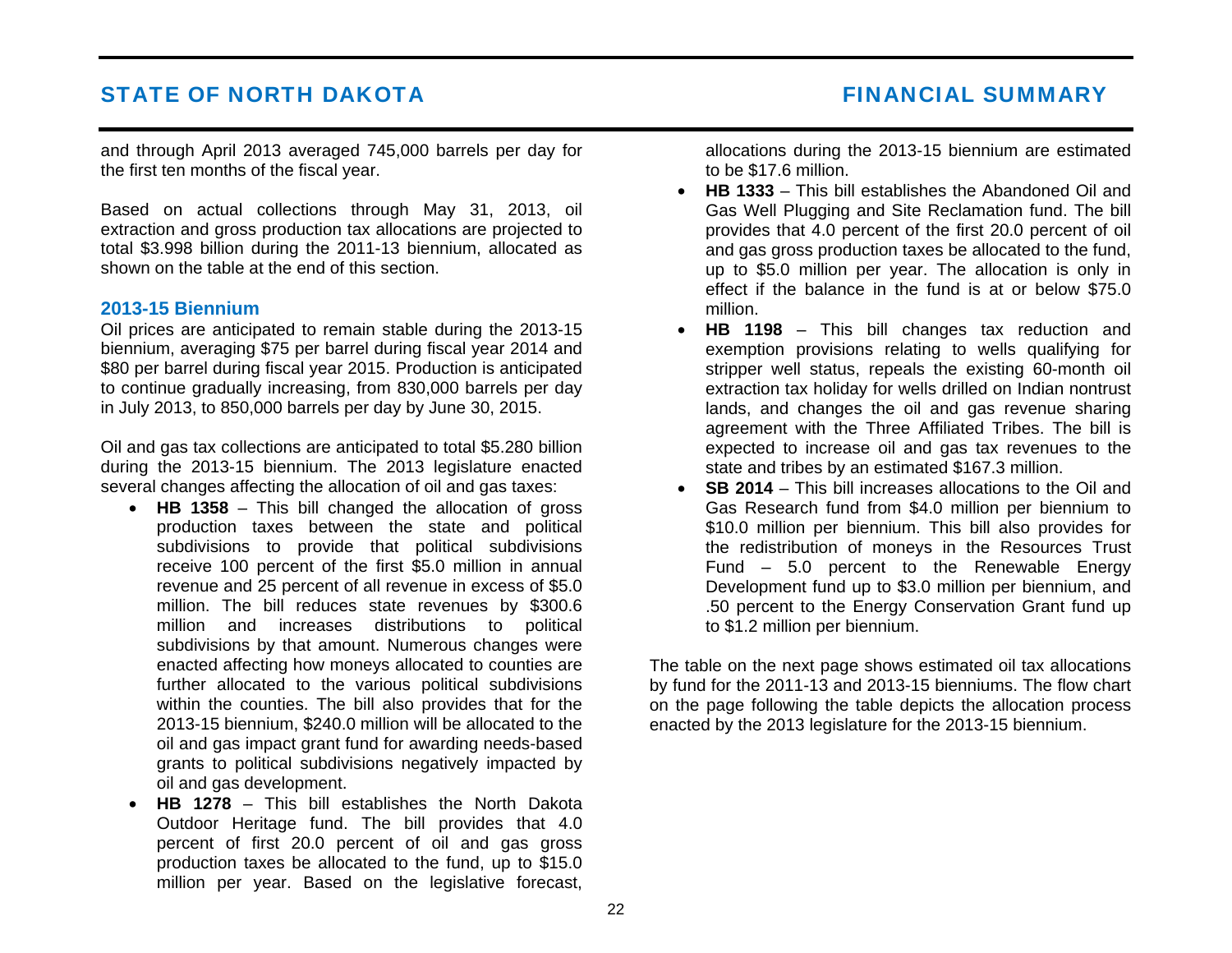# **2011-13 and 2013-15 Estimated Oil Tax Allocations**

<span id="page-27-0"></span>

|                                                | 2011-13         | 2013-15         |
|------------------------------------------------|-----------------|-----------------|
| Oil and Gas Impact Grant Fund                  | \$100,000,000   | \$240,000,000   |
| Oil and Gas Research Fund                      | 4,000,000       | 10,000,000      |
| <b>Counties and Cities</b>                     | 261,990,137     | 585,518,326     |
| <b>Tribal Allocations</b>                      | 186,679,250     | 272,400,000     |
| ND Outdoor Heritage Fund                       |                 | 16,932,128      |
| <b>Legacy Fund</b>                             | 1,244,129,936   | 1,670,747,382   |
| <b>Foundation Aid Stabilization Fund</b>       | 193,888,482     | 282,106,666     |
| <b>Common Schools Trust Fund</b>               | 193,888,482     | 282,106,666     |
| <b>Resources Trust Fund</b>                    | 387,776,964     | 560,013,332     |
| Renewable Energy Development Fund              |                 | 3,000,000       |
| <b>Energy Conservation Fund</b>                |                 | 1,200,000       |
| <b>General Fund</b>                            | 300,000,000     | 300,000,000     |
| <b>Property Tax Relief Sustainability Fund</b> | 341,790,000     | 341,790,000     |
| <b>State Disaster Fund</b>                     | 22,000,000      | 22,000,000      |
| Well Plugging and Site Reclamation Fund        |                 | 10,000,000      |
| Strategic Investment & Improvements Fund       | 761,421,220     | 681,808,250     |
| <b>Total Oil and Gas Taxes</b>                 | \$3,997,564,471 | \$5,279,622,750 |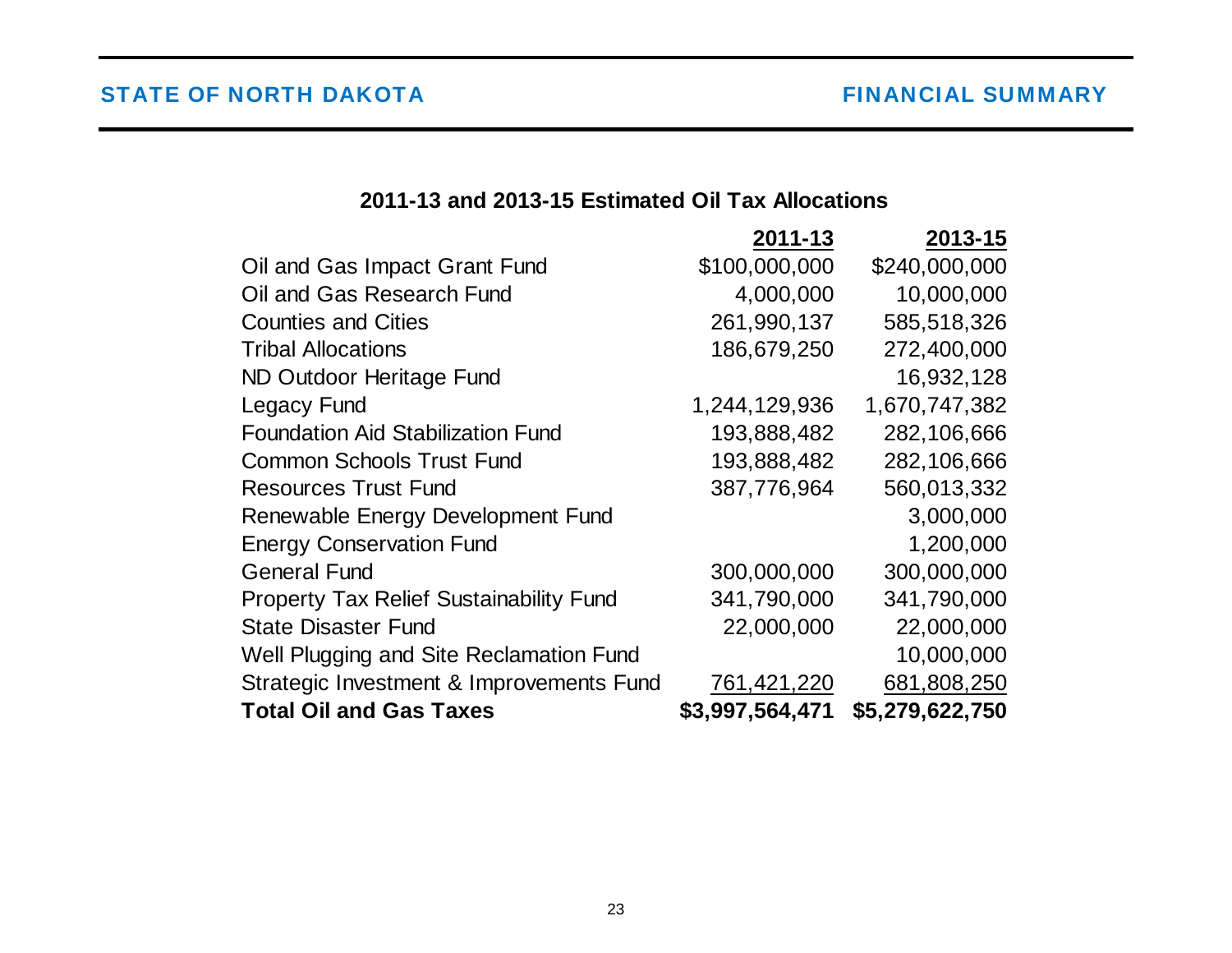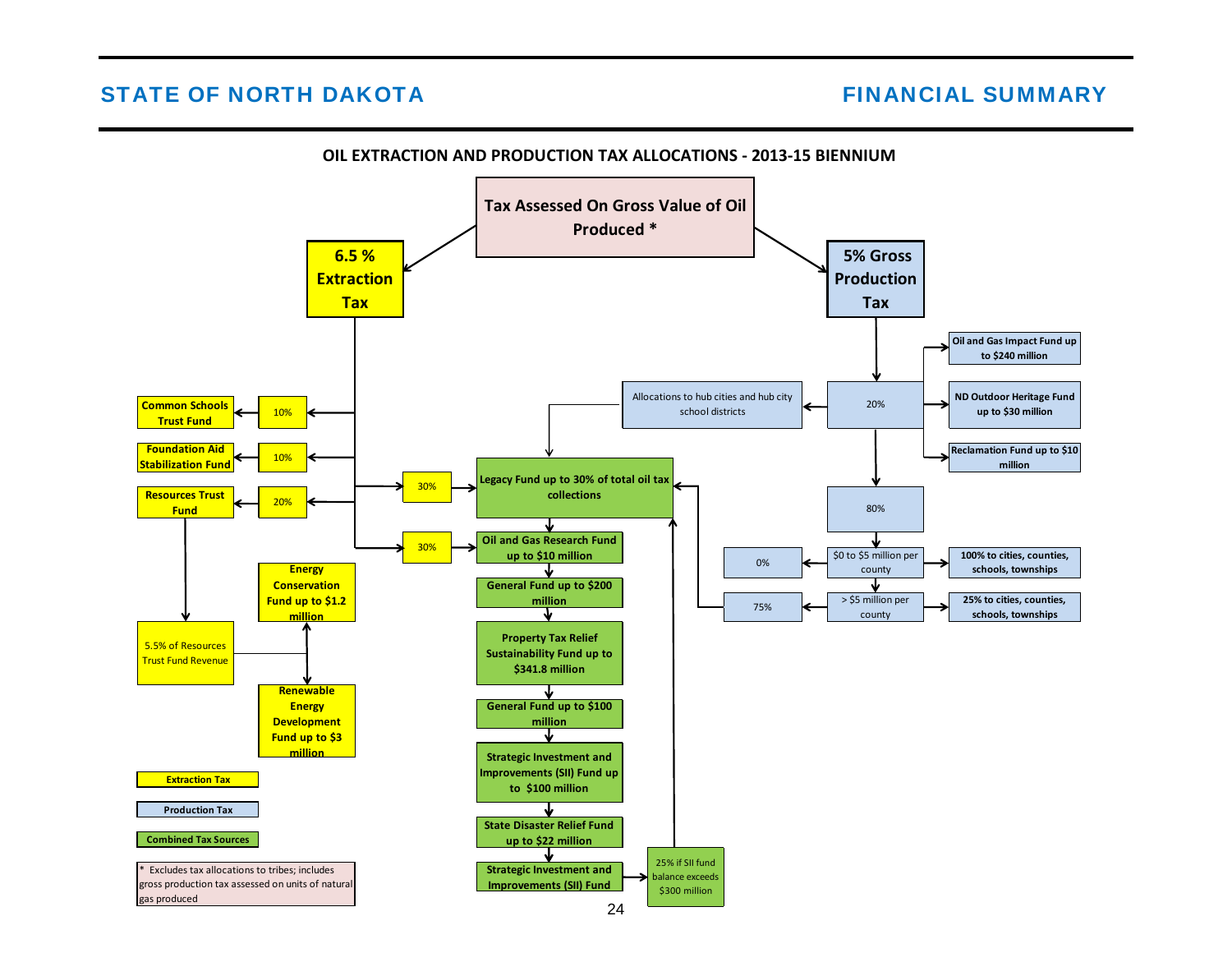# **FINANCIAL SUMMARY**

# **2013-15 Agency Fund Matrix**

<span id="page-29-0"></span>

|                                               |                               |            |            | Major Special Funds 11           |            |               |                | Other Special Funds <sup>12</sup> |                                                   |                                  |                                   |                                    |                                                |                                                  |                                             |                                |
|-----------------------------------------------|-------------------------------|------------|------------|----------------------------------|------------|---------------|----------------|-----------------------------------|---------------------------------------------------|----------------------------------|-----------------------------------|------------------------------------|------------------------------------------------|--------------------------------------------------|---------------------------------------------|--------------------------------|
| <b>Agency</b>                                 | <b>General</b><br><b>Fund</b> | <b>ITD</b> | <b>DPI</b> | <b>Energy</b><br>Impact<br>Grant | <b>DHS</b> | Water<br>Comm | <b>Highway</b> | <b>Bonding</b>                    | <b>Community</b><br><b>Health</b><br><b>Trust</b> | <b>Disaster</b><br><b>Relief</b> | <b>Fire and</b><br><b>Tornado</b> | <b>Health</b><br><b>Care Trust</b> | <b>Strategic</b><br>Invest &<br><b>Improve</b> | <b>Tobacco</b><br>Prevent &<br><b>Ctrl Trust</b> | Non-Major<br><b>Special</b><br><b>Funds</b> | <b>Federal</b><br><b>Funds</b> |
| <b>General Government</b>                     |                               |            |            |                                  |            |               |                |                                   |                                                   |                                  |                                   |                                    |                                                |                                                  |                                             |                                |
| <b>Executive Branch</b>                       |                               |            |            |                                  |            |               |                |                                   |                                                   |                                  |                                   |                                    |                                                |                                                  |                                             |                                |
| 101 Office of the Governor                    | X                             |            |            |                                  |            |               |                |                                   |                                                   |                                  |                                   |                                    |                                                |                                                  |                                             |                                |
| 108 Office of the Secretary of State          | X                             |            |            |                                  |            |               |                |                                   |                                                   |                                  |                                   |                                    |                                                |                                                  | Χ                                           | X                              |
| 110 Office of Management and Budget           | X                             |            |            |                                  |            |               |                |                                   |                                                   |                                  |                                   |                                    |                                                |                                                  | X                                           | X                              |
| 110 Office of Management and Budget Transfers | X                             |            |            |                                  |            |               |                |                                   |                                                   |                                  |                                   |                                    |                                                |                                                  |                                             |                                |
| 112 Information Technology Department (ITD)   | $\times$                      | $\times$   |            |                                  |            |               |                |                                   |                                                   |                                  |                                   |                                    |                                                |                                                  | X                                           | X                              |
| 117 Office of the State Auditor               | Χ                             |            |            |                                  |            |               |                |                                   |                                                   |                                  |                                   |                                    |                                                |                                                  | X                                           | X                              |
| 120 Office of the State Treasurer             | X                             |            |            |                                  |            |               |                |                                   |                                                   |                                  |                                   |                                    |                                                |                                                  |                                             |                                |
| 125 Office of the Attorney General            | X                             |            |            |                                  |            |               |                |                                   |                                                   |                                  |                                   |                                    | X                                              |                                                  | X                                           | X                              |
| 127 Office of the State Tax Commissioner      | Χ                             |            |            |                                  |            |               |                |                                   |                                                   |                                  |                                   |                                    |                                                |                                                  |                                             | X                              |
| 140 Office of Administrative Hearings         |                               |            |            |                                  |            |               |                |                                   |                                                   |                                  |                                   |                                    |                                                |                                                  | X                                           |                                |
| 188 Comm on Legal Counsel for Indigents       | Χ                             |            |            |                                  |            |               |                |                                   |                                                   |                                  |                                   |                                    |                                                |                                                  | X                                           |                                |
| 190 Retirement and Investment Office          |                               |            |            |                                  |            |               |                |                                   |                                                   |                                  |                                   |                                    |                                                |                                                  | X                                           |                                |
| 192 Public Employees Retirement System        |                               |            |            |                                  |            |               |                |                                   |                                                   |                                  |                                   |                                    |                                                |                                                  | X                                           |                                |
| <b>Legislative and Judicial Branches</b>      |                               |            |            |                                  |            |               |                |                                   |                                                   |                                  |                                   |                                    |                                                |                                                  |                                             |                                |
| 150 Legislative Assembly                      | X                             |            |            |                                  |            |               |                |                                   |                                                   |                                  |                                   |                                    |                                                |                                                  | X                                           |                                |
| 160 Legislative Council                       | X                             |            |            |                                  |            |               |                |                                   |                                                   |                                  |                                   |                                    |                                                |                                                  | X                                           | X                              |
| 180 Judicial Branch                           | X                             |            |            |                                  |            |               |                |                                   |                                                   |                                  |                                   |                                    |                                                |                                                  | X                                           | X                              |
| <b>Education</b>                              |                               |            |            |                                  |            |               |                |                                   |                                                   |                                  |                                   |                                    |                                                |                                                  |                                             |                                |
|                                               |                               |            |            |                                  |            |               |                |                                   |                                                   |                                  |                                   |                                    |                                                |                                                  |                                             |                                |
| Elementary, Secondary, and Other Education    |                               |            |            |                                  |            |               |                |                                   |                                                   |                                  |                                   |                                    |                                                |                                                  |                                             | X                              |
| 201 Department of Public Instruction (DPI)    | X                             |            | X          | X                                |            |               |                |                                   |                                                   |                                  |                                   |                                    | X                                              |                                                  | X<br>X                                      |                                |
| 226 Trust Lands<br>250 State Library          | X                             |            |            |                                  |            |               |                |                                   |                                                   |                                  |                                   |                                    |                                                |                                                  | X                                           | X                              |
| 252 School for the Deaf                       | X                             |            |            |                                  |            |               |                |                                   |                                                   |                                  |                                   |                                    |                                                |                                                  | X                                           | X                              |
| 253 ND Vision Services/School for the Blind   | Χ                             |            |            |                                  |            |               |                |                                   |                                                   |                                  |                                   |                                    |                                                |                                                  | X                                           |                                |
| 270 Dept. of Career & Technical Education     | Χ                             |            |            |                                  |            |               |                |                                   |                                                   |                                  |                                   |                                    |                                                |                                                  | X                                           | X                              |
| <b>Higher Education</b>                       |                               |            |            |                                  |            |               |                |                                   |                                                   |                                  |                                   |                                    |                                                |                                                  |                                             |                                |
| 215 North Dakota University System Office     | Χ                             |            |            |                                  |            |               |                |                                   |                                                   |                                  |                                   |                                    |                                                |                                                  | $\mathsf{X}$                                | X                              |
| 227 Bismarck State College                    | X                             |            |            |                                  |            |               |                |                                   |                                                   |                                  |                                   |                                    |                                                |                                                  |                                             |                                |
| 228 Lake Region State College                 | X                             |            |            |                                  |            |               |                |                                   |                                                   |                                  |                                   |                                    |                                                |                                                  |                                             |                                |
| 229 Williston State College                   | X                             |            |            |                                  |            |               |                |                                   |                                                   |                                  |                                   |                                    |                                                |                                                  |                                             |                                |
| 230 University of North Dakota                | Χ                             |            |            |                                  |            |               |                |                                   |                                                   |                                  |                                   |                                    |                                                |                                                  | X                                           |                                |
| 232 UND Medical Center                        | X                             |            |            |                                  |            |               |                |                                   |                                                   |                                  |                                   |                                    |                                                |                                                  |                                             |                                |
| 235 North Dakota State University             | X                             |            |            |                                  |            |               |                |                                   |                                                   |                                  |                                   |                                    |                                                |                                                  | X                                           |                                |
| 238 ND State College of Science               | X                             |            |            |                                  |            |               |                |                                   |                                                   |                                  |                                   |                                    |                                                |                                                  | X                                           |                                |
| 239 Dickinson State University                | X                             |            |            |                                  |            |               |                |                                   |                                                   |                                  |                                   |                                    |                                                |                                                  |                                             |                                |
| 240 Mayville State University                 | х                             |            |            |                                  |            |               |                |                                   |                                                   |                                  |                                   |                                    |                                                |                                                  |                                             |                                |
| 241 Minot State University                    | X                             |            |            |                                  |            |               |                |                                   |                                                   |                                  |                                   |                                    |                                                |                                                  | X                                           |                                |
| 242 Valley City State University              | Χ                             |            |            |                                  |            |               |                |                                   |                                                   |                                  |                                   |                                    |                                                |                                                  | X                                           |                                |
| 243 Dakota College at Bottineau               | X                             |            |            |                                  |            |               |                |                                   |                                                   |                                  |                                   |                                    |                                                |                                                  | X                                           |                                |
| 244 North Dakota Forest Service               | X                             |            |            |                                  |            |               |                |                                   |                                                   |                                  |                                   |                                    |                                                |                                                  | X                                           |                                |
|                                               |                               |            |            |                                  |            |               |                |                                   |                                                   |                                  |                                   |                                    |                                                |                                                  |                                             |                                |
| <b>Health and Human Services</b>              |                               |            |            |                                  |            |               |                |                                   |                                                   |                                  |                                   |                                    |                                                |                                                  |                                             |                                |
| 301 ND Department of Health                   | X                             |            |            |                                  |            |               |                |                                   | X                                                 |                                  |                                   | X                                  |                                                |                                                  | X                                           | X                              |
| 305 Tobacco Prevention and Control Committee  |                               |            |            |                                  |            |               |                |                                   |                                                   |                                  |                                   |                                    |                                                | X                                                |                                             |                                |
| 313 Veterans Home                             | Χ                             |            |            |                                  |            |               |                |                                   |                                                   |                                  |                                   |                                    |                                                |                                                  | X                                           |                                |
| 316 Indian Affairs Commission                 | X                             |            |            |                                  |            |               |                |                                   |                                                   |                                  |                                   |                                    |                                                |                                                  |                                             |                                |
| 321 Department of Veterans Affairs            | X                             |            |            |                                  |            |               |                |                                   |                                                   |                                  |                                   |                                    |                                                |                                                  |                                             |                                |
| 325 Department of Human Services (DHS)        | X                             |            |            |                                  | X          |               |                |                                   |                                                   |                                  |                                   | X                                  | X                                              |                                                  | X                                           | X                              |
| 360 Protection and Advocacy Project           | Χ                             |            |            |                                  |            |               |                |                                   |                                                   |                                  |                                   |                                    |                                                |                                                  |                                             | $\mathsf X$                    |
| 380 Job Service North Dakota                  | X                             |            |            |                                  |            |               |                |                                   |                                                   |                                  |                                   |                                    |                                                |                                                  | X                                           | X                              |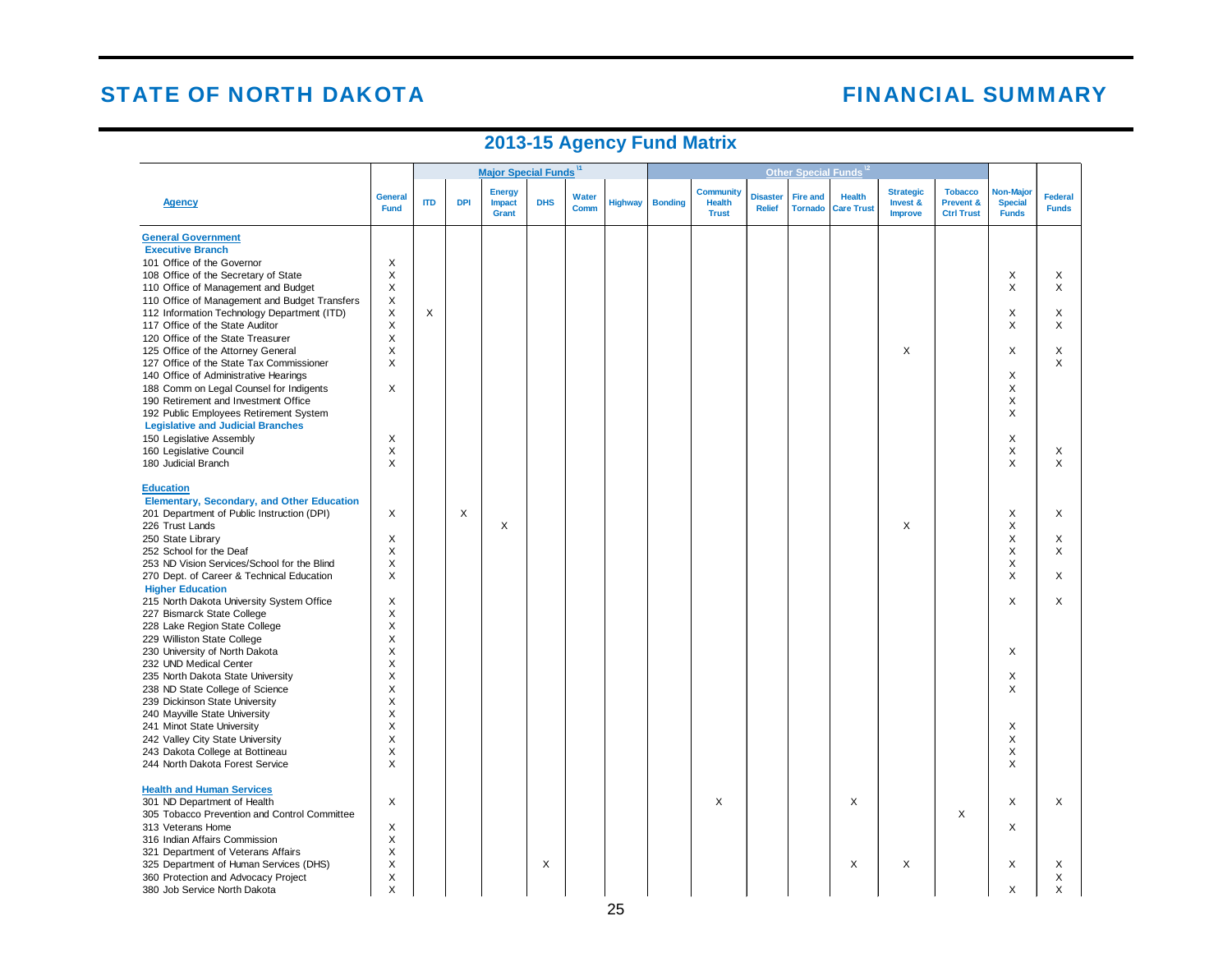## **FINANCIAL SUMMARY**

|                                                                                       |                               |            | Major Special Funds 11 |                                  |            |                      | Other Special Funds <sup>12</sup> |                |                                                   |                                  |                                   |                                    |                                         |                                                  |                                                    |                                |
|---------------------------------------------------------------------------------------|-------------------------------|------------|------------------------|----------------------------------|------------|----------------------|-----------------------------------|----------------|---------------------------------------------------|----------------------------------|-----------------------------------|------------------------------------|-----------------------------------------|--------------------------------------------------|----------------------------------------------------|--------------------------------|
| <b>Agency</b>                                                                         | <b>General</b><br><b>Fund</b> | <b>ITD</b> | <b>DPI</b>             | <b>Energy</b><br>Impact<br>Grant | <b>DHS</b> | Water<br><b>Comm</b> | <b>Highway</b>                    | <b>Bonding</b> | <b>Community</b><br><b>Health</b><br><b>Trust</b> | <b>Disaster</b><br><b>Relief</b> | <b>Fire and</b><br><b>Tornado</b> | <b>Health</b><br><b>Care Trust</b> | <b>Strategic</b><br>Invest &<br>Improve | <b>Tobacco</b><br>Prevent &<br><b>Ctrl Trust</b> | <b>Non-Major</b><br><b>Special</b><br><b>Funds</b> | <b>Federal</b><br><b>Funds</b> |
| <b>Regulatory</b>                                                                     |                               |            |                        |                                  |            |                      |                                   |                |                                                   |                                  |                                   |                                    |                                         |                                                  |                                                    |                                |
| 401 Office of the Insurance Commissioner                                              |                               |            |                        |                                  |            |                      |                                   | X              |                                                   |                                  | X                                 |                                    |                                         |                                                  | X                                                  | X                              |
| 405 Industrial Commission                                                             | X                             |            |                        |                                  |            |                      |                                   |                |                                                   |                                  |                                   |                                    |                                         |                                                  | X                                                  | X                              |
| 406 Office of the Labor Commissioner                                                  | Χ                             |            |                        |                                  |            |                      |                                   |                |                                                   |                                  |                                   |                                    |                                         |                                                  |                                                    | X                              |
| 408 Public Service Commission                                                         | Χ                             |            |                        |                                  |            |                      |                                   |                |                                                   |                                  |                                   |                                    |                                         |                                                  | X                                                  | X                              |
| 412 Aeronautics Commission                                                            | X                             |            |                        |                                  |            |                      |                                   |                |                                                   |                                  |                                   |                                    |                                         |                                                  | X                                                  | X                              |
| 413 Dept. of Financial Institutions                                                   |                               |            |                        |                                  |            |                      |                                   |                |                                                   |                                  |                                   |                                    |                                         |                                                  | X                                                  |                                |
| 414 Securities Department                                                             | X                             |            |                        |                                  |            |                      |                                   |                |                                                   |                                  |                                   |                                    |                                         |                                                  | X                                                  |                                |
| 471 Bank of North Dakota                                                              | X                             |            |                        |                                  |            |                      |                                   |                |                                                   |                                  |                                   |                                    | X                                       |                                                  | X<br>X                                             | X<br>$\times$                  |
| 473 North Dakota Housing Finance Agency                                               |                               |            |                        |                                  |            |                      |                                   |                |                                                   |                                  |                                   |                                    |                                         |                                                  |                                                    |                                |
| 475 North Dakota Mill and Elevator                                                    |                               |            |                        |                                  |            |                      |                                   |                |                                                   |                                  |                                   |                                    |                                         |                                                  | X<br>X                                             |                                |
| 485 Workforce Safety and Insurance                                                    |                               |            |                        |                                  |            |                      |                                   |                |                                                   |                                  |                                   |                                    |                                         |                                                  |                                                    |                                |
| <b>Public Safety</b>                                                                  |                               |            |                        |                                  |            |                      |                                   |                |                                                   |                                  |                                   |                                    |                                         |                                                  |                                                    |                                |
| 504 Highway Patrol                                                                    | X                             |            |                        |                                  |            |                      |                                   |                |                                                   |                                  |                                   |                                    |                                         |                                                  | X                                                  | X                              |
| 530 Department of Corrections & Rehab                                                 | Χ                             |            |                        |                                  |            |                      |                                   |                |                                                   |                                  |                                   |                                    |                                         |                                                  | X                                                  | X                              |
| 540 Adjutant General                                                                  | Χ                             |            |                        |                                  |            |                      |                                   |                |                                                   | X                                |                                   |                                    |                                         |                                                  | X                                                  | X                              |
|                                                                                       |                               |            |                        |                                  |            |                      |                                   |                |                                                   |                                  |                                   |                                    |                                         |                                                  |                                                    |                                |
| Agriculture, Economic Development, and<br><b>Agriculture and Economic Development</b> |                               |            |                        |                                  |            |                      |                                   |                |                                                   |                                  |                                   |                                    |                                         |                                                  |                                                    |                                |
| 601 Dept. of Commerce                                                                 | Χ                             |            |                        |                                  |            |                      |                                   |                |                                                   |                                  |                                   |                                    | X                                       |                                                  | X                                                  | X                              |
| 602 North Dakota Department of Agriculture                                            | Χ                             |            |                        |                                  |            |                      |                                   |                |                                                   |                                  |                                   |                                    |                                         |                                                  | Χ                                                  | X                              |
| 616 State Seed Department                                                             |                               |            |                        |                                  |            |                      |                                   |                |                                                   |                                  |                                   |                                    |                                         |                                                  | X                                                  |                                |
| 627 Upper Great Plains Transportation Institute                                       | Χ                             |            |                        |                                  |            |                      |                                   |                |                                                   |                                  |                                   |                                    |                                         |                                                  | X                                                  | X                              |
| 628 Branch Research Centers                                                           | Χ                             |            |                        |                                  |            |                      |                                   |                |                                                   |                                  |                                   |                                    |                                         |                                                  | X                                                  |                                |
| 630 NDSU Extension Service                                                            | Χ                             |            |                        |                                  |            |                      |                                   |                |                                                   |                                  |                                   |                                    |                                         |                                                  | X                                                  | X                              |
| 638 Northern Crops Institute                                                          | Χ                             |            |                        |                                  |            |                      |                                   |                |                                                   |                                  |                                   |                                    |                                         |                                                  | X                                                  |                                |
| 640 NDSU Main Research Center                                                         | Χ                             |            |                        |                                  |            |                      |                                   |                |                                                   |                                  |                                   |                                    |                                         |                                                  | X                                                  | X                              |
| 649 Agronomy Seed Farm                                                                |                               |            |                        |                                  |            |                      |                                   |                |                                                   |                                  |                                   |                                    |                                         |                                                  | X                                                  |                                |
| 665 North Dakota State Fair                                                           | X                             |            |                        |                                  |            |                      |                                   |                |                                                   |                                  |                                   |                                    |                                         |                                                  |                                                    |                                |
| 670 Racing Commission                                                                 | X                             |            |                        |                                  |            |                      |                                   |                |                                                   |                                  |                                   |                                    |                                         |                                                  |                                                    |                                |
|                                                                                       |                               |            |                        |                                  |            |                      |                                   |                |                                                   |                                  |                                   |                                    |                                         |                                                  | X                                                  |                                |
| <b>Natural Resources</b>                                                              |                               |            |                        |                                  |            |                      |                                   |                |                                                   |                                  |                                   |                                    |                                         |                                                  |                                                    |                                |
| 701 State Historical Society                                                          | х                             |            |                        |                                  |            |                      |                                   |                |                                                   |                                  |                                   |                                    |                                         |                                                  |                                                    | Х                              |
| 709 Council on the Arts                                                               | X                             |            |                        |                                  |            |                      |                                   |                |                                                   |                                  |                                   |                                    |                                         |                                                  | X                                                  | X                              |
| 720 Game and Fish Department                                                          |                               |            |                        |                                  |            |                      |                                   |                |                                                   |                                  |                                   |                                    |                                         |                                                  | X                                                  | X                              |
| 750 Department of Parks and Recreation                                                | X                             |            |                        |                                  |            |                      |                                   |                |                                                   |                                  |                                   |                                    |                                         |                                                  | Χ                                                  | Χ                              |
| 770 State Water Commission                                                            |                               |            |                        |                                  |            | X                    |                                   |                |                                                   |                                  |                                   |                                    |                                         |                                                  | X                                                  | X                              |
| <b>Transportation</b>                                                                 |                               |            |                        |                                  |            |                      |                                   |                |                                                   |                                  |                                   |                                    |                                         |                                                  |                                                    |                                |
| 801 Department of Transportation                                                      | Χ                             |            |                        |                                  |            |                      | X                                 |                |                                                   |                                  |                                   |                                    |                                         |                                                  | X                                                  | X                              |

### **2013-15 Agency Fund Matrix**

\1 Major Special Funds are those state special funds which include appropriated expenditures of \$100.0 million or more per biennium.

\2 Other Special Funds do not meet the definition of Major Special Funds but are of particular interest to policymakers and other constituents.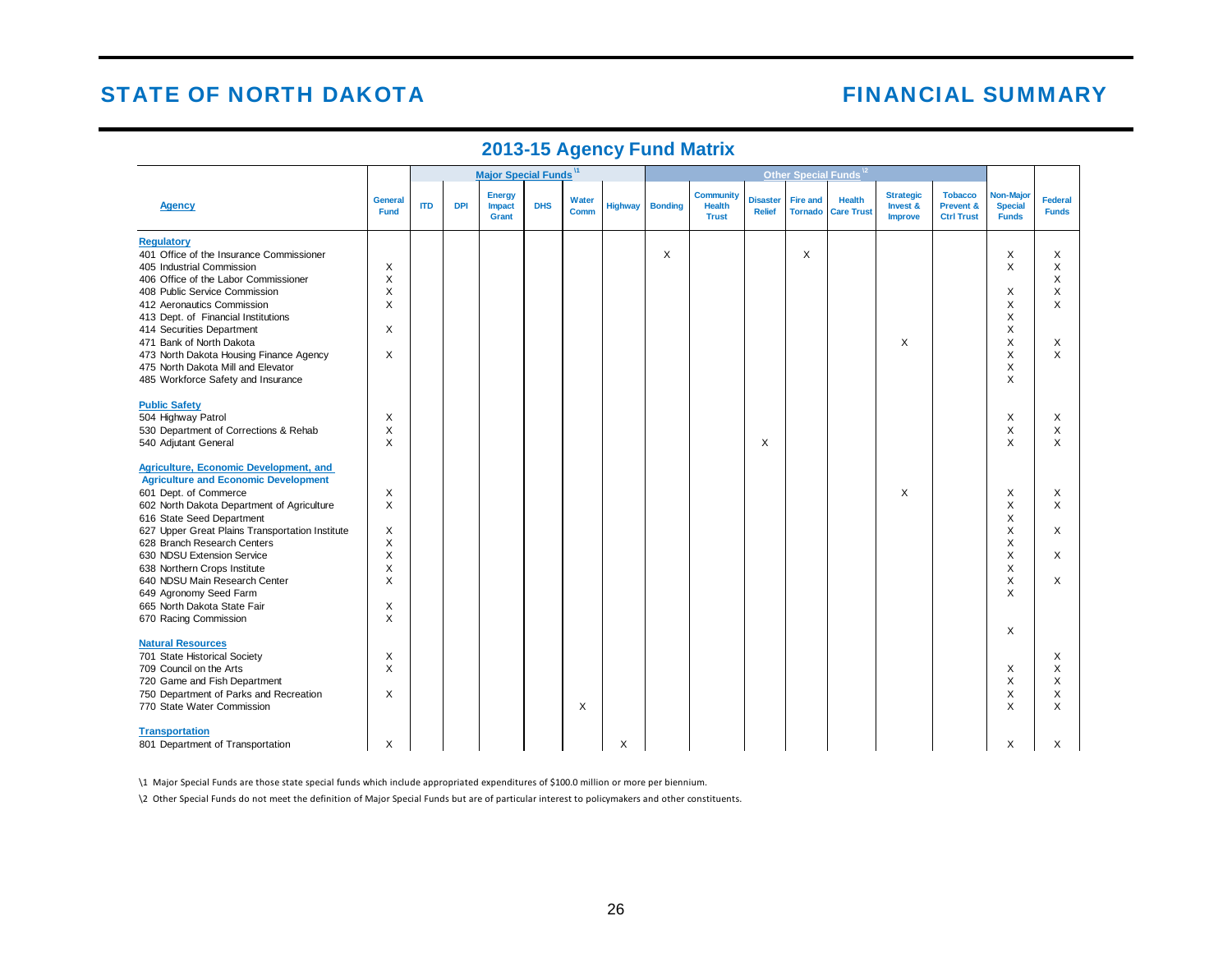## **Consolidated Funds Statement - All Appropriated Funds 2011-13 Biennium**

<span id="page-31-0"></span>

|                                          |                               |                          |                         |                              | Major Special Funds\1 |                       |                 | Non-Major          |                    |                          |
|------------------------------------------|-------------------------------|--------------------------|-------------------------|------------------------------|-----------------------|-----------------------|-----------------|--------------------|--------------------|--------------------------|
|                                          | General<br>Fund $\2$          | <b>ITD</b><br>Service\3  | Public<br>Instruction\3 | <b>Energy</b><br>$Impack\$ 3 | Human<br>Services\3   | Water<br>Commission\3 | Highway\3       | Special<br>Funds\3 | Federal<br>Funds\4 | Combined<br><b>Total</b> |
| <b>Revenues</b>                          |                               |                          |                         |                              |                       |                       |                 |                    |                    |                          |
| Sales and excise taxes                   | \$2,418,963,521               |                          |                         |                              |                       |                       |                 |                    |                    | \$2,418,963,521          |
| Income taxes                             | 1,263,434,784                 |                          |                         |                              |                       |                       |                 |                    |                    | 1,263,434,784            |
| Oil and gas taxes                        | 300,000,000                   |                          |                         | \$100,000,000                |                       |                       |                 |                    |                    | 400,000,000              |
| Charges for services/permits/licenses    |                               | 71,934,254 \$135,750,000 |                         |                              | \$85,364,364          |                       | \$56,800,000    |                    |                    | 349,848,618              |
| Insurance premium taxes                  | 78,642,395                    |                          |                         |                              |                       |                       |                 |                    |                    | 78,642,395               |
| Investment and interest income           | 14,166,716                    |                          | \$92,514,000            |                              |                       |                       | 1,400,000       |                    |                    | 108,080,716              |
| Fines and forefeitures                   |                               |                          | 9,124,000               |                              |                       |                       |                 |                    |                    | 9,124,000                |
| Transfers from general fund              |                               |                          |                         |                              |                       |                       | 370,600,000     |                    |                    | 370,600,000              |
| Transfers from special funds             | 621,751,491                   |                          | 5,000,000               |                              |                       | \$275,891,000         | 321,200,000     |                    |                    | 1,223,842,491            |
| Reimbursement for political subdivisions |                               |                          |                         |                              |                       |                       | 81,000,000      |                    |                    | 81,000,000               |
| Loan proceeds                            |                               |                          |                         |                              |                       |                       | 41,500,000      |                    |                    | 41,500,000               |
| Sale of materials                        |                               |                          |                         |                              |                       |                       | 4,100,000       |                    |                    | 4,100,000                |
| Miscellaneous                            | 164,863,256                   |                          | 1,144,713               |                              |                       | 10,288,000            | 30,400,000      |                    |                    | 206,695,969              |
| Non-major special fund revenue           |                               |                          |                         |                              |                       |                       |                 | \$1,002,028,039    |                    | 1,002,028,039            |
| Federal funds                            |                               |                          |                         |                              |                       |                       |                 |                    | \$4,276,927,730    | 4,276,927,730            |
| <b>Total revenues</b>                    | \$4,933,756,417 \$135,750,000 |                          | \$107,782,713           | \$100,000,000                | \$85,364,364          | \$286,179,000         | \$907,000,000   | \$1,002,028,039    | \$4,276,927,730    | \$11,834,788,263         |
| <b>Expenditures</b>                      |                               |                          |                         |                              |                       |                       |                 |                    |                    |                          |
| General government                       | \$659,994,764                 | \$136,477,651            |                         |                              |                       |                       |                 | \$50,790,206       | \$44,797,377       | \$892,059,998            |
| Elementary and secondary education       | 1,287,742,317                 |                          | \$107,782,713           | \$100,000,000                |                       |                       |                 | 9,371,062          | 348,348,392        | 1,853,244,484            |
| Higher education                         | 655,785,794                   |                          |                         |                              |                       |                       |                 | 220,237,527        | 5,054,484          | 881,077,805              |
| Health and human services                | 977,697,676                   |                          |                         |                              | \$102,204,759         |                       |                 | 74,310,982         | 1,814,079,742      | 2,968,293,159            |
| Regulatory                               | 61,499,673                    |                          |                         |                              |                       |                       |                 | 242,182,502        | 23,352,963         | 327,035,138              |
| Public safety                            | 223,362,748                   |                          |                         |                              |                       |                       |                 | 129,970,491        | 558,337,797        | 911,671,036              |
| Agriculture and economic development     | 148,903,572                   |                          |                         |                              |                       |                       |                 | 97,917,612         | 347,013,613        | 593,834,797              |
| Natural resources                        | 46,017,248                    |                          |                         |                              |                       | \$286,151,104         |                 | 71,342,772         | 96,515,378         | 500,026,502              |
| Transportation                           | 5,850,000                     |                          |                         |                              |                       |                       | \$1,021,698,921 | 94,000,541         | 1,039,427,983      | 2,160,977,445            |

Total expenditures 54,066,853,792 \$136,477,651 \$107,782,713 \$100,000,000 \$102,204,759 \$286,151,104 \$1,021,698,921 \$990,123,695 \$4,276,927,729 \$11,088,220,364

#### **Notes:**

\1 Major special funds are those state special funds which include appropriated expenditures of \$100.0 million or more per biennium.

\2 General fund revenues are based on the May 2013 legislative revenue forecast. General fund expenditures are based on original legislative appropriations authorized by the 2011 legislature.

\3 Revenue and expenditure estimates are amounts included in each agency's budget request for the 2013-15 biennium.

\4 Federal funds revenue is not included in budget documents but for the purposes of this schedule is assumed to be equal to estimated expenditures. Estimated expenditures are equal

to adjusted appropriation authority as of May 2013.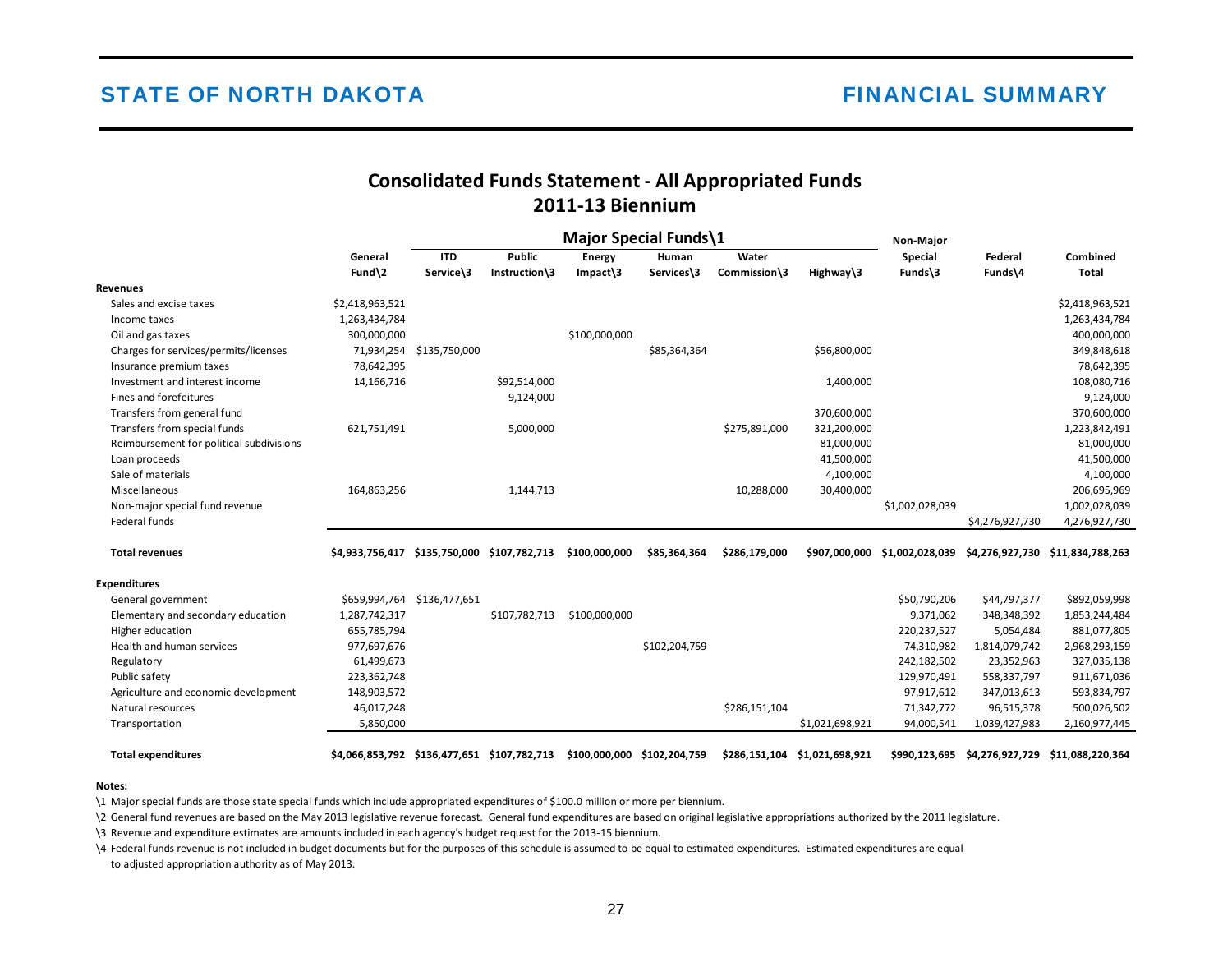## **Consolidated Funds Statement - All Appropriated Funds 2013-15 Biennium**

<span id="page-32-0"></span>

|                                          |                 |               |               | Major Special Funds\1 |              |               |                 | Non-Major       |                 |                  |
|------------------------------------------|-----------------|---------------|---------------|-----------------------|--------------|---------------|-----------------|-----------------|-----------------|------------------|
|                                          | General         | <b>ITD</b>    | <b>Public</b> | Energy                | Human        | Water         |                 | Special         | Federal         | Combined         |
|                                          | $Fund\2$        | Service\3     | Instruction\3 | $Impack\$             | Services\3   | Commission\3  | Highway\3       | Funds\3         | Funds\4         | <b>Total</b>     |
| <b>Revenues</b>                          |                 |               |               |                       |              |               |                 |                 |                 |                  |
| Sales and excise taxes                   | \$2,796,071,000 |               |               |                       |              |               |                 |                 |                 | \$2,796,071,000  |
| Income taxes                             | 1,175,394,000   |               |               |                       |              |               |                 |                 |                 | 1,175,394,000    |
| Oil and gas taxes                        | 300,000,000     |               |               | \$240,000,000         |              |               |                 |                 |                 | 540,000,000      |
| Charges for services/permits/licenses    | 74,394,098      | \$128,557,170 |               |                       | \$92,616,874 |               | \$55,700,000    |                 |                 | 351,268,142      |
| Insurance premium taxes                  | 73,352,976      |               |               |                       |              |               |                 |                 |                 | 73,352,976       |
| Investment and interest income           | 32,666,716      |               | \$130,326,000 |                       |              |               | 2,500,000       |                 |                 | 165,492,716      |
| Fines and forefeitures                   |                 |               | 10,000,000    |                       |              |               |                 |                 |                 | 10,000,000       |
| Transfers from general fund              |                 |               |               |                       |              |               | 541,600,000     |                 |                 | 541,600,000      |
| Transfers from special funds             | 881,384,560     |               |               |                       |              | \$750,575,921 | 363,358,934     |                 |                 | 1,995,319,415    |
| Reimbursement for political subdivisions |                 |               |               |                       |              |               | 68,200,000      |                 |                 | 68,200,000       |
| Sale of materials                        |                 |               |               |                       |              |               | 7,400,000       |                 |                 | 7,400,000        |
| Miscellaneous                            | 143,569,696     |               | 1,144,713     |                       |              | 25,529,428    | 34,000,000      |                 |                 | 204,243,837      |
| Non-major special fund revenue           |                 |               |               |                       |              |               |                 | \$1,078,913,953 |                 | 1,078,913,953    |
| Federal funds                            |                 |               |               |                       |              |               |                 |                 | \$3,305,450,952 | 3,305,450,952    |
| <b>Total revenues</b>                    | \$5.476.833.046 | \$128.557.170 | \$141,470,713 | \$240,000,000         | \$92.616.874 | \$776.105.349 | \$1.072.758.934 | \$1,078,913,953 | \$3,305,450,952 | \$12,312,706,991 |
|                                          |                 |               |               |                       |              |               |                 |                 |                 |                  |
| <b>Expenditures</b>                      |                 |               |               |                       |              |               |                 |                 |                 |                  |
| General government                       | \$945,308,413   | \$133,258,304 |               |                       |              |               |                 | \$78,245,590    | \$26,502,243    | \$1,183,314,550  |
| Elementary and secondary education       | 1,777,375,701   |               | \$141,470,713 | \$240,000,000         |              |               |                 | 11,118,070      | 308,021,828     | 2,477,986,312    |
|                                          |                 |               |               |                       |              |               |                 |                 |                 |                  |

| Elementary and secondary education   | 1,777,375,701 | \$141,470,713 | \$240,000,000 |               |               |                 | 11,118,070  | 308,021,828   | 2,477,986,312 |
|--------------------------------------|---------------|---------------|---------------|---------------|---------------|-----------------|-------------|---------------|---------------|
| Higher education                     | 902,629,915   |               |               |               |               |                 | 173,685,773 | 1,295,168     | 1,077,610,856 |
| Health and human services            | 1,232,145,048 |               |               | \$112,969,435 |               |                 | 71,976,693  | 1,846,235,539 | 3,263,326,715 |
| Regulatory                           | 55,511,072    |               |               |               |               |                 | 318,275,142 | 44,218,396    | 418,004,610   |
| Public safety                        | 259,674,260   |               |               |               |               |                 | 55,319,280  | 244,052,781   | 559,046,321   |
| Agriculture and economic development | 188,904,694   |               |               |               |               |                 | 141,936,067 | 68,972,444    | 399,813,205   |
| Natural resources                    | 37,018,251    |               |               |               | \$776,135,522 |                 | 92,541,180  | 74,665,354    | 980,360,307   |
| Transportation                       | 1,464,020,000 |               |               |               |               | \$1,118,464,479 | 110,827,756 | 691,487,199   | 3,384,799,434 |
|                                      |               |               |               |               |               |                 |             |               |               |

Total expenditures 53,305,450,952 513,744,262,310 5240,000,000 5112,969,435 5776,135,522 51,118,464,479 51,053,925,551 53,305,450,952 51,744,262,310

#### **Notes:**

\1 Major special funds are those state special funds which include appropriated expenditures of \$100.0 million or more per biennium.

\2 General fund revenues are based on the May 2013 legislative revenue forecast. General fund expenditures are based on original legislative appropriations authorized by the 2013 legislature.

\3 Revenue and expenditure estimates are amounts included in each agency's budget request for the 2013-15 biennium, adjusted for legislative changes.

\4 Federal funds revenue is not included in budget documents but for the purposes of this schedule is assumed to be equal to estimated expenditures. Estimated expenditures are equal to appropriation authority.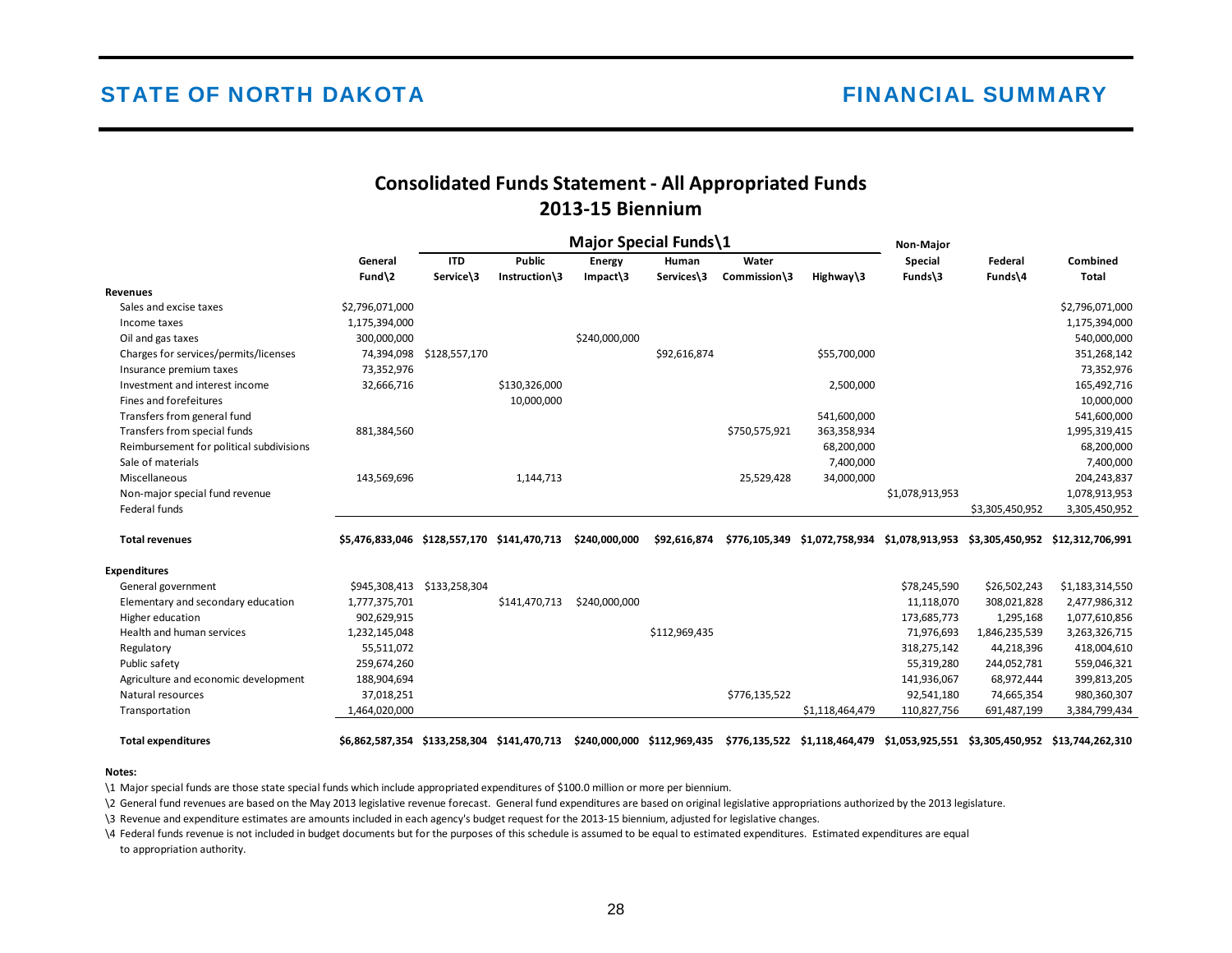## **General FundStatus Statement**

<span id="page-33-0"></span>

|                                                                                                                                                                                                                                         |                                                                                                                       |                                                                                                                       | 2013 Legislative Projection                                               | <b>Current Estimate</b>                                                                                                 |                                                                            |
|-----------------------------------------------------------------------------------------------------------------------------------------------------------------------------------------------------------------------------------------|-----------------------------------------------------------------------------------------------------------------------|-----------------------------------------------------------------------------------------------------------------------|---------------------------------------------------------------------------|-------------------------------------------------------------------------------------------------------------------------|----------------------------------------------------------------------------|
|                                                                                                                                                                                                                                         | 2009-11                                                                                                               | 2011-13                                                                                                               | 2013-15                                                                   | 2011-13                                                                                                                 | 2013-15                                                                    |
|                                                                                                                                                                                                                                         | Actual <sup>11</sup>                                                                                                  | <b>Projected</b>                                                                                                      | <b>Appropriated</b>                                                       | <b>Projected</b>                                                                                                        | <b>Appropriated</b>                                                        |
| <b>Beginning Balance</b>                                                                                                                                                                                                                | \$361,893,515                                                                                                         | \$996,832,711 \2                                                                                                      | \$1,472,798,236                                                           | \$996,832,711 \2                                                                                                        | \$1,664,852,802                                                            |
| Revenues:<br>Total revenues                                                                                                                                                                                                             | \$3,242,759,200                                                                                                       | \$4,933,756,417                                                                                                       | \$5,476,833,046 \3                                                        | \$5,125,810,983                                                                                                         | \$5,476,833,046                                                            |
| Expenditures:<br>One time appropriations<br>Ongoing appropriations<br>Emergency authority used prior to July 1<br>Supplemental appropriations<br>Unspent authority/adjustments<br>Total expenditures<br>Ending balance before transfers | (\$283,984,727)<br>(2,970,380,754)<br>8,715,361<br>(37, 230, 168)<br>46,753,449<br>(\$3,236,126,839)<br>\$368,525,876 | (\$702,895,435)<br>(3,533,791,025)<br>519,254<br>(60, 314, 701)<br>19,751,600<br>(\$4,276,730,307)<br>\$1,653,858,821 | (\$2,426,328,201)<br>(4,436,259,153)<br>(\$6,862,587,354)<br>\$87,043,928 | (\$702,895,435)<br>(3,533,791,025)<br>519,254<br>(60, 314, 701)<br>19,751,600<br>$(\$4,276,730,307)$<br>\$1,845,913,387 | (\$2,433,567,701)<br>(4,429,019,653)<br>(\$6,862,587,354)<br>\$279,098,494 |
| Transfers and adjustments:<br>Transfer from permanent oil tax fund<br>Transfer to budget stabilization fund<br>Adjustments and cash certifications<br>Total transfers and adjustments                                                   | \$689,935,590<br>(61, 414, 562)<br>(214, 193)<br>\$628,306,835                                                        | $($181,060,585)$ \4<br>(\$181,060,585)                                                                                | \$0                                                                       | (\$181,060,585) \4<br>(\$181,060,585)                                                                                   | \$0                                                                        |
| <b>Ending Balance</b>                                                                                                                                                                                                                   | \$996,832,711                                                                                                         | \$1,472,798,236                                                                                                       | \$87,043,928                                                              | \$1,664,852,802                                                                                                         | \$279,098,494                                                              |

\1 Final revenues and expenditures per state accounting system reports dated June 30, 2011.

\2 Actual July 1, 2011 balance.

\3 Based on actual revenues through May 31, 2013, and estimated revenues for the remaining month of the biennium using the 2013 legislative revenue forecast.

\4 Transfer from the general fund based on appropriations for the 2013-15 biennium. NDCC Section 54-27.2-01 requires a transfer sufficient to bring the balance of the fund to 9.5 percent of appropriations. However, section 5 of 2013 HB1015 provides that the general fund appropriation amount used to calculate the required transfer to the fund does not include emergency general fund appropriations in 2013 SB2176. The emergency appropriations in SB2176 total \$720.0 million and would have resulted in an additional transfer of \$68.4 million to the Budget Stabilization fund.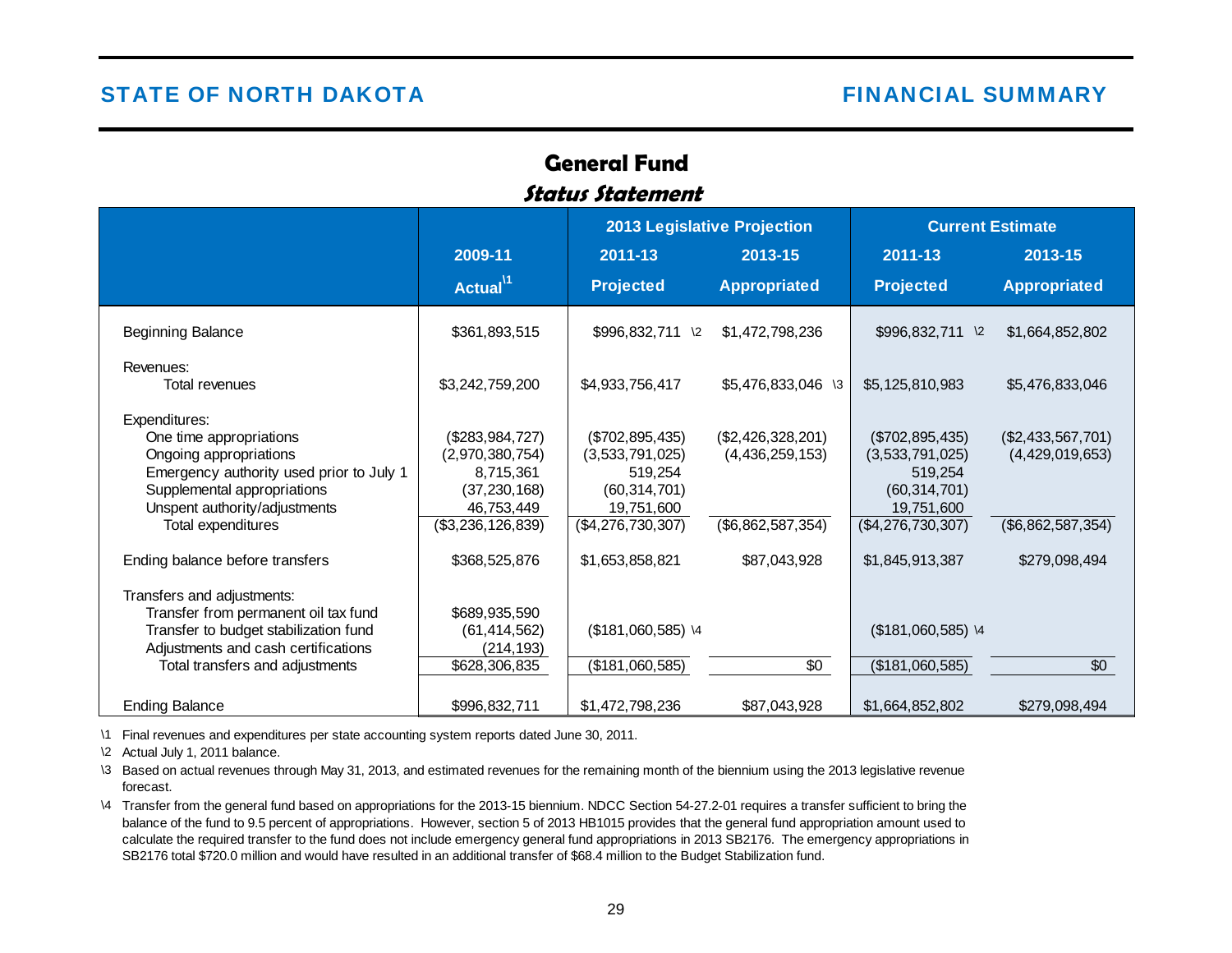# **FINANCIAL SUMMARY**

| <b>STATE OF NORTH DAKOTA</b><br><b>COMPARISON OF GENERAL FUND REVENUE BY MAJOR SOURCE</b> |                          |                          |                          |                                              |                                                  |  |  |  |  |  |
|-------------------------------------------------------------------------------------------|--------------------------|--------------------------|--------------------------|----------------------------------------------|--------------------------------------------------|--|--|--|--|--|
| 2005-07 THROUGH 2013-15                                                                   |                          |                          |                          |                                              |                                                  |  |  |  |  |  |
| <b>REVENUE SOURCE</b>                                                                     | <b>Actual</b><br>2005-07 | <b>Actual</b><br>2007-09 | <b>Actual</b><br>2009-11 | <b>Revised</b><br><b>Forecast</b><br>2011-13 | <b>Legislative</b><br><b>Forecast</b><br>2013-15 |  |  |  |  |  |
| <b>Tax Revenue:</b>                                                                       |                          |                          |                          |                                              |                                                  |  |  |  |  |  |
| Sales and use taxes                                                                       | \$841,930,866            | \$1,046,485,684          | \$1,267,211,331          | \$2,159,998,016                              | \$2,472,947,500                                  |  |  |  |  |  |
| Motor vehicle excise tax                                                                  | 125,722,268              | 130, 151, 534            | 124,425,401              | 258,965,505                                  | 323, 123, 500                                    |  |  |  |  |  |
| Individual income tax                                                                     | 587,659,377              | 681,703,888              | 729,255,895              | 882,917,013                                  | 797,654,355                                      |  |  |  |  |  |
| Corporate income tax                                                                      | 232,294,310              | 239,695,937              | 234,364,296              | 380,517,771                                  | 377,739,645                                      |  |  |  |  |  |
| Financial instititions tax                                                                | 9,702,362                | 10,486,495               | 6,748,753                | 7,283,160                                    |                                                  |  |  |  |  |  |
| Oil and gas production tax                                                                | 45,970,447               | 39,309,315               | 32,718,333               | 163,458,104                                  | 133,834,000                                      |  |  |  |  |  |
| Oil extraction tax                                                                        | 25,029,553               | 31,690,685               | 38,281,667               | 136,541,896                                  | 166,166,000                                      |  |  |  |  |  |
| Cigarette and tobacco tax                                                                 | 44,683,370               | 45,230,771               | 46,253,470               | 54,485,013                                   | 57,953,000                                       |  |  |  |  |  |
| Coal conversion tax                                                                       | 49,217,864               | 49,438,952               | 39,064,299               | 39,425,126                                   | 39,300,000                                       |  |  |  |  |  |
| Insurance premium tax                                                                     | 52,873,010               | 64,388,601               | 63,150,948               | 78,642,395                                   | 73,352,976                                       |  |  |  |  |  |
| Wholesale liquor tax                                                                      | 12,787,869               | 14,076,919               | 15, 163, 855             | 17,578,477                                   | 19,142,000                                       |  |  |  |  |  |
| Gaming tax                                                                                | 17,986,019               | 20,042,392               | 16,189,991               | 11,309,769                                   | 8,174,696                                        |  |  |  |  |  |
| Departmental collections                                                                  | 53,781,397               | 62, 143, 185             | 68,577,582               | 71,934,254                                   | 74,394,098                                       |  |  |  |  |  |
| Interest income                                                                           | 36,507,217               | 49,506,190               | 43,684,825               | 14,166,716                                   | 32,666,716                                       |  |  |  |  |  |
| Mineral leasing fees                                                                      | 13,960,279               | 25,306,589               | 17,521,635               | 34,781,711                                   | 19,000,000                                       |  |  |  |  |  |
| <b>Total Tax Revenue</b>                                                                  | \$2,150,106,208          | \$2,509,657,137          | \$2,742,612,281          | \$4,312,004,926                              | \$4,595,448,486                                  |  |  |  |  |  |
| <b>Transfers:</b>                                                                         |                          |                          |                          |                                              |                                                  |  |  |  |  |  |
| Bank of North Dakota Profits Transfer                                                     | \$60,000,000             | \$60,000,000             |                          |                                              |                                                  |  |  |  |  |  |
| Student Loan Trust Fund Interest Transfer                                                 | 9,000,000                | 3,100,000                |                          |                                              |                                                  |  |  |  |  |  |
| <b>State Mill Profits Transfer</b>                                                        | 5,000,000                |                          | \$13,902,268             | \$7,645,978                                  | \$6,817,200                                      |  |  |  |  |  |
| <b>Gas Tax Administration Transfer</b>                                                    | 1,400,000                | 1,274,056                | 1,288,000                | 1,485,000                                    | 1,777,360                                        |  |  |  |  |  |
| Lottery                                                                                   | 12,600,000               | 11,055,000               | 10,400,000               | 12,500,000                                   | 11,000,000                                       |  |  |  |  |  |
| Other Transfers*                                                                          | 79,310,132               | 130, 177, 187            | 474,556,650              | 600,120,513                                  | 861,790,000                                      |  |  |  |  |  |
| <b>Total Transfers</b>                                                                    | \$167,310,132            | \$205,606,243            | \$500,146,918            | \$621,751,491                                | \$881,384,560                                    |  |  |  |  |  |
| <b>TOTAL REVENUE</b>                                                                      | \$2,317,416,340          | \$2,715,263,380          | \$3,242,759,199          | \$4,933,756,417                              | \$5,476,833,046                                  |  |  |  |  |  |
| * OTHER TRANSFERS INCLUDE:                                                                | 2005-07                  | 2007-09                  | 2009-11                  | 2011-13                                      | 2013-15                                          |  |  |  |  |  |
| Lands & Minerals Trust Fund                                                               | \$6,800,000              | \$15,000,000             | \$35,000,000             |                                              |                                                  |  |  |  |  |  |
| Strategic Investment and Improvements Fund                                                |                          |                          |                          | \$305,000,000                                | \$520,000,000                                    |  |  |  |  |  |
| Permanent Oil Tax Trust Fund                                                              | 55,300,000               | 115,000,000              | 435,000,000              |                                              |                                                  |  |  |  |  |  |
| Property Tax Relief Fund                                                                  |                          |                          |                          | 295,000,000                                  | 341,790,000                                      |  |  |  |  |  |
| <b>Health Care Trust Fund</b>                                                             | 16,900,000               |                          |                          |                                              |                                                  |  |  |  |  |  |
| Miscellaneous Transfers                                                                   | 310,132                  | 177,187                  | 4,556,650                | 120,513                                      |                                                  |  |  |  |  |  |
|                                                                                           | \$79,310,132             | \$130,177,187            | \$474,556,650            | \$600,120,513                                | \$861,790,000                                    |  |  |  |  |  |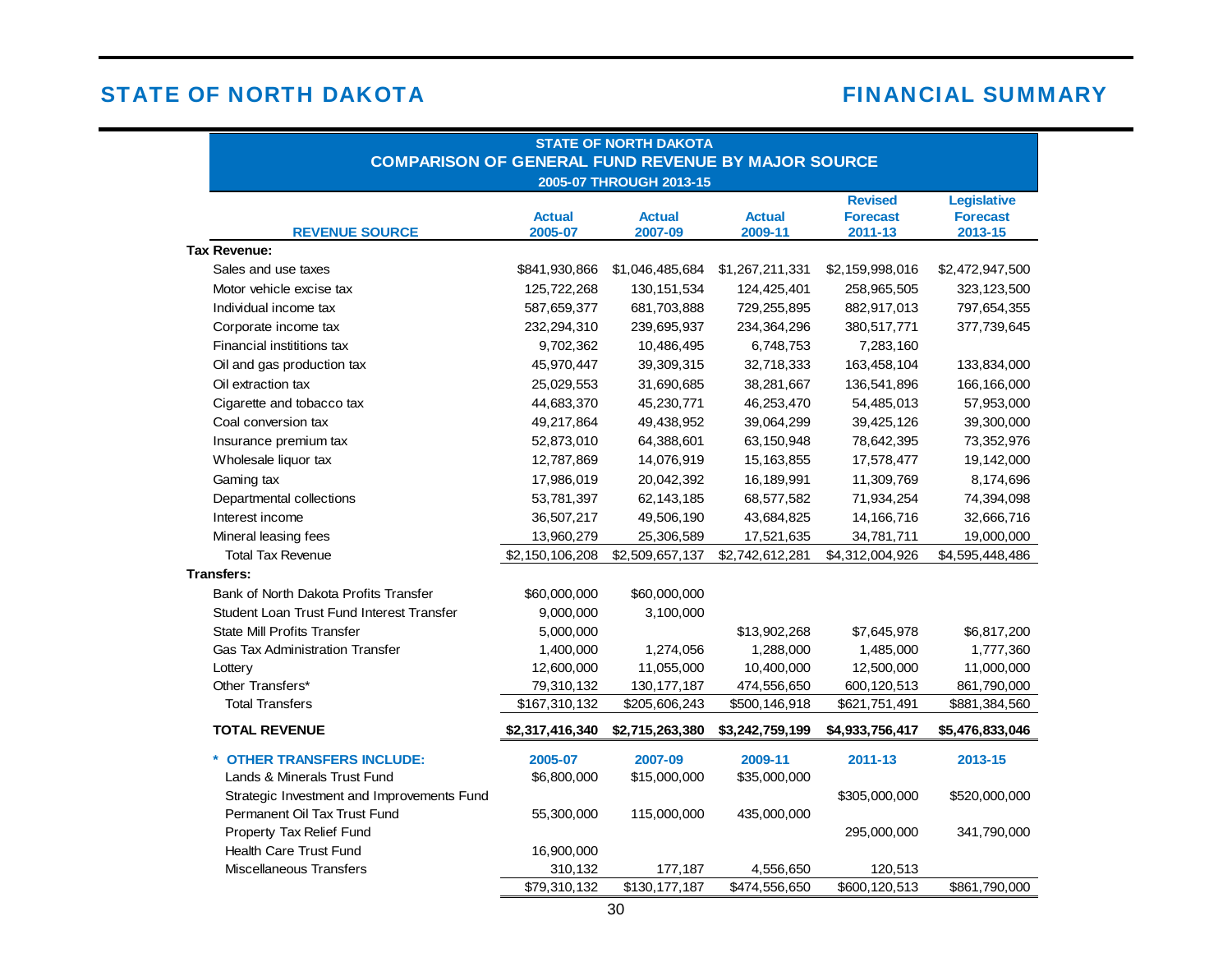# **Comparison of General Fund Revenue by Major Source 2009-11 Through 2013-15**

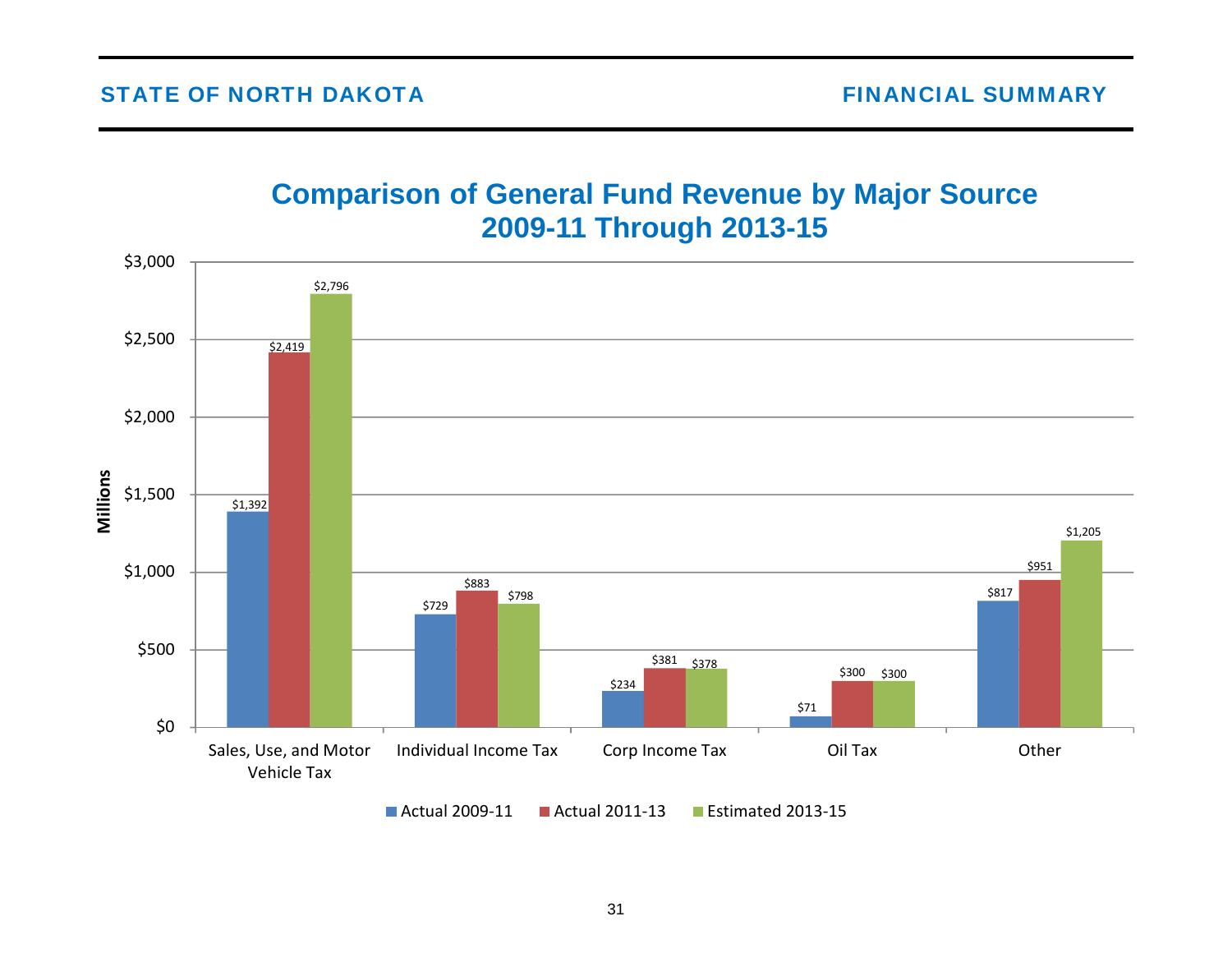

# 2013-15 **General Fund Revenue by Major Source**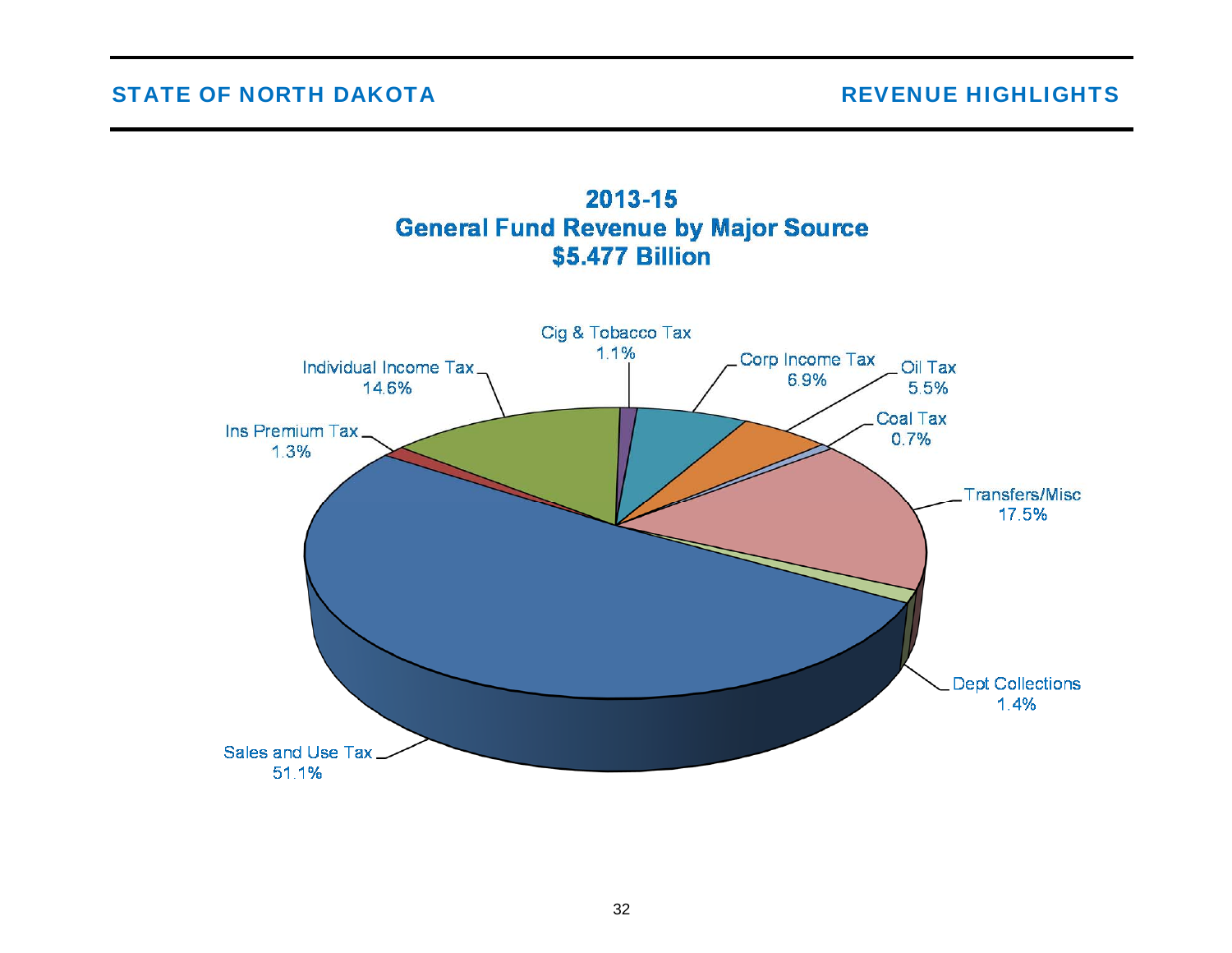

# **General Fund Budget 2011-13 and 2013-15**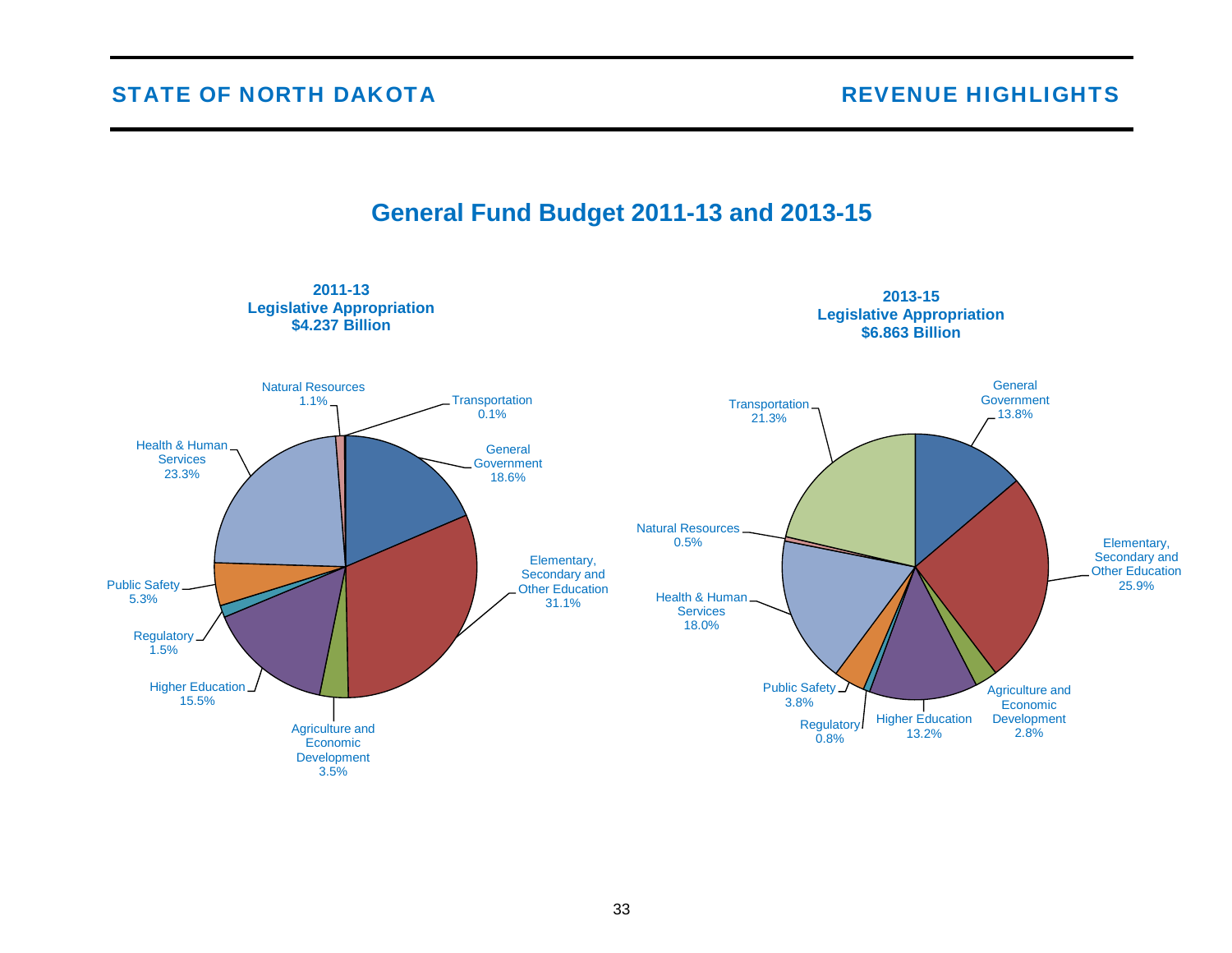

# **Total Funds Budget 2011-13 and 2013-15**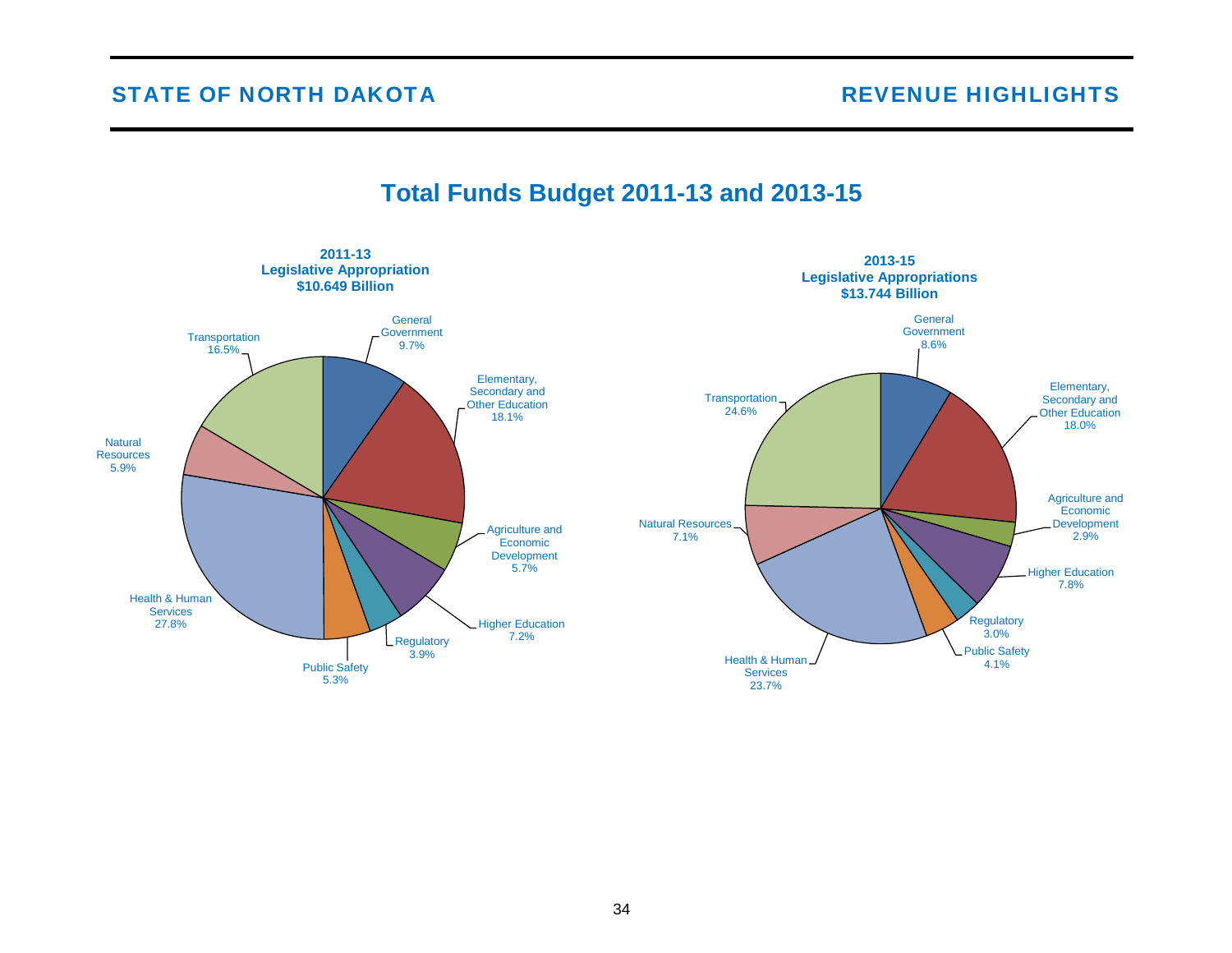# Bonding Fund Status Statement

|                                                                                                                                                         | 2009-11<br><b>Actual</b>                                           | 2011-13<br><b>Projected</b>                                                 | 2013-15<br><b>Appropriated</b>                                     |
|---------------------------------------------------------------------------------------------------------------------------------------------------------|--------------------------------------------------------------------|-----------------------------------------------------------------------------|--------------------------------------------------------------------|
| <b>Beginning Balance</b>                                                                                                                                | \$2,515,053                                                        | \$2,802,006 \1                                                              | \$4,040,206                                                        |
| Revenue:<br><b>Premiums</b><br>Investment revenue<br>Claims restitution<br>Other revenue<br><b>Total Revenues</b>                                       | $\sqrt{2}$<br>360,789<br>49,415<br>6,172<br>$\overline{$}416,376$  | $\sqrt{2}$<br>300,000<br>$\sqrt{3}$<br>1,074,500 \5<br>6,200<br>\$1,380,700 | $\sqrt{2}$<br>300,000 \3<br>50,000<br>7,000<br>\$357,000           |
| Expenditures:<br>Claims liabilities/payments/write-offs<br>Claims related expenses<br>Investment expense<br>Administration<br><b>Total Expenditures</b> | $($71,108)$ 4<br>(14, 124)<br>(9, 144)<br>(35,047)<br>(\$129, 423) | $($82,500)$ \4<br>(10,000)<br>(9,500)<br>(40, 500)<br>(\$142,500)           | $($150,000)$ \4<br>(20,000)<br>(10,000)<br>(45,199)<br>(\$225,199) |
| <b>Ending Balance</b>                                                                                                                                   | \$2,802,006<br>$\backslash$ 1                                      | \$4,040,206                                                                 | \$4,172,007                                                        |

\1 From June 30, 2011, comprehensive annual financial report (CAFR).

- \2 There have been no premiums assessed or payments received in this fund since 1953. Pursuant to NDCC Section 26.1-21.09, premiums must be assessed if the fund balance falls below \$2.0 million.
- \3 Investment revenue is based on Insurance Department projections.
- \4 Claims liabilities reflect recorded liabilities for filed claims. Actual liability is determined after a review and audit of the loss. Adjustments are made to reflect claim liabilities written off and no longer carried as a potential liability.
- \5 The balance owed to the fund on judgments was entered in PeopleSoft as accounts receivable during fiscal year 2012, resulting in the recognition of fund revenue in the state accounting system. The method to compute bad debt expense was also changed resulting in a larger amount being shown as due to the fund.

#### **Notes:**

The Bonding Fund was created in 1915 and is maintained for bond coverage of public employees. The Bonding Fund is managed by the Insurance Commissioner. The amount of coverage provided to each state agency, department, industry, and institution is determined by the commissioner, based upon the amount of money and property handled and the opportunity for default. Section 26.1-21-09 provides that premiums for bond coverage are to be determined by the Insurance Commissioner but can be waived if the Bonding Fund balance is in excess of \$2.0 million.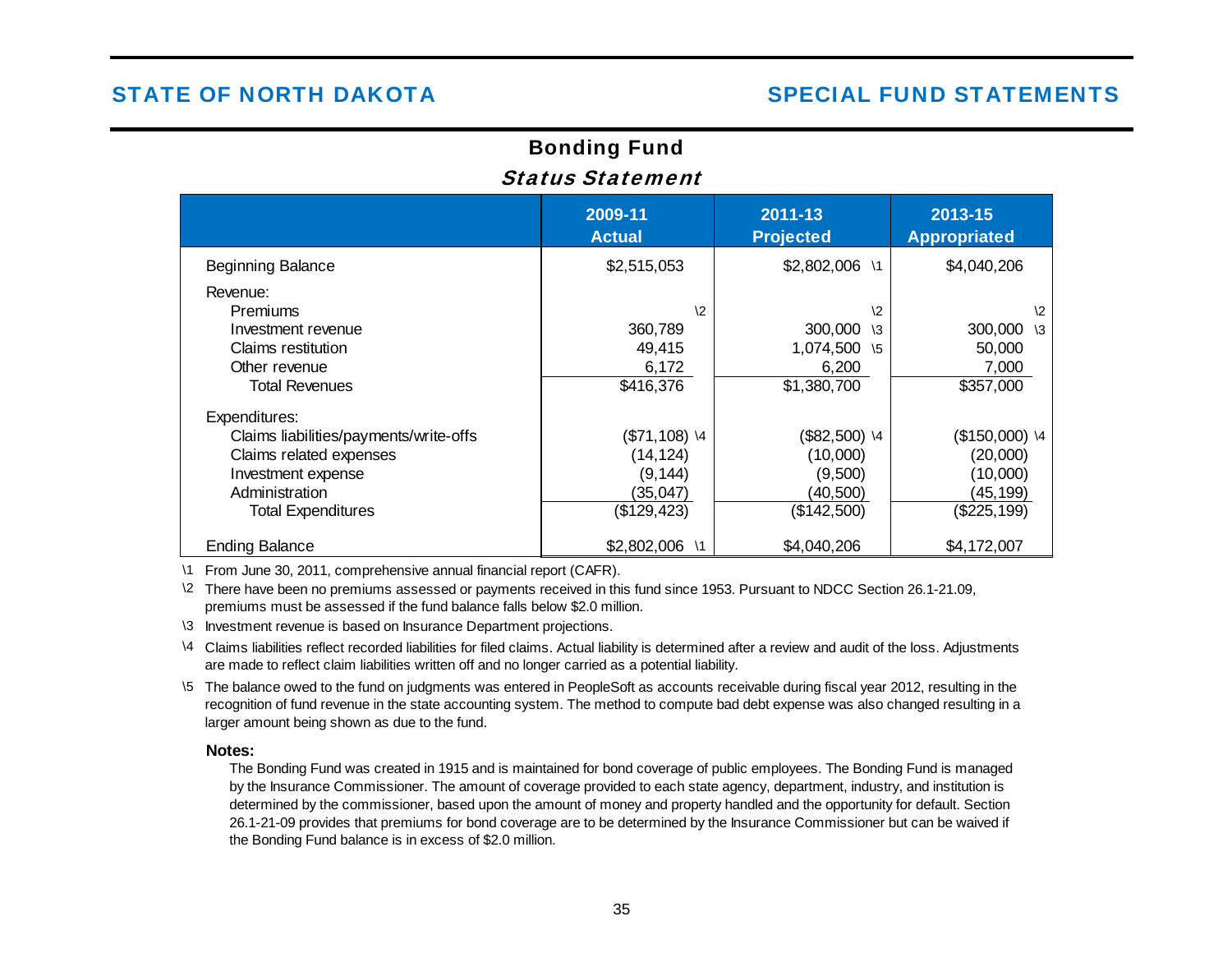## Budget Stabilization Fund

#### Status Statement

|                                                                                                             | 2009-11<br>Actual <sup>11</sup> | 2011-13<br><b>Projected</b>                       | 2013-15<br><b>Appropriated</b> |
|-------------------------------------------------------------------------------------------------------------|---------------------------------|---------------------------------------------------|--------------------------------|
| <b>Beginning Balance</b>                                                                                    | \$324,936,548                   | \$386,351,110 \2                                  | \$583,545,799                  |
| Revenue:<br>Retention of earnings to increase balance<br>Transfer from general fund<br><b>Total Revenue</b> | \$0<br>61,414,562<br>61,414,562 | $$16,134,104$ \3<br>181,060,585 \4<br>197,194,689 | \$0<br>$\Omega$                |
| Transfers:<br>Transfers to general fund                                                                     | \$0                             | $$0 \t 5$                                         | $$0 \t 5$                      |
| <b>Ending Balance</b>                                                                                       | \$386,351,110                   | \$583,545,799                                     | \$583,545,799                  |

\1 Final revenues and expenditures per state accounting system reports dated June 30, 2011.

\2 Actual July 1, 2011 balance.

\3 The 2011 legislature, during the 2011 special session, increased general fund appropriations for the 2011-13 biennium, resulting in a \$16.1 million increase in the maximum balance of the Budget Stabilization Fund. As a result, interest and investment earnings of the fund which would otherwise be transferred to the general fund were retained in the fund up to the limit of the new cap.

\4 Transfer from the general fund based on appropriations for the 2013-15 biennium, the provisions of NDCC Section 54-27.2- 01 which requires a transfer sufficient to bring the balance of the fund to 9.5 percent of appropriations, and section 5 of 2013 HB1015 which provides that the general fund appropriation amount used to calculate the required transfer to the fund not include emergency general fund appropriations included in 2013 SB2176. The emergency appropriations in SB2176 total \$720.0 million and would have resulted in an additional transfer of \$68.4 million to the Budget Stabilization Fund.

\5 No transfers from the Budget Stabilization Fund to the general fund are anticipated during the 2011-13 or 2013-15 bienniums. Transfers will only take place if actual general fund collections fall short of revenue projections, as provided in Section 54-27.2-03.

#### **Notes:**

The Budget Stabilization Fund is a statutory fund created in 1987. Section 54-27.2-02 provides that any end of biennium balance in the general fund in excess of \$65.0 million be transferred to the Budget Stabilization Fund, subject to the provisions of Section 54-27.2-01.

Pursuant to Section 54-27.2-01, the fund is limited to no more than 9.5 percent of current biennium appropriations. Any deposits or interest that would otherwise be deposited or retained in the fund must instead be deposited in the general fund once the maximum balance is reached.

Section 54-27.2-03 provides that if general fund revenues are projected to be at least 2.5 percent less than included in the legislative revenue forecast, the Governor may order a transfer from the Budget Stabilization Fund to the general fund.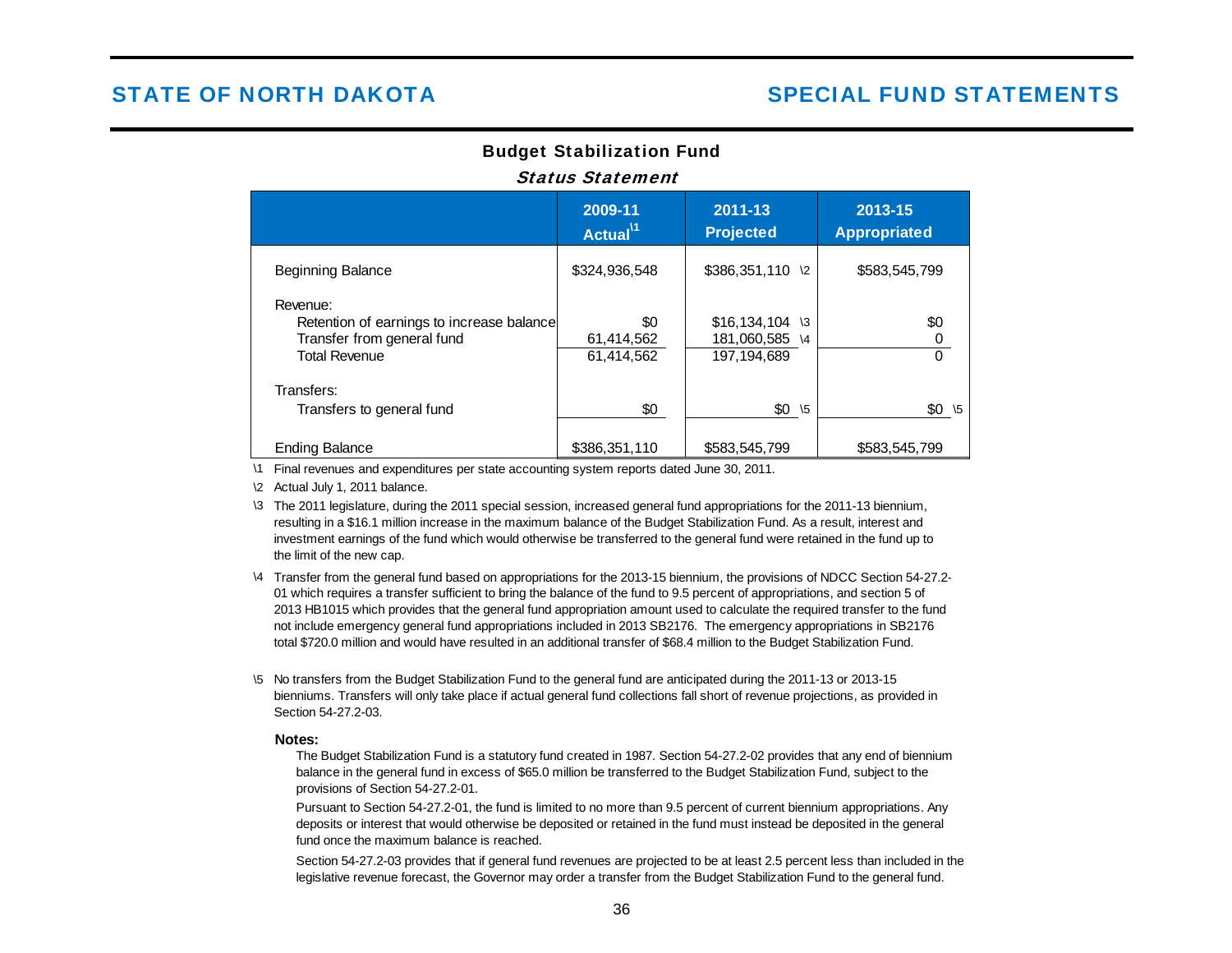| <b>Status Statement</b>                         |                      |                             |                            |  |  |
|-------------------------------------------------|----------------------|-----------------------------|----------------------------|--|--|
|                                                 | 2009-11              | 2011-13                     | 2013-15                    |  |  |
|                                                 | Actual <sup>\1</sup> | <b>Projected</b>            | <b>Appropriated</b>        |  |  |
| Beginning Balance                               | \$1,299,379          | $$0 \sqrt{3}$               | \$47,258                   |  |  |
| Revenue:                                        |                      |                             |                            |  |  |
| Transfers from the tobacco settlement trust     | \$4,084,269          | \$4,024,012                 | $$4,000,000$ \6            |  |  |
| Contingency transfer from general fund          | 407,956 \2           |                             |                            |  |  |
| <b>Total Revenues</b>                           | \$4,492,225          | \$4,024,012                 | \$4,000,000                |  |  |
| Expenditures:                                   |                      |                             |                            |  |  |
| Dental loan program                             | (\$468,448)          | $($200,000)$ 14             | (\$340,000)                |  |  |
| Dental new practice grant                       | (10,000)             |                             | (25,000)                   |  |  |
| Medical loan repayment program                  | (105,000)            |                             |                            |  |  |
| Veterinarian loan repayment program             | (230, 776)           | $(255,000)^{14}$            |                            |  |  |
| Colorectal cancer screening                     | (335, 985)           |                             |                            |  |  |
| <b>EMS</b> training grants                      | (300,000)            |                             |                            |  |  |
| Tobacco coordinator and operating expenses      | (60, 744)            |                             |                            |  |  |
| Tobacco quit line                               | (2,342,593)          |                             |                            |  |  |
| Tobacco prevention and control                  | (683, 967)           | $(3,219,210)$ $4,5$         | $(3,220,354)$ <sup>5</sup> |  |  |
| Women's way program<br>Heart disease and stroke | (304,332)            | $(302, 544)$ 14             | (400, 500)                 |  |  |
| DHS breast & cervical cancer                    | (433, 792)           |                             |                            |  |  |
|                                                 | (515, 967)           |                             |                            |  |  |
| <b>Total Expenditures</b>                       | (\$5,791,604)        | $($3,976,754)$ <sup>6</sup> | (\$3,985,854)              |  |  |
| <b>Ending Balance</b>                           | \$0                  | \$47,258                    | \$61,404                   |  |  |

### Community Health Trust Fund

<sup>1</sup> Final revenue and expenditures per state accounting system reports dated June 30, 2011.

 $2$  2009 SB2004 provided a contingent appropriation to transfer \$2,405,371 from the general fund to the Community Health Trust Fund in the event revenue is not sufficient to fund the appropriated programs.

\3 Actual July 1, 2011 balance.

<sup>\4</sup> Estimated expenditures for the 2011-13 biennium projected by the Department of Health.

 $^{15}$  Approved by voters in 2008, Measure #3 provides that 80.0 percent of the tobacco settlement revenue allocated to the Community Health Trust Fund must be spent on tobacco related programs. Eighty percent of the projected revenue for 2013-15 equals \$3.2 million.

 $\sqrt{6}$  Estimated revenues based on average of fiscal years 2011, 2012 and 2013 actual amounts.

#### **Notes:**

The Community Health Trust Fund originated in 1999. The purpose of the fund is to provide for public health programs, including those emphasizing prevention or reduction of tobacco usage in this state. The revenue source for the Community Health Trust Fund is the Tobacco Settlement Trust Fund (NDCC Section 54-27-25). All tobacco settlement monies received by the state are to be deposited in the Tobacco Settlement Trust Fund. Monies in the fund must be transferred, within 30 days of deposit, in the funds as follows:

10.0 percent to the Community Health Trust Fund

45.0 percent to the Common Schools Trust Fund

45.0 percent to the Water Development Trust Fund

In November 2008, voters approved Measure No. 3, which creates a Tobacco Prevention and Control Trust Fund that will receive all tobacco settlement strategic contribution payments to the state. Strategic contribution payments are estimated by OMB at \$14.1 million per year through 2017. After 2017, no additional strategic contribution payments are anticipated.

The Community Health Trust Fund is administered by the Department of Health, which may use monies in the fund subject to legislative appropriation.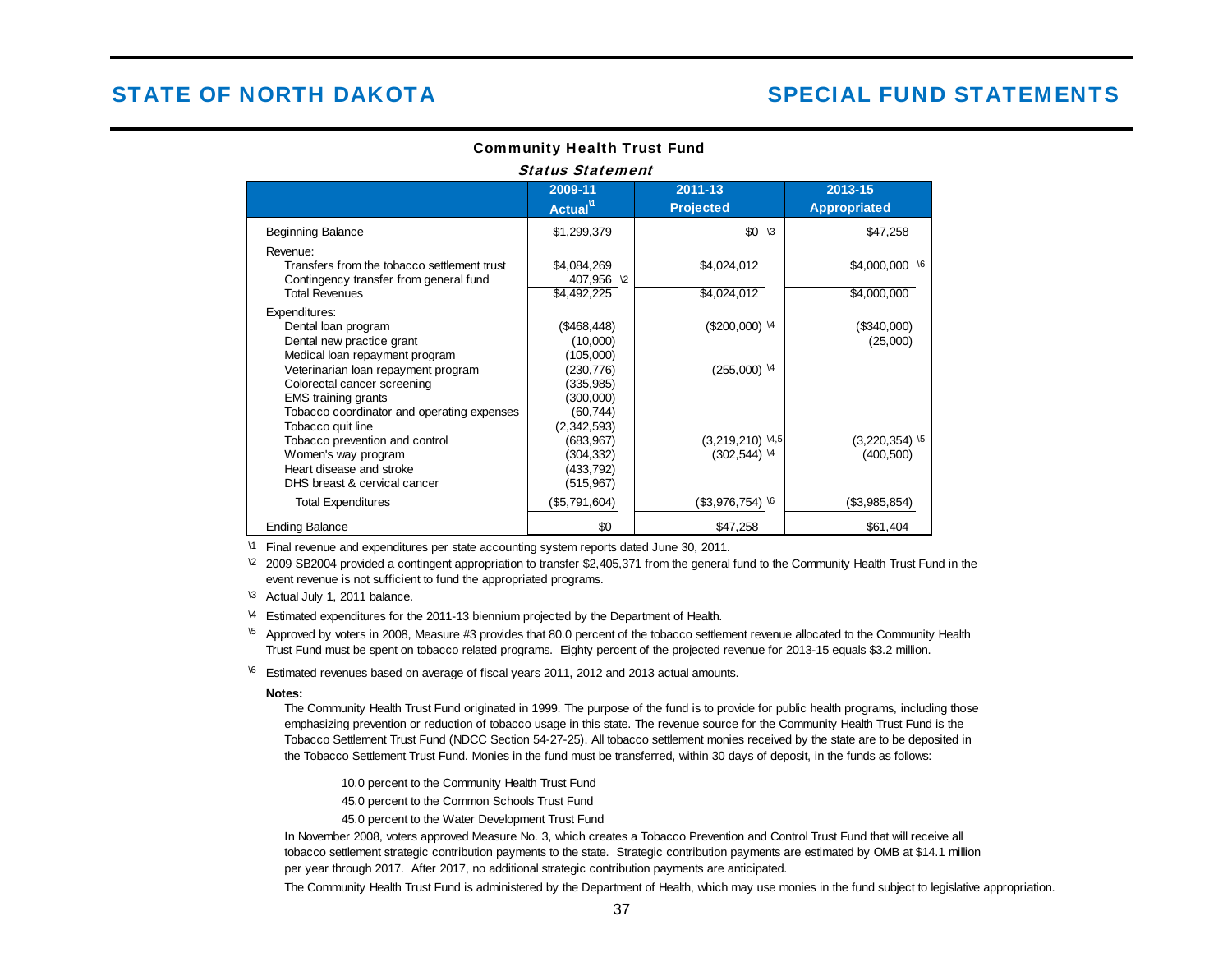### Disaster Relief FundStatus Statement

|                                                                                                                                                                                                                                                                                                                                                                                                                                                                                                                                                                       | 2009-11<br>Actual <sup>\1</sup>                                                                                    | 2011-13<br><b>Projected</b>                                                                                                                                                  | 2013-15<br><b>Appropriated</b>                                                                                                                                                                               |
|-----------------------------------------------------------------------------------------------------------------------------------------------------------------------------------------------------------------------------------------------------------------------------------------------------------------------------------------------------------------------------------------------------------------------------------------------------------------------------------------------------------------------------------------------------------------------|--------------------------------------------------------------------------------------------------------------------|------------------------------------------------------------------------------------------------------------------------------------------------------------------------------|--------------------------------------------------------------------------------------------------------------------------------------------------------------------------------------------------------------|
| <b>Beginning Balance</b>                                                                                                                                                                                                                                                                                                                                                                                                                                                                                                                                              | \$37,623,216                                                                                                       | \$34,675,167 \2                                                                                                                                                              | \$81,604,731                                                                                                                                                                                                 |
| Revenue:<br>Transfer from permanent oil tax trust fund<br>Transfer from the general fund<br>Transfers from oil and gas taxes<br>Interest earnings<br>Miscellaneous reimbursements                                                                                                                                                                                                                                                                                                                                                                                     | \$22,000,000 \3<br>199,420<br>748,320                                                                              | \$48,700,000 \4<br>22,000,000 \5<br>60.592<br>2,262,940                                                                                                                      | \$22,000,000 \5<br>92,000<br>1,060,000                                                                                                                                                                       |
| <b>Total Revenues</b>                                                                                                                                                                                                                                                                                                                                                                                                                                                                                                                                                 | \$22,947,740                                                                                                       | \$73,023,532                                                                                                                                                                 | \$23,152,000                                                                                                                                                                                                 |
| Expenditures:<br>State match for disasters prior to 2009<br>2009 Flood disaster<br>January 2010 winter storm<br>2010 Flood<br>April 2010 ice storm<br>2011 Blizzard<br>2011 Snow Removal Grants<br>2011 Flood<br>Housing Rehab and Retention (2011 SB2371)<br>Transfer to NDDOT for Road Grade Raising<br>Volunteer Response Coordination (SB2016)<br>Volunteer Response Coordination (HB1016)<br>Road Grade Raising Projects<br>Flood Mitigation in Incorporated Cities<br>Disaster Coordination Contract<br>2013 Red River Valley Flood Disaster<br>2013 Rain Event | (\$513,321)<br>(5,739,762)<br>(1,506,693)<br>(3,390,192)<br>(2,854,089)<br>(16, 937)<br>(9,000,000)<br>(2,874,795) | (\$826,535)<br>(2,341,988)<br>(39,956)<br>(132, 890)<br>(426, 032)<br>(10, 393, 503)<br>(3,762,437)<br>(6,000,000)<br>(315,000)<br>(7, 240)<br>(1,715,887)<br>$(132,500)$ \6 | (\$4,465,634)<br>(\$279,535)<br>(\$1,731,268)<br>(\$467, 166)<br>(20, 315, 794)<br>(6, 237, 563)<br>(85,000)<br>(400,000)<br>(4,792,760)<br>(1,484,113)<br>(1,500,000)<br>$(650, 188)$ \6<br>$(781, 875)$ \6 |
| <b>Total Expenditures</b>                                                                                                                                                                                                                                                                                                                                                                                                                                                                                                                                             | (\$25,895,789)                                                                                                     | (\$26,093,968) \7                                                                                                                                                            | (\$43,190,896)                                                                                                                                                                                               |
| <b>Ending Balance</b>                                                                                                                                                                                                                                                                                                                                                                                                                                                                                                                                                 | \$34,675,167                                                                                                       | \$81,604,731                                                                                                                                                                 | \$61,565,835                                                                                                                                                                                                 |

\1 Final revenues and expenditures per state accounting system reports.

\2 Actual July 1, 2011 balance.

\32011 SB2369 provided that \$22.0 million be transferred from the Permanent Oil Tax Trust Fund for costs associated with state disasters and flood mitigation efforts.

\4 2011 SB 2371 provided that \$48.7 million be transferred from the general fund for disaster-related expenses (\$32.7 million), flood-impacted housing assistance grant programs (\$10.0 million), and road grade raising grants through the Department of Transportation (\$6.0 million).

\5NDCC Section 57-51.1-07.5 provides that from the oil and gas tax revenue designated for deposit in the state general fund, \$22.0 million shall be transferred to the Disaster Relief Fund, if funds become available after making the required transfers to the general fund, Property Tax Relief Sustainability Fund, and Strategic Investment and Improvements Fund.

\6 The Budget Section approved Bank of North Dakota borrowing authority for these disasters on June 18, 2013. During the 2015 Legislative Assembly, the Adjutant General will seek appropriation authority from the Disaster Relief Fund to repay the borrowed funds.

\7 Based on actual expenditures through April 30, 2013 and agency estimated expenditures through June 30, 2013.

#### **Notes:**

NDCC Section 37-17.1-27 establishes the Disaster Relief Fund. Money is available pursuant to legislative appropriation to defray expenses of state disasters, including providing funds required to match federal funds for expenses associated with presidential-declared disasters in the state. Expenditures from the fund also require approval by the Emergency Commission and Budget Section. Interest and other fund earnings must be deposited in the fund.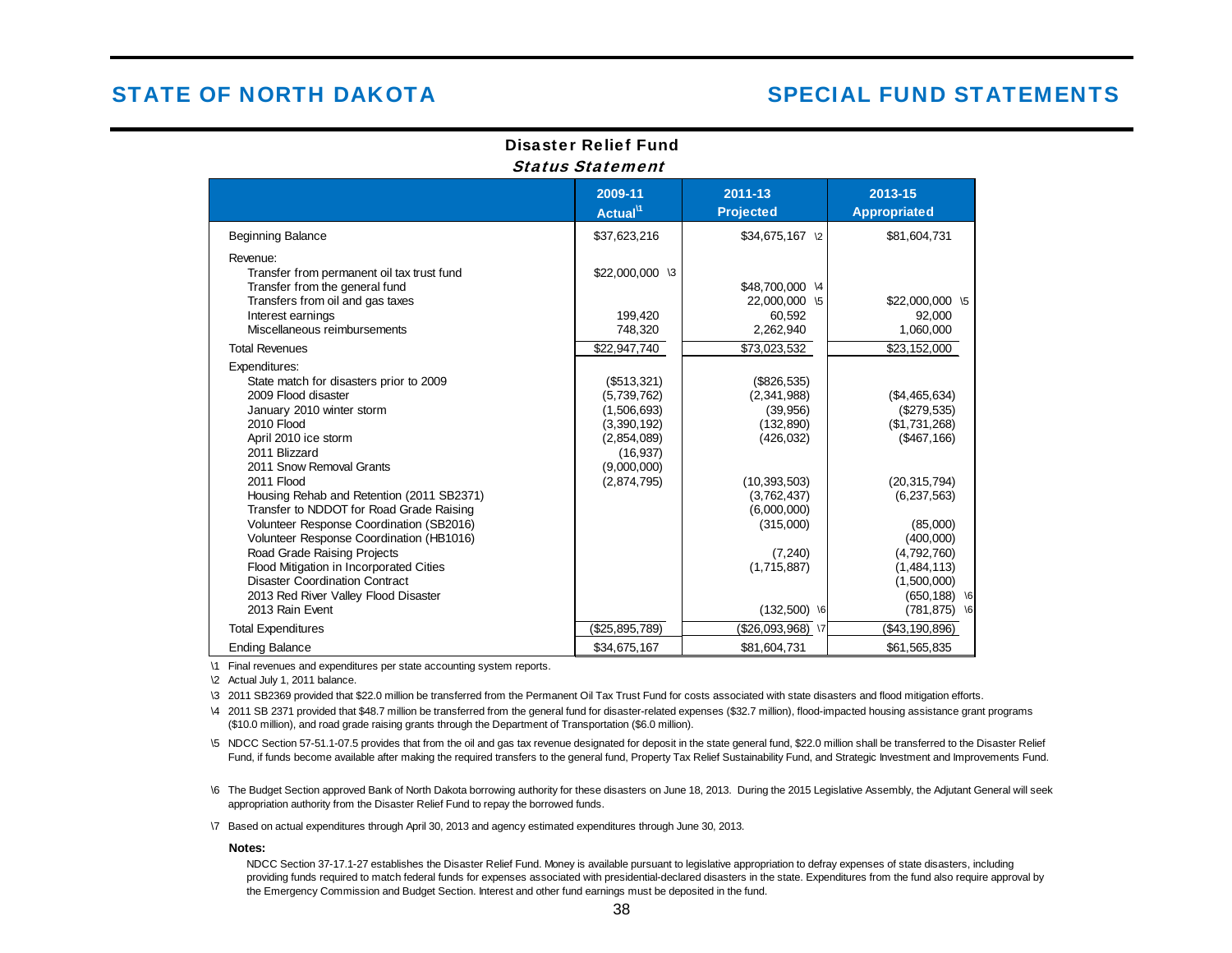# Fire and Tornado FundStatus Statement

|                                                                                                                                                                                                                          | 2009-11<br><b>Actual</b>                                                                                 | 2011-13<br><b>Projected</b>                                                                             | 2013-15<br><b>Appropriated</b>                                                                          |
|--------------------------------------------------------------------------------------------------------------------------------------------------------------------------------------------------------------------------|----------------------------------------------------------------------------------------------------------|---------------------------------------------------------------------------------------------------------|---------------------------------------------------------------------------------------------------------|
| <b>Beginning Balance</b>                                                                                                                                                                                                 | \$21,504,828                                                                                             | \$22,306,709<br>$\lambda$ 1                                                                             | \$24,675,209                                                                                            |
| Revenue:<br>Premium revenue<br>Investment revenue<br>Claims recovery<br>Boiler inspection fee<br>Anhydrous ammonia inspection revenue                                                                                    | \$9,692,359<br>7,337,425<br>139,027<br>$\sqrt{3}$<br>397,470<br>107,989 \4                               | \$7,600,000<br>$\sqrt{2}$<br>5,000,000<br>780,000<br>$\sqrt{3}$<br>728,500<br>0<br>$\setminus$ 4        | $$8,100,000$ \2<br>6,000,000<br>200,000<br>625,000<br>$0 \sqrt{4}$                                      |
| <b>Total Revenues</b><br>Expenditures:<br>Insurance claims<br>Claims related payments<br>Administration/investment expenses<br>Fire Marshal inspection fees<br>ND Firefighter's Association<br><b>Total Expenditures</b> | \$17,674,270<br>(\$9,253,652)<br>(5,768,749)<br>(1,302,878)<br>(377, 110)<br>(170,000)<br>(\$16,872,389) | \$14,108,500<br>(\$4,500,000)<br>(5,500,000)<br>(1,465,000)<br>(105,000)<br>(170,000)<br>(\$11,740,000) | \$14,925,000<br>(\$9,000,000)<br>(5,700,000)<br>(1,552,929)<br>(150,000)<br>(170,000)<br>(\$16,572,929) |
| <b>Ending Balance</b>                                                                                                                                                                                                    | \$22,306,709<br>$\setminus$ 1                                                                            | \$24,675,209                                                                                            | \$23,027,280                                                                                            |

\1 From June 30, 2011, Comprehensive Annual Financial Report (CAFR).

\2 Assumes premiums will increase by 5.0 percent annually.

\3 Claims recovery reflects amounts recovered through re-insurance purchased to cover claims that exceed a specific amount per incident.

\4 Based on actual funds available from ND Department of Agriculture Anhydrous Ammonia Storage Facility Inspection Fund. **Notes:**

The Fire and Tornado Fund originated in 1919. The fund is maintained to insure the state and its political subdivisions against loss to public buildings and fixtures. NDCC Section 26.1-22-14 requires that if the Fire and Tornado Fund balance is less than \$12.0 million, the Insurance Commissioner must increase assessments.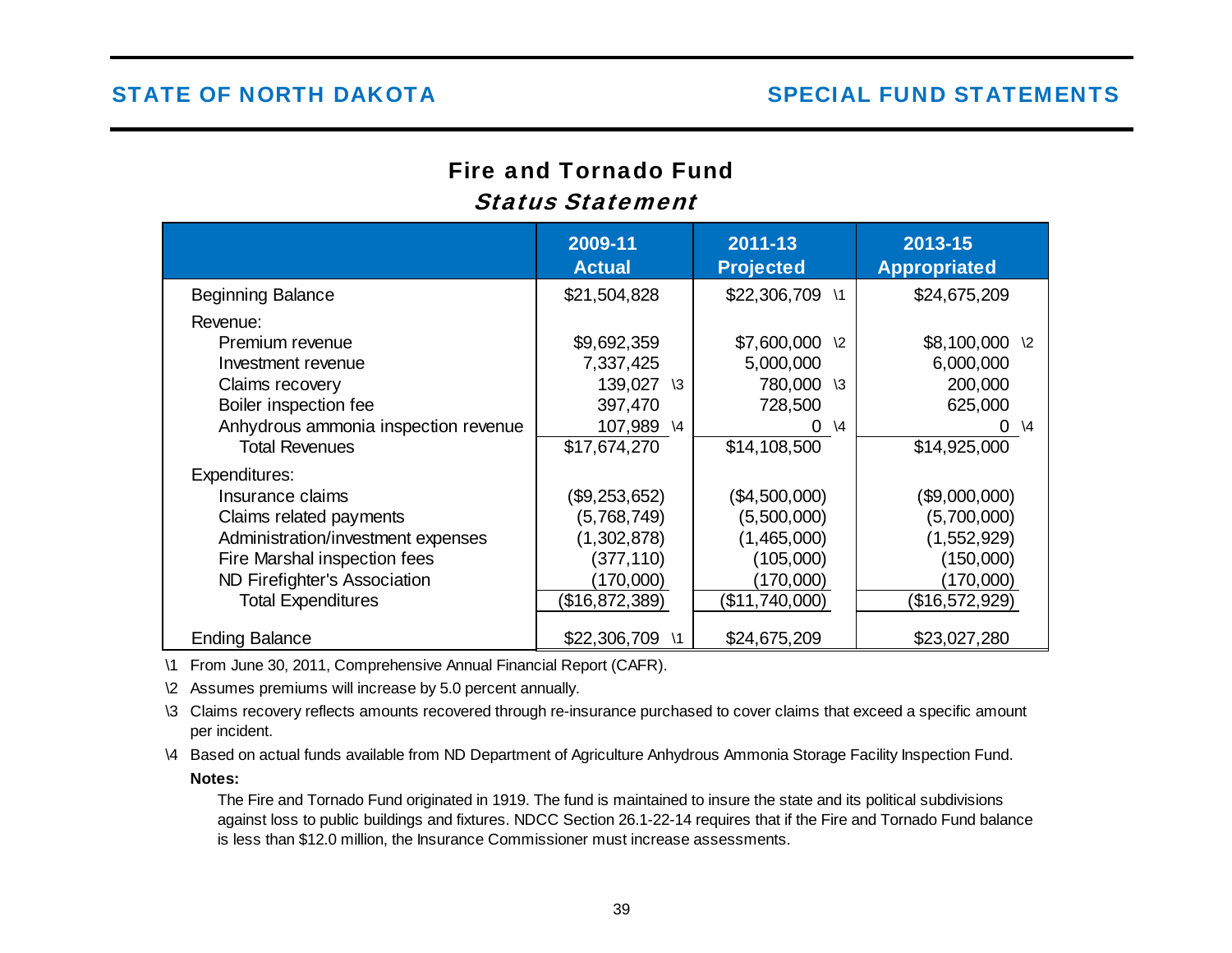# Foundation Aid Stabilization FundStatus Statement

|                                                    | 2009-11<br>Actual <sup>11</sup> | 2011-13<br><b>Projected</b> | 2013-15<br><b>Appropriated</b> |
|----------------------------------------------------|---------------------------------|-----------------------------|--------------------------------|
| <b>Beginning Balance</b>                           | \$65,750,547                    | $$140, 193, 764$ \2         | \$334,082,246                  |
| Revenue:<br>Oil extraction tax allocations         | 74,443,217                      | 193,888,482 \3              | 282,106,675 \4                 |
| Transfers:<br>Transfer to state school aid program |                                 | 0                           |                                |
| <b>Ending Balance</b>                              | \$140,193,764                   | \$334,082,246               | \$616,188,921                  |

\1 Final revenues and expenditures per state accounting system reports, dated June 30, 2011.

\2 Actual July 1, 2011 balance.

- \3 Based on actual revenues through May 31, 2013, and estimated revenues for the remaining month of the biennium using the May 2013 legislative revenue forecast.
- \4 Revenue estimates based on the May 2013 legislative revenue forecast, which assumes oil prices averaging \$75 to \$80 per barrel and production increasing to 850,000 barrels per day by the end of the 2013-15 biennium.

## **Notes:**

The Foundation Aid Stabilization Fund was created in 1994 upon voter approval of Article X, Section 24 of the Constitution of North Dakota. Section 24 provides that 20.0 percent of oil extraction taxes are to be allocated as follows:

50.0 percent to the Common Schools Trust Fund

50.0 percent to the Foundation Aid Stabilization Fund

Section 24 also provides that interest from the Foundation Aid Stabilization Fund must be transferred to the general fund; the principal can only be spent upon order of the Governor to offset foundation aid reductions made by executive action due to a revenue shortfall. NDCC Section 54-44.1-12 provides that in the case of an allotment, all agencies that receive monies from a fund must be allotted on a uniform basis. The exception is that appropriations for foundation aid, transportation aid, and special education aid may only be allotted to the extent that the allotment can be offset by transfers from the Foundation Aid Stabilization Fund.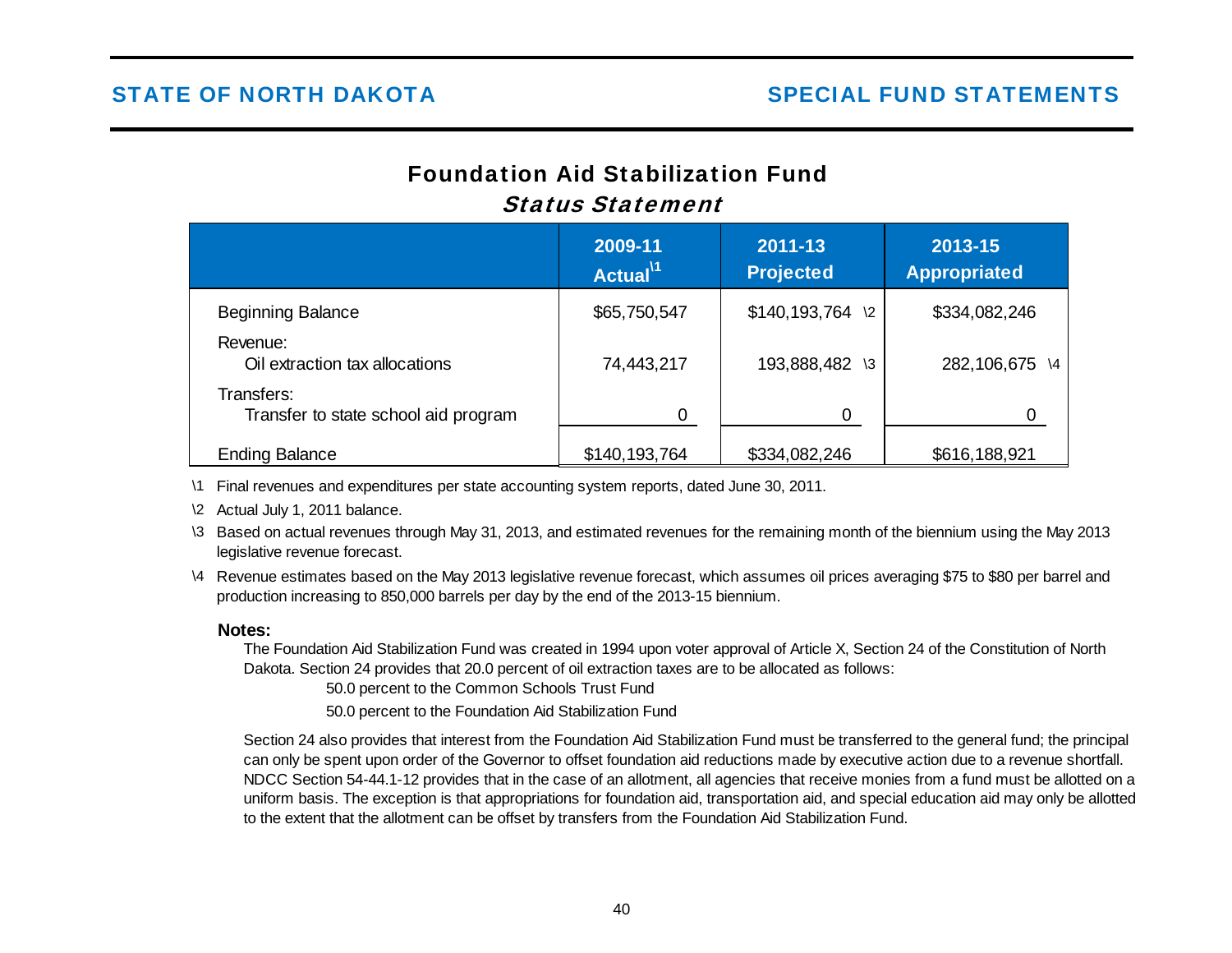# Health Care Trust Fund

# Status Statement

|                                                                                                                                                                                           | 2009-11<br><b>Actual</b>                 | 2011-13<br><b>Projected</b>         | 2013-15<br><b>Appropriated</b>      |
|-------------------------------------------------------------------------------------------------------------------------------------------------------------------------------------------|------------------------------------------|-------------------------------------|-------------------------------------|
| <b>Beginning Balance</b>                                                                                                                                                                  | \$3,484,946                              | \$420,036 \1                        | \$396,784                           |
| Revenue:<br>Investment earnings<br>Principal and interest repayments<br><b>Total Revenues</b>                                                                                             | \$23,429<br>1,086,167<br>\$1,109,596     | \$7,633<br>1,070,901<br>\$1,078,534 | \$2,334<br>1,026,297<br>\$1,028,631 |
| Expenditures:<br>Nursing home grants<br>Nursing home & basic care salary increase<br>Increase nursing home bed limit<br>Grant for Dunseith nursing facility<br>Grant for McVille hospital | (\$3,000,000)<br>(800,000)<br>(324, 506) | $(\$200,000)$<br>(200,000)          |                                     |
| Bed layaway program - DHS<br>Grant to an assisted living facility that accepts low-<br>income tenants                                                                                     |                                          | (546, 786)                          | (\$546,786)<br>(425,000)            |
| Nurse aid registry<br>Quick response unit pilot project - Health Dept.<br><b>Total Expenditures</b>                                                                                       | (50,000)<br>(\$4,174,506)                | (155,000)<br>(\$1,101,786)          | (167,725)<br>(\$1,139,511)          |
| <b>Ending Balance</b>                                                                                                                                                                     | \$420,036                                | \$396,784                           | \$285,904                           |

\1 Actual July 1, 2011 balance.

**Notes:**

The Health Care Trust Fund was established by the 1999 legislative assembly to provide grants and loans to nursing facilities. Additional uses of moneys have been approved in subsequent bienniums. Revenue for the fund was originally generated through nursing facilities funding pool payments to government nursing facilities based on the difference between Medicare and Medicaid rates for nursing care. This funding stream was known as the Intergovernmental Transfer Program (IGT). The federal government passed regulations phasing out the IGT program and the final pool payment was made to the state in July 2004. Current revenues to the fund consist of loan repayments and investment earnings.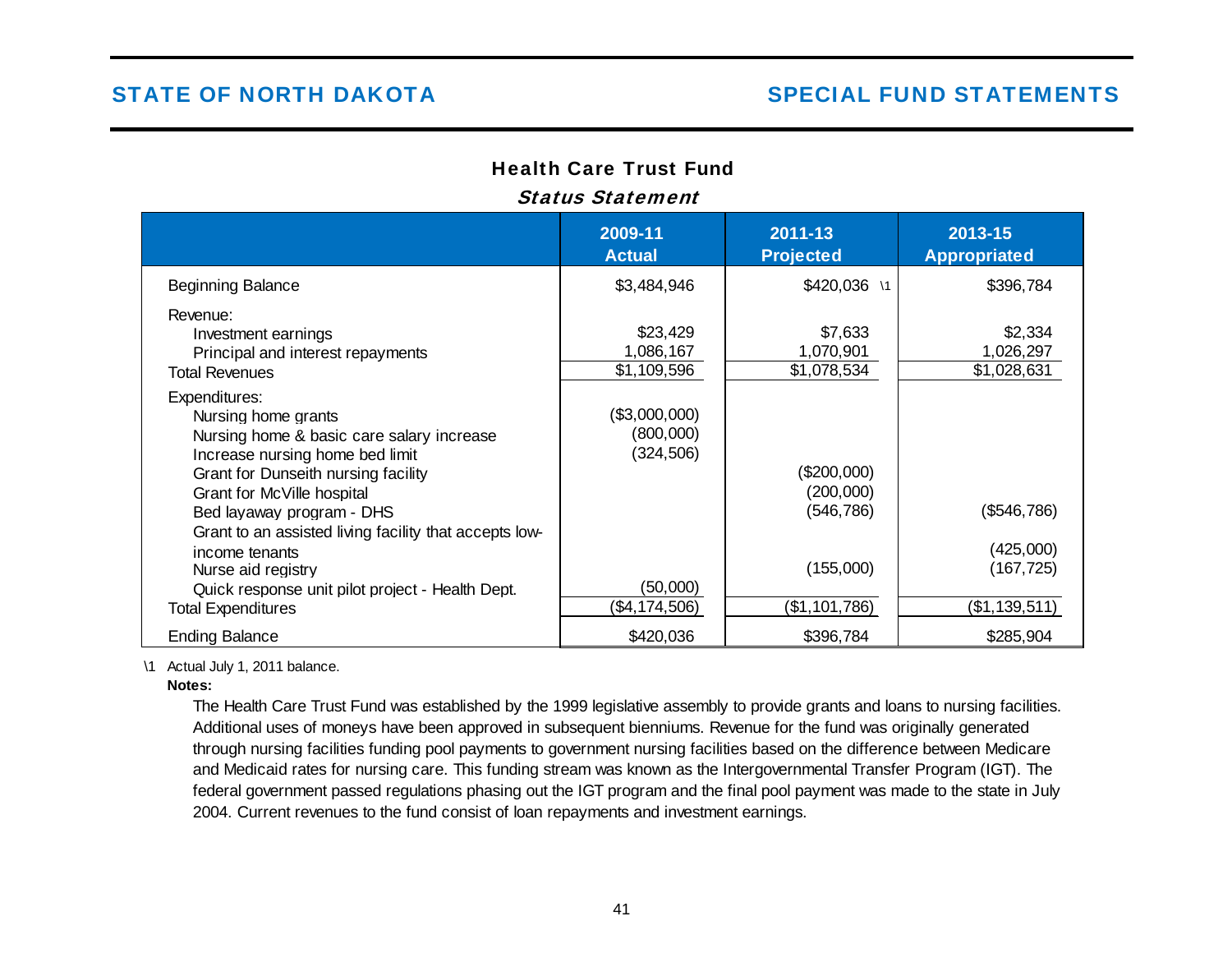# Highway Tax Distribution Fund Status Statement

|                                              | 2009-11<br>Actual <sup>11</sup> | 2011-13<br><b>Projected</b> | 2013-15<br><b>Appropriated</b> |
|----------------------------------------------|---------------------------------|-----------------------------|--------------------------------|
| <b>Beginning Balance</b>                     | \$0                             | $$0 \t2$                    | \$0                            |
| Revenue:                                     |                                 |                             |                                |
| Motor vehicle fuel tax                       | \$170,458,973                   | \$190,800,000               | \$196,000,000                  |
| Special fuel taxes                           | 144,630,373                     | 211,725,762                 | 245,400,000                    |
| Motor vehicle registration fees              | 146,708,244                     | 161,200,000                 | 169,000,000                    |
| <b>Total Revenues</b>                        | \$461,797,590                   | \$563,725,762               | \$610,400,000 \3               |
| Transfers:                                   |                                 |                             |                                |
| State highway fund allocation                | (\$274,083,698)                 | (\$336, 140, 000)           | (\$363,358,934)                |
| Counties allocation                          | (98, 352, 854)                  | (120, 630, 000)             | (130, 400, 000)                |
| Cities allocation                            | (55,902,760)                    | (68, 530, 000)              | (74, 100, 000)                 |
| Townships allocation                         | (12,072,202)                    | (14,800,000)                | (16,000,000)                   |
| <b>Transit allocation</b>                    | (6,706,779)                     | (8,200,000)                 | (8,900,000)                    |
| Highway Patrol                               | (4, 550, 725)                   | (5,025,762)                 | (6,841,066)                    |
| Motorboat safety account                     | (237, 673)                      | (200,000)                   | (200,000)                      |
| State snowmobile fund                        | (168, 933)                      | (200,000)                   | (200,000)                      |
| Hwy-Rail Grade Crossing Safety Projects Fund |                                 |                             | (500,000)                      |
| Administrative assistance to transferees     | (5,500,000)                     | (5,500,000)                 | (5,500,000)                    |
| Ethanol production incentive                 | (4,221,966)                     | (4,500,000)                 | (4,400,000)                    |
| <b>Total Transfers</b>                       | (\$461,797,590)                 | (\$563,725,762)             | (\$610,400,000)                |
| <b>Ending Balance</b>                        | \$0                             | \$0                         | \$0                            |

\1 Final revenues and expenditures per Department of Transportation.

 $\Omega$  Revenues and expenditures based on actual collections through April 30, 2013, and estimates for the remaining months of the 2011-13 biennium.

\3 Revenue notes:

- Motor fuel tax amounts are net of amounts withheld for the refund reserve and the Motor Fuels Operating Fund. Motor fuel tax amounts include amounts collected for penalties and interest, and license and permit fees (57-43.1-28);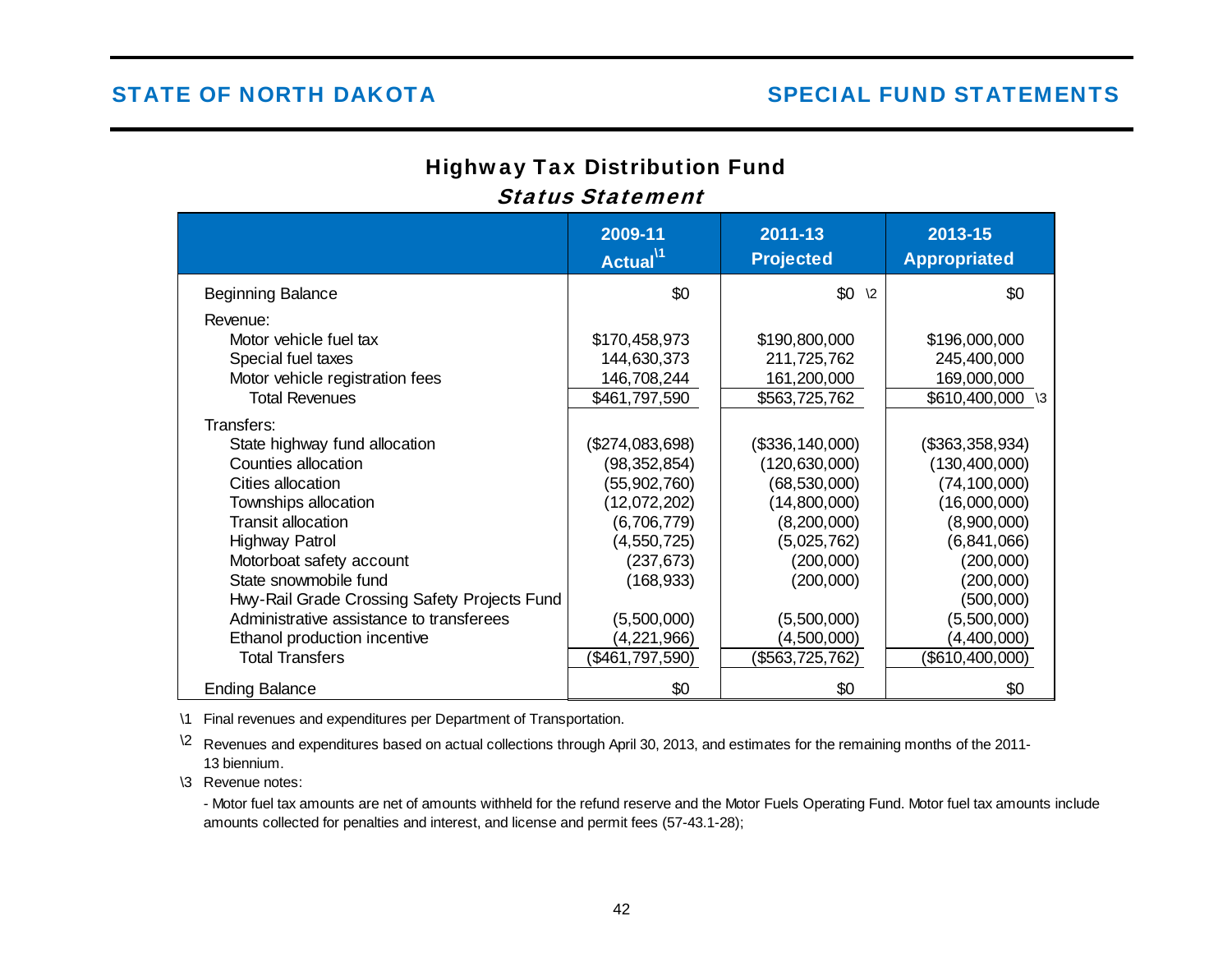- Special fuel taxes include amounts collected for penalties, and interest, and license and permit fees (57-43.2-19);

- Up to \$250,000/year from special fuels excise taxes collected on sales of diesel fuel to a railroad must be transferred by the State Treasurer to the Highway-Rail Grade Crossing Safety Projects Fund (57-43.2-03);

- Motor vehicle registrations are net of amounts withheld to pay fuel tax refunds for the International Fuel Tax Agreement (IFTA) member states, and the Motor Vehicle Operating Fund. Motor vehicle registrations exclude the fees collected by the Motor Vehicle Division but paid to other funds, such as the Motor Vehicle Excise Tax Fund, the State Aid Distribution Fund, the Motorcycle Safety Education Fund (39-28-05), Abandoned Motor Vehicle Disposal Fund (39-26-12), Veterans Cemetery Maintenance Fund (39-04-10.10), All-Terrain Vehicle Fund (39-29-01.1), the Employment of People with Disabilities Fund (39-01-15), and the Unsatisfied Judgment Fund (39-24-03);

- On July first of each year, the State Treasurer transfers from the Highway Tax Distribution Fund to the motorboat program and safety account an amount equal to \$2.50 multiplied by the number of motorboats licensed with the Game and Fish Department (20.1-02-16.6);

- Annually, an amount equal to the tax collected on 30 gallons of motor vehicle fuel multiplied by the number of snowmobiles registered must be transferred from the Highway Distribution Fund to the State Snowmobile Fund (39-24-05); and

- The State Treasurer transfers annually from the Highway Tax Distribution Fund to the Ethanol Incentive Fund an amount equal to 40.0 percent of all sums collected for the registration of farm vehicles (39-04-39).

#### **Notes:**

The Highway Tax Distribution Fund is a statutory fund established by NDCC Section 54-27-19. The fund receives moneys from motor vehicle registrations and fees, fuels taxes, special fuels taxes, use taxes, and special fuels excise taxes. The first \$5.5 million deposited in the fund is transferred to the Highway Fund to provide administrative assistance to transferees. Appropriations for the Highway Patrol, ethanol production incentives, Highway-Rail Grade Crossing Safety Projects Fund, Motorboat Safety, and State Snowmobile Fund are deducted before remaining moneys are allocated pursuant to the the following formula:

- 61.3 percent to the Highway Fund for use by the state DOT;
- 2.7 percent to Township Highway Fund for allocation to townships pursuant to Section 54-27-19.1;
- 1.5 percent to the Public Transportation Fund to be allocated pursuant to Section 39-04.2-04; and
- 34.5 percent to cities and counties, allocated pursuant to the distribution formula provided in Section 54-27-19.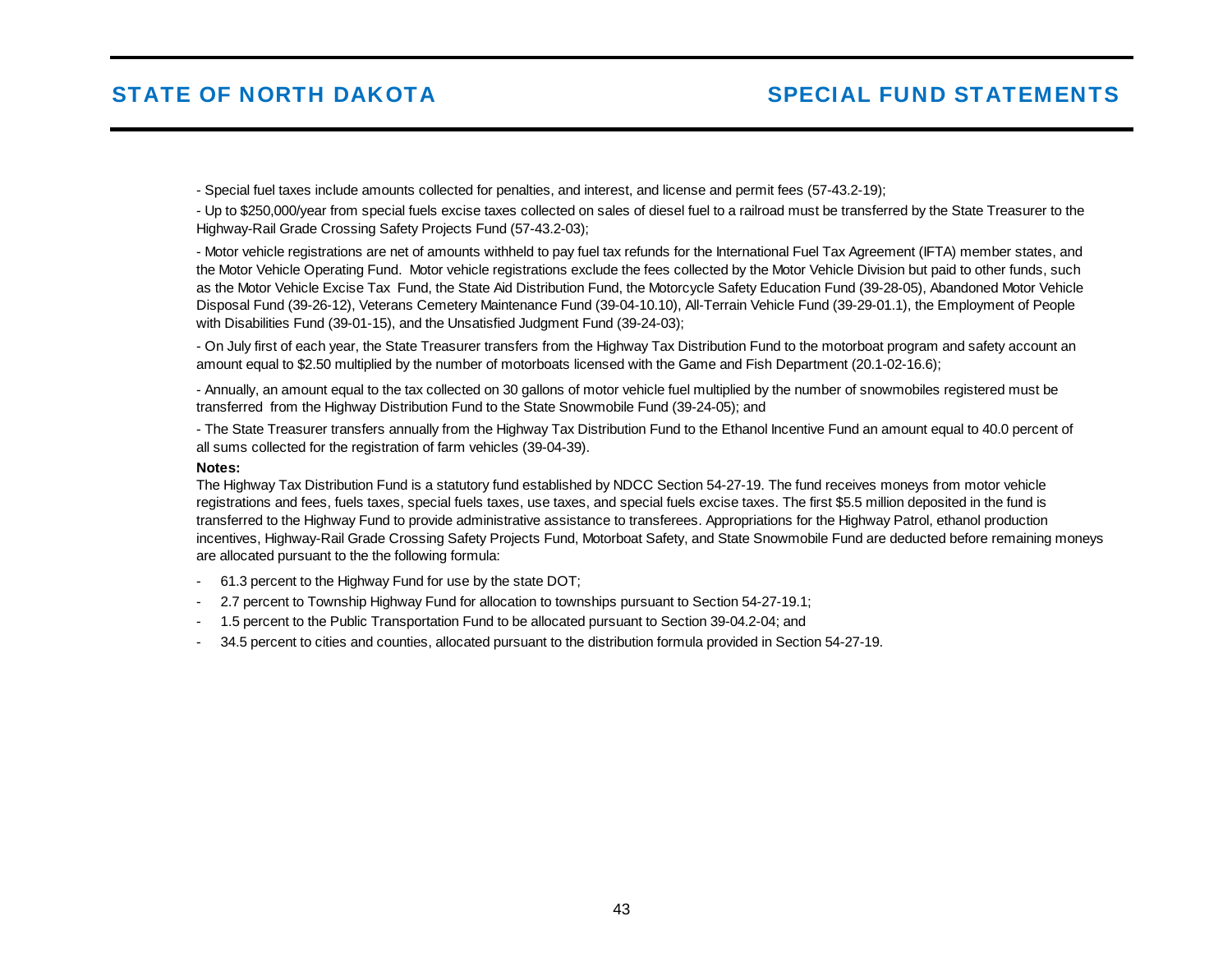# Legacy Fund Status Statement

|                                                                                                                           | 2009-11<br><b>Actual</b> | 2011-13<br><b>Projected</b>                                                              | 2013-15<br><b>Appropriated</b>                                                             |
|---------------------------------------------------------------------------------------------------------------------------|--------------------------|------------------------------------------------------------------------------------------|--------------------------------------------------------------------------------------------|
| <b>Beginning Balance</b>                                                                                                  | \$0                      | \$0<br>$\sqrt{1}$                                                                        | \$1,258,456,566                                                                            |
| Revenue:<br>Transfers from oil and gas taxes<br>Transfer from SII fund<br>Interest on investment<br><b>Total Revenues</b> | \$0                      | \$1,244,129,935<br>$\sqrt{2}$<br>9,045,631<br>$\sqrt{3}$<br>5,281,000<br>\$1,258,456,566 | \$1,670,747,382<br>$\sqrt{2}$<br>16,669,800<br>$\sqrt{3}$<br>19,380,000<br>\$1,706,797,182 |
| Expenditures:<br>Legislative appropriations                                                                               | \$0                      | \$0                                                                                      | $\setminus$ 4<br>\$0                                                                       |
| <b>Ending Balance</b>                                                                                                     | \$0                      | \$1,258,456,566                                                                          | \$2,965,253,748                                                                            |

\1 Actual July 1, 2011 balance. The fund was created pursuant to voter passage of Measure No. 1 on the November 2010 ballot.

- \2 Revenue estimate based on actual collections through May 2013 and the April 2013 legisaltive revenue forecast for oil price and production for the remaining month of the 2011-13 biennium and all of the 2013-15 biennium. Pursuant to NDCC Section 15-08.1-08, once the unobligated balance in the Strategic Investment and Improvements (SII) Fund reaches \$300.0 million, 25.0 percent of fund revenues must be deposited into the Legacy Fund. Oil tax revenues that would have been deposited in the SII Fund but are instead deposited into the Legacy Fund pursuant to Section 15-08.1-08 are estimated to be \$168.6 million for the 2013-15 biennium.
- \3 The amount shown as the anticipated transfer from the SII fund represents 25.0 percent of SII fund revenues other than oil and gas taxes. During the 2011-13 biennium, the \$300.0 million threshold was reached in February 2013 and SII Fund revenues received from March through June were deposited in the Legacy Fund. For the 2013-15 biennium, it is estimated that the \$300.0 million threshold will be reached in October 2014 and 25.0 percent of SII Fund revenues from November 2014 to June 2015 will be deposited into the Legacy Fund.
- \4 Based on ND Constitution Article X, Section 26, no expenditures of principal or interest may be made from the fund until after June 30, 2017.

#### **Notes:**

HCR 3054 was adopted by the 2009 legislature and approved by the voters in November 2010. This measure establishes the North Dakota Legacy Fund as a constitutional trust fund. Thirty percent of all revenue collected by the state from oil and gas production and extraction taxes is transferred to the fund. Interest and investment earnings are retained in the fund until June 30, 2017, after which time they will be transferred to the general fund once each biennium. For the 2011-13 through 2015-17 bienniums, interest earnings will be added to the fund principal.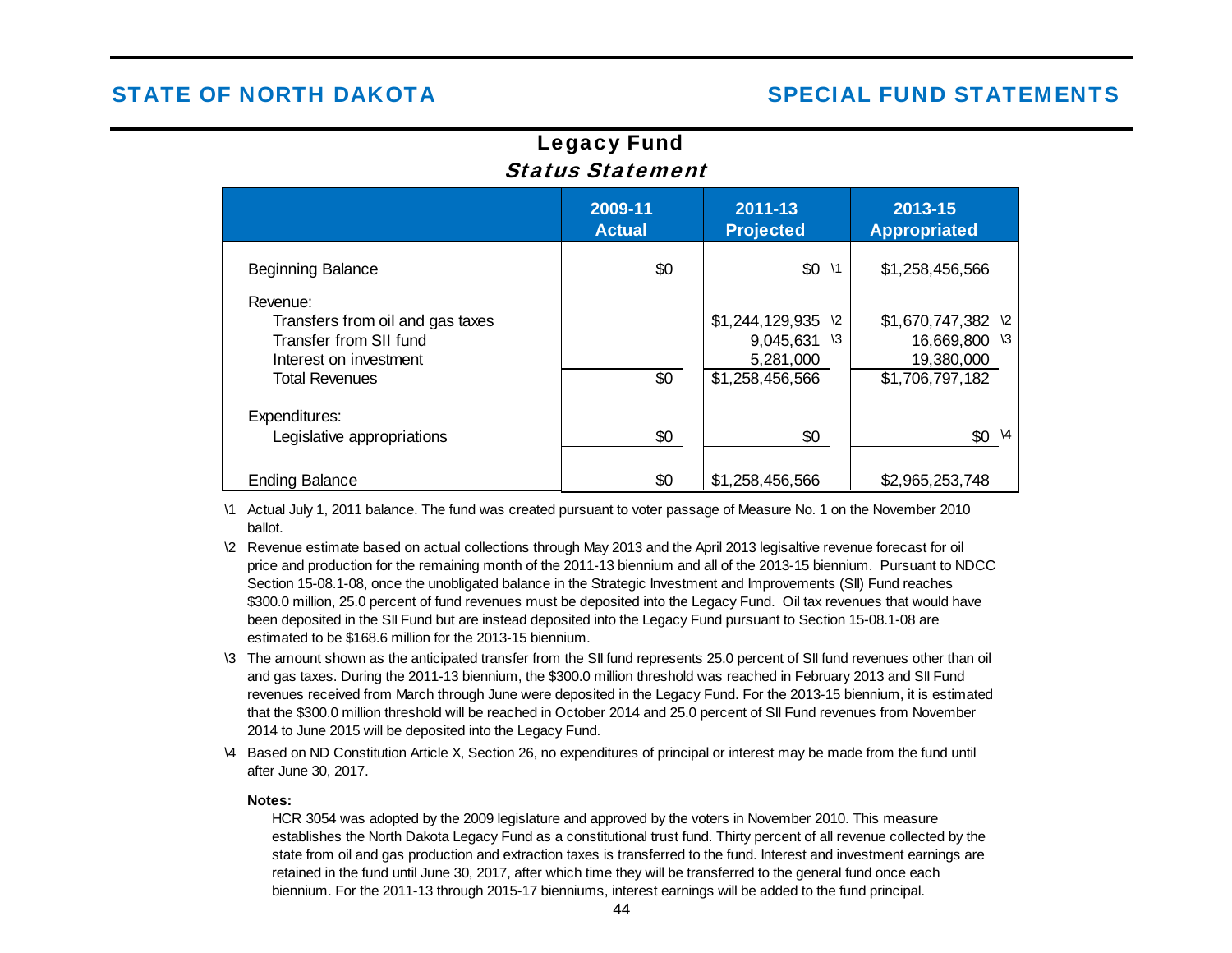# ND Outdoor Heritage Fund Status Statement

|                                                     | 2009-11<br><b>Actual</b> | 2011-13<br><b>Projected</b> | 2013-15<br><b>Appropriated</b> |
|-----------------------------------------------------|--------------------------|-----------------------------|--------------------------------|
| <b>Beginning Balance</b>                            | \$0                      | \$0                         | $$0 \t1$                       |
| Revenue:<br>Oil and gas gross production tax        |                          |                             | $$16,932,128$ \2               |
| Expenditures:<br>Grants and administrative expenses |                          |                             | $(16,932,128)$ \3              |
| <b>Ending Balance</b>                               | \$0                      | \$0                         | \$0                            |

- \1 The fund is created by passage of 2013 HB1278. No moneys will be deposited in the fund until after July 1, 2013.
- \2 Although NDCC section 57-51-15 establishes a maximum allocation of \$15.0 million per year, the current forecast for oil and gas taxes will result in approximately \$17.6 million being allocated to the fund during the 2013-15 biennium.
- \3 All moneys in the fund are appropriated on a continuing basis, pursuant to NDCC Section 54-17.8-02. It is unknown how much, if any, of the moneys in the fund will be spent during the 2013-15 biennium.

### **Notes:**

The 2013 legislature, through passage of HB 1278, established the North Dakota Outdoor Heritage Fund. The bill creates chapter 54-17.8 of the NDCC, which establishes an advisory board to administer the fund, provides a continuing appropriation for the fund, and establishes allowable uses of the fund. Moneys in the fund can be used for grants to state agencies, tribal governments, political subdivisions, and nonprofit organizations to:

- -Provide access to private and public lands for sportsmen;
- Improve and maintain water quality, soil conditions, and support stewardship practices to enhance farming and ranching;
- -Develop wildlife and fish habitat; and
- -Conserve natural areas for recreation through the establishment and development of parks and other recreation areas.

Funds may not be used for:

- Litigation;
- Lobbying; or
- Activities that would interfere with coal mining, sand and gravel extraction, oil and gas operations, or other energy facility or infrastructure development.

Four percent of oil and gas gross production tax revenue, up to \$15.0 million per year, is deposited into the fund.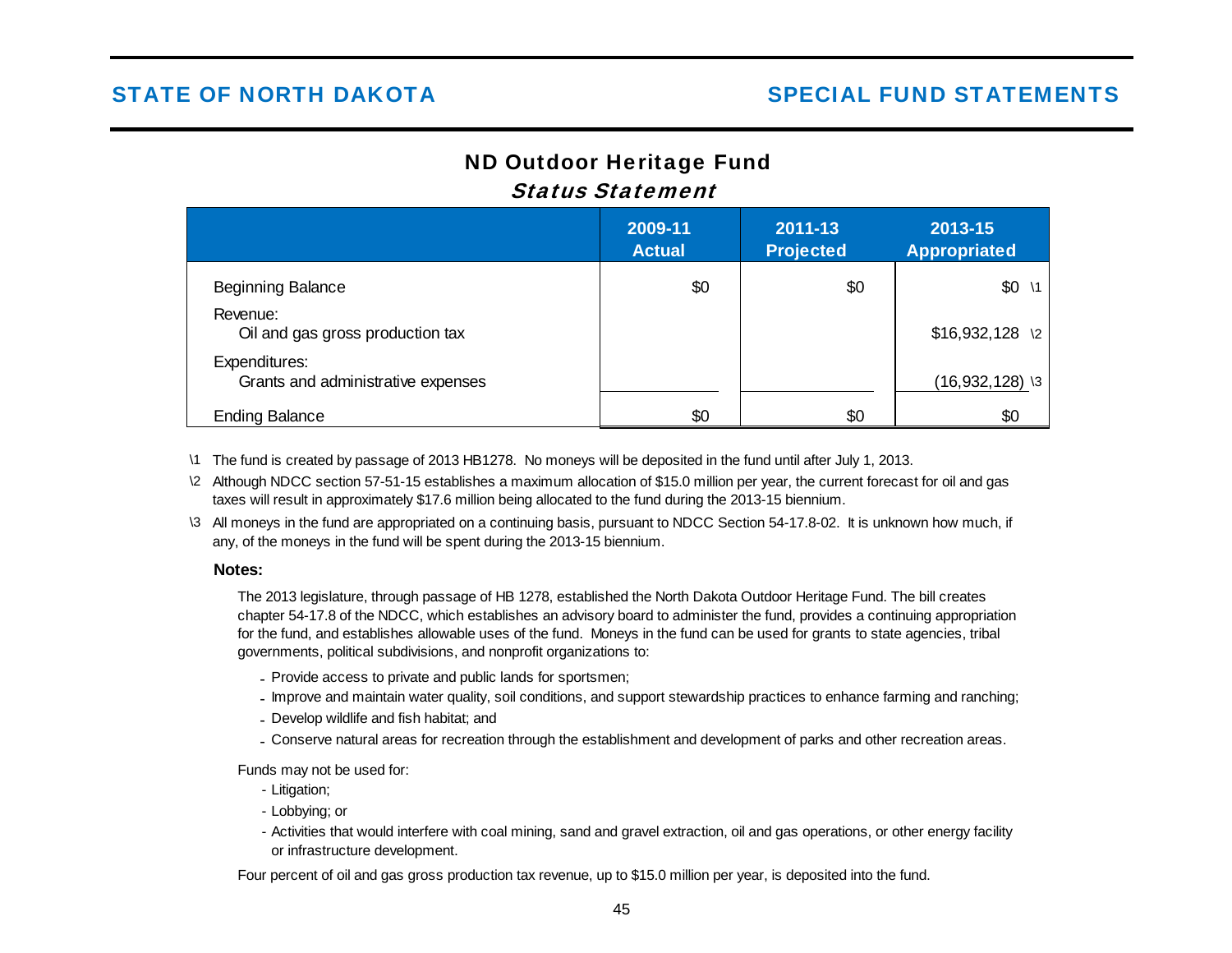# Property Tax Relief Fund Status Statement

|                                                                                                                                                | 2009-11<br><b>Actual</b> <sup>1</sup> | 2011-13<br><b>Projected</b>        | 2013-15<br><b>Appropriated</b>                   |
|------------------------------------------------------------------------------------------------------------------------------------------------|---------------------------------------|------------------------------------|--------------------------------------------------|
| <b>Beginning Balance</b>                                                                                                                       | \$0                                   | \$295,000,000 \2                   | \$341,790,000                                    |
| Revenue:<br>Transfer from permanent oil tax trust fund<br>Transfer from general fund<br>Allocation of oil tax revenue<br><b>Total Revenues</b> | \$299,233,000 \3<br>\$299,233,000     | \$341,790,000<br>\$341,790,000     | \$315,210,000 \4<br>341,790,000<br>\$657,000,000 |
| Expenditures:<br>Transfer to general fund for property tax relief<br>Appropriations for property tax relief<br><b>Total Expenditures</b>       | (\$4,233,000)<br>(\$4,233,000)        | (\$295,000,000)<br>(\$295,000,000) | $($341,790,000)$ \5<br>(\$341,790,000)           |
| <b>Ending Balance</b>                                                                                                                          | \$295,000,000                         | \$341,790,000                      | \$657,000,000                                    |

\1 Final revenues and expenditures per state accounting system reports dated June 30, 2011.

\2 Actual July 1, 2011 balance.

\3 Transfers from the Permanent Oil Tax Trust Fund consist of \$295.0 million transferred on July 1, 2010, pursuant to 2009 SB2199 and an additional \$4.2 million supplemental appropriation required for the 2009-11 biennium.

\4 Section 3 of 2013 HB1015 provides for a one-time transfer from the general fund to the Property Tax Relief Fund to set aside money for continuation of property tax relief programs during the 2015-17 biennium.

\5 Section 5 of 2013 HB1013 provides for a transfer from the Property Tax Relief Fund to the general fund for property tax relief programs enacted by the 2013 legislature. For the 2013-15 biennium, property tax relief is provided through the integrated school funding formula (HB1013) and through a state-paid property tax credit program (SB2036).

#### **Notes:**

The Property Tax Relief Fund was created by the 2009 Legislative Assembly to set aside funding for the continuation of the property tax relief initiative enacted during the 2009 legislative session. NDCC Section 57-51.1-07.5 provides that the first \$200.0 million of the state share of oil and gas taxes be allocated to the general fund each biennium. The next \$341.8 million is allocated to the Property Tax Relief Fund.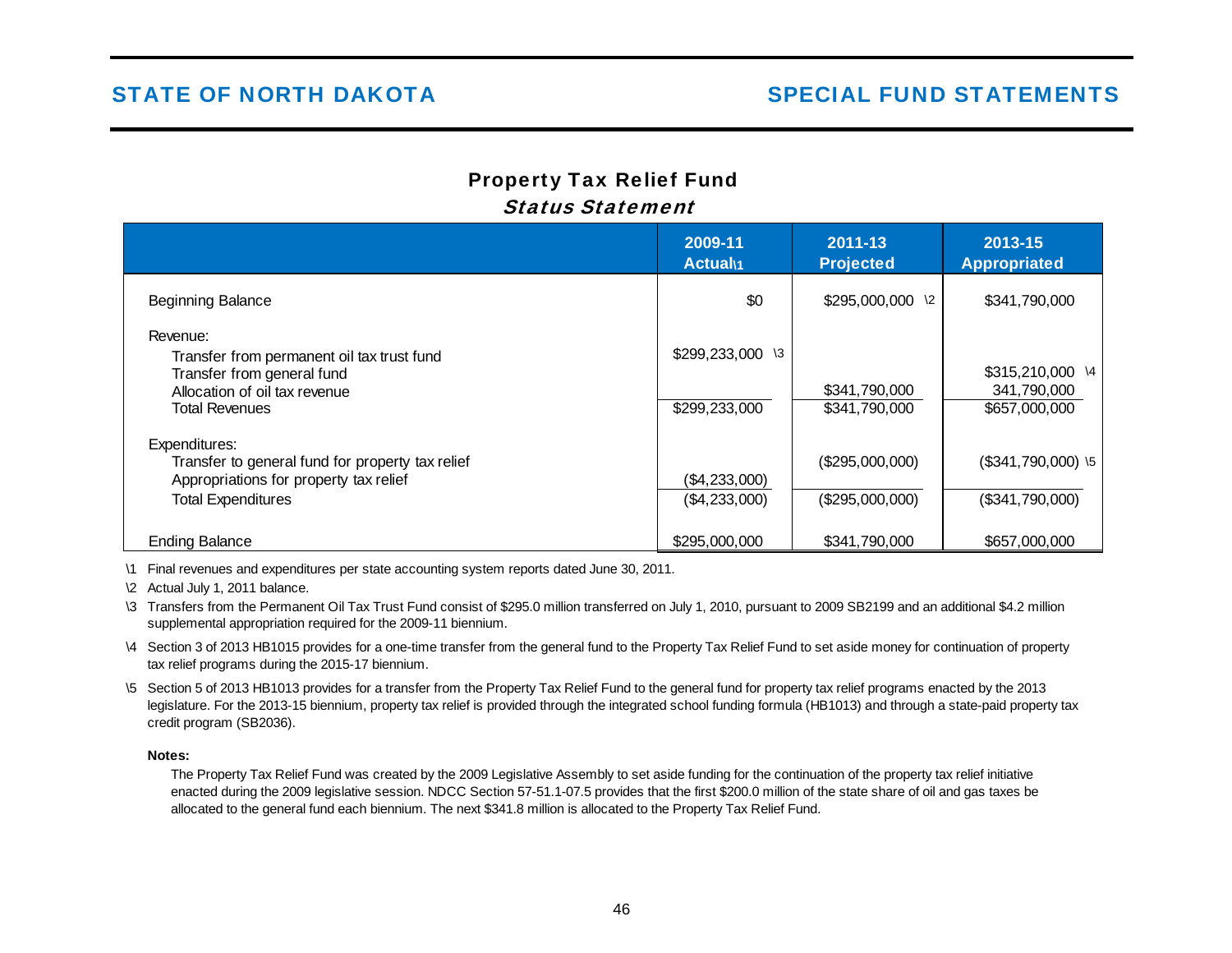# Resources Trust FundStatus Statement

|                                               | 2009-11<br>Actual $^{11}$ | 2011-13<br><b>Projected</b> | 2013-15<br><b>Appropriated</b> |
|-----------------------------------------------|---------------------------|-----------------------------|--------------------------------|
| <b>Beginning Balance</b>                      | \$87,378,167              | \$155,940,058 \2            | \$264,048,444                  |
| Revenue:                                      |                           |                             |                                |
| Repayments and reimbursements                 | \$3,422,107               | \$5,695,000                 | \$8,614,000                    |
| Oil extraction tax collections                | 148,886,433               | 383,988,108                 | 564,213,350 \6                 |
| Interest                                      | 2,253,351                 | 1,526,877                   | 1,359,000                      |
| <b>Total Revenues</b>                         | \$154,561,891             | $$391,209,985$ \3           | \$574,186,350                  |
| Expenditures:                                 |                           |                             |                                |
| Water Commission expenditures                 | (\$86,000,000)            | $(\$273, 101, 599)$ \4      | (\$750,606,094)                |
| Bank of North Dakota                          |                           | $(10,000,000)$ \5           |                                |
| Transfer to renewable energy development fund |                           |                             | $(3,000,000)$ \7               |
| Transfer to energy conservation grant fund    |                           |                             | $(1,200,000)$ \7               |
| <b>Total Expenditures and Transfers</b>       | (\$86,000,000)            | (\$283, 101, 599)           | (\$754,806,094)                |
| <b>Ending Balance</b>                         | \$155,940,058             | \$264.048.444               | \$83,428,700                   |

\1 Final revenues and expenditures per state accounting system reports.

\2 Actual July 1, 2011 balance.

- \3 Actual revenues through May 31, 2013 plus estimated receipts for the remainder of the biennium, based on the May 2013 legislative revenue forecast.
- \4 Estimated agency expenditures for the 2011-13 biennium.
- \5 HB1206, approved by the 2011 Legislative Assembly, appropriated \$10.0 million to the Bank of North Dakota for a 5.0 percent loan to the Western Area Water Supply Authority.
- \6 The May 2013 legislative forecast assumes an average price of \$75-\$80 per barrel and production gradually increasing to 850,000 BOPD by the end of the biennium.
- \7 SB2014, passed by the 2013 legislature, provides that 5.0 percent of oil extraction taxes deposited in the resources trust fund, up to \$3.0 million per biennium, must be transferred quarterly to the Renewable Energy Development Fund. This bill also provides that 0.5 percent of the amount deposited in the Resources Trust Fund, up to \$1.2 million per biennium, must be transferred quarterly to the Renewable Energy Conservation Grant Fund.

#### **Notes:**

The Resources Trust Fund was created pursuant to passage of Measure No. 6 in the November 1980 general election. Measure No. 6 established a 6.5 percent oil extraction tax, 10.0 percent of which was distributed to the Resources Trust Fund. Measure No. 2, a constitutional amendment approved in the June 1990 primary election, establishes the Resources Trust Fund as a constitutional trust fund and provides that the principal and income of the fund may be spent pursuant to legislative appropriations for constructing water related projects, including rural water systems, and funding energy conservation programs.

NDCC Section 57-51.1-07 provides that the Resources Trust Fund is available for legislative appropriation to the State Water Commission for planning and constructing water-related projects and to the Industrial Commission for energy conversion and waste products utilization programs and studies. The 1995 Legislative Assembly amended Section 57-51.1-07 to provide that 20.0 percent of oil extraction tax collections will be deposited in the Resources Trust Fund.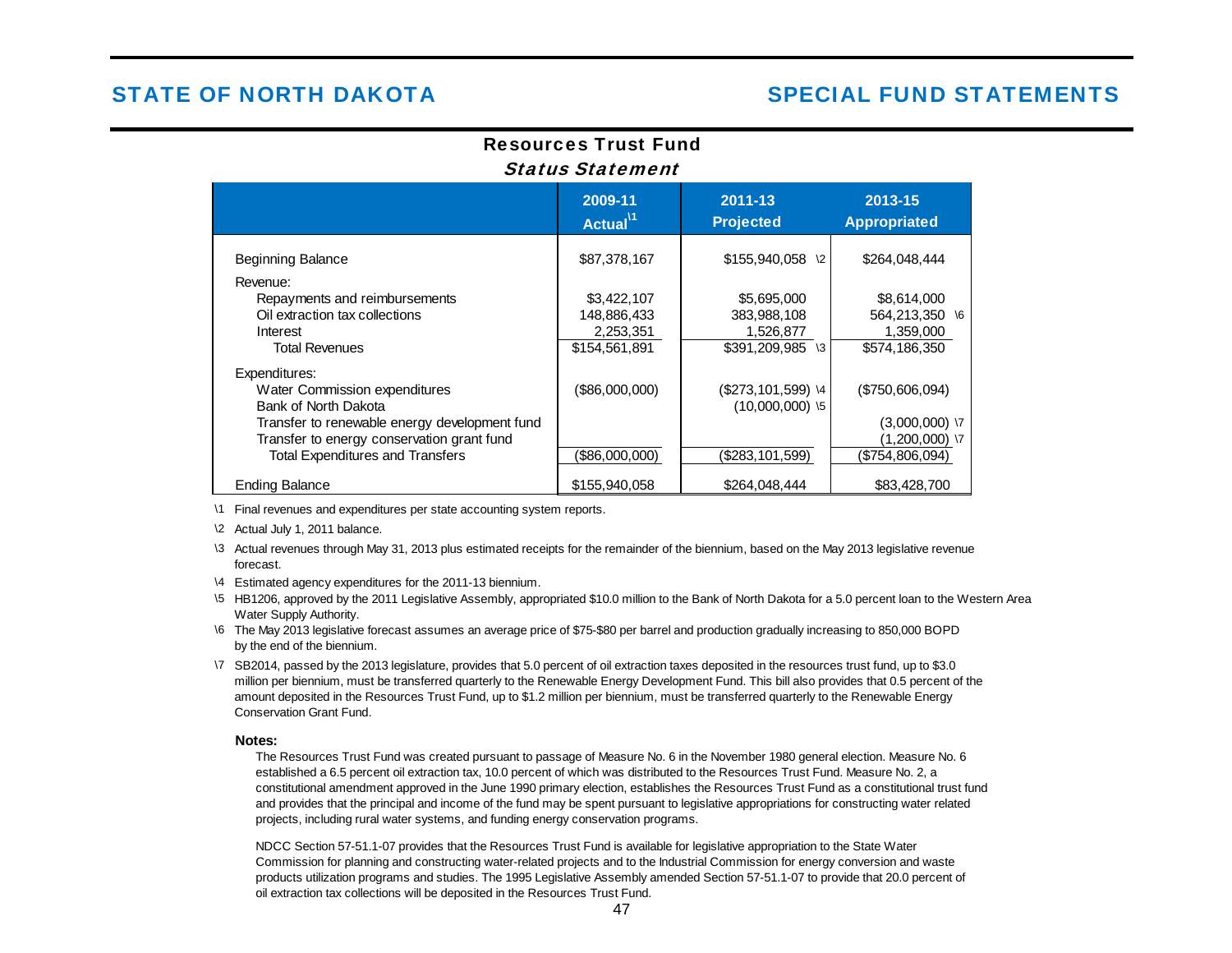# State Aid Distribution FundStatus Statement

|                                                                                            | 2009-11<br>Actual <sup>11</sup>              | 2011-13<br><b>Projected</b>                      | 2013-15<br><b>Appropriated</b>                  |
|--------------------------------------------------------------------------------------------|----------------------------------------------|--------------------------------------------------|-------------------------------------------------|
| <b>Beginning Balance</b>                                                                   | \$0                                          | $$0 \t2$                                         | \$0                                             |
| Revenue:<br>Sales tax revenue<br>Motor vehicle excise tax revenue<br><b>Total Revenues</b> | \$110,430,669<br>14,421,732<br>\$124,852,401 | \$187,929,393<br>22,082,063<br>$$210,011,456$ \3 | \$226,026,428<br>29,493,262<br>\$255,519,690 \4 |
| Expenditures:<br>Distributions to cities and counties                                      | (\$124,852,401)                              | (\$210,011,456)                                  | (\$255,519,690)                                 |
| <b>Ending Balance</b>                                                                      | \$0                                          | \$0                                              | \$0                                             |

\1 Final revenues and expenditures per state accounting system reports dated June 30, 2011.

\2 Actual July 1, 2011 balance.

\3 Based on actual revenues through May 31, 2013, and estimated receipts for the remaining month of the biennium using the May 2013 legislative revenue forecast.

\4 Estimated revenues based on the May 2013 legislative revenue forecast.

#### **Notes:**

NDCC Section 57-39.2-26.1 provides for the deposit of a portion of sales, use, and motor vehicle excise tax collections into the State Aid Distribution Fund. The 2013 legislature, through the passage of SB2325, changed the allocation of tax collections between the general fund and the State Aid Distribution Fund. For fiscal year 2014, the allocation remains unchanged -- the amount deposited into the State Aid Distribution Fund is equal to 40.0 percent of an amount determined by multiplying 1.0 percent, divided by the general sales tax rate, times the net sales, use, and motor vehicle excise tax collections. The calculation results in 8.0 percent of all sales and motor vehicle excise taxes being distributed through the State Aid Distribution Fund to cities and counties. For fiscal year 2015 and subsequent fiscal years, the State Aid Distribution Fund share is increased from 40.0 percent to 43.5 percent, multipled by the qotient of 1.0 percent divided by the general sales tax rate of 5.0 percent. The result of the new formula is the allocation of 8.7 percent of all sales and motor vehicle excise tax collections to the State Aid Distribution Fund for distribution to cities and counties based on the formula provided in Section 57-39.2-26.1.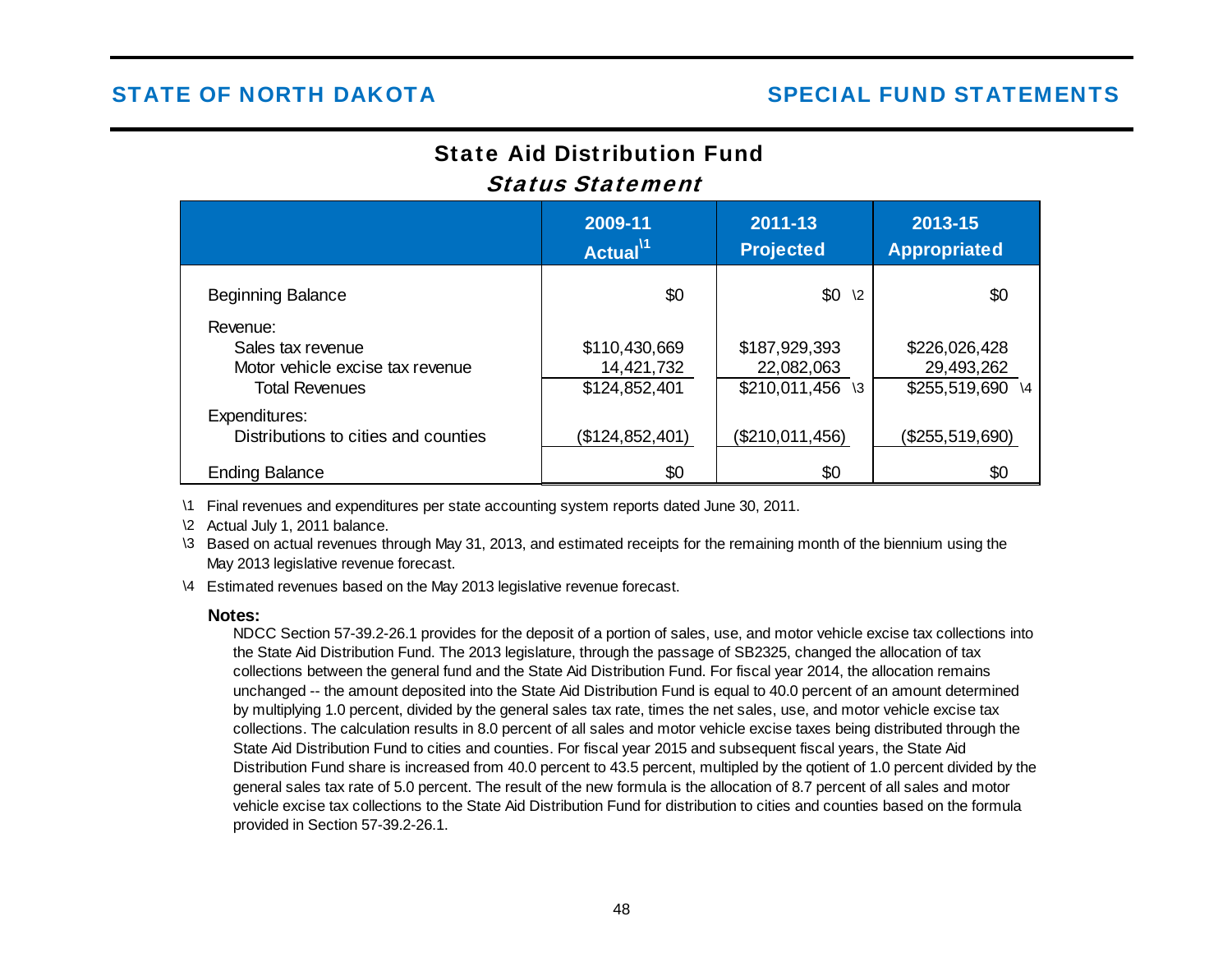# Strategic Investment and Improvements Fund Status Statement

|                                                                                                                                                                                 | 2009-11<br><b>Actual</b> | 2011-13<br><b>Projected</b>                                                                                         | 2013-15<br><b>Appropriated</b>                                                            |
|---------------------------------------------------------------------------------------------------------------------------------------------------------------------------------|--------------------------|---------------------------------------------------------------------------------------------------------------------|-------------------------------------------------------------------------------------------|
| <b>Beginning Balance</b>                                                                                                                                                        | \$0                      | \$0                                                                                                                 | \$926,901,312                                                                             |
| Revenue:<br>Transfer from Land and Minerals Trust fund<br>Mineral royalties<br>Mineral rents<br>Mineral bonus<br>Oil and gas taxes<br>Investment income<br><b>Total Revenue</b> | \$0                      | \$249,074,431<br>$\sqrt{1}$<br>122,728,723<br>438,104<br>106,922,161<br>761,421,220<br>1,797,738<br>\$1,242,382,377 | \$158,160,750<br>400,000<br>32,000,000<br>681,808,187<br>3,013,804<br>\$875,382,741       |
| Expenditures:<br>Transfer to general fund<br>Transfer to Legacy fund \2<br>Appropriations<br>Administrative expenses<br><b>Total Expenditures and Transfers</b>                 | \$0                      | (\$305,000,000)<br>(9,045,631)<br>(1,435,434)<br>(\$315,481,065)                                                    | $($520,000,000)$ \3<br>(16,669,800)<br>(223,750,000) \3<br>(1,740,000)<br>(\$762,159,800) |
| <b>Ending Balance Before Obligations</b>                                                                                                                                        | \$0                      | \$926,901,312                                                                                                       | \$1,040,124,253                                                                           |
| Less Fund Balance Obligations:<br>Potential oil and gas revenue disputes<br>Biofuels loan guarantee<br><b>Total Assigned Fund Balance</b>                                       | \$0                      | (133, 985, 322)<br>(25,000,000)<br>(\$158,985,322)                                                                  | (141, 985, 322)<br>(25,000,000)<br>(\$166,985,322)                                        |
| <b>Ending Unobligated Balance</b>                                                                                                                                               | \$0                      | \$767,915,990                                                                                                       | \$873,138,931                                                                             |

 $\lambda$ 1 Pursuant to HB1451 (2011), the unobligated balance of the Lands and Minerals Trust fund was transferred to the Strategic Investment and Improvements (SII) Fund.

- \2 Pursuant to NDCC Section 15-08.1-08, once the unobligated balance in this fund reaches \$300.0 million, 25.0 percent of fund revenues must be deposited into the Legacy Fund. Oil and gas taxes are shown net of amounts deposited directly into the Legacy Fund. The amount shown as the anticipated transfer to the Legacy Fund represents 25.0 percent of fund revenues other than oil and gas taxes estimated to be received after the unobligated fund balance exceeds the \$300.0 million threshold (estimated to be October 2014 during the 2013-15 biennium).
- \3 2013-15 appropriations and transfers HB1015 provides for a \$520.0 million transfer to the general fund; HB1013 provides for an expansion of the school construction loan program using up to \$150.0 million from the SII Fund; SB2187 appropriates \$50.0 million for the Medical Facility Infrastructure Loan Fund; HB1358 appropriates \$2.0 million to the Dept. of Commerce for a grant program to nursing homes, basic care facilities and and DD facilities; HB1358 \$9.6 million to the Dept. of Human Services for a grant program to critical access hospitals in oil-producing counties and contiguous counties; HB1358 appropriates \$9.6 million to the Attorney General for law enforcement grants; SB2013 appropriates \$50,000 to the Dept. of Trust Lands for a study of issues affecting private lands adjacent to federal lands under the control of the Corps of Engineers; and SB2018 appropriates \$2.5 million to the Dept. of Commerce for a program to provide grants for enhanced use lease projects affecting the Grand Forks Air Force Base.

#### **Notes:**

The strategic investment and improvements fund was created by the 2011 legislature to replace the lands and minerals trust fund. In addition to income from the sale, lease, and management of certain state owned lands and mineral interests previously allocated to the Lands and Minerals Trust Fund, the Strategic Investment and Improvements Fund receives a portion of state oil and gas taxes.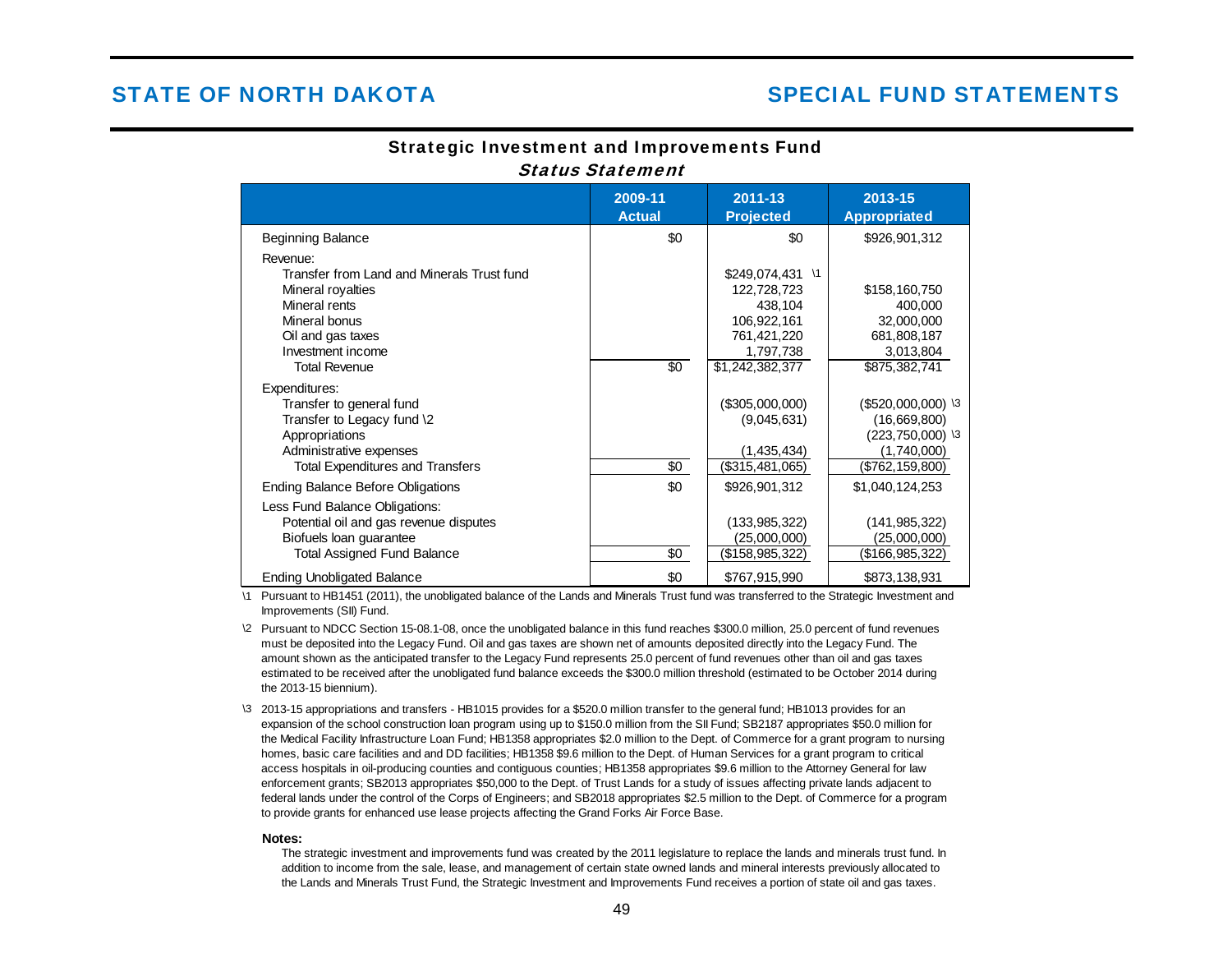# Tobacco Prevention and Control Trust Fund

|                                                                                                            | 2009-11<br>Actual <sup>11</sup>                       | 2011-13<br><b>Projected</b>                                              | 2013-15<br><b>Appropriated</b>                                 |
|------------------------------------------------------------------------------------------------------------|-------------------------------------------------------|--------------------------------------------------------------------------|----------------------------------------------------------------|
| <b>Beginning Balance</b>                                                                                   | \$14,107,486                                          | \$29,556,426 \2                                                          | \$40,123,720                                                   |
| Revenue:<br>Fiscal year 1 payments<br>Fiscal year 2 payments<br>Investment Income<br><b>Total Revenues</b> | \$12,274,393<br>11,186,239<br>106,910<br>\$23,567,542 | \$11,392,521<br>$\sqrt{3}$<br>11,402,609 \3<br>60,000 \5<br>\$22,855,130 | $$11,327,123$ 14<br>11,327,123 14<br>74,000 \5<br>\$22,728,246 |
| Expenditures:<br>Appropriated expenditures                                                                 | (\$8,118,602)                                         | (\$12,287,836)                                                           | (\$15,815,828)                                                 |
| <b>Total Expenditures and Transfers</b>                                                                    | (\$8,118,602)                                         | (\$12, 287, 836)                                                         | (\$15,815,828)                                                 |
| <b>Ending Balance</b>                                                                                      | \$29,556,426                                          | \$40,123,720                                                             | \$47,036,138                                                   |

# Status Statement

\1 Final revenue and expenditures per state accounting system reports dated June 30, 2011.

\2 Actual July 1, 2011 balance.

\3 Actual revenue received during fiscal year 2012 and 2013

\4 Estimated revenues based on average of fiscal years 2011, 2012 and 2013 actual amounts.

\5 Investment income based on average actual interest earned to date during the 2011-13 biennium.

### **Notes:**

In November 2008, voters approved Measure No. 3, which created a Tobacco Prevention and Control Trust Fund. All tobacco settlement strategic contribution payments received by the state will be deposited in the fund. After 2017, no additional strategic contribution payments are anticipated.

2009 HB1015, based on the intent of Measure No. 3, creates the Tobacco Prevention and Control Committee as a state agency. Section 35, appropriates funding for the 2009-11 biennium. Section 36, provides retroactive funding for expenditures that occurred during the period of January 1, 2009, through June 30, 2009. Section 39 changes language in the measure concerning the ability to spend funding from the Water Development Trust Fund. The legislature required that Water Development Trust Fund moneys may only be spent pursuant to legislative appropriation.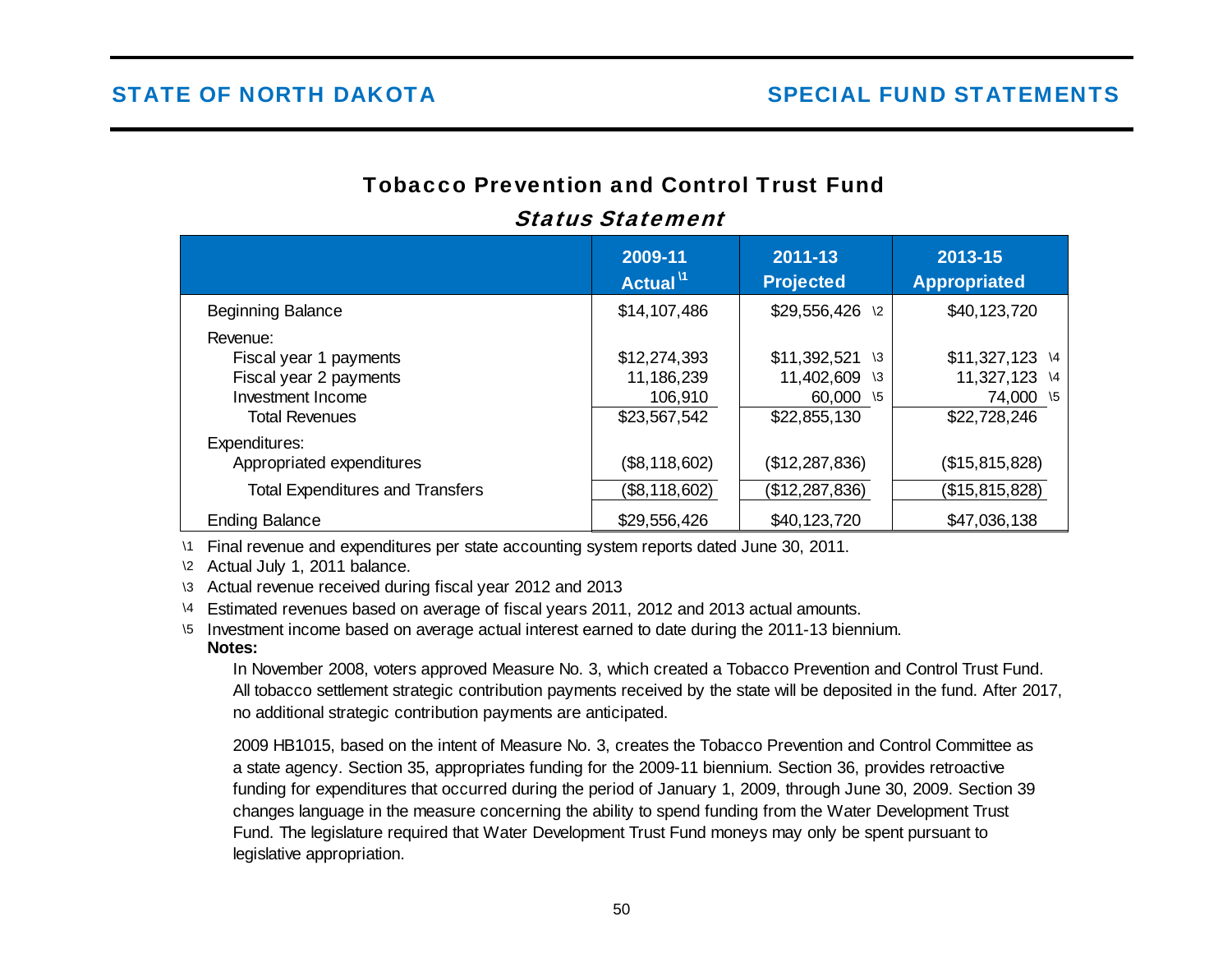# Tobacco Settlement Trust FundStatus Statement

|                                                                                                                                                                                       | 2009-11<br>Actual <sup>11</sup>                                   | $2011 - 13$<br><b>Projected</b>                                   | 2013-15<br><b>Appropriated</b>                                  |
|---------------------------------------------------------------------------------------------------------------------------------------------------------------------------------------|-------------------------------------------------------------------|-------------------------------------------------------------------|-----------------------------------------------------------------|
| <b>Beginning Balance</b>                                                                                                                                                              | \$0                                                               | $$0 \t2$                                                          | \$0                                                             |
| Revenue:<br>Fiscal year 1 payments<br>Fiscal year 2 payments<br><b>Total Revenues</b>                                                                                                 | \$20,816,865<br>19,736,098<br>\$40,552,963                        | $$20,127,217$ \3<br>20,112,899 \3<br>\$40,240,116                 | \$20,000,000 \4<br>20,000,000 \4<br>\$40,000,000                |
| Transfers:<br>Transfer to community health trust fund<br>Transfer to water development trust fund<br>Transfer to common schools trust fund<br><b>Total Expenditures and Transfers</b> | (\$4,055,296)<br>(18,248,833)<br>(18, 248, 833)<br>(\$40,552,963) | (\$4,024,012)<br>(18,108,052)<br>(18, 108, 052)<br>(\$40,240,116) | (\$4,000,000)<br>(18,000,000)<br>(18,000,000)<br>(\$40,000,000) |
| <b>Ending Balance</b>                                                                                                                                                                 | \$0                                                               | \$0                                                               | \$0                                                             |

\1 Final revenues and expenditures per state accounting system reports dated June 30, 2011.

\2 Actual July 1, 2011 balance.

\3 Actual revenues received in April 2012 and 2013.

\4 Estimated revenues based on average of fiscal year 2011, 2012, and 2013 actual amounts.

#### **Notes:**

NDCC Section 54-27-25, enacted in 1999, establishes the Tobacco Settlement Trust Fund. The fund is to be used for the deposit of tobacco settlement dollars obtained by the state under the master settlement agreement and consent agreement adopted by the east central judicial district court. All moneys received by the state pursuant to the judgment and for enforcement of the judgment, except amounts relating to the strategic contribution payments, must be deposited in the Tobacco Settlement Trust Fund. The principal of the Tobacco Settlement Trust Fund must be allocated as follows:

> 10.0 percent to the Community Health Trust Fund 45.0 percent to the Common Schools Trust Fund 45.0 percent to the Water Development Trust Fund

All transfers out of the fund must be made within 30 days of receipt of the tobacco settlement moneys.

In November 2008, voters approved Measure No. 3, which created a Tobacco Prevention and Control Trust Fund. All tobacco settlement strategic contribution payments received by the state will be deposited directly into that fund and are not reflected on this statement.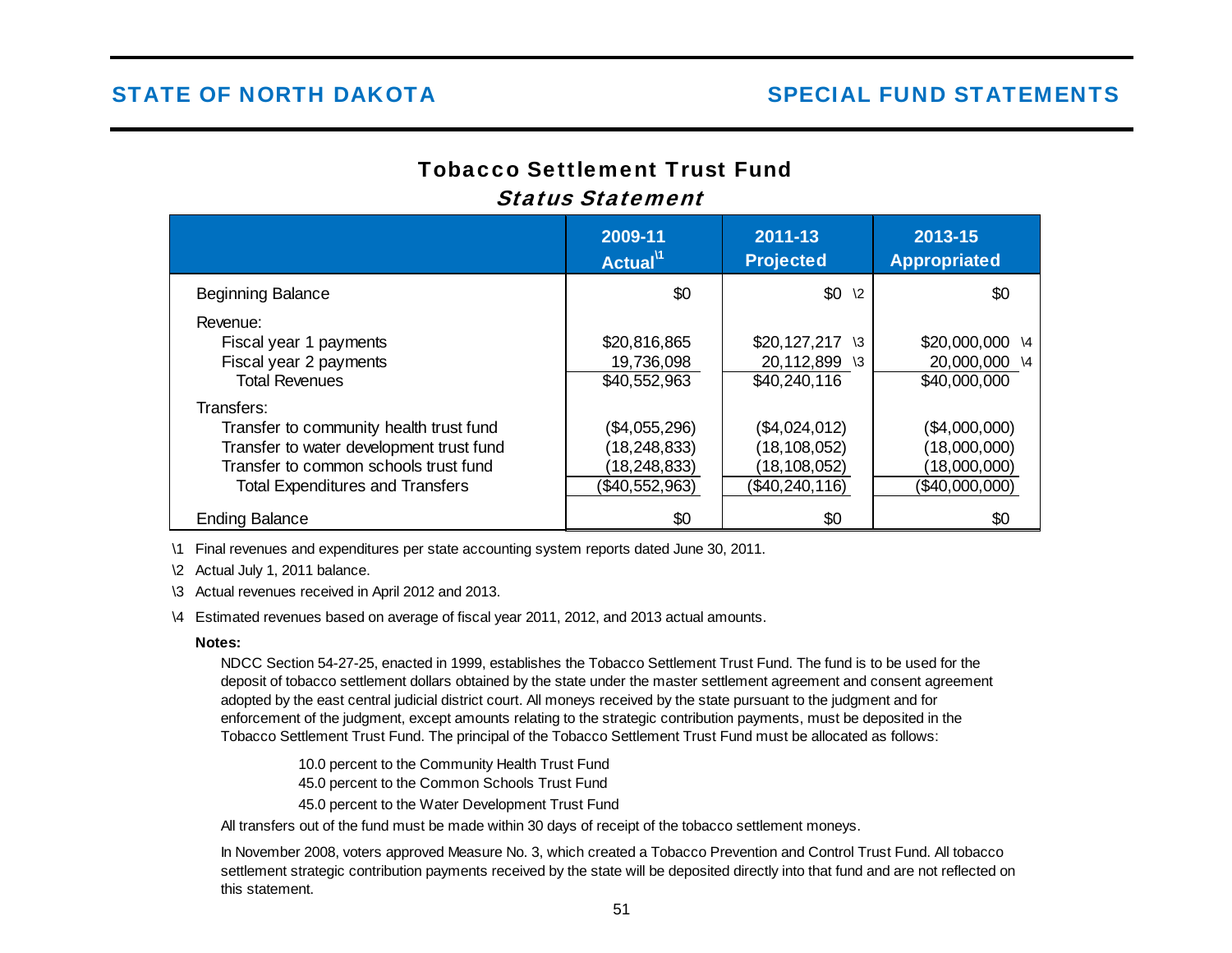# Tuition Apportionment Fund Status Statement

|                                                                                                         | 2009-11<br>Actual <sup>11</sup>           | 2011-13<br><b>Projected</b>                        | 2013-15<br><b>Appropriated</b>                                |
|---------------------------------------------------------------------------------------------------------|-------------------------------------------|----------------------------------------------------|---------------------------------------------------------------|
| <b>Beginning Balance</b>                                                                                | \$1,149,701                               | $$1,262,358$ \2                                    | \$1,273,935                                                   |
| Revenue:<br>Fines for violation of state laws<br>Transfers from common schools<br><b>Total Revenues</b> | \$9,557,016<br>77,178,000<br>\$86,735,016 | $$11,350,000$ \3<br>92,514,000 \4<br>\$103,864,000 | \$10,800,000<br>130,326,000<br>$\setminus$ 4<br>\$141,126,000 |
| Expenditures:<br>Tuition fund distributions to schools                                                  | (\$86,622,359)                            | (\$103,852,423) \5                                 | $($140,326,000)$ \6                                           |
| <b>Ending Balance</b>                                                                                   | \$1,262,358                               | \$1,273,935                                        | \$2,073,935                                                   |

\1 Final revenues and expenditures per state accounting system reports, dated June 30, 2011.

\2 Actual July 1, 2011 balance.

\3 Actual revenues through May 31, 2013 and estimated revenues for the remaining month of the biennium.

- \4 Common Schools Trust Fund distribution estimates provided by Department of Trust Lands.
- \5 Section 7 of 2011 SB2013 appropriates additional moneys in the State Tuition Fund, if they become available. The original legislative appropriation was \$101.7 million. Fine and forfeiture revenue exceeded estimates and resulted in the DPI distributing an additional \$2.2 million through the use of this additional appropriation authority. Tuition Fund moneys are budgeted through the DPI Fund.
- \6 Section 4 of 2013 HB1013 appropriates State Tuition Fund moneys in excess of \$140.3 million, if they become available during the 2013-15 biennium. Tuition Fund moneys are budgeted through the DPI Fund.

### **Notes:**

The Common Schools Trust Fund is a constitutional trust fund established in 1889. Article IX, Section 2, of the Constitution of North Dakota provides that state distributions to schools shall include the interest and income of the Common Schools Trust Fund, as well as all fines for violation of state laws. These amounts are deposited in the State Tuition Fund, pursuant to NDCC Section 15.1-28-01. Beginning with the 2007-09 biennium, tuition apportionment payments have been included in state school aid distributions to school districts.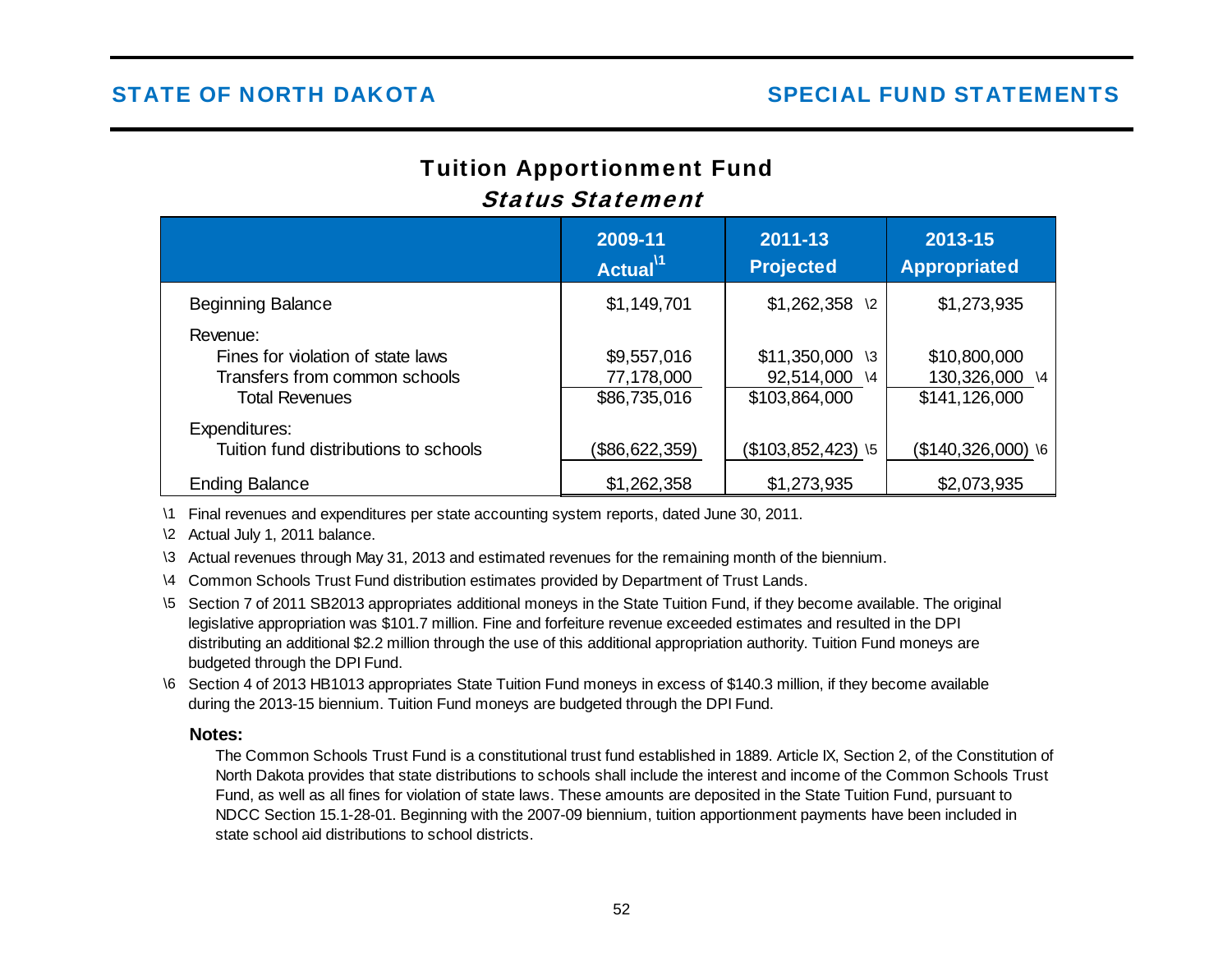# Water Development Trust Fund Status Statement

|                                                         | 2009-11<br>Actual <sup>11</sup> | $2011 - 13$<br><b>Projected</b> | 2013-15<br><b>Appropriated</b> |
|---------------------------------------------------------|---------------------------------|---------------------------------|--------------------------------|
| <b>Beginning Balance</b>                                | \$21,010,583                    | \$25,209,356<br>$\sqrt{2}$      | \$26,371,794                   |
| Revenue:<br>Transfers from the tobacco settlement trust | 18,248,834                      | 18,102,172 \3                   | 18,000,000 \5                  |
| Expenditures:<br>Water Commission expenditures          | (14,050,061)                    | (16,939,734) \4                 | (44,250,000)                   |
| <b>Ending Balance</b>                                   | \$25,209,356                    | \$26,371,794                    | \$121,794                      |

\1 Final revenues and expenditures per state accounting system reports.

\2 Actual July 1, 2011 balance.

\3 Actual revenues received during fiscal year 2012 and fiscal year 2013.

\4 Estimated expenditures for the 2011-13 biennium, as projected by the State Water Commission.

\5 Estimated revenues based on fiscal year 2011 and 2012 actual amounts.

#### **Notes:**

The Water Development Trust Fund was established by the Legislative Assembly in 1999, upon enactment of NDCC Section 54-27-25. NDCC Section 54-27-25 established the Tobacco Settlement Trust Fund, in which is deposited state proceeds received pursuant to the tobacco master settlement agreement. Monies in the Tobacco Settlement Trust Fund are allocated 45.0 percent to the Water Development Trust Fund, 45.0 percent to the Common Schools Trust Fund, and 10.0 percent to the Community Health Trust Fund. Monies in the Water Development Trust Fund are to be used for the long-term water development and management needs of the state.

In November 2008, voters approved Measure No. 3, which created a Tobacco Prevention and Control Control Trust Fund to receive all tobacco settlement strategic contribution moneys received by the state. Provisions of the measure were in effect prior to receipt of the 2009 strategic contribution payment in April 2009, resulting in a reduction of Water Development Trust Fund revenue for the 2007-09 and subsequent bienniums due to amounts deposited in the Tobacco Prevention and Control Trust Fund that would have otherwise been deposited in the Water Development Trust Fund.

The initiated measure also established that if the Tobacco Prevention and Control Trust Fund does not have adequate money to fund a comprehensive statewide tobacco prevention and control program, money will be transferred from the Water Development Trust Fund to the Tobacco Prevention and Control Trust Fund in an amount determined necessary by the Tobacco Prevention and Control Executive Committee. The 2009 Legislative Assembly clarified that any money deposited in the Water Development Trust Fund may only be spent if legislatively appropriated.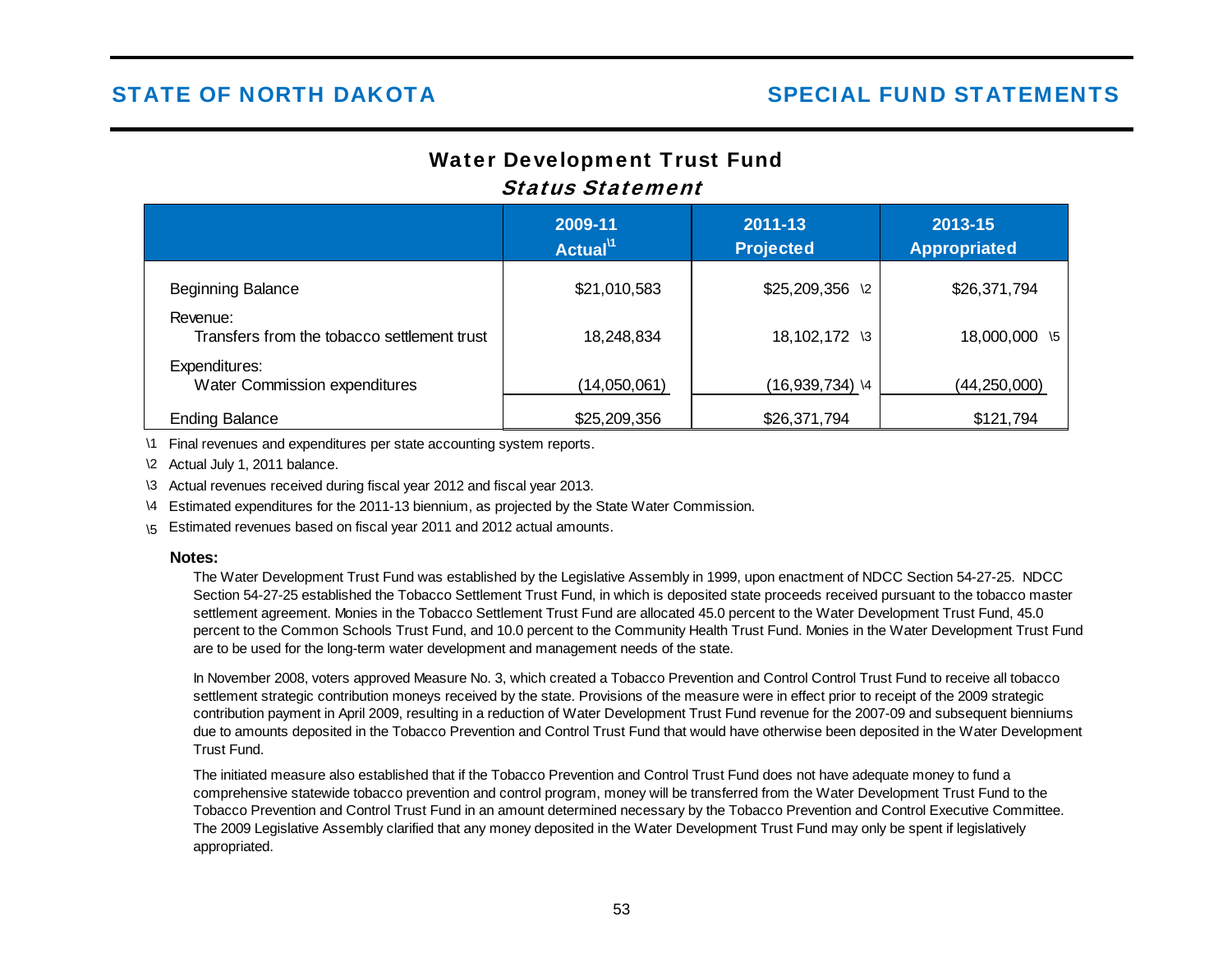# GENERAL GOVERNMENT

# *Secretary of State*

The Office of the Secretary of State is the office of record for certain legal documents generated by the executive and legislative branches of government; the office of record for public records and notices relating to business entities; and the agency charged with a wide range of licensing, regulatory, registration, and administrative functions. The office is headed by the Secretary of State, an elected official, who also serves as the state's chief election officer.

The executive budget continued 3.00 FTE and \$283,754 from the general fund for three positions that were approved by the Emergency Commission and Budget Section during the 2011- 13 biennium. The legislative appropriation approved the FTE and general fund expenditure, but moved them to the one-time spending category. If workload warrants it, the Secretary of State will need to ask again for these FTE in their 2015-17 budget request.

## *Office of Management and Budget*

The Office of Management and Budget (OMB) provides services and support to agencies through the Fiscal Management, Human Resource Management Services, Central Services, Facility Management and Risk Management divisions. The legislature approved a budget of \$59.7 million for agency operations and a \$315.2 million transfer to the property tax relief sustainability fund. Included in the agency budget is a \$2.0 million health insurance pool to provide insurance to temporary employees as required under the federal Affordable Care Act (ACA) and an \$8.5 million state agency energy development impact pool to provide housing assistance and temporary salary increases for employees affected by energy development.

# *Information Technology Department*

The Information Technology Department is responsible for providing services to state agencies, higher education, counties, cities and school districts. The Governor recommended and the legislature approved a \$170.9 million budget with \$21.3 million from the general fund. Included in the budget is 4.00 FTE transferred from Workforce Safety and Insurance (WSI). The transferred FTE will continue to support WSI systems. The legislature also provided for a study of information technology hardware relocation and consolidation as well as a study of information technology desktop support. The Governor's Executive Order for large-scale information technology projects was adopted in SB 2034, which provides that an executive steering committee be appointed for all major information technology projects.

# *Office of Attorney General*

The Attorney General is the chief legal counsel and advisor to state government. In addition to fiscal, technology and general administration divisions, the Attorney General's budget includes the divisions of Civil Litigation, Bureau of Criminal Investigation, Consumer Protection and Antitrust, Crime Laboratory, Criminal and Regulatory, Fire Marshal, Gaming, Natural Resources and Indian Affairs, State and Local Government and the Lottery.

The Governor's recommended budget for the Office of the Attorney General was \$66.4 million, including \$37.4 million from the general fund. The Legislative Assembly approved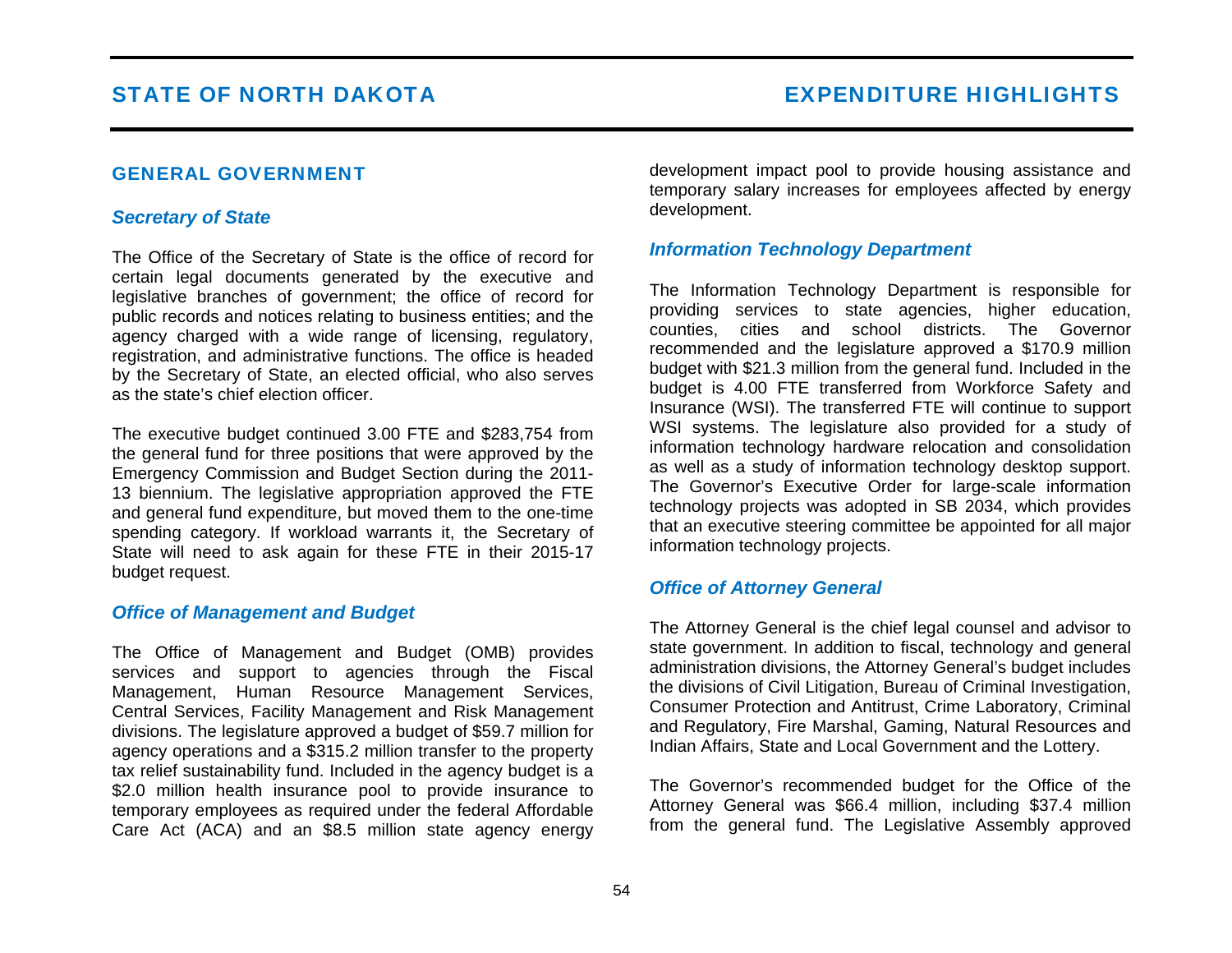\$73.0 million with \$37.7 million from the general fund. The executive budget included the continuation of 8.50 FTE, previously funded with federal funds that are no longer available, and an additional increase of 7.50 FTE. The legislature not only approved the FTE included in the executive budget, but added another 2.00 FTE—one for the sex offender registry program and one for the information technology program.

The Legislative Assembly also included \$400,000 in abortion litigation fees to finance any litigation costs in the 2013-15 biennium arising from the abortion legislation passed during the <sup>63</sup>rd Legislative Session. Additionally, the Office of the Attorney General was given authority to spend \$6.5 million, of which \$121,391 is from the general fund, to finance other pieces of legislation impacting the Office of the Attorney general, most notably, the stricter DUI penalties.

### *Office of State Tax Commissioner*

The Office of the Tax Commissioner is the state agency responsible for the administration and collection of state tax revenues. For the 2013-15 biennium, the legislature appropriated a budget of \$57.2 million, of which \$57.1 million is from the general fund.

The state has made significant investments in the department's information technology, especially the GenTax software which has proven to be a valuable tool for the department in administering taxes and collecting tax revenues. The 2013 legislature agreed with the executive recommendation to continue the state's investment in this software and also provide an additional \$1.0 million to implement the taxpayer access point (TAP) module to improve online filing options for taxpayers.

Also included in the budget for the Office of the Tax Commissioner are appropriations for the Homestead Property Tax Credit program and the Disabled Veterans Property Tax Credit program. The Governor recommended a significant expansion of the Homestead Property Tax Credit program, a program that provides tax relief to qualifying low-income seniors, reducing their property tax burden. In SB 2171, the legislature approved a smaller expansion of the program than that recommended by the governor, but still made significant improvements by raising the maximum income limit from \$26,000 to \$38,000 and increasing the maximum asset limit from \$75,000 to \$500,000, including the value of the taxpayer's home. Tax relief provided through the program is anticipated to more than double, from \$8.8 million in the current biennium to \$20.0 million in the 2013-15 biennium.

The Governor signed HB 1306 to expand the Disabled Veterans Homestead Property Tax Credit program. The expanded program results in a \$3.5 million increase in tax relief for qualifying disabled veterans -- from \$4.2 million in the 2011- 13 to \$7.7 million in 2013-15.

## *Judicial Branch*

The North Dakota judicial system is comprised of the Supreme Court, District Courts, Municipal Courts and the Intermediate Court of Appeals, when convened. The Juvenile Court is a division of the District Court. The budget is submitted according to the functions of the Supreme Court, District Courts, and the Judicial Conduct Commission and Disciplinary Board.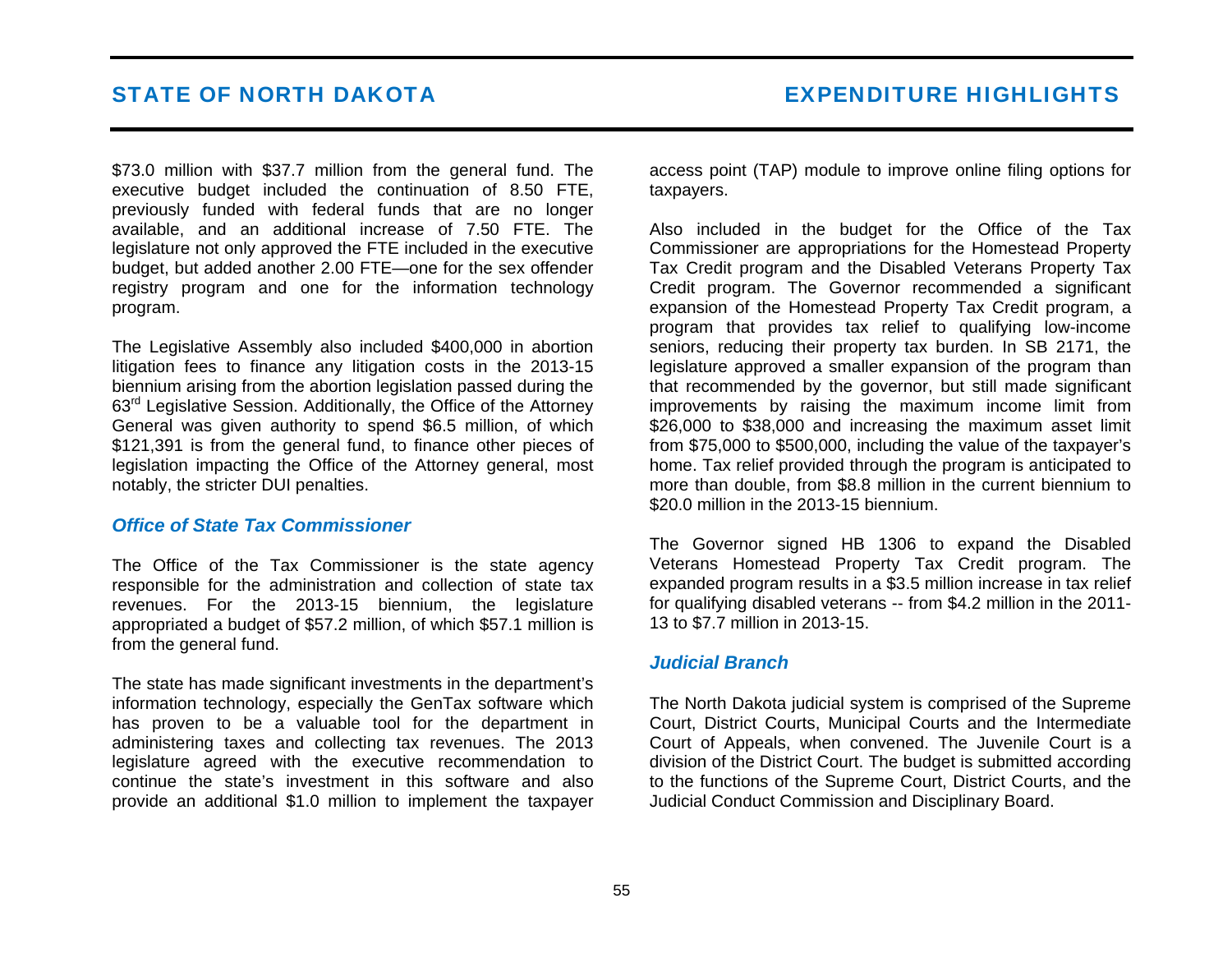As a separate branch of government, the judicial branch budget is included in the executive budget at the level it is submitted. The total judicial request, including compensation increases was \$95.7 million, of which \$93.5 million was from the general fund, representing an increase of \$9.0 million. The Legislative Assembly approved a total budget of \$100.4 million, of which \$98.2 million was from the general fund.

The judicial branch budget request included the addition of 15.00 FTE including 4.00 technology coordinator positions, which were moved from full time temporary to full time regular positions, 8.00 deputy clerk of court positions, 2.00 juvenile court officers and 1.00 citizen access coordinator. The Legislative Assembly approved all but 2.00 deputy clerk of court positions. SB 2075, which created three additional judgeships, was also moved into the Judicial Branch budget.

## *Commission on Legal Counsel for Indigents*

The Commission on Legal Counsel for Indigents is responsible for delivery of constitutionally-adequate services to criminal defendants and respondents in the state who financially qualify for indigent services in accordance with eligibility requirements. The agency has experienced a dramatic increase in caseloads, particularly in western North Dakota. To address the need to meet the constitutionally mandated services, the executive budget recommended and the legislature approved an additional 3.00 FTE, which include: an attorney position to be located in either the northwest or southwest units; a legal assistant to be located in Dickinson; and a legal assistant to be located in Williston. In addition, the executive budget includes a \$1.6 million increase for contract attorneys, of which \$1.1 million is from the general fund. The contract attorneys are used, in addition to full-time public defenders, in cases where

there are conflicts for the public defenders offices or if the caseload requires additional attorneys.

# *Public Employees Retirement System*

State employee benefit plans are administered by the Public Employees Retirement System (PERS). Numerous political subdivisions also participate in the state system. Benefit plans offered include retirement, deferred compensation, health insurance, life insurance, employee assistance, pretax benefits along with dental, vision and long term care plans.

The legislature approved \$7.7 million of special fund authority for the 2013-15 biennium. Also approved by the legislature in HB 1452 was an increased contribution of 2.0 percent to the retirement plan beginning January 2014; 1.0 percent to be paid by the employer and 1.0 percent to be paid by the employee. In order to comply with the federal Affordable Care Act (ACA) requirements, legislation was approved in HB 1058 to modify the insurance eligibility rules for temporary employees working a minimum average of thirty hours per week, and to limit the cost of coverage to 9.5% of the household income. HB 1059 was signed by the Governor which closes the PERS Health Plan to pre-Medicare retirees, providing them the flexibility to access insurance through the new Federally Facilitated Marketplace (FFM). The bill also makes the retiree health care credit portable for any health insurance coverage and also allows it to be used for other insurance such as PERS dental, vision, prescription and long term care coverage.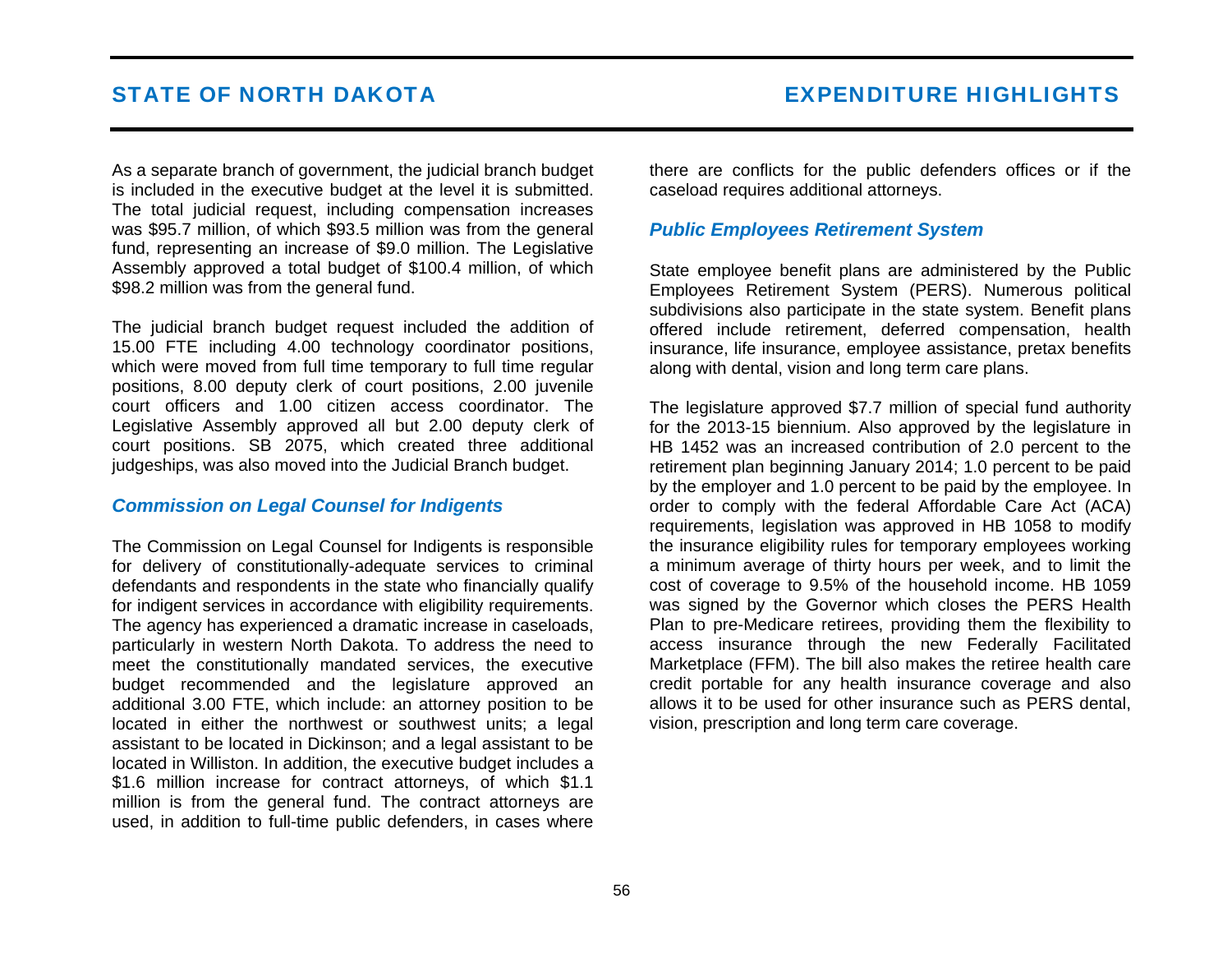# EDUCATION

# *Higher Education*

## **North Dakota University System (NDUS)**

North Dakota's high-quality institutions of higher learning are preparing youth for tomorrow's workforce and serve as an economic engine for the state. Multiple entities are included in the university system budget. The System is comprised of the following: two research universities, including a medical school; one master's institution; three baccalaureate institutions; five two-year colleges; the North Dakota Forest Service; and the University System Office

The 2013-15 NDUS appropriation is \$1.077 billion, of which \$902.6 million is from the general fund. Ongoing costs make up \$679.3 million of the general fund appropriation and represent a 12.0 percent increase over the 2011-13 ongoing appropriation. The remaining general fund budget consists of capital construction projects and other one-time initiatives totaling \$223.4 million.

In a historic move that improves both the transparency and equity of higher education funding, the legislature approved the Governor's recommendation to move the higher education institutions to a cost-based funding model that provides a fixed amount per completed student credit hour. Slightly more than \$56.0 million was appropriated to transition to the new formula. Of that amount, \$16.5 million will be used to move towards equalizing campus funding levels based on completed student credit hours within each institutional tier. Another \$39.5 million was provided for salary and benefit increases, as well as operating expenses and utility inflation.

The Legislative Assembly also approved \$29.0 million for the North Dakota Higher Education Challenge matching grant fund, which is slightly under the \$30.0 million included in the executive recommendation. The program is designed to stimulate the spirit of philanthropy at the state's colleges and universities. Every \$2 in eligible, private donations will be matched with \$1 in state funding.

Additional general fund budget initiatives were focused in the following areas:

### **System Operations**

- \$2.5 million to enhance system-wide campus safety and security;
- \$2.0 million to address staffing and operational needs in the NDUS system office;
- \$3.1 million was transferred to the NDUS System Office from the University of North Dakota (UND) and North Dakota State University (NDSU) operating budgets to consolidate system-wide audit and legal services;
- \$5.0 million to assist Minot State University's (MiSU) recovery from the 2011 Mouse River flood, of which \$2.5 million is one-time funding;
- \$2.5 million to offset the impact of oil development at Williston State College (WSC);
- \$325,000 to provide assistance to eligible veterans enrolling in institutions of higher education (HB1289);
- \$282,520 for a student mental health initiative, including after-hours crisis intervention, on-campus psychiatric support, and training for mental health counselors;
- \$100,000 for the Great Plains Science, Technology, Engineering, and Mathematics Center at Valley City State University (VCSU); and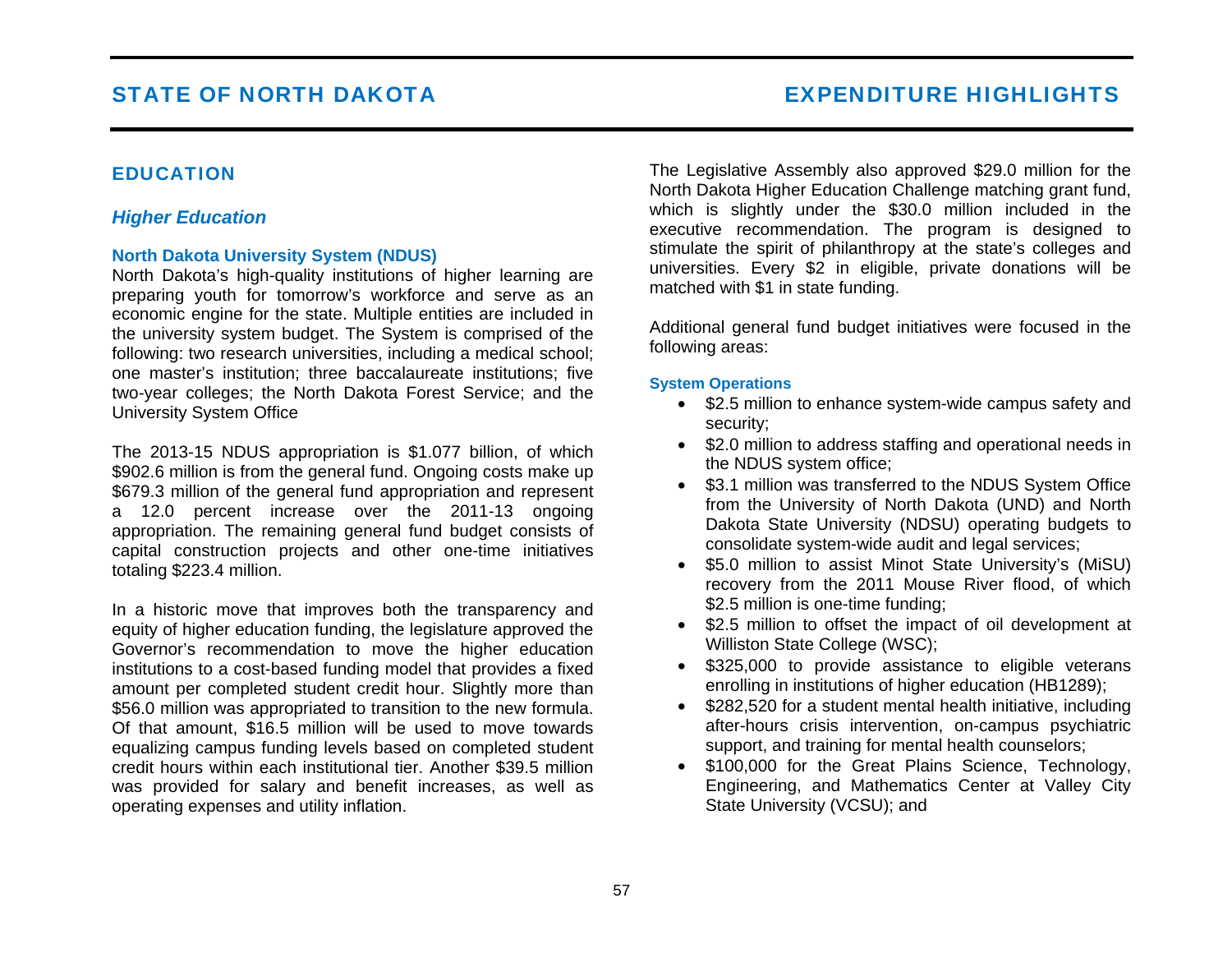# STATE OF NORTH DAKOTA EXPENDITURE HIGHLIGHTS

- One-time general fund appropriations of \$13.4 million for campus operations include:
	- <sup>o</sup> \$7.4 million for a Healthcare Workforce Initiative to expand class sizes and the number of available residency positions at the UND School of Medicine and Health Sciences;
	- <sup>o</sup> \$5.0 million to create a performance funding pool for campuses that meet specified goals or other performance measures determined by the State Board for Higher Education;
	- <sup>o</sup> \$800,000 to DSU for Theodore Roosevelt Center operations. Up to \$200,000 of this amount may be used for planning costs related to construction of the Theodore Roosevelt Presidential Library; and,
	- <sup>o</sup> \$190,000 for extraordinary repairs at the ND Museum of Art located on the UND campus.

### **Capital Projects and Extraordinary Repairs**

- \$413.7 million to be invested in capital projects and extraordinary repairs across the eleven campuses, with \$177.6 million from the general fund and \$236.0 million from Bank of North Dakota (BND) loans, federal grants, revenue bonds, and other special revenue sources. Highlights of the 39 authorized projects include:
	- <sup>o</sup> \$122.5 million, of which \$60.5 million is from the general fund and \$62.0 million is BND borrowing authority, for a new medical school at UND;
	- <sup>o</sup> \$28.1 million for a Science, Technology, Engineering and Mathematics (STEM) classroom building at NDSU;
	- <sup>o</sup> \$19.3 million, of which \$12.6 million is from the general fund and \$6.7 million is from special funds, for a Communications and Creative Arts Center at Bismarck State College (BSC);
- <sup>o</sup> \$9.0 million to build a Theodore Roosevelt Presidential Library at Dickinson State University (DSU). The project includes a direct general fund appropriation of \$6.0 million and requires \$3.0 million of special fund matching dollars. Another \$6.0 million from the general fund is appropriated, if the general fund's fiscal year 2014 revenues exceed projections by at least 3.5 percent;
- <sup>o</sup> \$11.6 million to renovate Stevens Hall at WSC;
- <sup>o</sup> \$11.4 million for construction of a new Law School building at UND; and
- <sup>o</sup> \$10.0 million to be distributed to campuses for extraordinary repairs.

### **Student Financial Aid Programs**

- \$10.0 million to sustain the career and technical education and academic scholarship program established in 2009. The program provides scholarships of \$1,500 per year, up to \$6,000 in total, to resident students who attend a ND institution and meet the statutory qualifications. Governor Dalrymple recommended increasing the maximum to \$10,000 per student; however, this was not approved by the legislature; and
- \$21.2 million, an increase of \$2.2 million, for needsbased scholarships to ND students.

### **Forest Service**

- \$387,704 for a forest restoration initiative; and,
- \$785,000 for construction of a nursery freezer conversion and shop facility.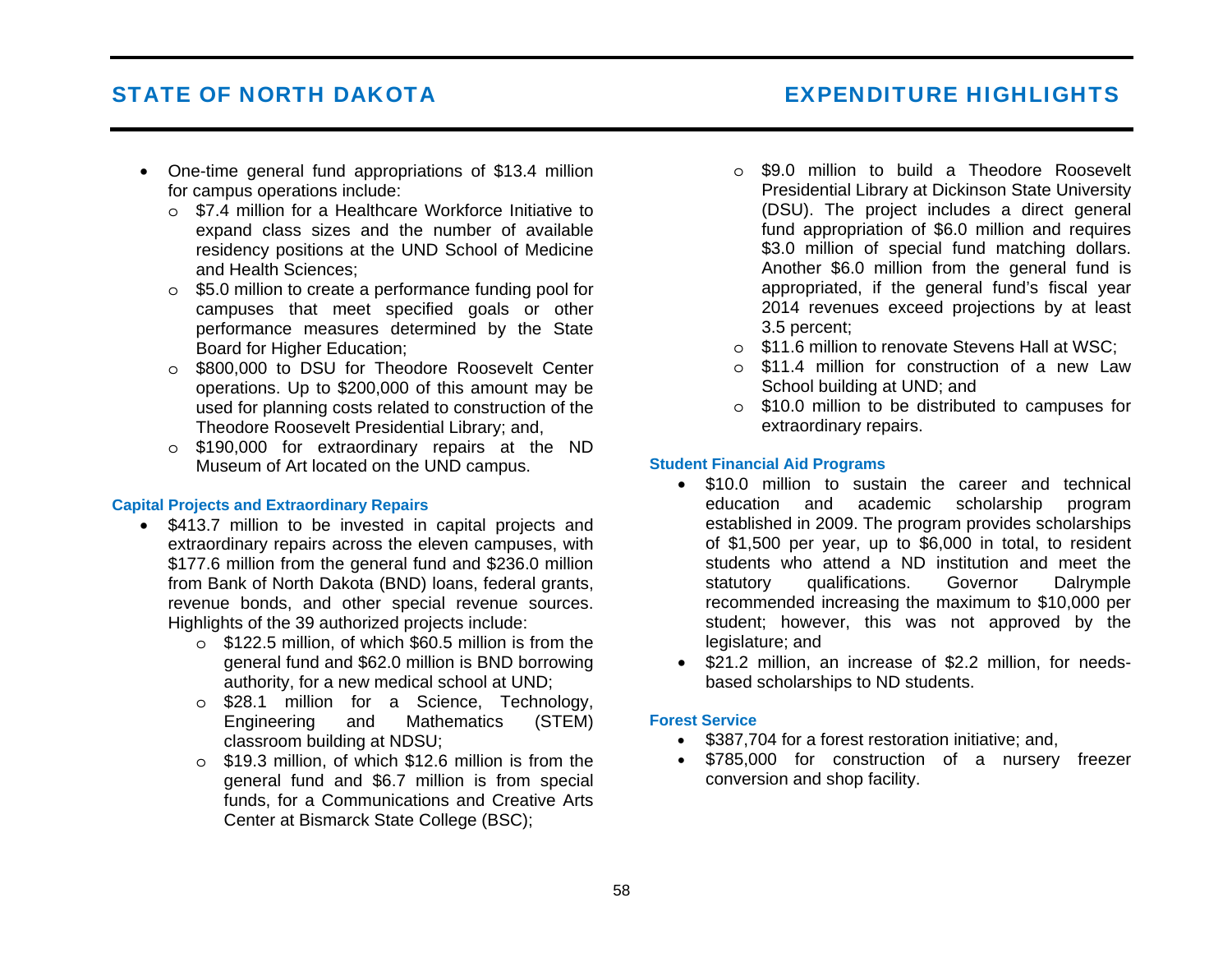## *Elementary, Secondary, and Other Education*

## *Department of Public Instruction*

The Department of Public Instruction (DPI) administers state laws relating to the education and accreditation of public elementary and secondary schools, distributes state and federal funds to support public education, and is charged with supervision of the State Library, School for the Deaf, and ND Vision Services. For the 2013-15 biennium, the legislature appropriated to DPI \$2.161 billion, of which \$1.724 billion is from the general fund.

#### **Integrated Formula – Property Tax Relief and School Funding**

The Governor's recommendation for a new elementary and secondary education funding formula was approved by the 2013 legislature with only minor changes. The new funding plan provides for an integrated formula to deliver both expanded property tax relief and adequacy-based education funding. For the 2013-15 biennium, the state will provide \$1.752 billion (HB 1013) for the integrated formula, an increase of \$482.9 million when compared to the 2011-13 appropriations for mill levy reduction grants and state school aid. The integrated formula is funded with appropriations of \$1.612 billion from the general fund and \$140.3 million from the State Tuition Fund.

The integrated formula includes limitations on school district authority to levy property taxes and provides funding to replace locally raised taxes. For the 2011-13 biennium, the statutory limit for school district general fund taxing authority was set at 185 mills, with the state paying up to 75 of those mills and the district levying 110 mills against local property value. The new integrated formula assumes a district levy of 60 mills for the purpose of providing educational services, a property tax reduction of 50 mills for districts that were at the statutory cap. Districts are allowed to levy an additional 10 mills, up to a total of 70 mills, for educational services.

Growth in a district's educational levy is limited to no more than 12.0 percent per year based on the dollars raised through the property tax levy in the previous year. In addition, districts are allowed to levy up to 12 mills for miscellaneous purposes.

The new integrated formula provides unprecedented equalization across districts, reducing disparities in funding that resulted from differences in local property value. The basis of the formula is the 2008 report by Lawrence Picus and Associates. The Picus study determined that for the 2007-08 school year, a base adequate funding level was \$7,293 per student. This amount has been adjusted for inflation by 3.2 percent per year, based on average changes in the consumer price indexes (CPI) for all items and for educational services. The inflation-adjusted per student payment rates used in the new integrated formula are \$8,810 for 2013-14 and \$9,092 for 2014-15.

Various safeguards are included to protect districts from funding decreases and limit extraordinary gains as the transition is made to the new funding formula. A baseline funding amount per student is calculated for each district based on state and local funding during the 2012-13 school year. Districts are guaranteed no less than 102.0 percent of the baseline funding per student for 2013-14 and no less than 104.0 percent for 2014-15. Districts with declining enrollment are protected with a guarantee that total state funding received in both 2013-14 and 2014-15 will not be less than 100.0 percent of 2012-13 baseline funding, regardless of the decline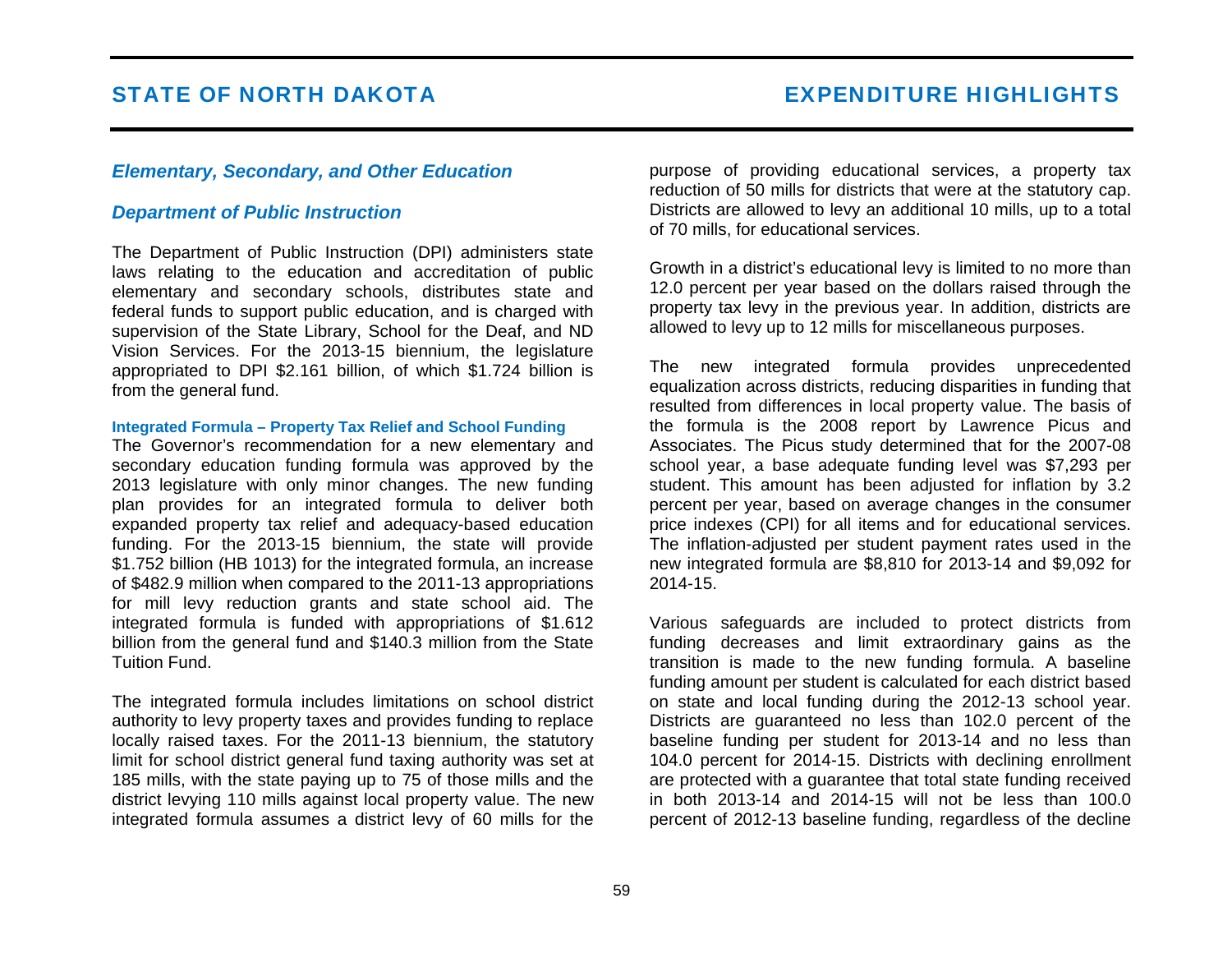in students. Districts are limited to an increase of no more than 110.0 percent of the baseline funding per student for 2013-14 and no more than 120.0 percent for 2014-15.

The integrated formula can be summarized as follows:

|                              |                          |                                          | Local Share                       |  | <b>State Share</b>                  |                                       |
|------------------------------|--------------------------|------------------------------------------|-----------------------------------|--|-------------------------------------|---------------------------------------|
| Weighted<br>Student<br>Units | Per<br>x Student<br>Rate | <b>Total Cost</b><br>$=$ of<br>Education | 60 mills<br>$=$ Local Tax<br>Base |  | 75% of<br>Other<br>Local<br>Revenue | <b>State</b><br>+ Adequacy<br>Payment |

### **Rapid Enrollment Grants**

The 2011 legislature appropriated \$5.0 million from the Oil and Gas Impact Grant Fund to provide grants to districts experiencing exceptional enrollment growth, defined as an increase of at least 7.0 percent annually. For the 2013-15 biennium, the state of the state of the state of the state of the state of the state of the state of the state of the state of the state of the state of the state of the state of the state of the state of the state of the legislature appropriated \$13.6 million (HB 1261) from the general fund to provide grants to districts experiencing rapid enrollment. For the 2013-15 biennium a supplemental payment of \$3,900 per student is provided for districts experiencing enrollment growth of 4.0 percent or more, provided that represents an increase of at least 20 students.

## **Transportation and Special Education Contracts**

HB 1013 includes an increase in transportation funding of \$5.0 million, to provide a total of \$53.5 million for the 2013-15 biennium. Other increases include \$500,000 for special education contracts, to provide a total of \$16.5 million.

The following chart summarizes the major state funded grant programs administered by the Department of Public Instruction: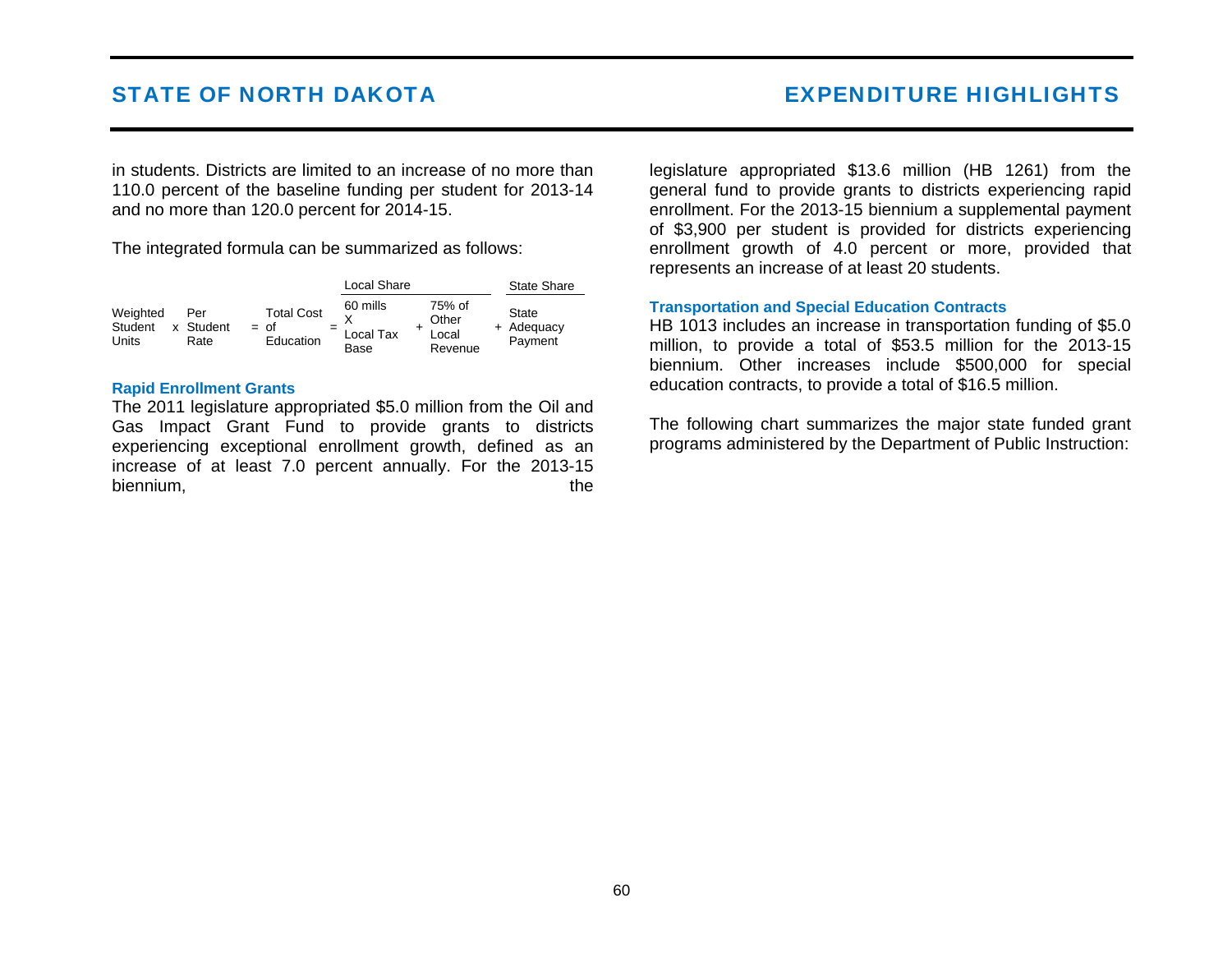# STATE OF NORTH DAKOTA EXPENDITURE HIGHLIGHTS

# **SCHOOL AID AND OTHER STATE GRANTS APPROPRIATED TO THE DEPT. OF PUBLIC INSTRUCTION**

|                                                     | 2011-13         |                 |                 | 2013-15<br>Appropriation |
|-----------------------------------------------------|-----------------|-----------------|-----------------|--------------------------|
|                                                     | Adjusted        | 2013-15         | 2013-15         | <b>Change From</b>       |
|                                                     | Appropriation   | Recommendation  | Appropriation   | 2011-13                  |
| <b>School Aid/Mill Levy Reduction Grant Program</b> |                 |                 |                 |                          |
| Appropriation                                       |                 |                 |                 |                          |
| State school aid                                    | \$927,459,478   |                 |                 | (\$927,459,478)          |
| Mill levy reduction grants                          | 341,790,000     |                 |                 | (341,790,000)            |
| Integrated formula payment                          |                 | \$1,787,400,000 | \$1,752,100,000 | 1,752,100,000            |
| <b>Total appropriation</b>                          | \$1,269,249,478 | \$1,787,400,000 | \$1,752,100,000 | \$482,850,522            |
| <b>Funding</b>                                      |                 |                 |                 |                          |
| General fund                                        | \$825,821,478   | \$932,900,162   | \$1,611,774,000 | \$785,952,522            |
| General fund (transferred from property tax fund)   | 341,790,000     |                 |                 | (341,790,000)            |
| <b>Tuition fund</b>                                 | 101,638,000     | 140,326,000     | 140,326,000     | 38,688,000               |
| Property tax relief fund                            |                 | 714,173,838     |                 |                          |
| <b>Total funding</b>                                | \$1,269,249,478 | \$1,787,400,000 | \$1,752,100,000 | \$482,850,522            |
| <b>Other Grants</b>                                 |                 |                 |                 |                          |
| Appropriation                                       |                 |                 |                 |                          |
| Rapid enrollment grants                             | \$5,000,000     | \$17,000,000    | \$13,600,000    | \$8,600,000              |
| Transportation                                      | 48,500,000      | 53,500,000      | 53,500,000      | 5,000,000                |
| Special education contracts                         | 16,000,000      | 16,500,000      | 16,500,000      | 500,000                  |
| <b>Adult Basic Education</b>                        | 3,610,411       | 3,110,411       | 3,110,411       | (500,000)                |
| <b>Mentoring Program</b>                            | 2,300,000       | 2,300,000       | 2,300,000       |                          |
| <b>School Food and Nutrition</b>                    | 1,380,000       | 1,380,000       | 1,380,000       |                          |
| Gearing Up for Kindergarten                         | 625,000         | 815,000         | 675,000         | 50,000                   |
| Common core standards *                             |                 | 500,000         |                 |                          |
| Teacher/principal evaluation system *               |                 | 400,000         |                 |                          |
| North Central Council for School Television         | 485,000         | 535,000         | 535,000         | 50,000                   |
| North Dakota Governor's School                      | 460,000         | 460,000         | 460,000         |                          |
| ND Museum of Art                                    | 380,000         | 415,000         | 415,000         | 35,000                   |
| <b>Teacher Center Network</b>                       | 360,000         | 360,000         | 360,000         |                          |
| Middle school alternative education                 | 300,000         |                 |                 | (300,000)                |
| <b>LEAD</b>                                         | 260,000         | 260,000         | 260,000         |                          |
| Dispalced Homemaker Program                         | 250,000         | 225,000         | 225,000         | (25,000)                 |
| Continuing Ed Grants for Pre-School                 | 150,000         | 150,000         | 150,000         |                          |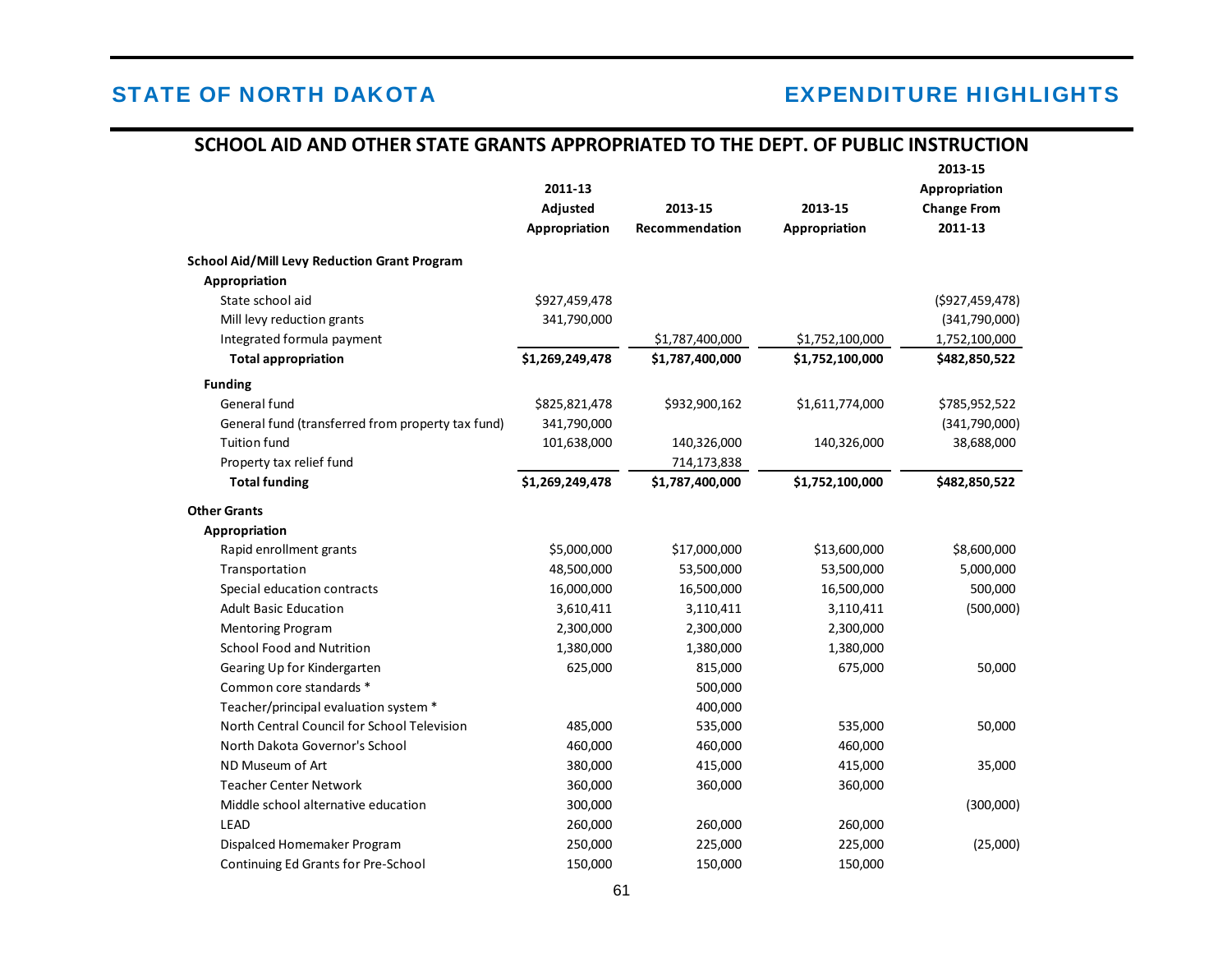# STATE OF NORTH DAKOTA EXPENDITURE HIGHLIGHTS

|                                          | 2011-13<br>Adjusted | 2013-15         | 2013-15         | 2013-15<br>Appropriation<br><b>Change From</b> |
|------------------------------------------|---------------------|-----------------|-----------------|------------------------------------------------|
|                                          | Appropriation       | Recommendation  | Appropriation   | 2011-13                                        |
| Grants for Pre-Kindergarten Space        | 125,000             | 125,000         | 125,000         |                                                |
| Young Entrepreneur Education Program     | 120,000             | 120,000         | 120,000         |                                                |
| Atlantik-Brucke (Global Bridges) Program | 105,000             | 105,000         | 150,000         | 45,000                                         |
| Continuing education grants              | 100,000             | 150,000         | 150,000         | 50,000                                         |
| <b>Curriculum Alignment Grants</b>       | 100,000             | 100,000         | 100,000         |                                                |
| Northern Plains Writing Project          | 70,000              | 70,000          | 70,000          |                                                |
| <b>Red River Valley Writing Project</b>  | 88,000              | 103,000         | 103,000         | 15,000                                         |
| We the People                            | 22,000              | 20,000          | 20,000          | (2,000)                                        |
| <b>ESPB National Board Certification</b> | 185,000             | 120,000         | 120,000         | (65,000)                                       |
| Pathfinders Parent Project               |                     |                 | 131,106         | 131,106                                        |
| CPR training reimbursement grants        |                     |                 | 450,000         | 450,000                                        |
| School district safety grants            |                     |                 | 3,000,000       | 3,000,000                                      |
| Grant for update of Governing textbook   |                     |                 | 20,000          | 20,000                                         |
| <b>Total appropriation</b>               | \$80,975,411        | \$98,823,411    | \$98,029,517    | \$17,054,106                                   |
| <b>Funding</b>                           |                     |                 |                 |                                                |
| General fund                             | \$75,540,411        | \$98,598,411    | \$97,804,517    | \$22,264,106                                   |
| Special funds                            | 5,435,000           | 225,000         | 225,000         | (5,210,000)                                    |
| <b>Total funding</b>                     | \$80,975,411        | \$98,823,411    | \$98,029,517    | \$17,054,106                                   |
| <b>Grand Total - State Grants</b>        |                     |                 |                 |                                                |
| <b>General fund</b>                      | \$1,243,151,889     | \$1,031,498,573 | \$1,709,578,517 | \$466,426,628                                  |
| <b>Special funds</b>                     | 107,073,000         | 854,724,838     | 140,551,000     | 33,478,000                                     |
| <b>Total funding</b>                     | \$1,350,224,889     | \$1,886,223,411 | \$1,850,129,517 | \$499,904,628                                  |

# **SCHOOL AID AND OTHER STATE GRANTS APPROPRIATED TO THE DEPT. OF PUBLIC INSTRUCTION**

\* Funding removed by the 2013 legislature and replaced with a \$2.75 million funding pool for various initiatives, including common core standards, teacher/principal evaluation systems, and other initiatives determined by the Superintendent of Public Instruction.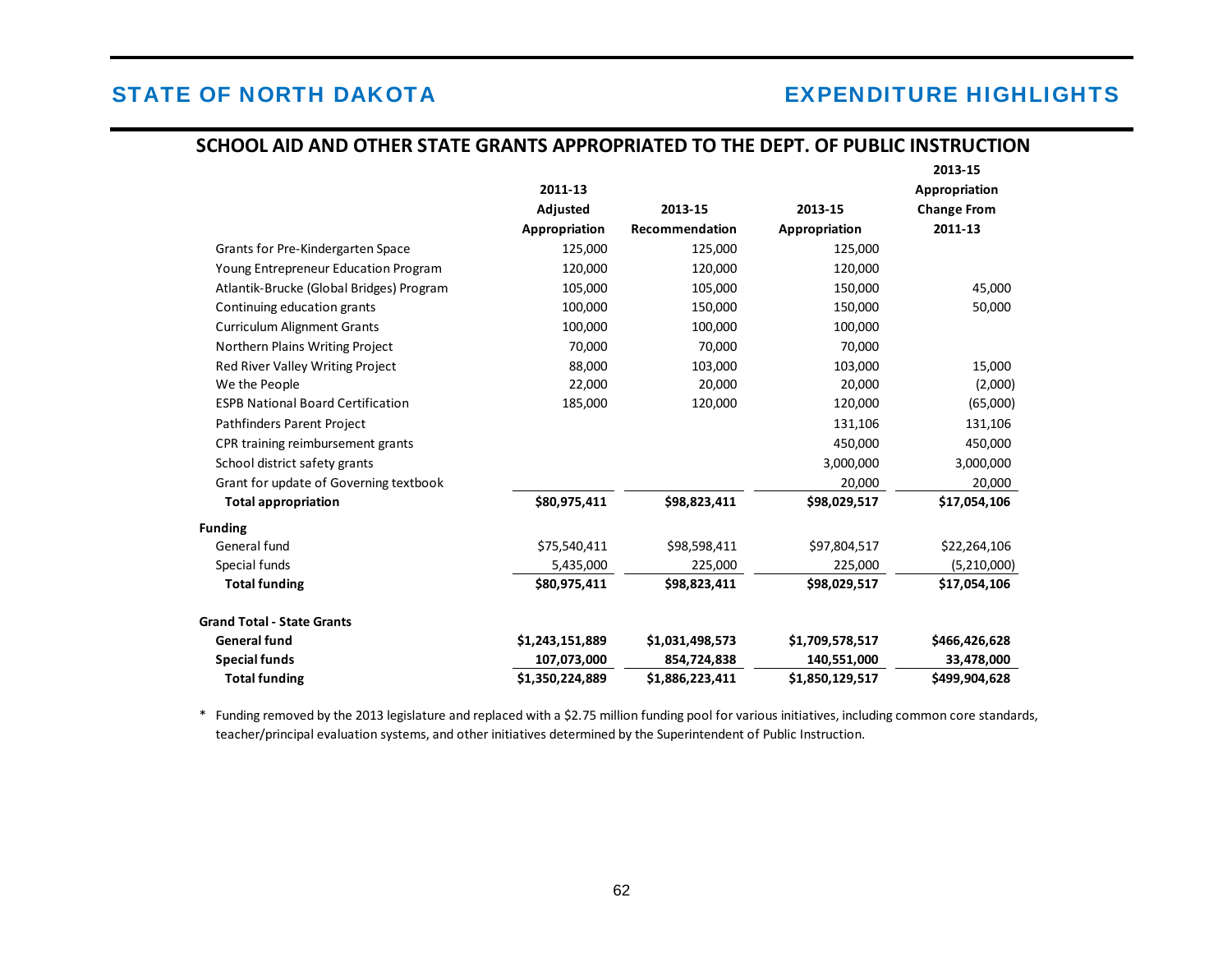## *Department of Trust Lands*

The Department of Trust Lands manages surface and mineral acres owned by the state, manages the state's Unclaimed Property Division, invests state assets held for the benefit of trust beneficiaries, and distributes oil impact grants to political subdivisions. The legislature approved a special funds budget of \$247.5 million for the 2013-15 biennium.

The 2013 legislature approved the executive recommendation to authorize an additional 6.25 FTE to address the rapidly expanding workload as the agency manages surface and mineral acres on behalf of the state. Two of the positions relate to the department's responsibilities administering the Oil and Gas Impact Grant program. During the 2009-11 biennium, the agency operated an \$8.0 million grant program. For the 2011- 13 biennium, the original appropriation for oil and gas impact grants was \$100.0 million. For the 2013-15 biennium, the legislature authorized a grant program of \$240.0 million.

The \$240.0 million appropriation for the Oil and Gas Impact Grant program is authorized in two separate bills: SB 2013 and HB 1358. HB 1358, a bill that makes significant changes in the state/local split of oil and gas gross production taxes and also changes how those moneys are allocated among local political subdivisions, includes an appropriation of \$239.3 million for oil and gas impact grants. SB 2013, the agency's appropriation bill, includes an appropriation of approximately \$700,000 to administer the Oil and Gas Impact Grant program for the 2013- 15 biennium. The legislature earmarked a portion of the grant funds to be used to address various priorities. Those priorities are listed in HB 1358.

|                                                      | <b>Grant Amounts</b><br>(In Millions) |
|------------------------------------------------------|---------------------------------------|
| Counties experiencing new oil and gas development    | \$5.0                                 |
| Airports impacted by oil and gas development         | 60.0                                  |
| Public institutions of higher education              | 4.0                                   |
| Dust-control pilot projects                          | 3.0                                   |
| County sheriff's departments                         | 7.0                                   |
| Emergency medical services providers                 | 7.0                                   |
| Fire protection districts                            | 3.5                                   |
| Hub cities (\$2 million to Williston, \$7 million to | 14.0                                  |
| Dickinson, \$5 million to Minot)                     |                                       |
| Total grant priorities                               |                                       |

## *State Library*

The State Library provides statewide leadership to public and school libraries, comprehensive informational resources, training, cataloging of state documents, support for the development of the statewide online library catalog, facilitation of interlibrary loans, and coordination of online library resources. The legislature appropriated \$8.3 million, of which \$5.9 million is from the general fund, for the 2013-15 biennium.

The 2013 legislature approved the executive recommendation to provide \$1.8 million for state aid to public libraries, an increase of \$266,500. State aid provides an important source of funding for the state's public libraries; funds are distributed on the basis of population and area served. However, the legislature did not approve \$275,000 included in the executive recommended as a one-time appropriation to provide matching grants for critical library repair and maintenance projects.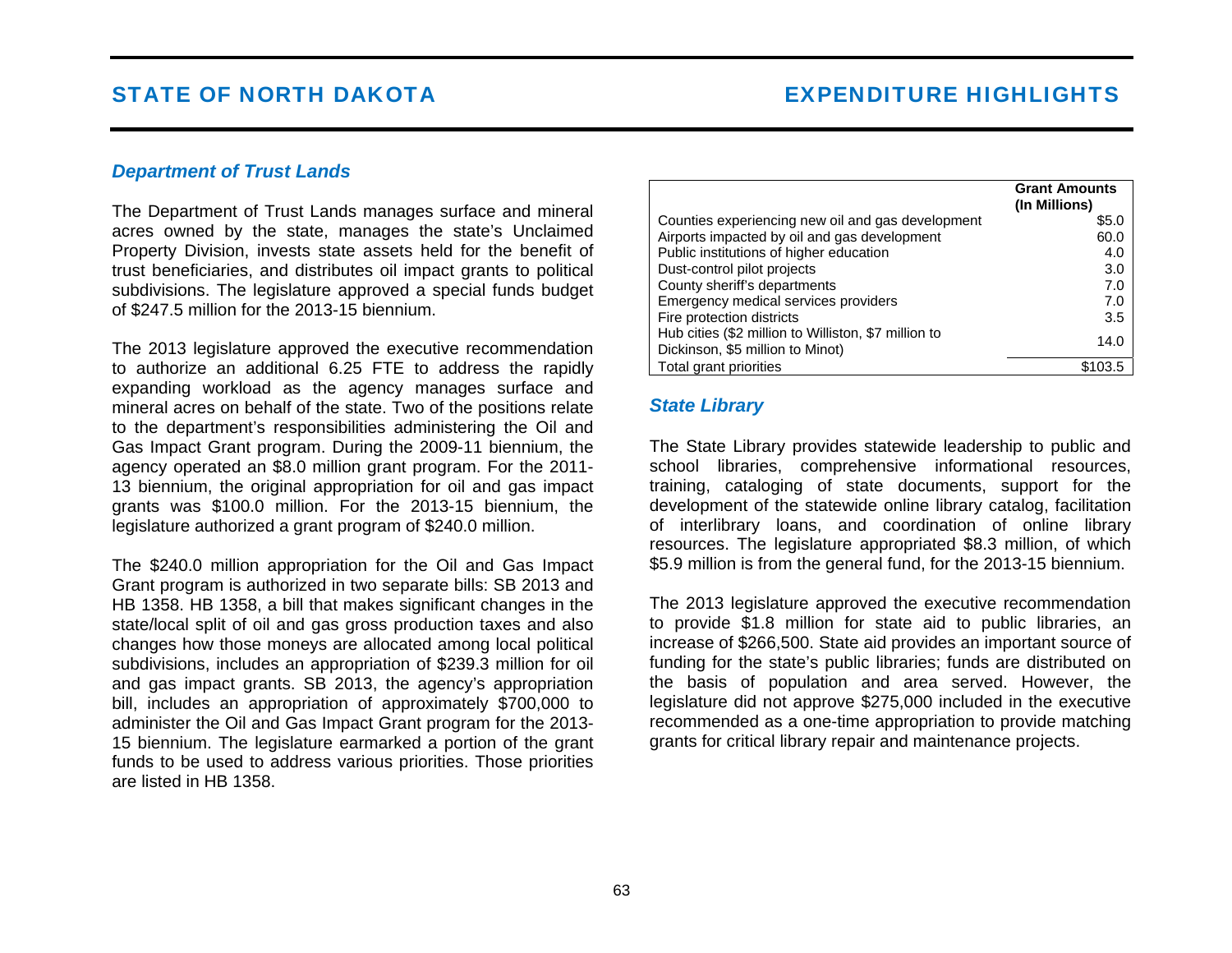# *School for the Deaf/Resource Center for Deaf and Hard of Hearing*

The School for the Deaf has changed its name to the School for the Deaf/Resource Center for Deaf and Hard of Hearing to reflect a change in its mission. It has grown from being the state's educational institution for children with severe to profound hearing loss to include statewide services to the deaf and hard of hearing of all ages. For the 2013-15 biennium the legislature approved a budget of \$10.4 million, of which \$7.8 million is from the general fund.

The 2013 legislature supported the executive recommendation to include \$200,000 from the general fund to continue the higher education interpreter grant program, originally authorized by the 2009 legislature. The legislature also supported the recommendation to provide nearly \$1.2 million for critical repairs to the kitchen, dormitory building, and campus infrastructure -- the second phase of an extensive maintenance and repair project authorized by the 2011 legislature.

## *ND Vision Services/School for the Blind*

North Dakota Vision Services/School for the Blind provides a full range of services statewide to persons of all ages who are blind or visually impaired. The legislature appropriated \$8.5 million, of which \$7.7 million is from the general fund, for the 2013-15 biennium.

The legislature provided a significant investment to improve the agency's facilities during the 2013-15 biennium. The legislature approved the executive recommendation to appropriate \$241,500 for installation of an elevator to provide access to the second floor of the South Wing of the building and \$189,000 for window replacements in the building's West Wing, which is currently occupied by the Grand Forks Public School. In addition to the projects recommended by the Governor, the legislature provided \$2.8 million for a comprehensive remodeling project to update the building's West Wing.

# *Department of Career and Technical Education*

The Department of Career and Technical Education (CTE) provides leadership, technical assistance, and fiscal support for career and technical education programs in public school districts, state colleges and universities, state institutions, and tribal colleges. For the 2013-15 biennium, the legislature approved a budget of \$42.7 million, of which \$32.4 million is from the general fund.

Over \$22.0 million will be provided to schools during the 2013- 15 biennium to support and expand CTE offerings, providing more educational opportunities for students and important job skills for those students entering the workforce. The 2013 legislature approved the executive recommendation to increase the agency's general fund grant authority by \$500,000 to maintain reimbursement rates at the current level. An additional \$1.2 million was provided to support new and expanded program offerings across the state. Another \$500,000 was approved for establishment of a new virtual center to expand course offerings through the cooperative delivery of programs. In addition, the legislature approved \$950,000 for various science, technology, engineering, and mathematics (STEM) related initiatives.

In the executive budget, workforce training grants were continued at \$3.0 million for the 2013-15 biennium. However,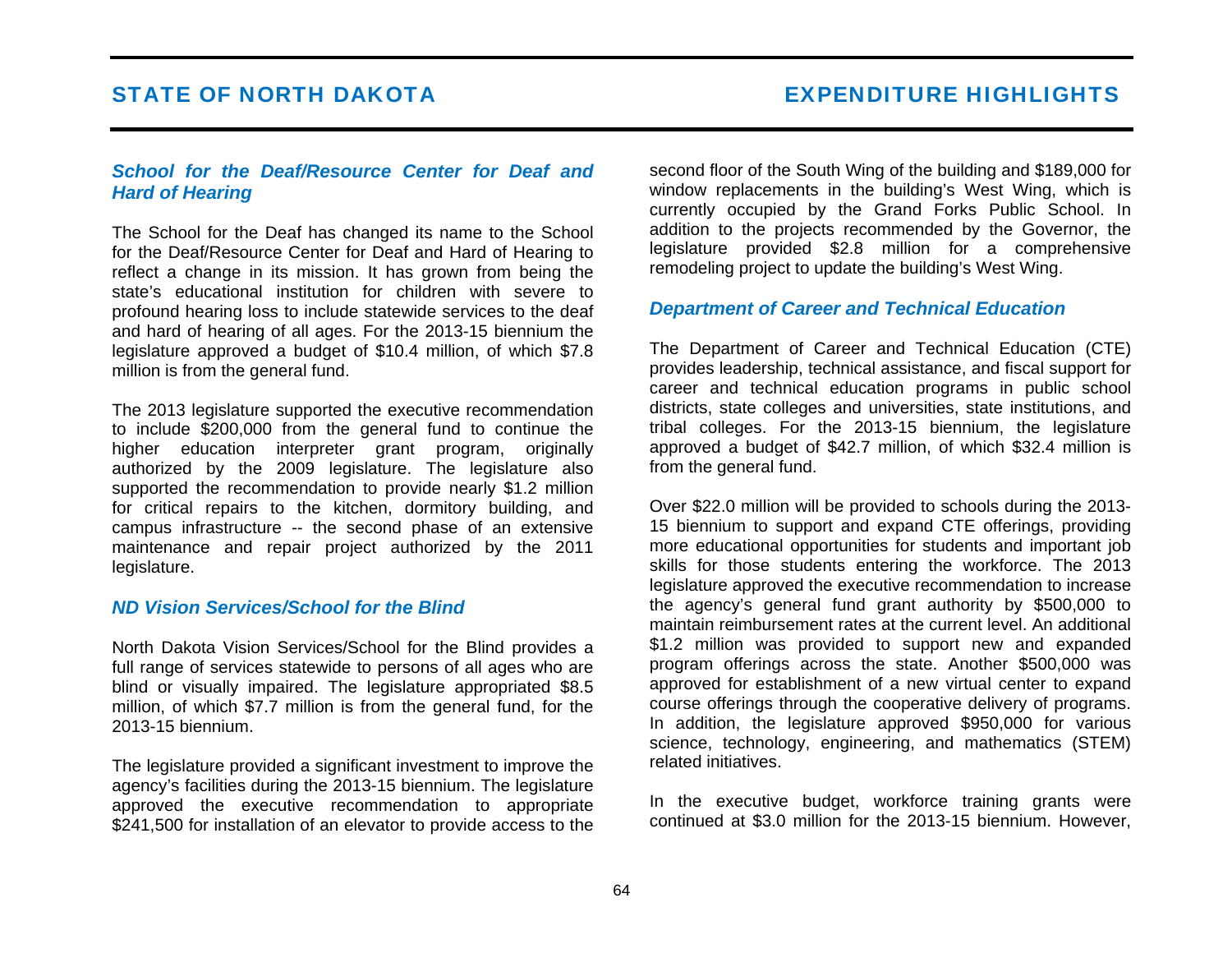the legislature added an additional \$1.0 million for one-time equipment purchases to support the state's four workforce training programs. Grants to support adult farm management programs are continued at \$669,802.

# HEALTH AND HUMAN SERVICES

## *Department of Health*

The Department of Health safeguards the quality of air, land and water resources and promotes healthy behaviors throughout the state. Additionally, the department oversees medical emergency preparedness, regulates food and lodging and healthcare facilities and provides state forensic examination services. The legislature approved an appropriation of \$185.6 million including \$46.0 million from the general fund. Included in the 2013-15 biennium budget is a general fund increase of \$1.0 million for a total of \$4.0 million in state aid to local public health units. Funding is provided to contract with the University of North Dakota Medical School to conduct autopsies for counties in the eastern part of the state. The two-fold benefit will assist with the increasing number of autopsies as well as provide increased academic and educational opportunities at UND in forensic pathology.

The legislature approved 8.00 additional FTE and \$2.0 million to assist with the rapidly increasing number of inspections and licensing that are a result of the growing energy development. Additional FTE will assist in the areas of food and lodging, air quality, public and drinking water safety and waste management. Funding for replacement of the food and lodging licensing management system will improve efficiencies for establishments and inspectors by providing electronic access and the ability to accept credit cards for license renewals.

The Executive Recommendation increased funding for rural emergency medical service grants by \$2.4 million. The legislature approved the total \$7.3 million appropriation which includes \$940,000 for training grants. In an attempt to utilize the down time of paramedics between ambulance calls the legislature approved the executive recommendation of 1.00 FTE and \$276,600 for a pilot Community Paramedic program to coordinate ambulance workers in order to assist community health workers.

Additional appropriations include:

- \$383,000 from the general fund for a stroke system of care that improves the diagnosis, treatment and rehabilitation of stroke patients;
- Increased funding of \$285,000 for a total of \$752,600 for colorectal cancer screening;
- \$1.0 million for universal vaccines to address additional population needs and the increasing number of required vaccines;
- \$500,000 for ongoing legal challenges against the Environmental Protection Agency; and
- Continued funding for medical, dental and veterinarian loan repayments.

## *Veterans Home*

The North Dakota Veterans Home is a skilled and basic care facility for veterans and their spouses. The skilled unit provides around-the-clock nursing care for residents who need ongoing nursing supervision and/or assistance with activities of daily living. The basic care unit provides care to veterans as long as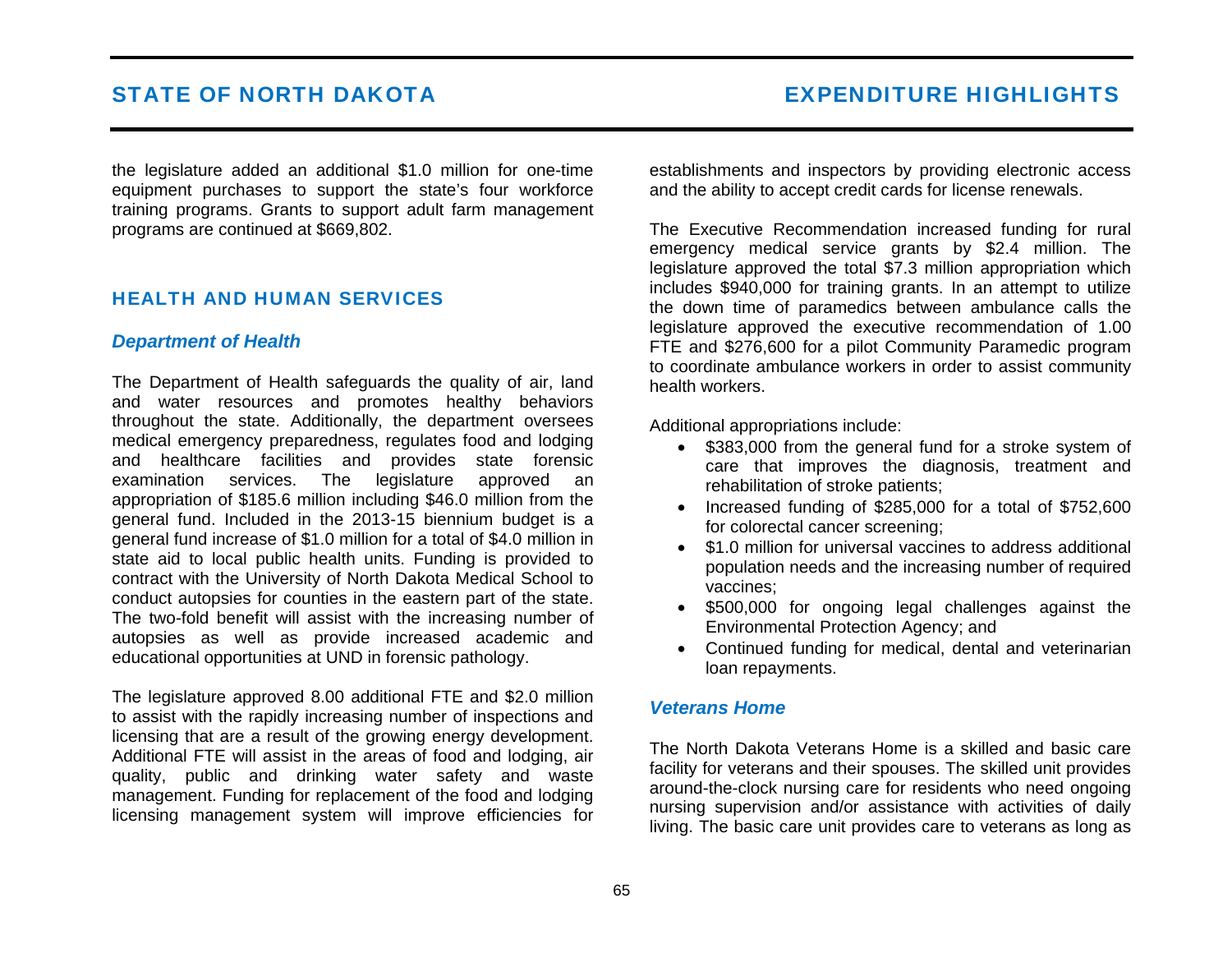they are ambulatory and able to care for their own personal needs. The Governor's executive recommendation of \$23.9 million was increased by the legislature to \$24.2 million, providing a \$788,200 appropriation utilizing mineral royalty funds to build a workshop addition for the veterans.

## *Department of Veterans Affairs*

The North Dakota Department of Veterans Affairs is responsible for informing veterans of the benefits to which they are entitled as well as assisting them in receiving those benefits. The legislature appropriated \$1.7 million from the general fund, an increase of \$300,000 from the current biennium. In addition to the 1.00 FTE provided by the Governor for a national service officer position, \$50,000 was approved to train service dogs to assist veterans having post-traumatic stress disorder; \$50,000 is available for grants to veterans exposed to agent orange, and an additional transfer of \$250,000 was made to the Post War Trust fund to increase the principal balance of the fund.

## *Department of Human Services*

The Department of Human Services is under the direction of a cabinet-level official appointed by the Governor. Major program areas include:

- Economic Assistance Policy Including Temporary Assistance for Needy Families (TANF), Supplemental Nutrition Assistance Program (SNAP), Low Income Home Energy Assistance Program (LIHEAP), and Child Care Assistance
- Medical Services Includes funding for hospitals, physicians, dentists, nursing homes developmental

disability grants, Home and Community Based Services and the Children's Health Insurance Program (CHIP)

- Child Support
- Aging Services Older Americans Act programs
- Children and Family Services
- Mental Health and Substance Abuse
- Developmental Disability Services (DD)
- Vocational Rehabilitation Including Disability Determination Services
- Autism Services
- Field Services

Field services provided by the Department of Human Services are comprised of:

- Eight Human Service Centers located in each of the Governor's designated planning regions, providing a comprehensive array of outpatient clinical and community services including vocational rehabilitation, mental health services, developmental disabilities services, social services, addiction counseling, and emergency and outreach services;
- The State Hospital located in Jamestown, providing treatment for mental illness, substance abuse and the civil commitment sex offender treatment program; and
- The Developmental Center at Westwood Park located in Grafton. The legislature approved changing the facility name to "Life Skills and Transition Center". The Center is an educational and training facility for persons with developmental disabilities.

The legislature approved a \$2.949 billion budget for the 2013- 15 biennium, of which \$1.171 billion is from the general fund. The 2013-15 budget is an increase of \$300.9 million including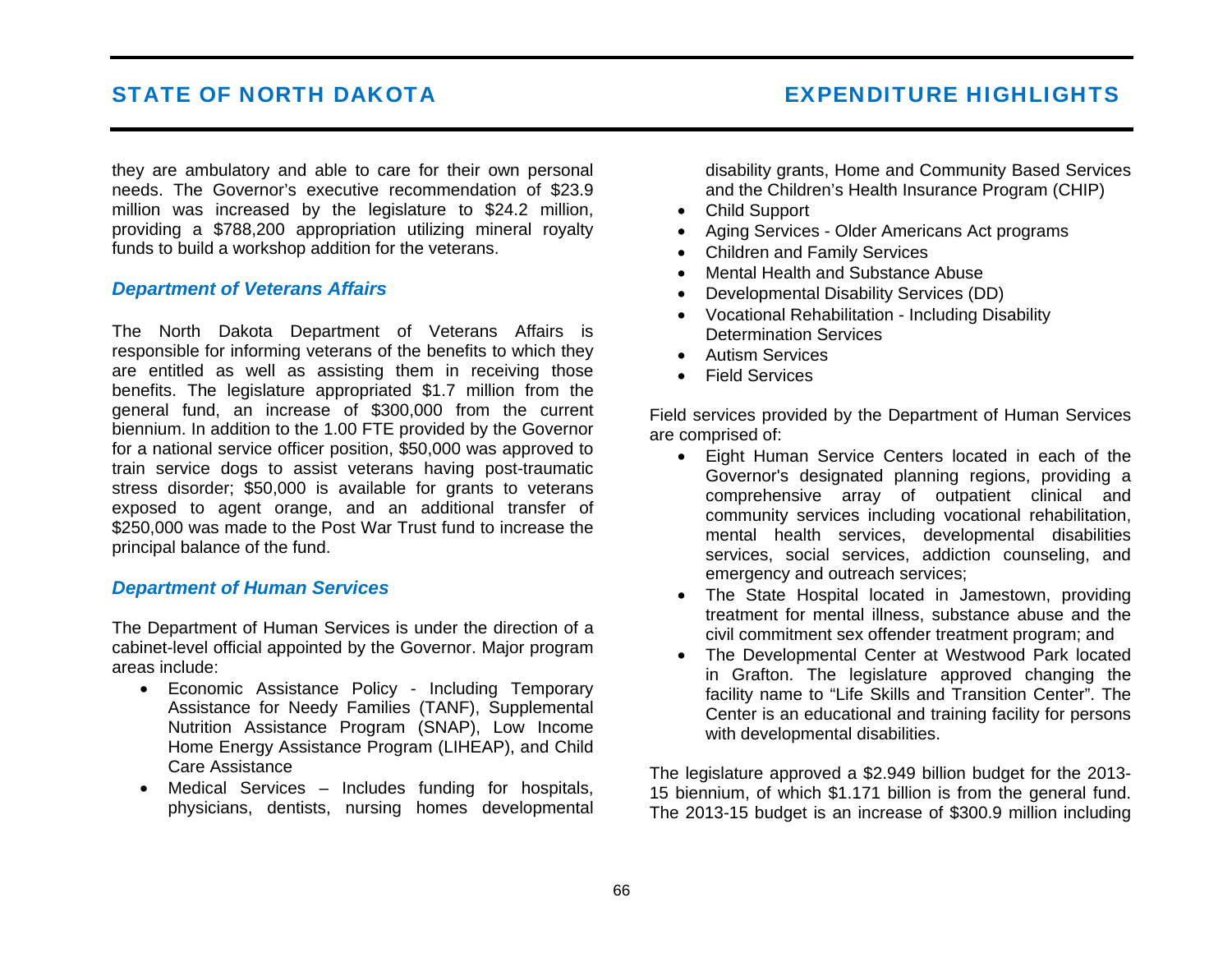\$230.1 million from the general fund above the 2011-13 biennium. A significant share of the general fund change includes \$93.3 million as a result of Federal Medicaid Assistance Percentage (FMAP) changes. The growing per capita personal income in North Dakota has resulted in the FMAP dropping to 50.0 percent, increasing the state's share of the cost for Medicaid services. \$3.2 million was included for increased Medicare Part D Clawback payments which is the state's cost for reimbursement of prescription drugs for "dual eligibles", those qualifying for both Medicare and Medicaid.

As a provision of the Affordable Care Act (ACA), Medicaid Expansion was approved in HB 1362 and is appropriated at \$158.0 million federal funding. Expansion will provide coverage to all individuals under the age of 65 below 138.0 percent of the Federal Poverty Level, effective January 1, 2014. An anticipated result of the ACA is that previously eligible individuals are expected to apply for Medicaid coverage which was appropriated at \$4.5 million, a 50.0 percent reduction from the executive recommendation.

The Governor's recommendation of a 4.0 percent fiscal year 2014 and 4.0 percent fiscal year 2015 inflationary increase to providers was approved by the legislature for all providers except long term care. Long term care providers received a 3.0 percent and 3.0 percent inflationary increase plus a \$1 per hour wage pass through to nursing homes, basic care facilities, DD providers and a \$1 per hour fee increase for Qualified Service Providers (QSPs). Provider inflation was appropriated at \$123.5 million with \$64.0 million from the general fund. In addition, QSPs will receive a mileage differential appropriated at \$2.3 million with \$1.7 million from the general fund. A funding increase of \$1.3 million was provided to critical access hospitals to continue the cost-based reimbursement for outpatient laboratory and care provided by certified registered nurse anesthetists. Rural health clinics received \$1.4 million to rebase to Medicare rates. Additionally, the legislature approved \$873,362 from the general fund, \$1.5 million total funds, to increase personal care allowances at the same level recommended by the Governor.

To continue to support home and community-based services, which are essential to keeping individuals in their homes and communities as long as possible, the Governor provided an additional \$2.8 million; home delivered meals will be provided 7 days a week for Service Payments for the Elderly and Disabled (SPED) and Expanded Service Payments for the Elderly and Disabled (Ex-SPED) clients under 60 years of age; extended personal care services are being added to the SPED program to allow qualified service providers to administer medications and perform other medical tasks; and individuals with dementia and traumatic brain injury can receive 24-hour supervision within the daily rate. The senior meals program was increased \$1.6 million for a total program funding of \$11.0 million. This program provides funding for meals to seniors in their homes and in local senior centers.

Additional funding was provided for several programs:

- \$2.2 million for additional bed capacity for the transitional living program, short-term crisis stabilization and long-term residential program for individuals with mental illness and chemical dependency issues;
- \$2.7 million, including \$1.4 million from the general fund for beds at two homes for Children's Intermediate Care Facilities for Individuals with Intellectual Disabilities (ICF/ID);
- \$222,649 for partnership and mental health case management, \$240,952 for developmental disability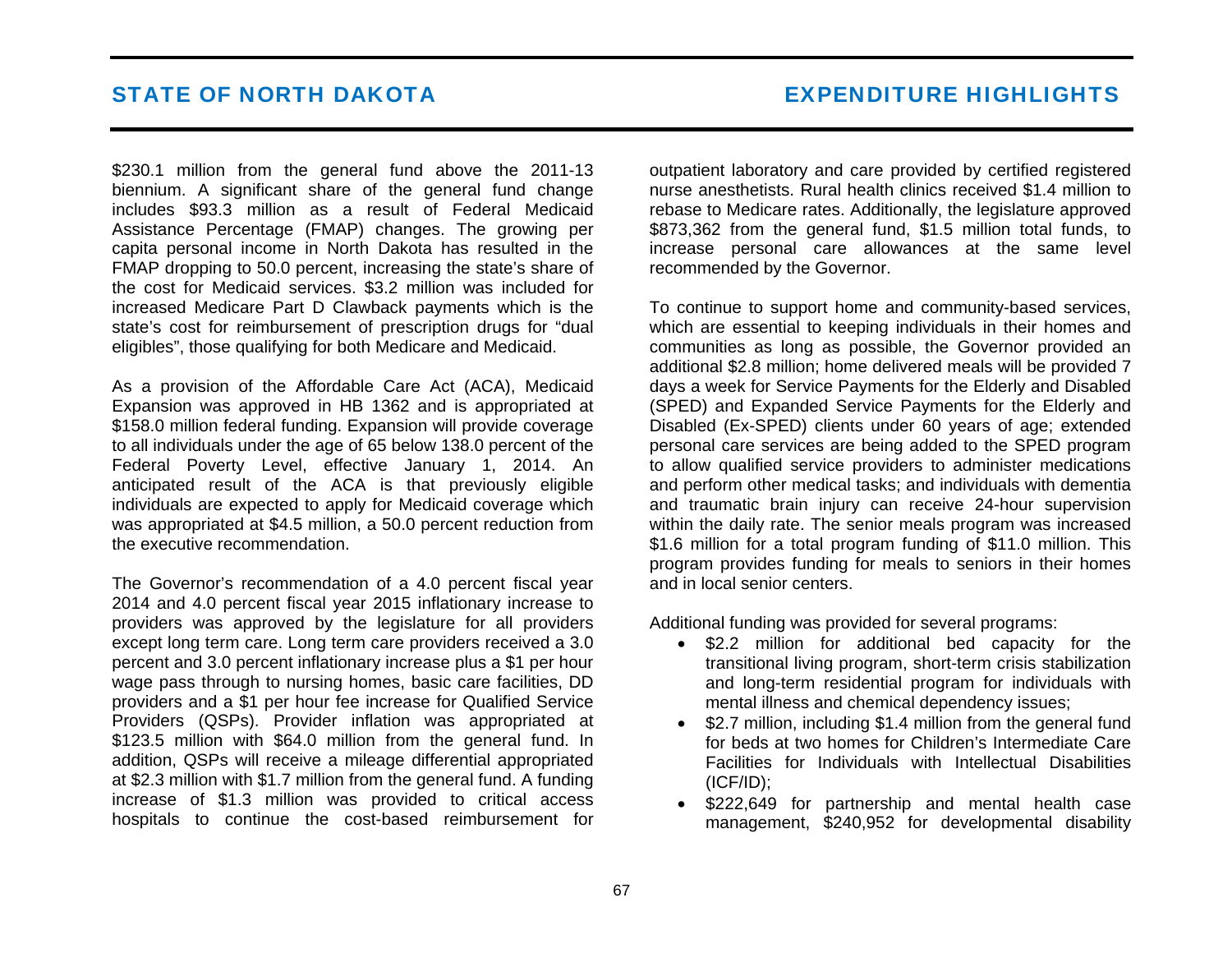# STATE OF NORTH DAKOTA EXPENDITURE HIGHLIGHTS

case management services and \$404,897 for temporary staff at the Southeast Human Service Center;

- \$240,000 for transitional employment grants at the South Central Human Service Center;
- \$313,883 for Community based sex offender high risk treatment;
- \$320,000 for traumatic brain injury facilitators in the four regions of the state;
- \$442,200 for 2-1-1- services;
- \$800,000 for Centers for Independent Living;
- \$296,000 for services at the Robinson Recovery Center;
- \$100,000 for the Older Blind Program;
- \$200,000 grant for Annie's House, to provide adaptive skiing for disabled individuals;
- \$598,000 for Adult Protective Services to provide additional petitioning costs and vulnerable protective services; \$828,600 was appropriated to OMB for payments to counties for guardianship services for incapacitated adults;
- \$279,379 for developmental disability corporate guardianship;
- \$1.9 million for an autism waiver and voucher program (HB 1038);
- \$9.6 million to assist critical access hospitals in oil impacted areas (HB 1358); and
- \$4.2 million for child care services and assistance to providers (HB 1422 and SB 2018) and \$300,000 for grants to children's advocacy centers (SB 2356).

Funding that was reduced from the executive recommendation includes:

• \$310,563 for Deputy Director position;

- \$316,000 for Medicaid program integrity contracts;
- \$1.3 million Medicaid grants caseload;
- \$12.0 million long term care grant caseload;
- \$2.0 million DD grant caseload;
- \$320,000 Transition to Independence (TIP) funding at the human service centers;
- \$350,000 State Hospital operating budget;
- \$150,000 Developmental Center operating budget; and
- \$140,000 to demolish buildings at the Developmental Center (the recommendation included \$360,000)

## **REGULATORY**

### *Insurance Department*

The Office of the Insurance Commissioner is the state's insurance regulatory agency. The agency receives no general fund appropriation and is funded primarily from insurance premium taxes. For the 2013-15 biennium, the legislature approved a budget of \$26.4 million from special and federal funds.

The agency is also charged with responsibility to distribute grants to fire protection districts, which are funded from a portion of insurance premium taxes. The Governor signed HB 1145, which more than doubles the state distributions to support local fire protection districts, providing needed funds for equipment and training. Under HB 1145, payments to fire districts will increase from \$7.0 million in the current biennium to \$14.5 million in the 2013-15 biennium.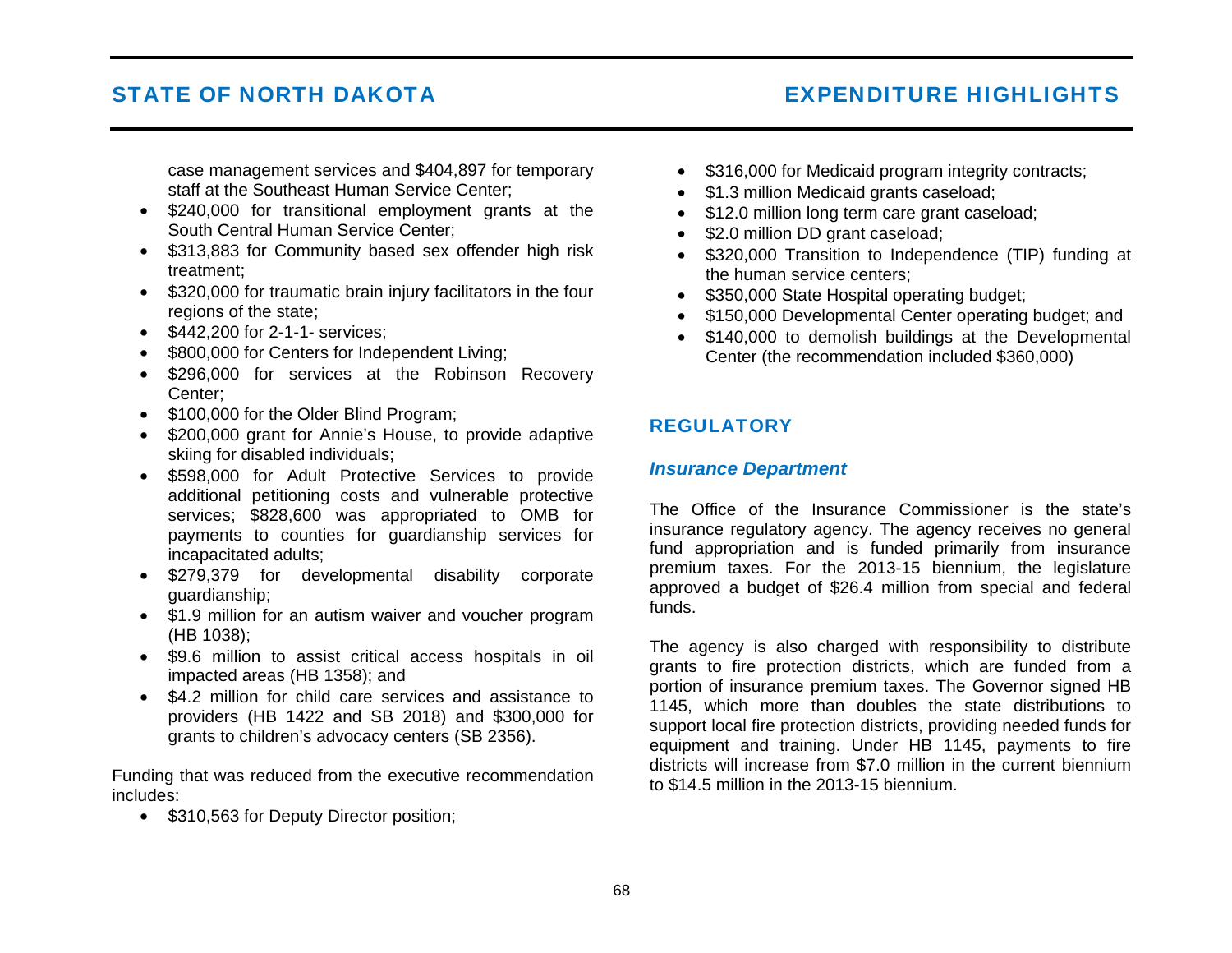#### *Industrial Commission*

The Industrial Commission budget is comprised of three divisions including the Administrative Office, the Public Finance Authority, and the Department of Mineral Resources, which consists of the Oil and Gas and Geological Survey divisions. The Industrial Commission budget also includes the North Dakota Transmission Authority, North Dakota Pipeline Authority, North Dakota Oil and Gas Research Program and provides funds for renewable energy development, lignite research, marketing, transmission and environmental studies.

The dramatic increase in energy development activity in the state has significantly impacted the operations of this agency. As a result, the executive recommendation included and the legislature approved \$4.3 million to fund an additional 23.69 FTE and related operating expenses to meet the demands of regulating the state's booming energy development activity.

Another significant item included in the Governor's recommendation and approved by the legislature is \$1.0 million in one-time general fund dollars for possible litigation and other administrative proceedings involving the federal government's efforts to regulate hydraulic fracturing. Finally, 5.0 percent of oil extraction taxes deposited in the Resources Trust Fund, up to \$3.0 million per biennium, is allocated to the Renewable Energy Development Fund for renewable energy research development and education.

#### *Public Service Commission*

The executive budget repurposed 2.00 FTE from the Weights and Measures program to 1.00 FTE pipeline safety inspector position and 1.00 FTE public utility analyst to address the needs of increased energy development in the state. The legislature provided the 2.00 new FTE, but only reduced 1.00 FTE from the Weights and Measures program resulting in an increase of 1.00 FTE over the executive recommendation. The legislature also provided \$900,000 for possible reclamation and grain licensing litigation expenses. Of this amount, \$500,000 is from the general fund and \$400,000 is federal funds.

#### *Bank of North Dakota*

The executive budget recommended 3.00 new FTE for the Bank of North Dakota, including: a compliance officer to address the increased regulatory demands; a collection officer position to keep student loan delinquency rates at manageable levels; and an additional loan officer to meet the demands of the Bank's growing loan portfolio. These new FTE were approved by the legislature.

### *ND Housing Finance*

The executive recommendation provided for a \$30.0 million general fund transfer to the Housing Incentive Fund for the biennium ending June 30, 2013 to promote affordable housing projects in North Dakota. The legislature decreased the amount to \$15.4 million and changed the timing of this transfer to the 2013-15 biennium. In addition, the Governor's budget included an increase of the allowable tax credits per biennium from \$15.0 million to \$20.0 million in tax credits. The legislature adopted this recommendation.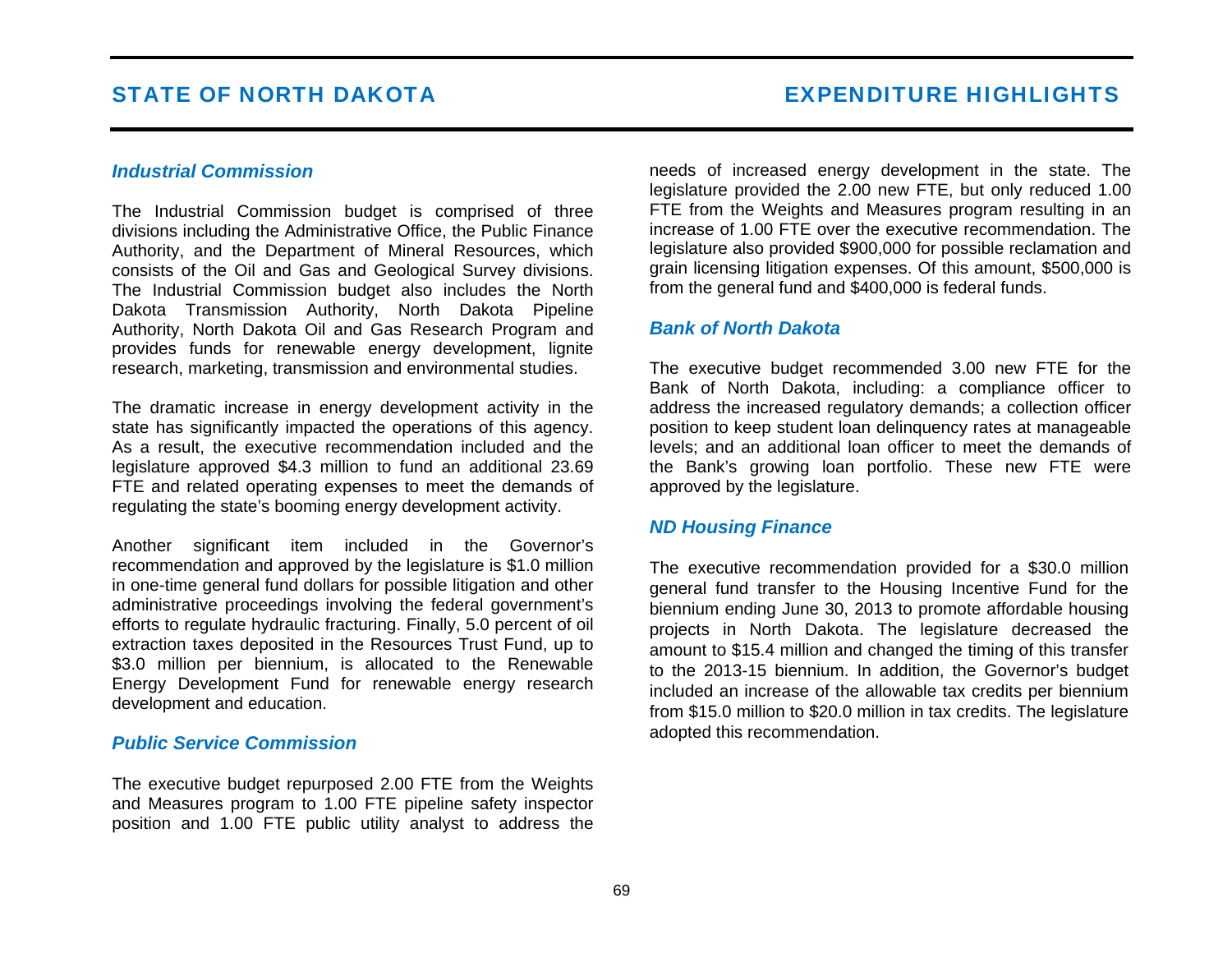#### *ND Mill and Elevator*

The executive budget recommended and the legislature approved 4.00 new FTE, including: a warehouse shift supervisor, a sales representative, a car checker position, and an IT systems analyst, to meet the demands of increased production. These positions are funded entirely from Mill profits**.**

#### *Workforce Safety and Insurance*

The executive recommendation provided, and the legislature approved, \$1.3 million in special fund authority for 7.00 FTE and related operating expenses to address the increased workload as a result of energy development and construction activity in the state. The new positions include: claims adjuster, claims supervisor, vocational rehabilitation supervisor, medical case manager supervisor, underwriter, compliance officer, and loss control specialist. In addition, the budget authorized the transfer of 4.00 FTE information technology positions and \$753,275 in special fund authority to the Information Technology Department, which results in a net increase of 3.00 FTE for Workforce Safety and Insurance.

#### PUBLIC SAFETY

#### *Highway Patrol*

The Highway Patrol is responsible for law enforcement efforts relating to the safety and protection of the motoring public, including traffic safety enforcement, truck weight enforcement, drug interdiction efforts, and security of our international border. In addition, the Highway Patrol provides security for the State Capitol and the Legislative Assembly.

The Governor's recommended budget for the Highway Patrol was \$63.6 million, \$49.8 million of which was from the general fund. The final legislative appropriation totaled \$61.0 million, of which \$47.6 million was from the general fund. The Governor's recommendation included an additional 15.00 FTEs, all of which were approved by the Legislative Assembly.

The Governor's recommended budget included \$6.7 million to fund Phase I of the Law Enforcement Training Academy, which includes a driving track and shooting range. The Legislative Assembly reduced that figure to \$5.0 million.

#### *Office of the Adjutant General*

The Office of the Adjutant General consists of two divisions, each serving critical missions. The first division, the North Dakota National Guard, is a community-based defense force made up of citizens, trained and available to protect the vital interests of our state and nation. The second division, the Department of Emergency Services, provides the organizational base for emergency response operations for the state including 53 local and 4 tribal emergency management organizations.

Governor Dalrymple recommended a budget of \$281.9 million for 2013-15, with \$31.8 million coming from the general fund and the remaining \$250.1 million from federal and other funds. The final legislative appropriation was just 0.3 percent lower, or \$281.0 million. Federal and other fund authority was reduced to \$249.8 million, while the general fund recommendation was reduced by \$645,000, to \$31.2 million.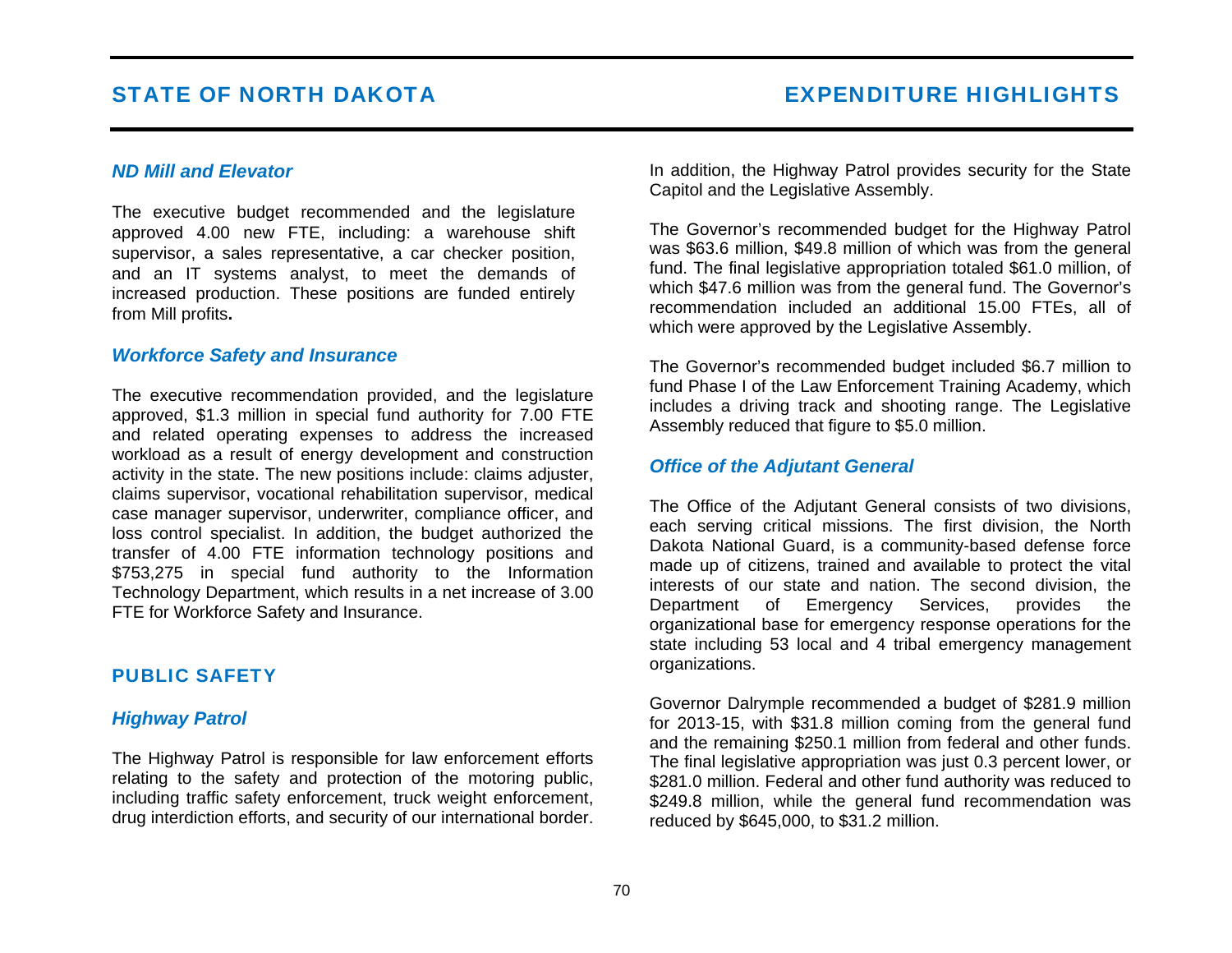# STATE OF NORTH DAKOTA EXPENDITURE HIGHLIGHTS

Public safety is of utmost importance to the Governor. As such, the legislature approved the Governor's recommendation to expand the State Radio Communication Center at Fraine Barracks and to add 4.00 FTE communication specialists to handle the increasing dispatch workload. The appropriation for this expansion is \$1.6 million.

The executive recommendation also included a \$1.5 million investment to purchase equipment needed to close state radio tower communication gaps throughout the state. The legislature reduced this amount to \$1.2 million. The budget for the final phase of the statewide seamless base map project was recommended at \$1.8 million, of which \$1.3 million was from the general fund and \$500,000 from federal funds. As a result of additional federal funds becoming available, the general fund portion of the project was reduced by 50.0 percent, to \$650,000.

Additional investments were recommended and approved to upgrade and maintain critical State Radio electronic equipment and systems, including:

- \$340,000 to upgrade the computer aided dispatch (CAD) system implemented in 2010;
- \$150,000 to update the voice incident recorder; and
- \$210,000 to replace the water-based fire suppression system that protects the dispatcher center equipment with a chemical-based system.

Initiatives to support the core operations of the Office of the Adjutant General recommended by the Governor and unchanged by the legislature include:

• \$360,000 for increased maintenance and repair costs for new state radio towers;

- \$400,000 from the state Disaster Relief Fund (DRF) for contracted volunteer disaster coordination services;
- \$600,000 to continue the Veterans Bonus program; and
- \$1.5 million of DRF funds for contracted disaster recovery planning and technical services.

Other changes or additions to the proposed budget include the following:

- \$110,000 was recommended and approved to continue providing full tuition reimbursement to eligible guard soldiers. The Legislative Assembly provided \$375,000 for tuition assistance if the National Guard receives a new assignment in association with the Grand Forks Air Force Base;
- \$50,000 for the writing, publishing, and distribution of a book of all veterans having a relationship with the state; and
- \$25,000 to cover the operations of the statewide interoperability executive committee established in 2013 SB 2353.

### *Department of Corrections and Rehabilitation*

The Department of Corrections and Rehabilitation manages three correctional institutions for adult male inmates, a juvenile facility, a contract for housing adult female offenders, the state's parole and probation program, and numerous transition programs. The department ensures public safety while providing educational, addiction treatment, and other programming for offenders. For the 2013-15 biennium, the legislature approved a budget of \$217.1 million, of which \$180.9 million is from the general fund.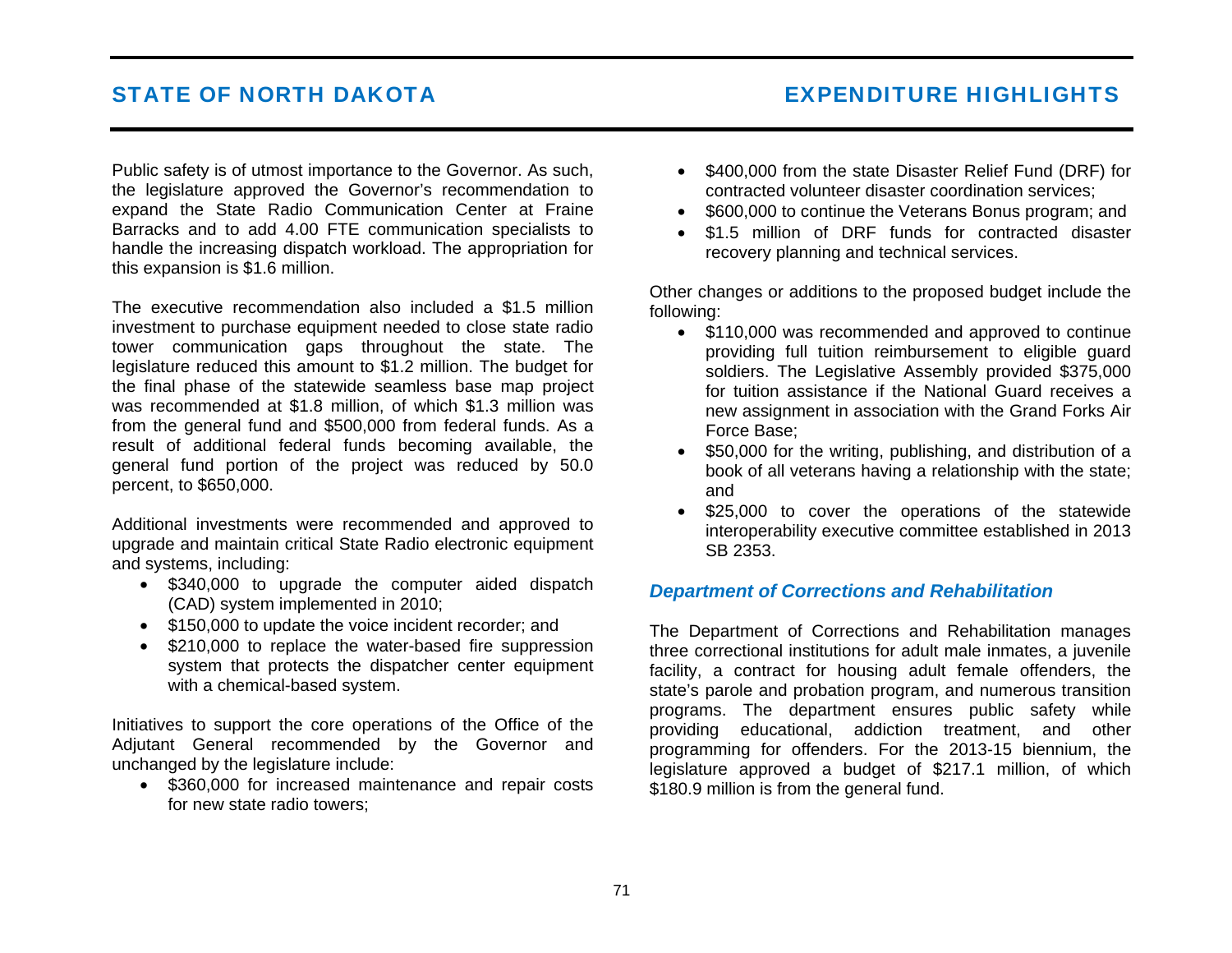## STATE OF NORTH DAKOTA EXPENDITURE HIGHLIGHTS

The prison expansion project, authorized by the 2009 legislature, will be completed during the 2011-13 biennium. The approved budget includes an additional 14.00 FTE positions to staff the new facility and another 6.00 FTE parole officers to address the growing number of inmates under supervision. The 2013-15 budget includes \$21.2 million to contract with private entities, county jails, and the State Hospital for treatment and transition programming. Contract rates are increased 3.0 percent per year for most programs. Despite increases in daily rates and the number of inmates, the total budget for contracted housing is decreased for the 2013-15 biennium due to the elimination of the need to contract for general housing beds with county jails once the new prison is fully operational.

Because the expanded prison will continue to house only male inmates, female inmates will continue to be housed through the department's contract with the Dakota Women's Correctional and Rehab Center (DWCRC). Funding for the contract with the DWCRC is increased by 6.0 percent, or \$507,521, to \$9.0 million for the 2013-15 biennium. The department's contract with the DWCRC provides for the secure housing of all state adult female inmates.

The legislature approved the executive recommendation to provide \$2.3 million for extraordinary repair projects, \$349,950 for a flood mitigation project at the Missouri River Correctional Center, and \$552,900 for equipment purchases. In addition, the legislature approved \$400,000 for replacement of antiquated cell locks in the West cell house. The legislature also provided \$200,000 to be used for a study of the feasibility and desirability of relocating the Missouri River Correctional Center (MRCC) to land adjacent to the Youth Correctional Center and to study possible uses for the MRCC land. The 2013 legislature adopted HB 1302, which increases the duration of incarceration and probation requirements for DUI offenses. As a result, the legislature added \$3.0 million for potential costs to the department for contracting to house additional inmates and for additional DUI programming and addiction treatment. The legislature also added \$4.9 million of special fund authority for Roughrider Industries, the DOCR prison industries program, to cover the costs of a general issuance of license plates, as provided in SB 2012.

### AGRICULTURE / ECONOMIC DEVELOPMENT

#### *Department of Commerce*

The North Dakota Department of Commerce includes six major programs: Community Services, Economic Development and Finance, Commerce Administration, North Dakota Tourism, Office of Innovation and Entrepreneurship, and Workforce Development. An International Business and Trade Office and the Office of Renewable Energy and Energy Efficiency also reside within the agency.

The Governor recommended a \$124.5 million budget for the Department of Commerce comprised of \$56.3 from the state general fund, \$54.2 million in federal funds, and \$14.0 million from special funds. Legislative changes added \$8.1 million to the Governor's general fund proposal. The resulting legislative appropriation totals \$139.8 million, of which \$64.5 million is from the general fund and the remaining \$75.3 million from other funds. This represents a 32.1 percent increase in state general funds from the 2011-13 biennial budget.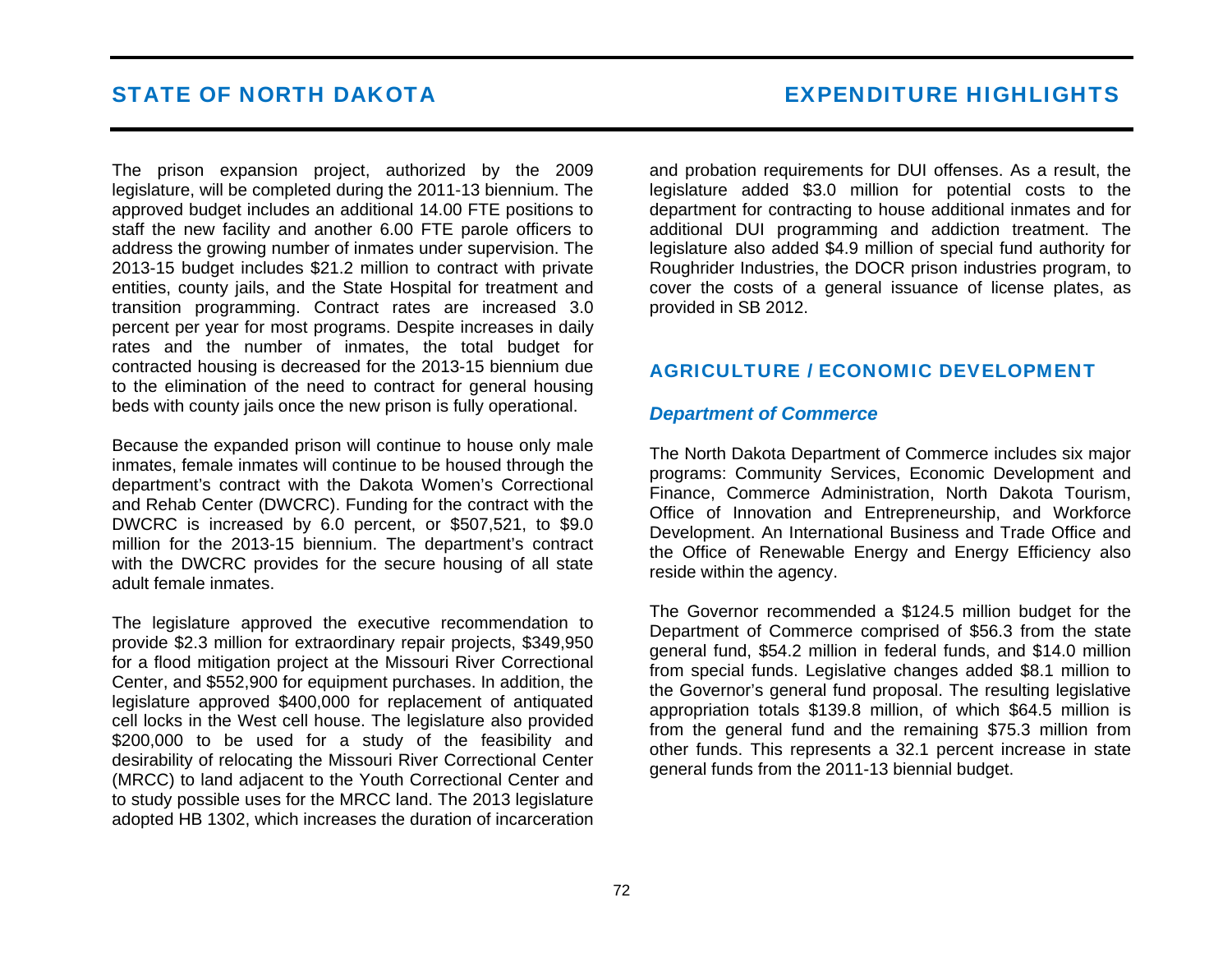#### **Office of Innovation and Entrepreneurship**

Governor Dalrymple recommended and legislature approved investing \$12.0 million in Research North Dakota (RND) which will grow and diversify the state's economy by commercializing technologies, including biotechnology. Funds will be directed into the following research areas:

- \$6.0 million for the general RND program;
- \$4.0 million for biotechnology-focused grants; and
- \$2.0 million for RND Venture grants to startup or spinoff businesses for commercialization of technology developed by a North Dakota research university or private sector company.

Other approved initiatives include:

- \$450,000, an increase of \$50,000, for the Innovate ND program that assists new and existing entrepreneurs with ideas for product or service innovations;
- \$300,000 for grants to entrepreneurial centers throughout the state; and
- \$300,000 for a grant to the Incubator for Developing Entrepreneurial Activity (IDEA) Center in Bismarck funded from carryover from the technology-based entrepreneurship grant program.

#### **Economic Development & Finance**

Governor Dalrymple recommended and the legislature approved a total appropriation of \$5.0 million to pursue and develop a national unmanned aerial system (UAS) test site in North Dakota. Of the funding package, \$4.0 million in operational funding is contingent on the Federal Aviation Administration's selection of a North Dakota test site.

The legislature also agreed with the Governor's recommendation to provide \$3.2 million for the Agricultural Products Utilization Commission (APUC) to provide grants to aid in the development of new and expanded uses of North Dakota's agricultural products. The budget consists of \$1.7 million from the APUC fund that receives 5.0 percent of the State Mill and Elevator's annual profits; \$1.2 million from the state general fund; and \$300,000 from federal grants.

Additionally, the Legislative Assembly provided \$2.5 million from the Strategic Investment and Improvement Fund for an enhanced use lease agreement at the Grant Forks Air Force Base.

#### **North Dakota Division of Tourism**

The legislature approved the Governor's recommendation to provide an additional \$1.5 million to enhance tourism-related marketing and research for the state. A second recommendation to establish a one-time \$1.3 million tourism infrastructure grant program aimed at expanding tourism opportunities within the state was approved, but was reduced to \$750,000.

#### **Workforce Development**

The recommended transfer of \$2.0 million to the Workforce Enhancement Fund was authorized for grants to public twoyear colleges to create or enhance training programs. In an effort to address the workforce needs of the state and improve employment levels on Indian reservations, the Legislative Assembly established a \$5.0 million Workforce Development Grant program. Tribally controlled community colleges may apply for grants to develop certificate or degree programs in fields with job openings within the state.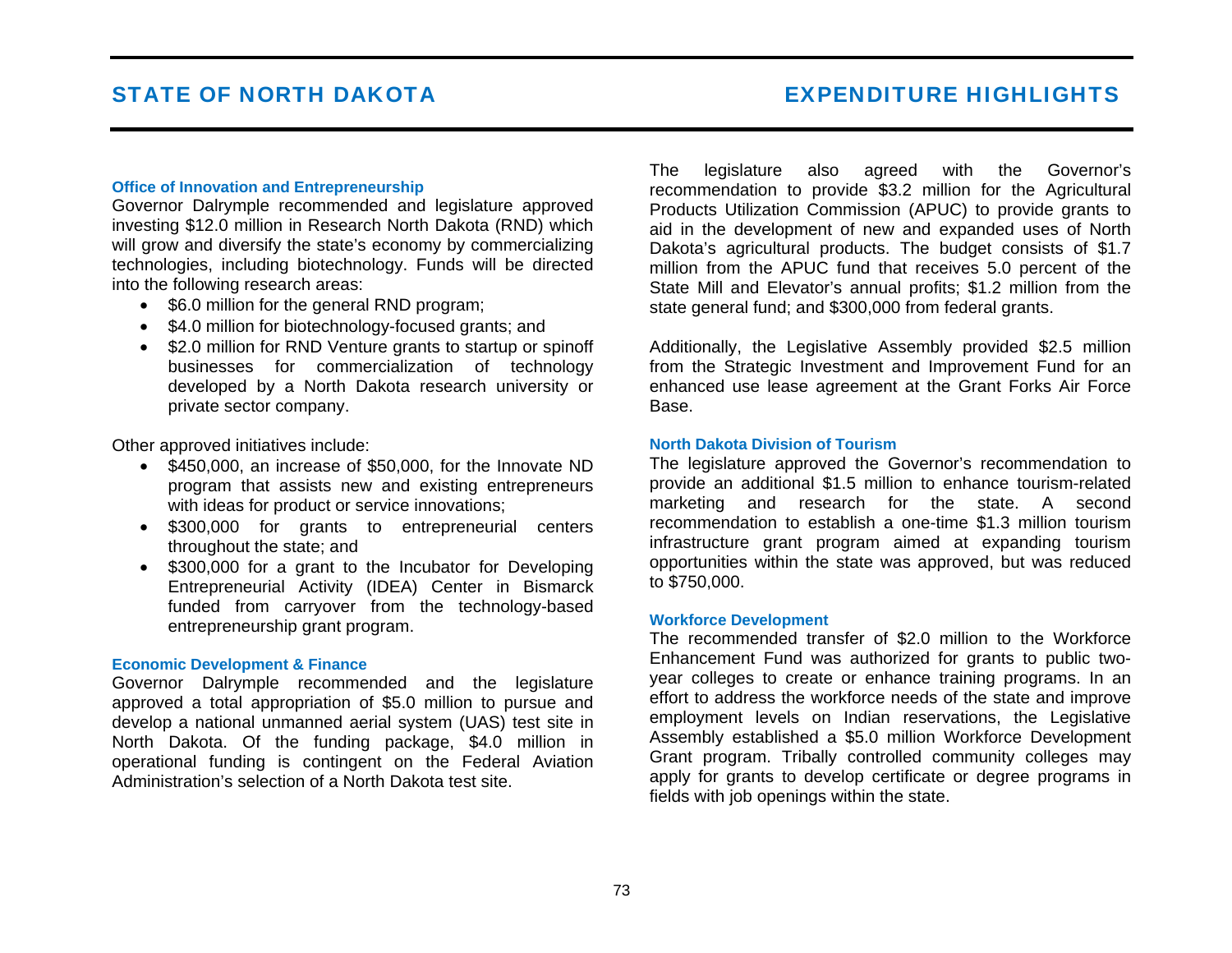Operation Intern, a program that provides matching funds for internships and cooperative work experiences with North Dakota companies, increased by nearly 67.0 percent when the legislature authorized the recommended program budget of \$1.5 million, which is \$600,000 more than the current level.

To address the effects of oil and gas and related economic development activities, the Legislative Assembly appropriated \$2.0 million from the Strategic Investment and Improvements Fund for grants to nursing homes, basic care facilities, and providers that serve individuals with developmental disabilities that are located in oil-producing counties.

Another \$400,000 was added for matching grants to organizations that assist in the recruitment, distribution, supply, quality, and efficiency of personnel providing health services in rural areas of the state. The rural health services grants require a dollar-for-dollar match from non-state funding sources.

#### **Community Services**

As recommended by the Governor, a new Energy Conservation Grant fund was created that will provide grants of up to \$100,000 to political subdivisions for energy conservation projects in nonfederal public buildings. Approved projects require a dollar-for-dollar match and must have a payback period of ten years or less. One-half of one percent of the oil extraction revenues credited to the Resources Trust Fund will be transferred into this new grant fund, up to a maximum of \$1.2 million each biennium. The Governor's recommendation did not include a cap and would have provided approximately \$2.7 million per biennium.

The executive recommendation included \$5.0 million for statewide program for grants to political subdivisions for new or expanded childcare facilities and to purchase equipment. The maximum grant available is \$187,500 and requires a one dollar of matching funds for every three state dollars received. The Legislative Assembly reduced program funding to \$2.6 million.

The Legislative Assembly provided \$2.0 million for grants to homeless shelters due to increasing pressures on these facilities.

Also provided was \$18.4 million federal authority for community disaster block grants received as a result of the 2011 flood disaster. Approximately \$800,000 of federal spending authority was authorized for completion of ARRA stimulus grant programs.

### *Office of the Commissioner of Agriculture*

The Agriculture Commissioner's office is comprised of six divisions: Administration, Plant Industries, Marketing and Information, Animal Health, State Veterinarian, Livestock Development, and Pesticides and Fertilizer. Multiple agriculture-related programs are administered by the agency, including: Pride of Dakota, Board of Animal Health, Crop Harmonization Board, Wildlife Services, State Meat Inspection, Noxious Weeds Management, Agriculture in the Classroom, and Project Safe Send.

The Governor recommended for the Commissioner of Agriculture a total appropriation of \$24.7 million of which \$9.5 million was from the general fund and \$15.2 million from federal and special funds. The legislature approved a total budget of \$25.3 million with \$9.5 million from the general fund and \$15.8 million from special and federal funds.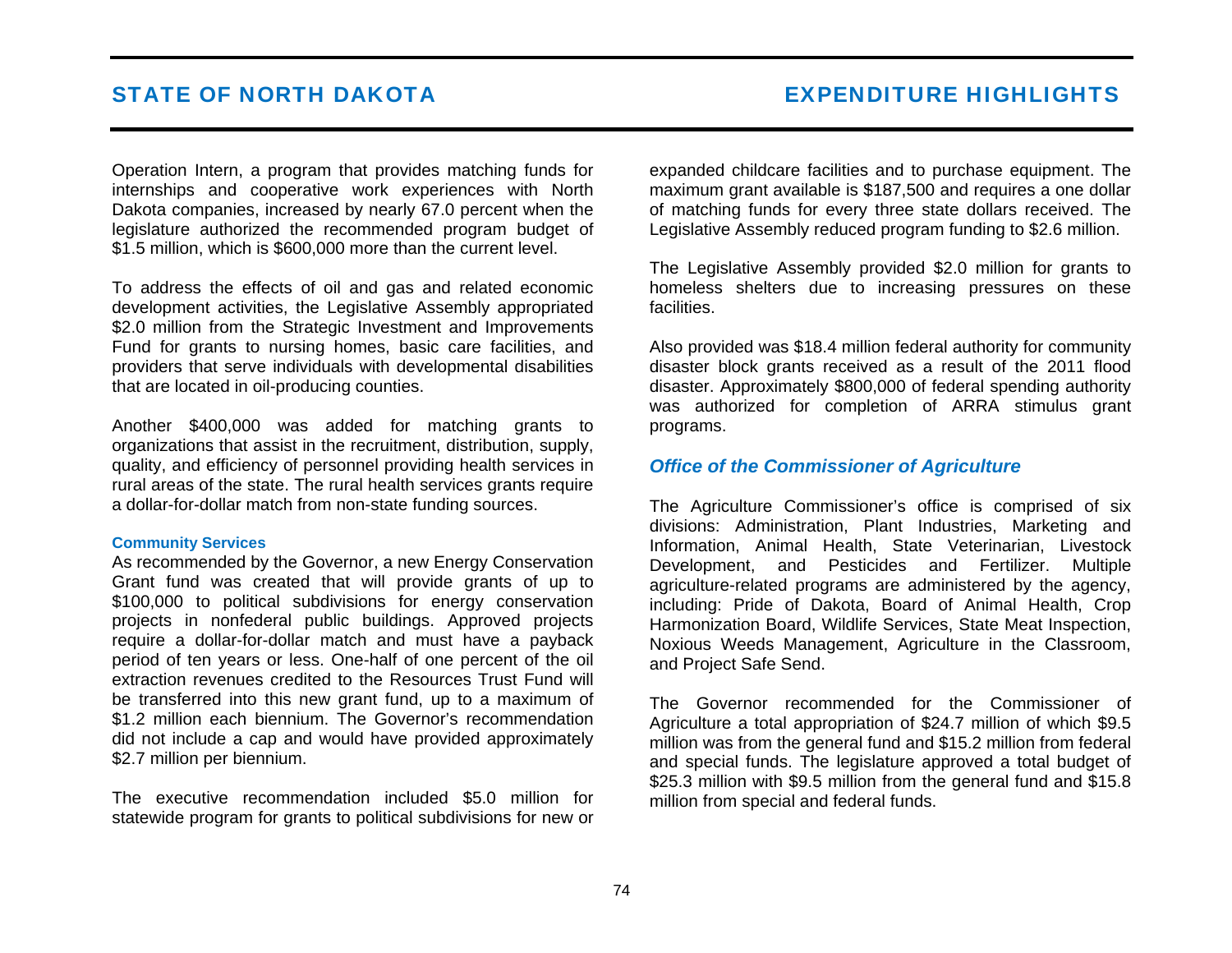# STATE OF NORTH DAKOTA EXPENDITURE HIGHLIGHTS

Governor Dalrymple's recommended budget included, and the Legislative Assembly approved, the following proposals:

- \$114,664 for an emergency program specialist and related operating expenses to enable proactive disaster response planning, more effective mobilization of agency resources, and enhanced coordination with federal, state and local emergency organizations;
- \$112,975 from the Environmental and Rangeland Protection (ERP) Fund for a livestock development administrative assistant, utilizing a vacant FTE;
- \$64,596 to fund 50.0 percent of an existing marketing specialist position to support the increasing needs of state-sponsored programs;
- \$30,000 to enhance the State Veterinarian's ability to proactively detect and monitor animal disease occurrences and to prevent disease introductions; and
- \$24,574 for 20.0 percent of the existing livestock pollution prevention coordinator's work on the North Dakota Verified Livestock program.

Additionally, the legislature made various additions and changes to the budget recommendation, including:

#### **Environmental and Rangeland Protection Fund**

- Authorized statutory changes to deposit commercial feed license, inspection and registration fees into the ERP fund rather than the general fund. As a result, 2013-15 general fund revenues are estimated to decrease by \$727,500;
- Shifted expenditures for Wildlife Services (\$384,400) and the Board of Animal Health (\$100,000) from Game and Fish funds to the ERP fund;

• Provided a \$325,000 transfer from ERP into the Minor Use Pesticide fund, which is \$125,000 higher than recommended by the governor;

#### **Wildlife Services**

• Approved the governor's recommendation of \$1.4 million for Wildlife Services, but changed the funding sources. The legislature reduced the level of Game and Fish funds by 50.0 percent to \$384,400, and added \$384,400 from the ERP fund. The budget also includes \$398,600 from the general fund and \$250,000 from the State Water Commission;

#### **Administration**

- Appropriated \$100,000 for the increasing workload due to energy development mediation;
- Provided \$96,000 for full-time desktop support services;

#### **Marketing and Information**

• Authorized \$80,000 for research and promotion of the state's grape and wine industry; and,

#### **Livestock Development**

• Added \$15,000 to replace federal funds for the Livestock Auction Market News.

### *Upper Great Plains Transportation Institute, Northern Crops Institute, Extension Service and Research Stations*

The Legislative Assembly approved a \$230.9 million appropriation for the Upper Great Plains Transportation Institute (UGPTI), Northern Crops Institute (NCI), the Extension Service and the Research Centers, which represents a 9.6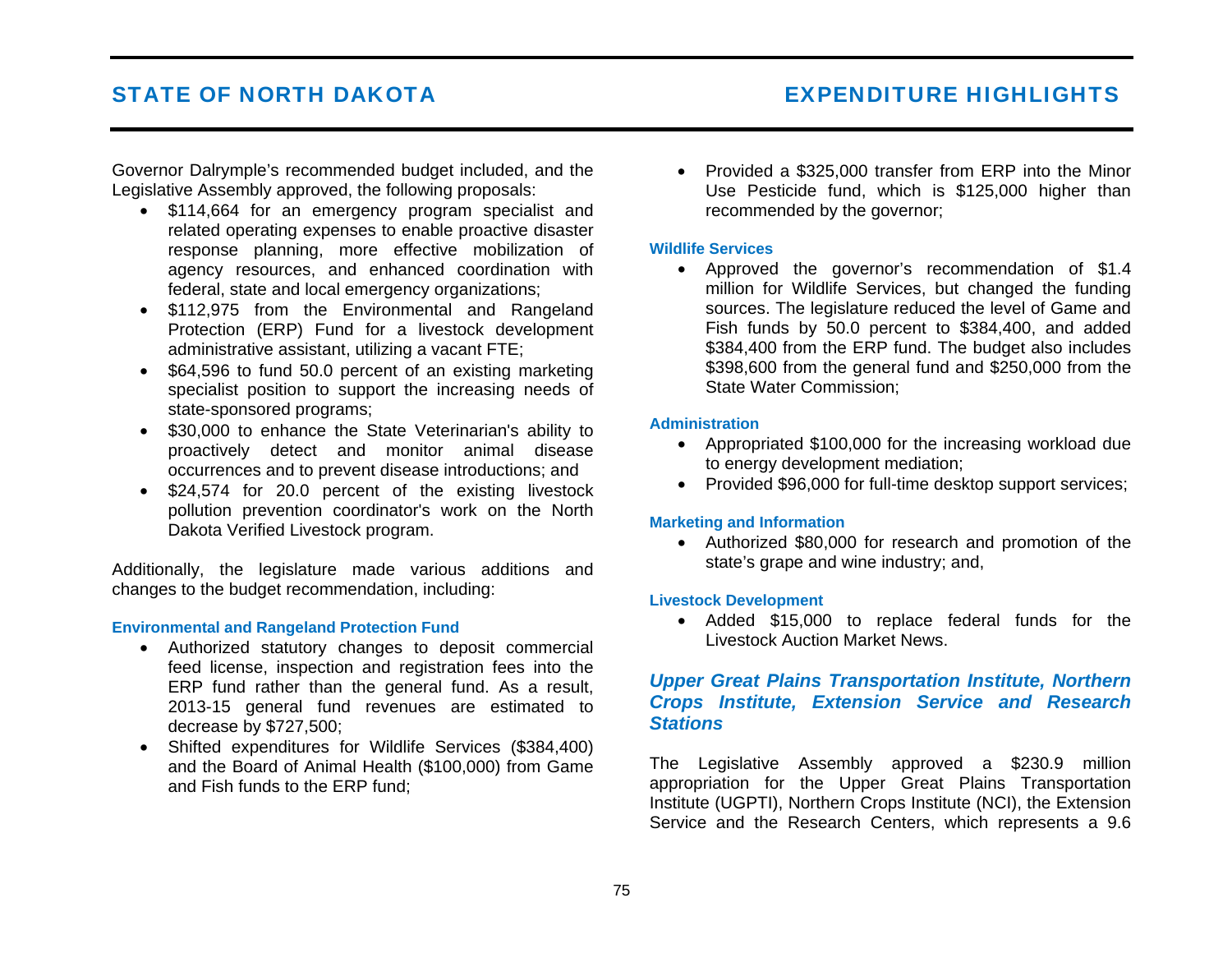# STATE OF NORTH DAKOTA **EXPENDITURE HIGHLIGHTS**

percent increase above the 2011-13 biennium. State general fund dollars comprise \$111.2 million of the biennial budget and are \$11.2 million more than the previous biennium.

In total, the Legislative Assembly added \$2.0 million to the Governor's recommended 2013-15 budget, an increase of 0.9 percent. The general fund budget was increased by \$2.9 million, while the special fund authority was decreased by \$890,000.

The Governor's recommendation included and the legislature approved \$750,000 in ongoing funds for the UGPTI to match federal grants awarded to the agency. The legislature also provided \$1.3 million in one-time matching funds.

Governor Dalrymple recommended investing \$4.3 million to construct new agronomy laboratories at the Carrington and Hettinger Research Extension Centers (REC). The legislature added \$1.6 million for labs at the Central Grasslands and Langdon RECs. The Legislative Assembly approved the Governor's recommendation for a \$1.9 million project, of which \$500,000 was from the general fund, to enhance the Extension Service's 4-H camp near Washburn, and increased the general fund portion to \$950,000. The remaining \$950,000 will be funded through donations and gifts.

In addition to funding ongoing research and extension operations, the Governor's recommended budget provided \$4.8 million from the general fund to support the top research priorities of the State Board for Agriculture Research and Education. Major general fund components of the executive budget that were approved by the legislature include:

• \$1.8 million and 3.00 FTE to enhance crop development and crop protection efforts;

- \$1.2 million and 4.00 FTE to increase statewide research capacity at the RECs;
- \$800,000 for the Dickinson Research Center to replace decreasing oil revenues;
- \$370,000 and 1.00 FTE for further development of the state's livestock industry;
- \$250,000 for Extension agents-in-training and summer internships;
- \$150,000 and 1.00 FTE for extension crop protection efforts, which is \$260,000 less than recommended by the governor;
- \$400,000 to replace outdated equipment at the Veterinary Diagnostic Laboratory;
- \$110,000 for video conference equipment replacement at the Extension centers; and
- \$75,000 to enhance technical assistance grants to soil conservation districts. This was increased to \$150,000 by the legislature.

The Legislative Assembly increased the Governor's recommendation by \$372,000 for the following initiatives:

- \$140,000 for an animal science position at the Main Research center;
- \$125,000 to enhance the Rural Leadership program;
- \$82,000 to study flooded agricultural production lands; and
- \$25,000 for Junior Master Gardener internships in Burleigh County.

### *ND State Fair*

The Governor's budget included \$3.5 million in one-time general fund dollars to repair flood damage that occurred on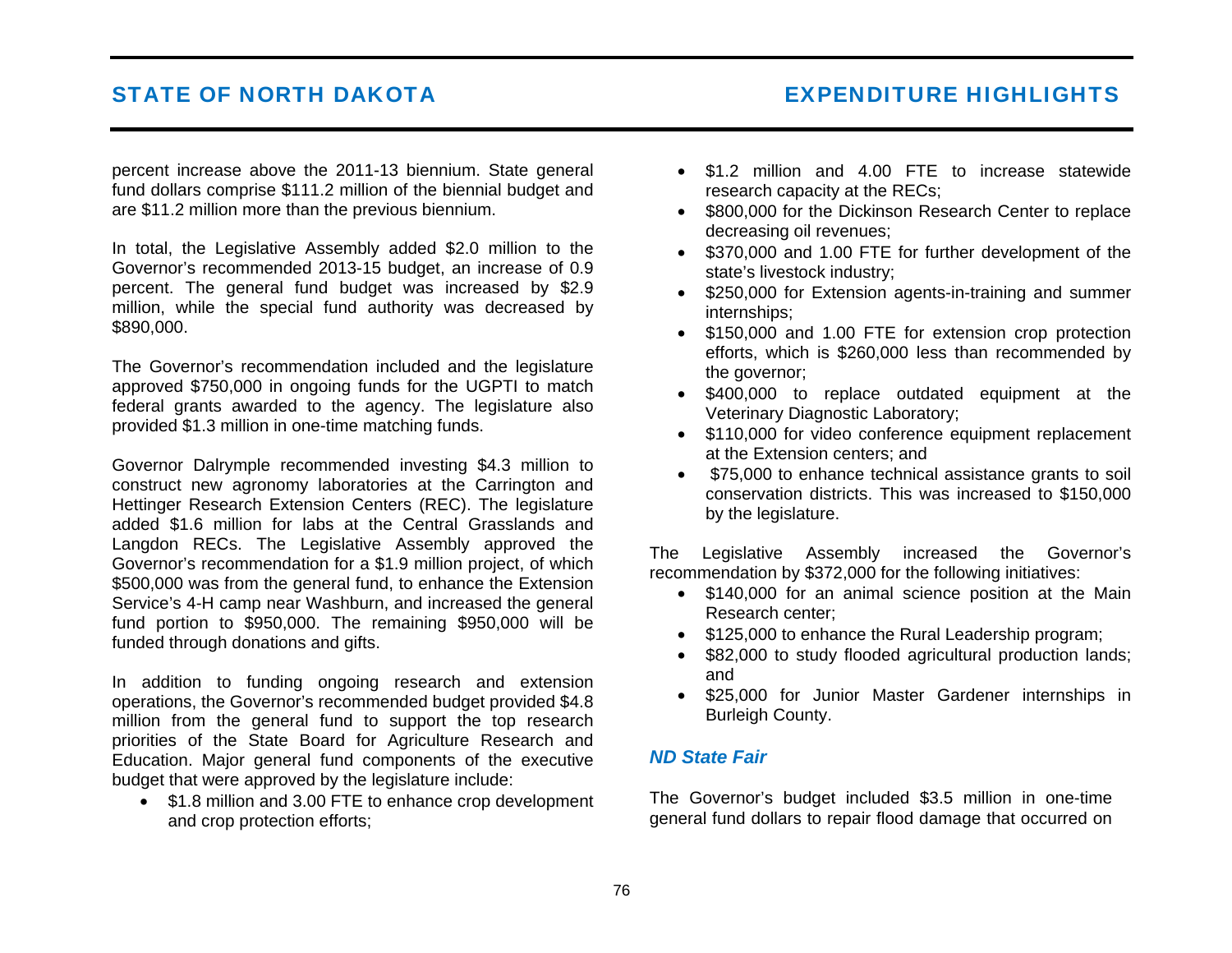the state fairgrounds during the 2011 Mouse River flood event, which includes an asphalt overlay on the fair grounds and replacing gravel on parking lots. The legislature reduced this amount to \$2.7 million.

### NATURAL RESOURCES / TRANSPORTATION

### *Historical Society*

The mission of the Historical Society is to preserve and interpret North Dakota's history. For the 2013-15 biennium, the legislature approved a budget of \$18.7 million, of which \$15.5 million is from the general fund.

The legislature approved the Governor's recommendation to authorize 6.00 new FTE positions to provide staffing necessary for the operation of the expanded Heritage Center, the final phase of which is expected to be completed by November 2014. New positions include a technology coordinator, exhibit and collections specialist, education programs developer, multimedia/web developer, visitor services security officer, and archives specialist.

The legislature removed recommended appropriations of over \$450,000 for items such as traveling exhibits to be displayed in the new Governor's Gallery, events relating to the celebration of the state's 125<sup>th</sup> anniversary of statehood, historic site exhibits, and the proposed technology coordinator position. In place of these appropriations for specific purposes, the legislature approved a \$950,000 appropriation and gave the agency authority to determine its use. The agency must report to the Budget Section on or before July 1, 2014 regarding the use of the funding pool. Although use of the pool can be determined by the agency, the legislature specified that allowable uses include: repairs to the old Stutsman County courthouse, purchase and operation of the Lawrence Welk homestead, repairs to the Fort Totten infirmary building, and celebration of the state's 125<sup>th</sup> anniversary of statehood.

The legislature approved the executive recommendation to provide \$150,000 to complete development of new  $8<sup>th</sup>$  grade curriculum for North Dakota Studies. The legislature also agreed to continue the cultural heritage grant program at \$504,500 for the 2013-15 biennium.

#### *Game and Fish Department*

The Game and Fish Department manages publicly owned wildlife resources for the State of North Dakota. Agency funding comes from a combination of federal funds and fees from hunting and fishing license sales. For the 2013-15 biennium, the legislature approved a budget of \$67.6 million from federal and special funds.

A key initiative of the department has been the expansion of public hunting access on private land. The legislature continued the focus on this initiative and agreed with the Governor's recommendation to appropriate \$12.8 million for the department's land habitat and deer depredation line item, which includes \$8.1 million for rental and lease payments to landowners.

The legislature reduced the Game and Fish Department support for the federal Wildlife Services agency and the State Board of Animal Health. Grants to support the federal Wildlife Services agency were reduced from \$768,800 to \$384,400.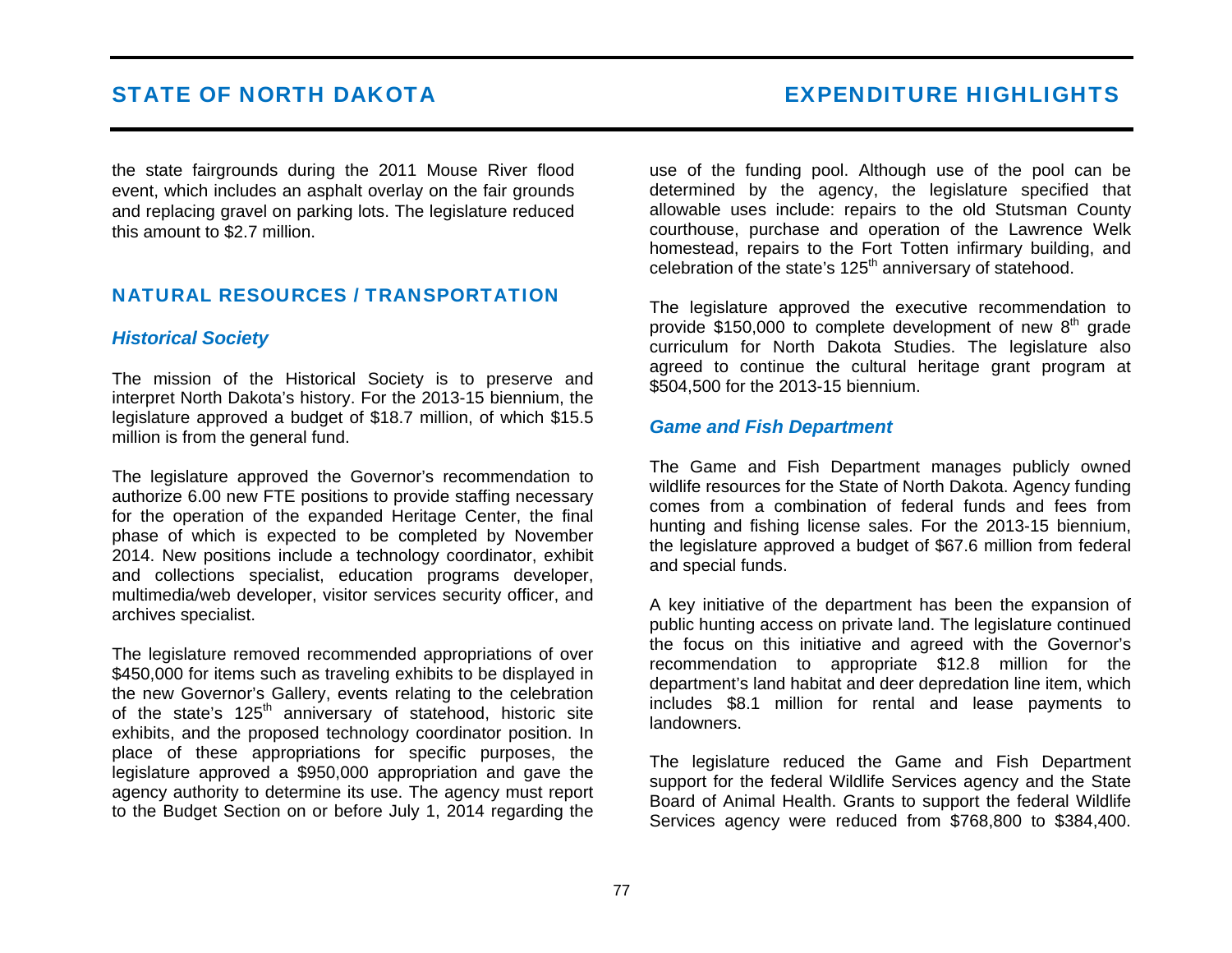## STATE OF NORTH DAKOTA EXPENDITURE HIGHLIGHTS

Grants to support the Department of Agriculture's Board of Animal Health were reduced from \$200,000 to \$100,000. The legislature did not change the executive recommendation to increase grants to support the Garrison Dam Fish Hatchery from \$520,000 to \$914,000. The legislature also continued grants to support boat ramp operation and maintenance at state parks at \$122,000 for the 2013-15 biennium. In addition to the grants included in the executive recommendation, the legislature provided a \$300,000 grant to support community shooting range projects.

The 2013 legislature passed SB 2231 which increases hunting license fees and is expected to generate an additional \$5.4 million in revenue for the department during the 2013-15 biennium and an additional \$10.8 million during the 2015-17 biennium.

#### *Parks and Recreation Department*

The Parks and Recreation Department operates and maintains the state's extensive park and nature preserve system, as well as snowmobile and all-terrain vehicle trails and safety programs. For the 2013-15 biennium, the legislature approved a budget of \$29.6 million, of which \$17.8 million is from the general fund, for the operation, maintenance, and improvement of the state park system. In addition, the legislature appropriated \$2.2 million to the department for distribution to the International Peace Garden.

To preserve and improve the state's park system, the legislature approved over \$3.7 million for capital projects at various parks, including the following:

• \$1.0 million for road maintenance and repair projects. primarily at Lake Metigoshe State Park;

- \$775,000 to purchase docks and equipment to operate the marina at Lake Sakakawea State Park;
- \$750,000 to construct a visitors' center at Fort Stevenson State Park;
- \$200,000 for interpretive exhibits at the expanded visitors' center at Icelandic State Park;
- \$520,000 for an expansion of the campground at Lewis and Clark State Park; and
- \$500,000 for replacement of a comfort station at Lake Sakakawea State Park.

Nearly \$1.1 million is provided for extraordinary repairs, \$875,000 for regular, ongoing repairs, and \$182,800 from special funds for one-time repair projects. In addition, \$800,000 is provided to replace aging equipment used to maintain the park and trail system, \$50,000 more than the amount included in the executive budget. The 2013 legislature appropriated \$500,000 for a community grant program to provide cost share grants to assist communities in constructing parks facilities, \$100,000 more than the amount included in the executive budget.

The legislature added two significant items not included in the executive budget for the Parks and Recreation Department. The 2013 legislature added \$1.4 million for a grant to the Lewis and Clark interpretive center to assist in completion of its expansion project. The legislature also added \$300,000 for an initiative in the Pembina Gorge area. The funding is to be used by the department to rent space, develop a plan for monitoring and patrolling the trail systems, and determine the feasibility of establishing an interpretive center in the Pembina Gorge area.

The 2013 legislature approved the Governor's recommendation to increase the state grant to support the operations of the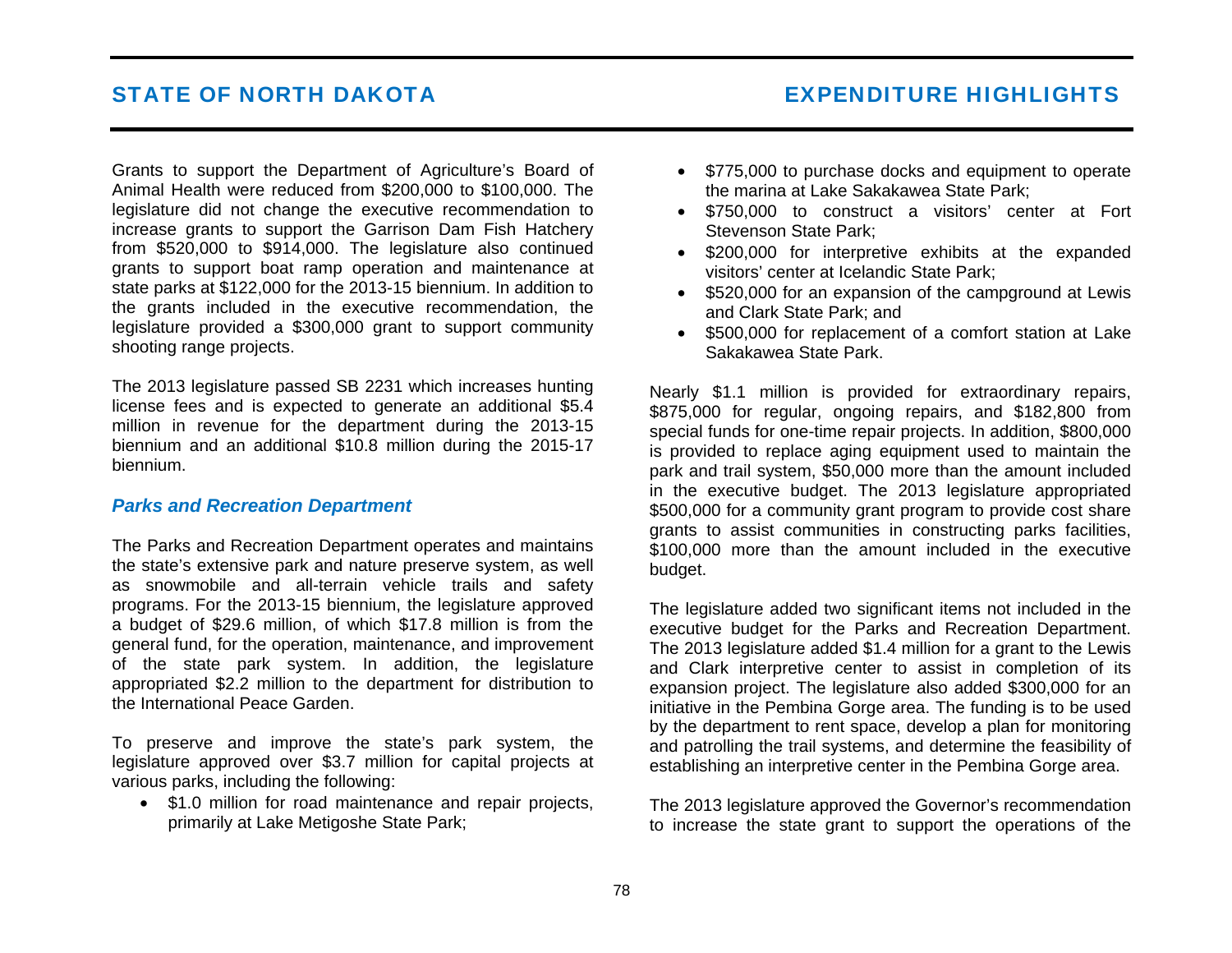International Peace Garden from \$773,699 to \$973,699 for the 2013-15 biennium. In addition, the legislature appropriated \$1.3 million for capital projects at the Peace Garden. Up to \$125,000 can be used for an engineering study of the Peace Tower monument at the Peace Garden. The remaining funding of over \$1.1 million is available to the Peace Garden for capital projects, if equal matching funds are raised from non-state sources.

#### *State Water Commission*

The State Water Commission (SWC) is the state agency charged with regulating and developing the state's water resources. Regulatory functions include water rights, drainage, floodplain management, and dam safety. The SWC is also responsible for large state water development projects, such as flood control and water supply projects. In addition, the SWC provides cost-share assistance for many local projects including dams, dikes, drains, and water supplies.

The Governor's recommended budget for the State Water Commission was \$827.1 million, with \$17.8 million from the general fund. The Governor also recommended an additional 3.00 FTEs, which were approved by the Legislative Assembly. The Legislative Assembly appropriated \$859.0 million to the State Water Commission. The recommended general fund appropriation was changed to be funded from the Resources Trust Fund.

The Legislative Assembly appropriated \$515.0 million to the SWC for water related projects, such as Community Water Facility Revolving Loan Fund, Devils Lake flood control, Fargo flood control, Mouse River flood control, Sheyenne River flood control, Dam Safety, Irrigation, Fargo water supply, Northwest Area Water Supply, Red River Valley water supply, Southwest Pipeline Project, Western Area Water Supply, Weather Modification, and other water programs. Finally, the Legislative Assembly added intent language that the state will provide 50.0 percent of the local cost share of constructing a federally authorized Fargo flood control project and this funding cannot exceed \$450.0 million.

#### *Department of Transportation*

The Department of Transportation (DOT) oversees the development of surface transportation in the state including highways, rail service, and transit services. Increased oil and gas production in North Dakota has had a significant impact on the state's infrastructure. Oil and gas exploration and production rely heavily on the state's roads to move drilling rigs, supplies, water, and produced oil and gas, which have taken a toll on state, county, and township roads.

In addition, weather-related damage has caused serious deterioration to roads across the state. To address the need to make immediate repairs and improvements to infrastructure at the state and local levels, an unprecedented \$2.257 billion was appropriated for roadway investments. The following chart summarizes Department of Transportation roadway funding for the 2013-15 biennium: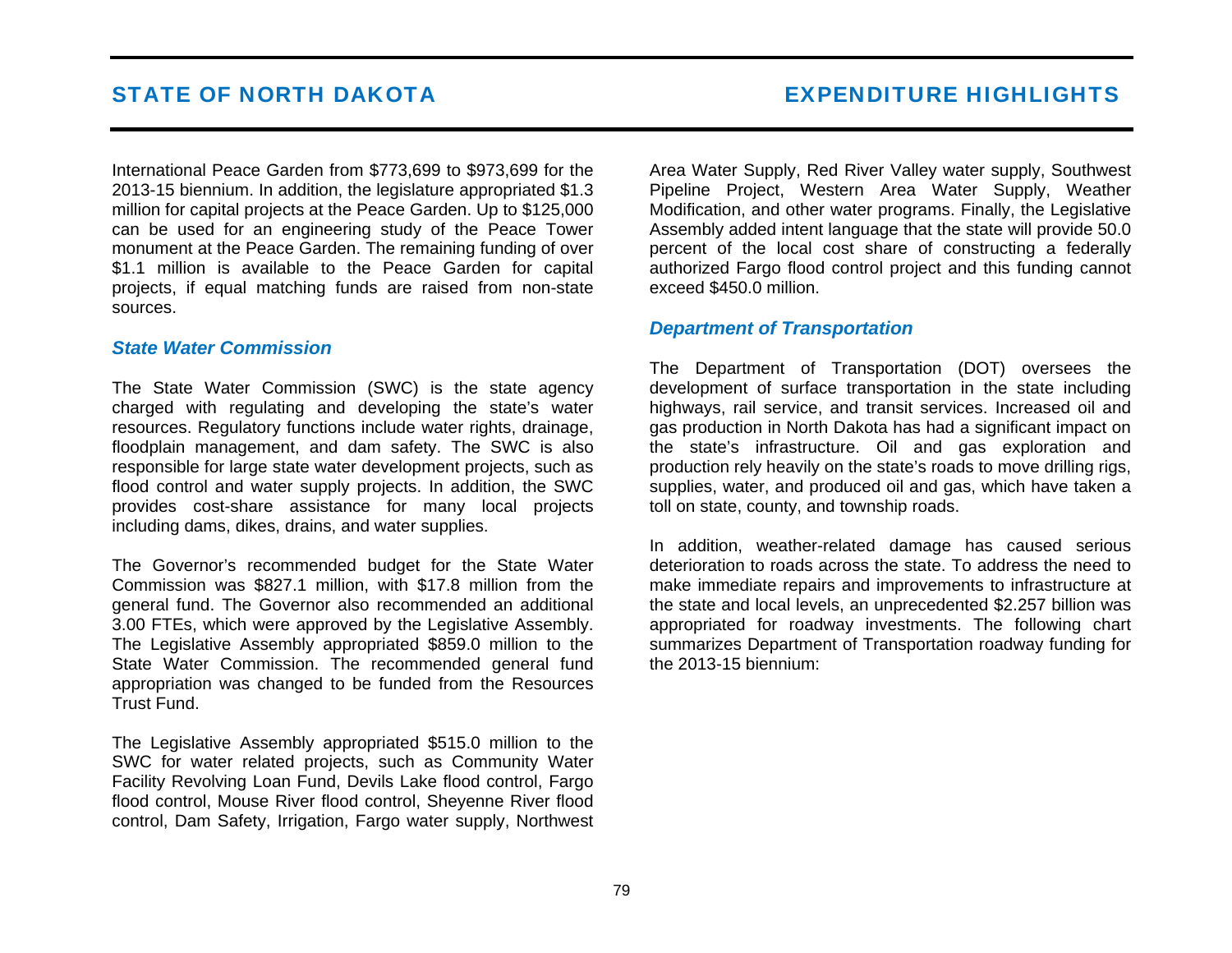|                                                          | West<br>Region<br>(in | Central<br>& East<br><b>Regions</b><br>(in | Total<br>(in |
|----------------------------------------------------------|-----------------------|--------------------------------------------|--------------|
| <b>Funding</b>                                           | millions)             | millions)                                  | millions)    |
| State Funds for State Highways - SB 2012/SB 2176         | \$1,161.6             |                                            | \$1,161.6    |
| STIP (2013 -14) - SB 2012 (Fed funds, state/local match) | 148.8                 | \$450.0                                    | 598.8        |
| ER Carryover (from 2011-13 biennium) - SB 2012           | 31.1                  | 77.0                                       | 108.1        |
| State Funds Non-Oil Producing Counties - SB 2176         |                       | 100.0                                      | 100.0        |
| State Funds Non-Oil Producing Counties - HB 1358         |                       | 120.0                                      | 120.0        |
| State Funds Oil Producing Counties - HB 1358             | 160.0                 |                                            | 160.0        |
| State Funds Oil Impact Township Roads - HB 1358          | 8.8                   |                                            | 8.8          |
| Total 2013-15 Biennium                                   | \$1.510.3             | \$747.0                                    | \$2,257.3    |

Finally, the 2013 legislature also approved a \$6.8 million general fund appropriation for a general license plate issuance.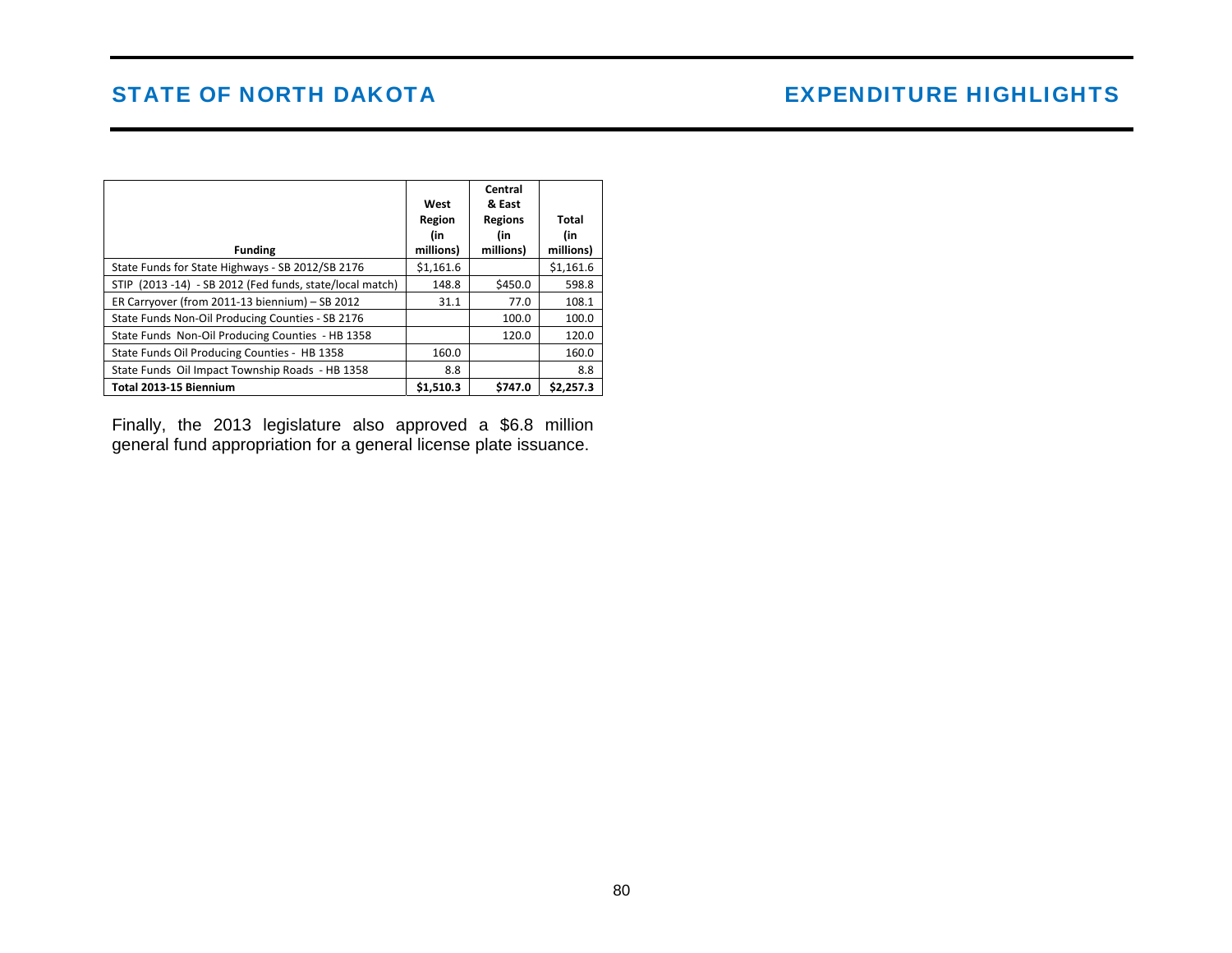### CAPITAL ASSETS

The capital budget summarizes the 2013-15 biennium legislative appropriation for state investments in capital assets. The term "capital assets" refers to expenditures for: capital projects, extraordinary repairs, other capital payments, equipment over \$5,000 and information technology (IT) equipment and software over \$5,000. The appropriations for capital assets are summarized on the following pages.

The capital budget is a long-range planning document for the state's capital needs. It assists the executive and legislative branches of government by formalizing capital funding objectives, setting spending priorities, and efficiently allocating limited financial resources.

The capital budget is a financial management tool used to:

- Assist in determining infrastructure and repair needs.
- Provide for orderly replacement of facilities.
- Enhance the ability of decision makers to match resources with needs.
- Permit the organized development of capital infrastructure over an extended period of time.

The capital budget contributes to long-range policy development by:

- Formalizing capital funding objectives and debt policy.
- Providing for efficient allocation of limited financial resources.
- Setting spending priorities for capital assets.

The capital budget positively influences the state's credit rating by:

- Demonstrating that government has identified and prioritized needs and arranged for funding.
- Providing evidence of the development and maintenance of sound infrastructure, which is required for expansion of the state's economic base.
- Demonstrating government's ability to provide for the essential capital needs of its citizens.

The capital budget is a reporting document and communication tool used to:

- Communicate the significance of capital expenditures in the delivery of public services.
- Provide for intergovernmental coordination in timing and location of related projects.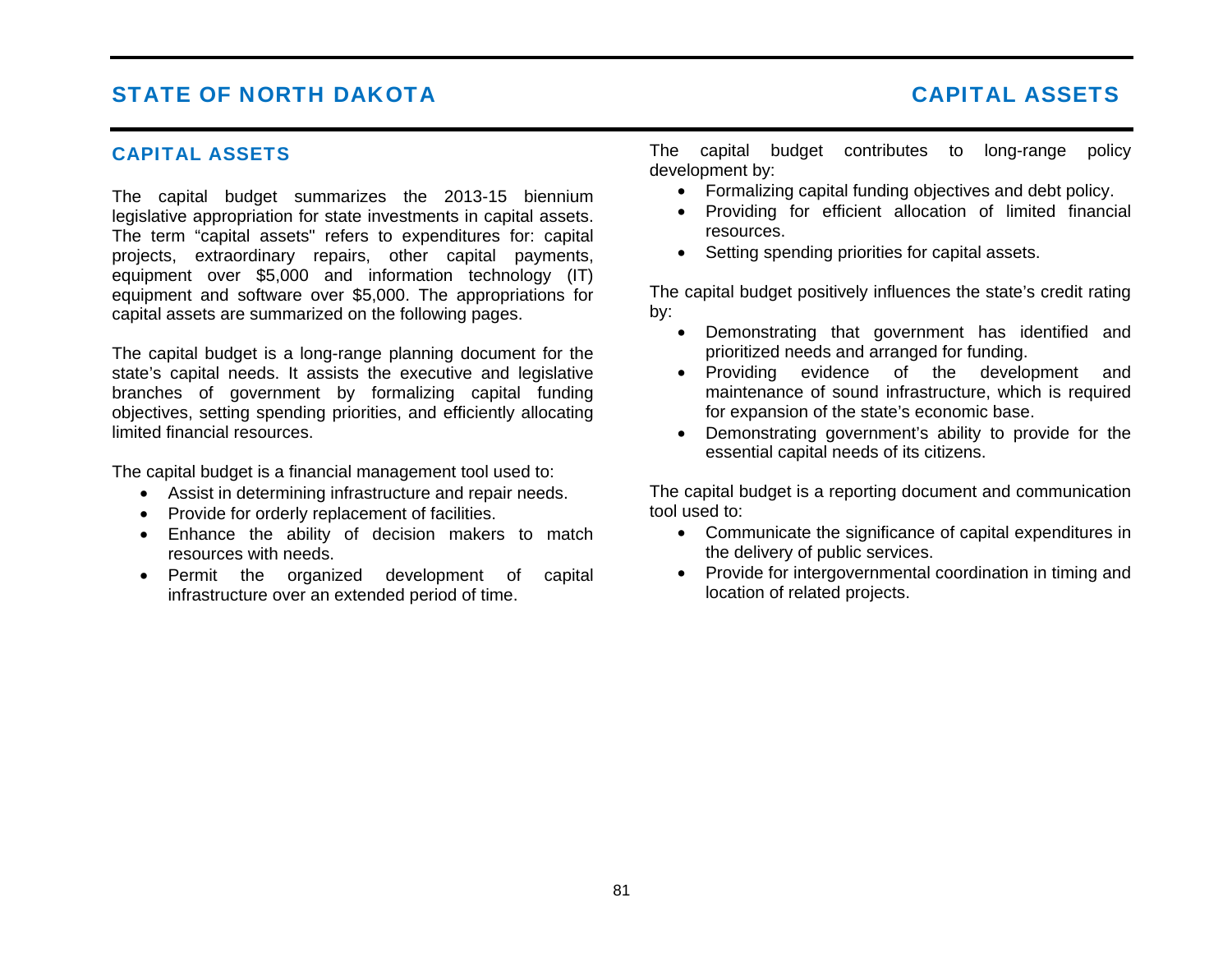|                                                                                                |                 |                          |                      |                                   | <b>IT Equipment</b>                |                                    |
|------------------------------------------------------------------------------------------------|-----------------|--------------------------|----------------------|-----------------------------------|------------------------------------|------------------------------------|
|                                                                                                | <b>Capital</b>  | <b>Extraordinary</b>     | <b>Other Capital</b> | <b>Equipment</b>                  | & Software                         |                                    |
| <b>Agency</b>                                                                                  | <b>Projects</b> | <b>Repairs</b>           | <b>Payments</b>      | <b>Over \$5000</b>                | <b>Over \$5000</b>                 | <b>Total</b>                       |
| 108 Secretary of State<br><b>General Fund</b>                                                  | \$0             | \$0                      | \$0                  | \$10,000<br>10,000                | \$1,000,000                        | \$1,010,000<br>10,000              |
| <b>Federal Funds</b><br><b>Special Funds</b>                                                   |                 |                          |                      |                                   | 1,000,000                          | 1,000,000                          |
| 110 Office of Management and Budget<br><b>General Fund</b><br><b>Federal Funds</b>             | \$0             | \$8,948,793<br>8,948,793 | \$665,143<br>665,143 | \$137,000<br>67,000               | \$110,000                          | \$9,860,936<br>9,680,936           |
| <b>Special Funds</b>                                                                           |                 |                          |                      | 70,000                            | 110,000                            | 180,000                            |
| 112 Information Technology<br><b>General Fund</b><br><b>Federal Funds</b>                      | \$0             | \$8,111<br>8,111         | \$5,406,666          | \$252,500                         | \$10,321,500<br>630,000<br>600,000 | \$15,988,777<br>638,111<br>600,000 |
| <b>Special Funds</b>                                                                           |                 |                          | 5,406,666            | 252,500                           | 9,091,500                          | 14,750,666                         |
| 117 Office of the State Auditor                                                                | \$0             | \$40,000                 | \$0                  | \$0                               | \$0                                | \$40,000                           |
| <b>General Fund</b><br><b>Federal Funds</b><br><b>Special Funds</b>                            |                 | 40,000                   |                      |                                   |                                    | 40,000                             |
| 125 Office of the Attorney General<br><b>General Fund</b><br><b>Federal Funds</b>              | \$0             | \$0                      | \$765,882<br>765,882 | \$1,587,225<br>198,000<br>650,825 | \$10,000                           | \$2,363,107<br>963,882<br>650,825  |
| <b>Special Funds</b>                                                                           |                 |                          |                      | 738,400                           | 10,000                             | 748,400                            |
| 127 Office of State Tax Commissioner                                                           | \$0             | \$0                      | \$0                  | \$50,000                          | \$16,000                           | \$66,000                           |
| <b>General Fund</b><br><b>Federal Funds</b><br><b>Special Funds</b>                            |                 |                          |                      | 50,000                            | 16,000                             | 16,000<br>50,000                   |
| 150 Legislative Assembly                                                                       | \$0             | \$0                      | \$0                  | \$500,000                         | \$800,000                          | \$1,300,000                        |
| <b>General Fund</b><br><b>Federal Funds</b><br><b>Special Funds</b>                            |                 |                          |                      | 500,000                           | 800,000                            | 1,300,000                          |
| 160 Legislative Council<br><b>General Fund</b><br><b>Federal Funds</b><br><b>Special Funds</b> | \$0             | \$0                      | \$0                  | \$41,500<br>41,500                | \$0                                | \$41,500<br>41,500                 |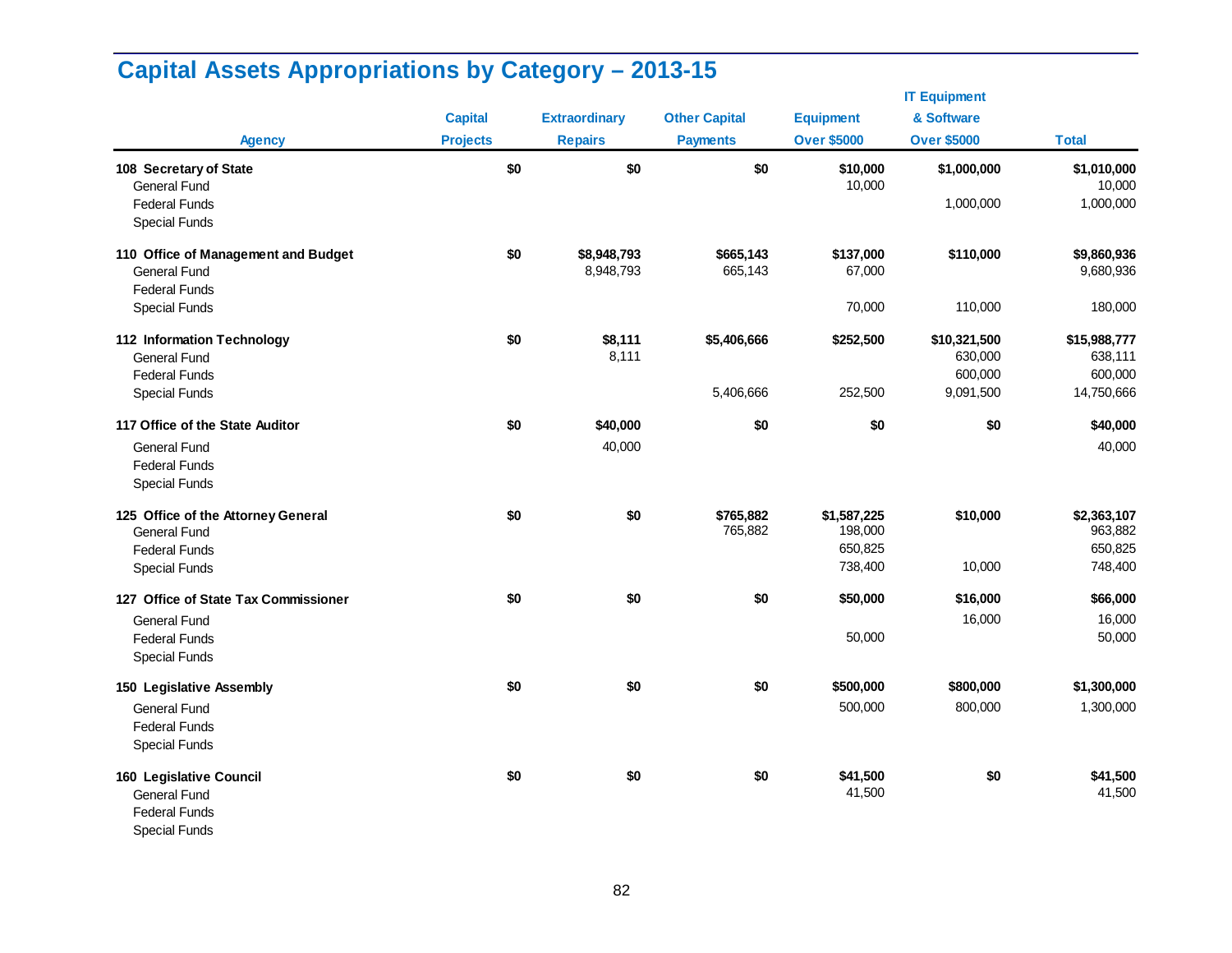|                                                                                                      |                             |                            |                            |                      | <b>IT Equipment</b>  |                             |
|------------------------------------------------------------------------------------------------------|-----------------------------|----------------------------|----------------------------|----------------------|----------------------|-----------------------------|
|                                                                                                      | <b>Capital</b>              | <b>Extraordinary</b>       | <b>Other Capital</b>       | <b>Equipment</b>     | & Software           |                             |
| <b>Agency</b>                                                                                        | <b>Projects</b>             | <b>Repairs</b>             | <b>Payments</b>            | <b>Over \$5000</b>   | <b>Over \$5000</b>   | <b>Total</b>                |
| 180 Judicial Branch<br><b>General Fund</b><br><b>Federal Funds</b><br><b>Special Funds</b>           | \$0                         | \$0                        | \$0                        | \$331,470<br>331,470 | \$516,556<br>516,556 | \$848,026<br>848,026        |
| 188 Legal Counsel for Indigents<br>General Fund<br><b>Federal Funds</b><br><b>Special Funds</b>      | \$0                         | \$0                        | \$0                        | \$0                  | \$14,420<br>14,420   | \$14,420<br>14,420          |
| 215 ND University System<br><b>General Fund</b><br><b>Federal Funds</b><br><b>Special Funds</b>      | \$5,483,413<br>5,483,413    | \$10,000,000<br>10,000,000 | \$10,436,045<br>10,436,045 | \$0                  | \$0                  | \$25,919,458<br>25,919,458  |
| 226 State Land Department<br><b>General Fund</b><br><b>Federal Funds</b>                             | \$0                         | \$0                        | \$0                        | \$10,000             | \$0                  | \$10,000                    |
| <b>Special Funds</b>                                                                                 |                             |                            |                            | 10,000               |                      | 10,000                      |
| 227 Bismarck State College<br><b>General Fund</b><br><b>Federal Funds</b>                            | \$19,300,000<br>12,635,000  | \$207,673<br>207,673       | \$210,000<br>210,000       | \$0                  | \$0                  | \$19,717,673<br>13,052,673  |
| <b>Special Funds</b>                                                                                 | 6,665,000                   |                            |                            |                      |                      | 6,665,000                   |
| 228 Lake Region State College<br><b>General Fund</b><br><b>Federal Funds</b><br><b>Special Funds</b> | \$5,650,184<br>5,650,184    | \$155,367<br>155,367       | \$0                        | \$0                  | \$0                  | \$5,805,551<br>5,805,551    |
| 229 Williston State College<br>General Fund<br><b>Federal Funds</b>                                  | \$15,840,354<br>13,340,354  | \$197,801<br>197,801       | \$0                        | \$0                  | \$0                  | \$16,038,155<br>13,538,155  |
| <b>Special Funds</b>                                                                                 | 2,500,000                   |                            |                            |                      |                      | 2,500,000                   |
| 230 University of North Dakota<br><b>General Fund</b>                                                | \$169,087,262<br>72,600,000 | \$4,504,321<br>4,504,321   | \$97,245<br>97,245         | \$0                  | \$0                  | \$173,688,828<br>77,201,566 |
| <b>Federal Funds</b><br><b>Special Funds</b>                                                         | 96,487,262                  |                            |                            |                      |                      | 96,487,262                  |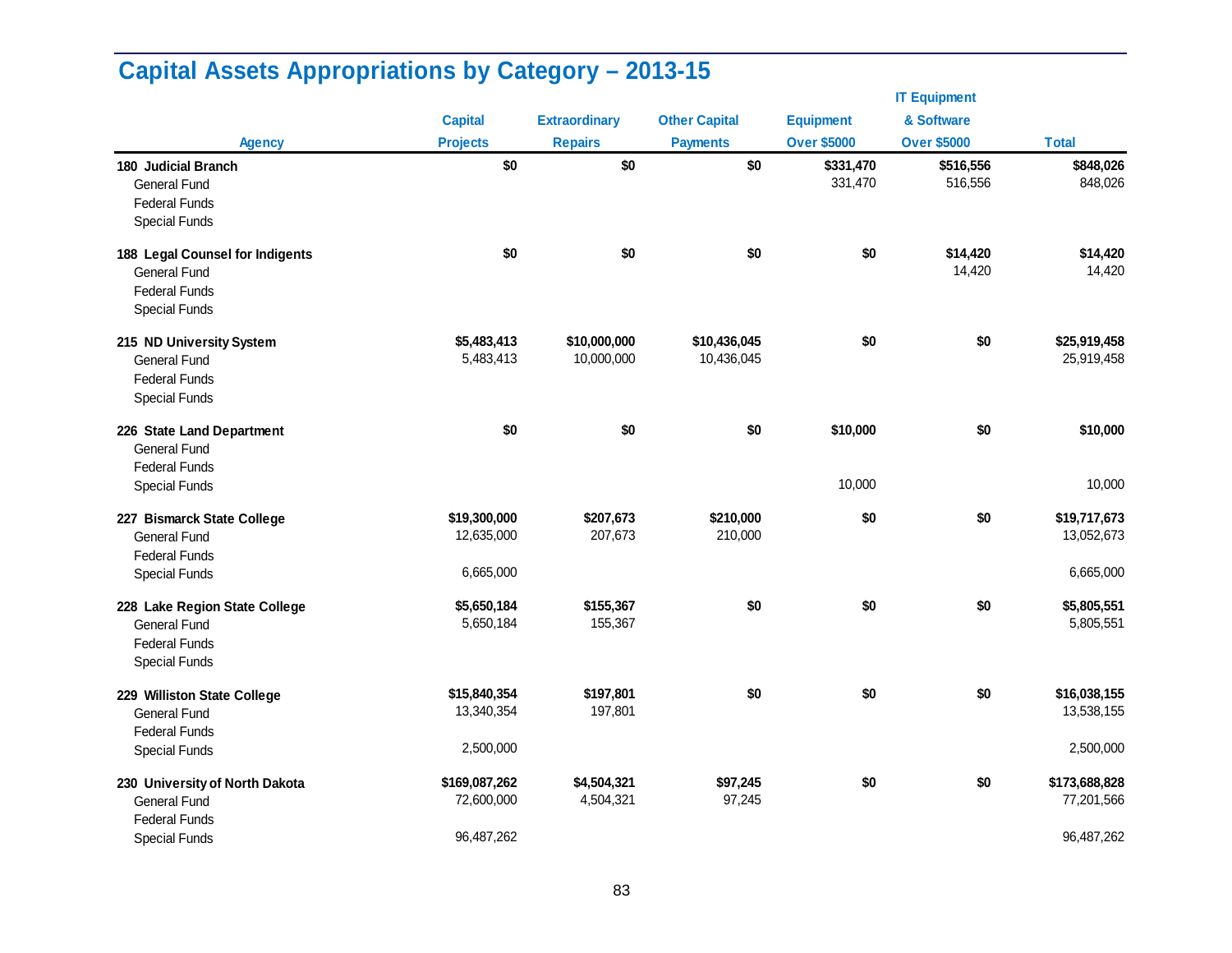|                                   |                 |                      |                      |                    | <b>IT Equipment</b> |              |
|-----------------------------------|-----------------|----------------------|----------------------|--------------------|---------------------|--------------|
|                                   | <b>Capital</b>  | <b>Extraordinary</b> | <b>Other Capital</b> | <b>Equipment</b>   | & Software          |              |
| <b>Agency</b>                     | <b>Projects</b> | <b>Repairs</b>       | <b>Payments</b>      | <b>Over \$5000</b> | <b>Over \$5000</b>  | <b>Total</b> |
| 235 North Dakota State University | \$67,939,356    | \$2,732,244          | \$0                  | \$0                | \$0                 | \$70,671,600 |
| <b>General Fund</b>               | 28,120,000      | 2,732,244            |                      |                    |                     | 30,852,244   |
| <b>Federal Funds</b>              | 660,000         |                      |                      |                    |                     | 660,000      |
| <b>Special Funds</b>              | 39,159,356      |                      |                      |                    |                     | 39,159,356   |
| 238 ND State College of Science   | \$9,435,879     | \$953,713            | \$58,666             | \$0                | \$0                 | \$10,448,258 |
| <b>General Fund</b>               | 8,085,879       | 953,713              | 58,666               |                    |                     | 9,098,258    |
| <b>Federal Funds</b>              |                 |                      |                      |                    |                     |              |
| <b>Special Funds</b>              | 1,350,000       |                      |                      |                    |                     | 1,350,000    |
| 239 Dickinson State University    | \$6,000,000     | \$409,078            | \$0                  | \$0                | \$0                 | \$6,409,078  |
| <b>General Fund</b>               | 6,000,000       | 409,078              |                      |                    |                     | 6,409,078    |
| <b>Federal Funds</b>              |                 |                      |                      |                    |                     |              |
| <b>Special Funds</b>              |                 |                      |                      |                    |                     |              |
| 240 Mayville State University     | \$7,663,650     | \$279,297            | \$79,695             | \$0                | \$0                 | \$8,022,642  |
| <b>General Fund</b>               | 7,663,650       | 279,297              | 79,695               |                    |                     | 8,022,642    |
| <b>Federal Funds</b>              |                 |                      |                      |                    |                     |              |
| <b>Special Funds</b>              |                 |                      |                      |                    |                     |              |
| 241 Minot State University        | \$13,532,595    | \$899,620            | \$0                  | \$0                | \$0                 | \$14,432,215 |
| <b>General Fund</b>               | 1,730,810       | 899,620              |                      |                    |                     | 2,630,430    |
| <b>Federal Funds</b>              |                 |                      |                      |                    |                     |              |
| <b>Special Funds</b>              | 11,801,785      |                      |                      |                    |                     | 11,801,785   |
| 242 Valley City State University  | \$8,741,990     | \$658,319            | \$0                  | \$0                | \$0                 | \$9,400,309  |
| <b>General Fund</b>               | 3,935,153       | 658,319              |                      |                    |                     | 4,593,472    |
| <b>Federal Funds</b>              |                 |                      |                      |                    |                     |              |
| <b>Special Funds</b>              | 4,806,837       |                      |                      |                    |                     | 4,806,837    |
| 243 Dakota College at Bottineau   | \$8,746,109     | \$115,507            | \$0                  | \$0                | \$0                 | \$8,861,616  |
| <b>General Fund</b>               | 1,145,320       | 115,507              |                      |                    |                     | 1,260,827    |
| <b>Federal Funds</b>              |                 |                      |                      |                    |                     |              |
| <b>Special Funds</b>              | 7,600,789       |                      |                      |                    |                     | 7,600,789    |
| 244 North Dakota Forest Service   | \$785,000       | \$44,962             | \$0                  | \$56,248           | \$0                 | \$886,210    |
| <b>General Fund</b>               | 785,000         | 44,962               |                      | 56,248             |                     | 886,210      |
| <b>Federal Funds</b>              |                 |                      |                      |                    |                     |              |
| <b>Special Funds</b>              |                 |                      |                      |                    |                     |              |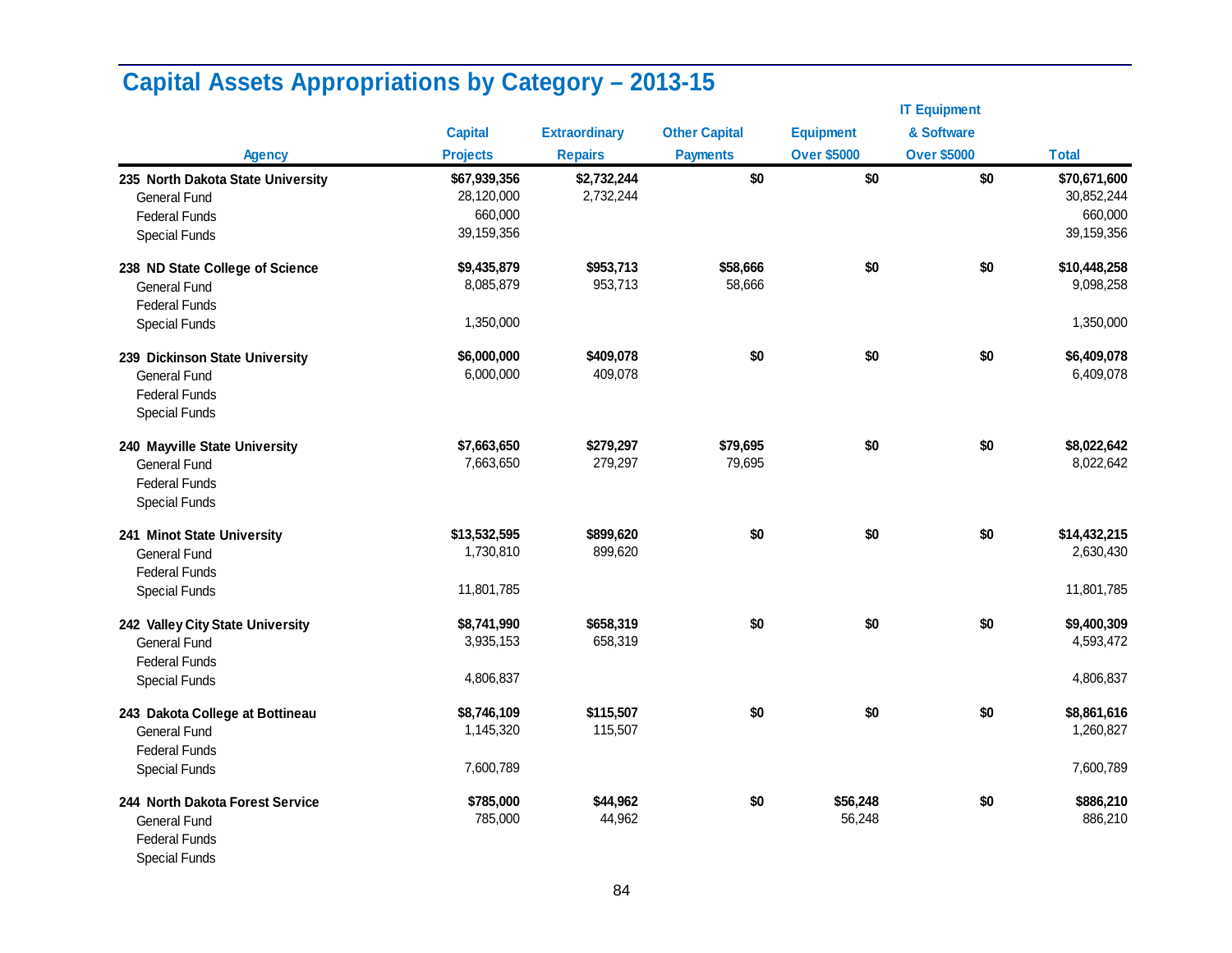|                                    |                 |                      |                      |                    | <b>IT Equipment</b> |              |
|------------------------------------|-----------------|----------------------|----------------------|--------------------|---------------------|--------------|
|                                    | <b>Capital</b>  | <b>Extraordinary</b> | <b>Other Capital</b> | <b>Equipment</b>   | & Software          |              |
| <b>Agency</b>                      | <b>Projects</b> | <b>Repairs</b>       | <b>Payments</b>      | <b>Over \$5000</b> | <b>Over \$5000</b>  | <b>Total</b> |
| 252 School for the Deaf            | \$0             | \$1,128,521          | \$0                  | \$22,500           | \$43,000            | \$1,194,021  |
| <b>General Fund</b>                |                 | 126,262              |                      |                    |                     | 126,262      |
| <b>Federal Funds</b>               |                 |                      |                      |                    |                     |              |
| <b>Special Funds</b>               |                 | 1,002,259            |                      | 22,500             | 43,000              | 1,067,759    |
| 253 ND Vision Services             | \$0             | \$3,318,000          | \$0                  | \$6,400            | \$0                 | \$3,324,400  |
| <b>General Fund</b>                |                 | 3,227,871            |                      |                    |                     | 3,227,871    |
| <b>Federal Funds</b>               |                 |                      |                      |                    |                     |              |
| <b>Special Funds</b>               |                 | 90,129               |                      | 6,400              |                     | 96,529       |
| 301 ND Department of Health        | \$0             | \$319,350            | \$642,688            | \$1,229,250        | \$33,000            | \$2,224,288  |
| <b>General Fund</b>                |                 | 55,528               | 457,380              | 274,000            |                     | 786,908      |
| <b>Federal Funds</b>               |                 | 263,822              | 185,308              | 651,087            | 9,000               | 1,109,217    |
| <b>Special Funds</b>               |                 |                      |                      | 304,163            | 24,000              | 328,163      |
| 305 Tobacco Prevention and Control | \$0             | \$0                  | \$0                  | \$0                | \$6,500             | \$6,500      |
| <b>General Fund</b>                |                 |                      |                      |                    |                     |              |
| <b>Federal Funds</b>               |                 |                      |                      |                    |                     |              |
| <b>Special Funds</b>               |                 |                      |                      |                    | 6,500               | 6,500        |
| 313 Veterans Home                  | \$788,200       | \$1,142,000          | \$408,840            | \$71,200           | \$0                 | \$2,410,240  |
| <b>General Fund</b>                |                 | 581,500              |                      |                    |                     | 581,500      |
| <b>Federal Funds</b>               | 788,200         |                      |                      |                    |                     | 788,200      |
| <b>Special Funds</b>               |                 | 560,500              | 408,840              | 71,200             |                     | 1,040,540    |
| 325 Department of Human Services   | \$0             | \$2,631,008          | \$0                  | \$440,413          | \$216,160           | \$3,287,581  |
| <b>General Fund</b>                |                 | 2,631,008            |                      | 440,413            |                     | 3,071,421    |
| <b>Federal Funds</b>               |                 |                      |                      |                    | 216,160             | 216,160      |
| <b>Special Funds</b>               |                 |                      |                      |                    |                     |              |
| 360 Protection and Advocacy        | \$0             | \$0                  | \$0                  | \$0                | \$11,824            | \$11,824     |
| <b>General Fund</b>                |                 |                      |                      |                    | 11,824              | 11,824       |
| <b>Federal Funds</b>               |                 |                      |                      |                    |                     |              |
| <b>Special Funds</b>               |                 |                      |                      |                    |                     |              |
| 380 Job Service North Dakota       | \$0             | \$0                  | \$20,000             | \$0                | \$0                 | \$20,000     |
| <b>General Fund</b>                |                 |                      |                      |                    |                     |              |
| <b>Federal Funds</b>               |                 |                      | 20,000               |                    |                     | 20,000       |
| <b>Special Funds</b>               |                 |                      |                      |                    |                     |              |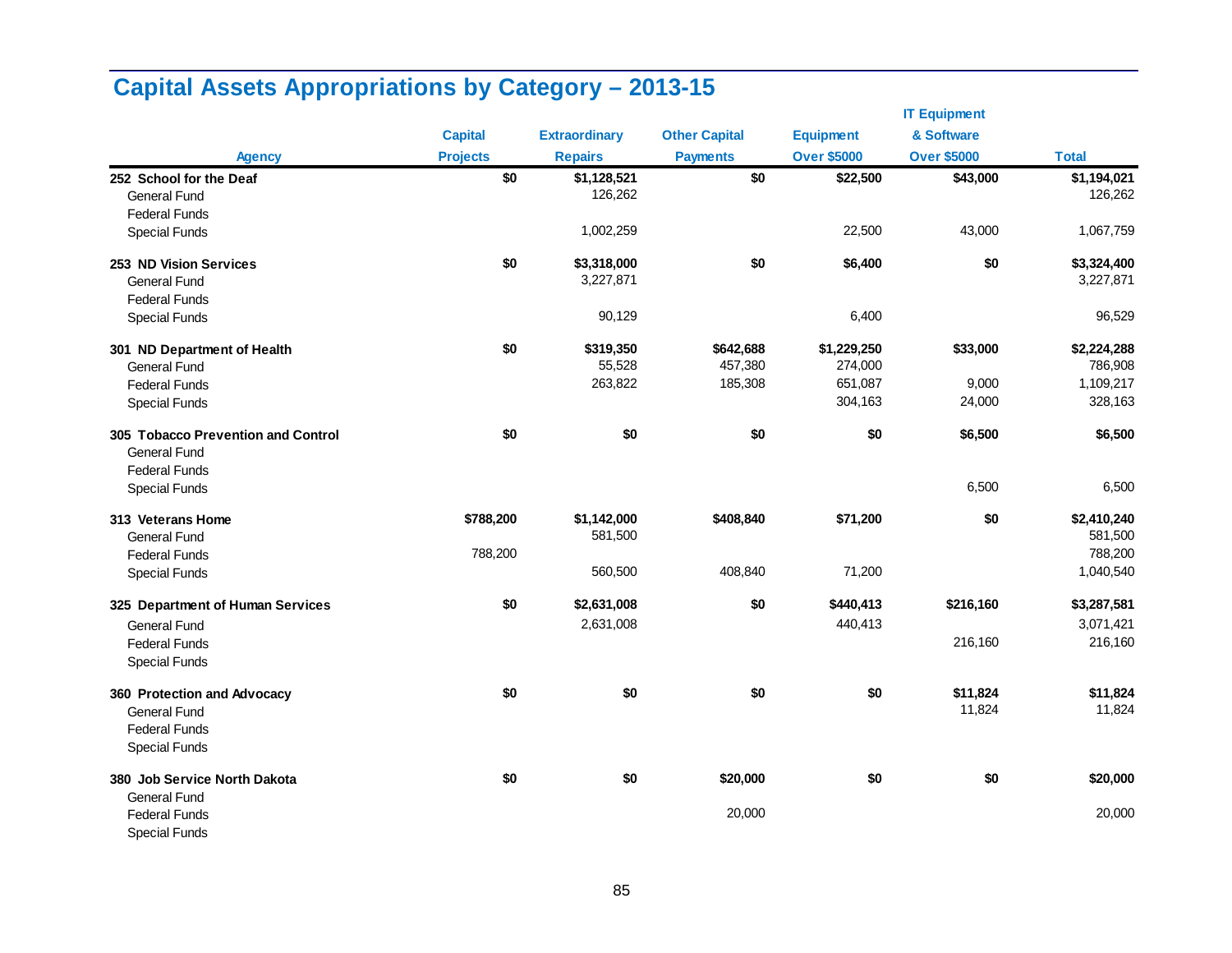|                                            |                 |                      |                      |                    | <b>IT Equipment</b> |              |
|--------------------------------------------|-----------------|----------------------|----------------------|--------------------|---------------------|--------------|
|                                            | <b>Capital</b>  | <b>Extraordinary</b> | <b>Other Capital</b> | <b>Equipment</b>   | & Software          |              |
| <b>Agency</b>                              | <b>Projects</b> | <b>Repairs</b>       | <b>Payments</b>      | <b>Over \$5000</b> | <b>Over \$5000</b>  | <b>Total</b> |
| 401 Insurance Department                   | \$0             | \$0                  | \$0                  | \$0                | \$70,000            | \$70,000     |
| <b>General Fund</b>                        |                 |                      |                      |                    |                     |              |
| <b>Federal Funds</b>                       |                 |                      |                      |                    | 50,000              | 50,000       |
| <b>Special Funds</b>                       |                 |                      |                      |                    | 20,000              | 20,000       |
| 405 Industrial Commission                  | \$0             | \$0                  | \$0                  | \$5,800            | \$0                 | \$5,800      |
| <b>General Fund</b>                        |                 |                      |                      | 5,800              |                     | 5,800        |
| <b>Federal Funds</b>                       |                 |                      |                      |                    |                     |              |
| <b>Special Funds</b>                       |                 |                      |                      |                    |                     |              |
| 408 Public Service Commission              | \$0             | \$0                  | \$0                  | \$28,000           | \$60,665            | \$88,665     |
| <b>General Fund</b>                        |                 |                      |                      | 10,080             | 60,665              | 70,745       |
| <b>Federal Funds</b>                       |                 |                      |                      | 17,920             |                     | 17,920       |
| <b>Special Funds</b>                       |                 |                      |                      |                    |                     |              |
| 412 Aeronautics Commission                 | \$0             | \$330,000            | \$0                  | \$60,000           | \$0                 | \$390,000    |
| <b>General Fund</b>                        |                 |                      |                      |                    |                     |              |
| <b>Federal Funds</b>                       |                 | 277,600              |                      |                    |                     | 277,600      |
| <b>Special Funds</b>                       |                 | 52,400               |                      | 60,000             |                     | 112,400      |
| 471 Bank of North Dakota                   | \$0             | \$0                  | \$0                  | \$250,000          | \$495,000           | \$745,000    |
| <b>General Fund</b>                        |                 |                      |                      |                    |                     |              |
| <b>Federal Funds</b>                       |                 |                      |                      |                    |                     |              |
| <b>Special Funds</b>                       |                 |                      |                      | 250,000            | 495,000             | 745,000      |
| 504 Highway Patrol                         | \$5,000,000     | \$121,000            | \$0                  | \$150,000          | \$0                 | \$5,271,000  |
| <b>General Fund</b>                        | 4,350,000       | 105,000              |                      | 131,000            |                     | 4,586,000    |
| <b>Federal Funds</b>                       |                 |                      |                      |                    |                     |              |
| <b>Special Funds</b>                       | 650,000         | 16,000               |                      | 19,000             |                     | 685,000      |
| 530 Dept of Corrections and Rehabilitation | \$349,950       | \$2,779,446          | \$1,289,450          | \$1,852,900        | \$652,900           | \$6,924,646  |
| <b>General Fund</b>                        | 349,950         | 2,679,446            | 1,289,450            | 254,900            | 652,900             | 5,226,646    |
| <b>Federal Funds</b>                       |                 |                      |                      |                    |                     |              |
| <b>Special Funds</b>                       |                 | 100,000              |                      | 1,598,000          |                     | 1,698,000    |
| 540 Adjutant General                       | \$23,170,000    | \$8,000,000          | \$178,632            | \$2,120,240        | \$1,560,000         | \$35,028,872 |
| <b>General Fund</b>                        | 1,170,000       |                      | 178,632              | 1,438,240          | 1,060,000           | 3,846,872    |
| <b>Federal Funds</b>                       | 22,000,000      | 8,000,000            |                      | 682,000            | 500,000             | 31,182,000   |
| <b>Special Funds</b>                       |                 |                      |                      |                    |                     |              |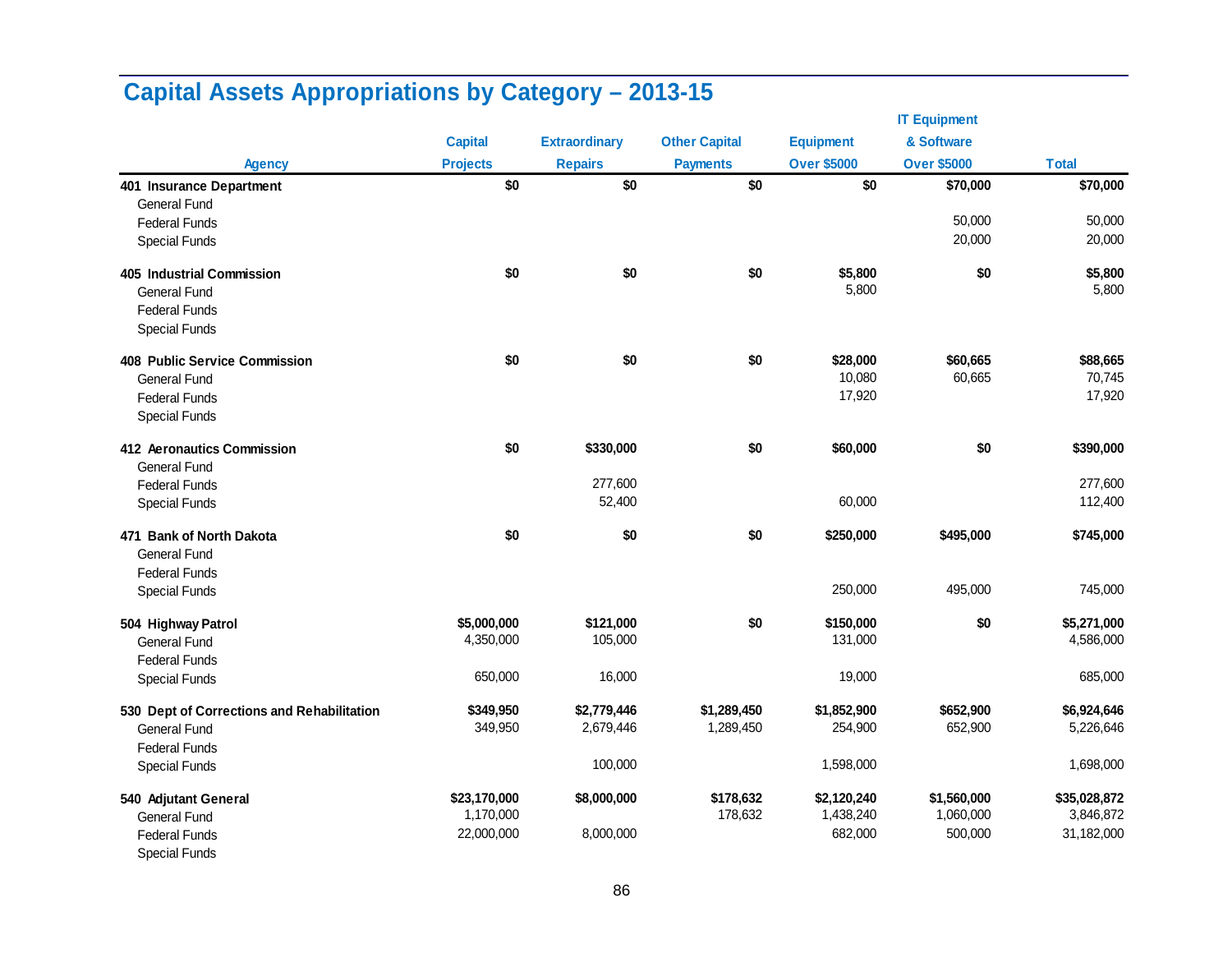|                                                                        |                 |                      |                      |                    | <b>IT Equipment</b> |              |
|------------------------------------------------------------------------|-----------------|----------------------|----------------------|--------------------|---------------------|--------------|
|                                                                        | <b>Capital</b>  | <b>Extraordinary</b> | <b>Other Capital</b> | <b>Equipment</b>   | & Software          |              |
| <b>Agency</b>                                                          | <b>Projects</b> | <b>Repairs</b>       | <b>Payments</b>      | <b>Over \$5000</b> | <b>Over \$5000</b>  | <b>Total</b> |
| 601 Department of Commerce                                             | \$0             | \$0                  | \$0                  | \$10,000           | \$0                 | \$10,000     |
| <b>General Fund</b>                                                    |                 |                      |                      |                    |                     |              |
| <b>Federal Funds</b>                                                   |                 |                      |                      | 10,000             |                     | 10,000       |
| <b>Special Funds</b>                                                   |                 |                      |                      |                    |                     |              |
| 602 Department of Agriculture                                          | \$0             | \$0                  | \$0                  | \$12,000           | \$0                 | \$12,000     |
| <b>General Fund</b>                                                    |                 |                      |                      |                    |                     |              |
| <b>Federal Funds</b>                                                   |                 |                      |                      |                    |                     |              |
| <b>Special Funds</b>                                                   |                 |                      |                      | 12,000             |                     | 12,000       |
| 627 Upper Great Plains Transportation Institute<br><b>General Fund</b> | \$0             | \$0                  | \$0                  | \$0                | \$200,000           | \$200,000    |
| <b>Federal Funds</b>                                                   |                 |                      |                      |                    |                     |              |
| <b>Special Funds</b>                                                   |                 |                      |                      |                    | 200,000             | 200,000      |
| 628 Branch Research Centers                                            | \$0             | \$0                  | \$149,629            | \$1,946,429        | \$0                 | \$2,096,058  |
| <b>General Fund</b>                                                    |                 |                      | 149,629              | 500,000            |                     | 649,629      |
| <b>Federal Funds</b>                                                   |                 |                      |                      |                    |                     |              |
| <b>Special Funds</b>                                                   |                 |                      |                      | 1,446,429          |                     | 1,446,429    |
| <b>630 NDSU Extension Service</b>                                      | \$1,900,000     | \$0                  | \$0                  | \$0                | \$110,000           | \$2,010,000  |
| <b>General Fund</b>                                                    | 950,000         |                      |                      |                    | 110,000             | 1,060,000    |
| <b>Federal Funds</b>                                                   |                 |                      |                      |                    |                     |              |
| <b>Special Funds</b>                                                   | 950,000         |                      |                      |                    |                     | 950,000      |
| 638 Northern Crops Institute                                           | \$0             | \$0                  | \$0                  | \$297,850          | \$0                 | \$297,850    |
| <b>General Fund</b>                                                    |                 |                      |                      | 138,780            |                     | 138,780      |
| <b>Federal Funds</b>                                                   |                 |                      |                      |                    |                     |              |
| <b>Special Funds</b>                                                   |                 |                      |                      | 159,070            |                     | 159,070      |
| 640 NDSU Main Research Center                                          | \$5,925,000     | \$1,340,465          | \$421,772            | \$5,402,259        | \$0                 | \$13,089,496 |
| <b>General Fund</b>                                                    | 5,925,000       | 1,340,465            | 421,772              | 900,000            |                     | 8,587,237    |
| <b>Federal Funds</b>                                                   |                 |                      |                      |                    |                     |              |
| <b>Special Funds</b>                                                   |                 |                      |                      | 4,502,259          |                     | 4,502,259    |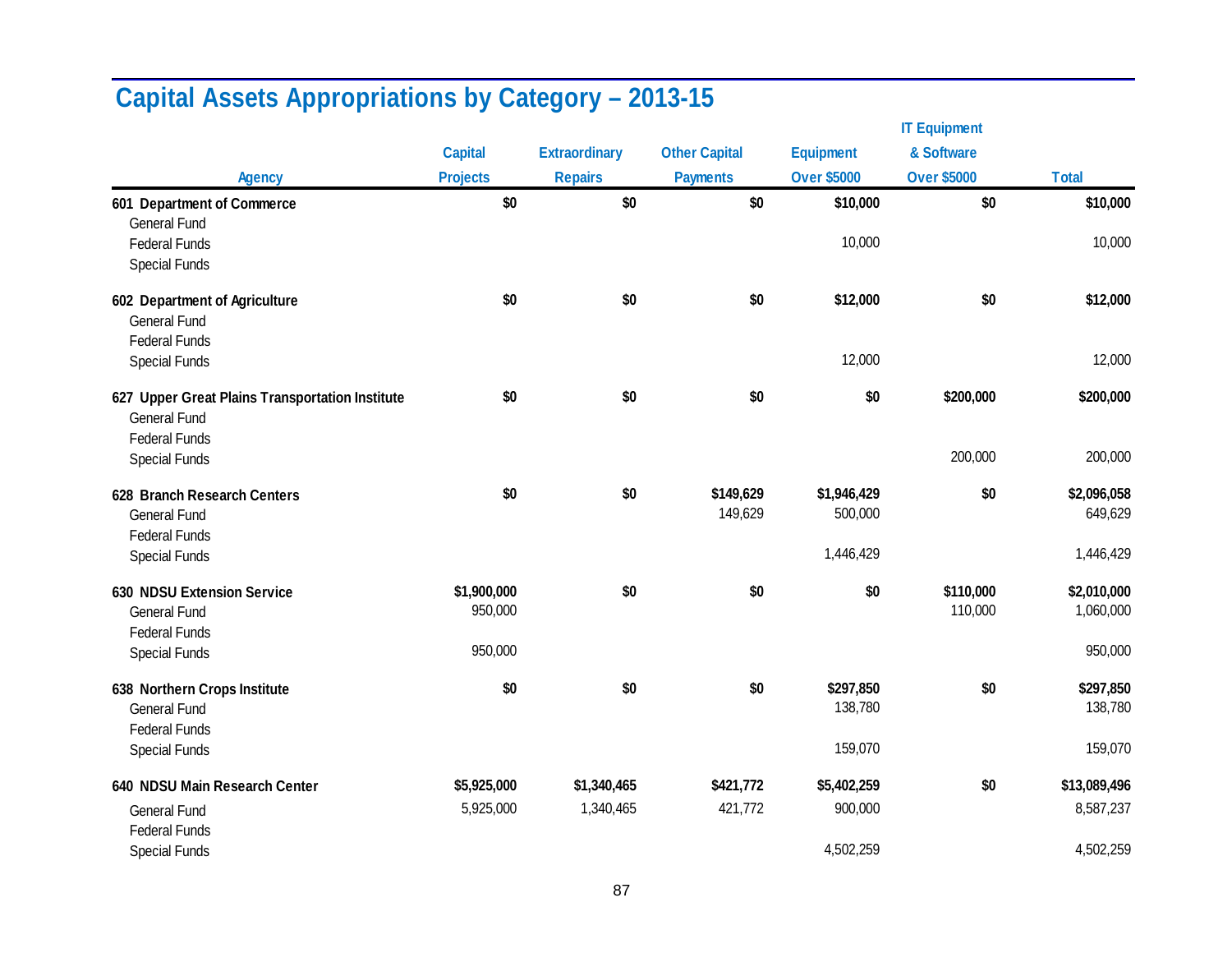|                                     |                 |                      |                      |                    | <b>IT Equipment</b> |                 |
|-------------------------------------|-----------------|----------------------|----------------------|--------------------|---------------------|-----------------|
|                                     | <b>Capital</b>  | <b>Extraordinary</b> | <b>Other Capital</b> | <b>Equipment</b>   | & Software          |                 |
| <b>Agency</b>                       | <b>Projects</b> | <b>Repairs</b>       | <b>Payments</b>      | <b>Over \$5000</b> | <b>Over \$5000</b>  | <b>Total</b>    |
| 649 Agronomy Seed Farm              | \$0             | \$0                  | \$0                  | \$278,000          | \$0                 | \$278,000       |
| <b>General Fund</b>                 |                 |                      |                      |                    |                     |                 |
| <b>Federal Funds</b>                |                 |                      |                      |                    |                     |                 |
| <b>Special Funds</b>                |                 |                      |                      | 278,000            |                     | 278,000         |
| 665 ND State Fair                   | \$0             | \$2,750,000          | \$0                  | \$0                | \$0                 | \$2,750,000     |
| <b>General Fund</b>                 |                 | 2,750,000            |                      |                    |                     | 2,750,000       |
| <b>Federal Funds</b>                |                 |                      |                      |                    |                     |                 |
| <b>Special Funds</b>                |                 |                      |                      |                    |                     |                 |
| 701 Historical Society \1           | \$0             | \$309,721            | \$1,359,004          | \$81,000           | \$0                 | \$1,749,725     |
| <b>General Fund</b>                 |                 | 309,721              | 1,359,004            | 81,000             |                     | 1,749,725       |
| <b>Federal Funds</b>                |                 |                      |                      |                    |                     |                 |
| <b>Special Funds</b>                |                 |                      |                      |                    |                     |                 |
| 720 Game and Fish Department        | \$150,000       | \$1,527,041          | \$1,935,000          | \$625,220          | \$27,000            | \$4,264,261     |
| <b>General Fund</b>                 |                 |                      |                      |                    |                     |                 |
| <b>Federal Funds</b>                | 150,000         | 776,183              | 400.000              | 412,215            |                     | 1,738,398       |
| <b>Special Funds</b>                |                 | 750,858              | 1,535,000            | 213,005            | 27,000              | 2,525,863       |
| 750 Parks and Recreation Department | \$3,705,000     | \$1,057,894          | \$73,627             | \$810,000          | \$0                 | \$5,646,521     |
| <b>General Fund</b>                 | 2,917,500       | 875,094              | 73,627               | 510,000            |                     | 4,376,221       |
| <b>Federal Funds</b>                | 200,000         |                      |                      |                    |                     | 200,000         |
| <b>Special Funds</b>                | 587,500         | 182,800              |                      | 300,000            |                     | 1,070,300       |
| 770 State Water Commission          | \$0             | \$0                  | \$236,657,281        | \$313,200          | \$28,000            | \$236,998,481   |
| <b>General Fund</b>                 |                 |                      |                      |                    |                     |                 |
| <b>Federal Funds</b>                |                 |                      |                      |                    |                     |                 |
| <b>Special Funds</b>                |                 |                      | 236,657,281          | 313,200            | 28,000              | 236,998,481     |
| 801 Department of Transportation    | \$6,397,400     | \$6,000,000          | \$1,756,755,490      | \$45,644,817       | \$213,500           | \$1,815,011,207 |
| <b>General Fund</b>                 |                 |                      | 541,000,000          | 4,500,000          |                     | 545,500,000     |
| <b>Federal Funds</b>                |                 |                      | 543,322,442          | 250,280            |                     | 543,572,722     |
| <b>Special Funds</b>                | 6,397,400       | 6,000,000            | 672,433,048          | 40,894,537         | 213,500             | 725,938,485     |
| <b>Total All Agencies</b>           | \$385,591,342   | \$62,909,252         | \$2,017,610,755      | \$64,633,421       | \$16,516,025        | \$2,547,260,795 |
| <b>General Fund</b>                 | 182,837,213     | 44,836,701           | 557,242,170          | 10,388,431         | 3,872,365           | 799,176,880     |
| <b>Federal Funds</b>                | 23,798,200      | 9,317,605            | 543,927,750          | 2,724,327          | 2,375,160           | 582,143,042     |
| <b>Special Funds</b>                | 178,955,929     | 8,754,946            | 916,440,835          | 51,520,663         | 10,268,500          | 1,165,940,873   |

\1 Historical Society Priority Funding Pool - In addition to the amounts shown, the 2013 legislature provided a \$950,000 appropriation for various capital projects, extraordinary repairs, and other expenses to be determined by the agency.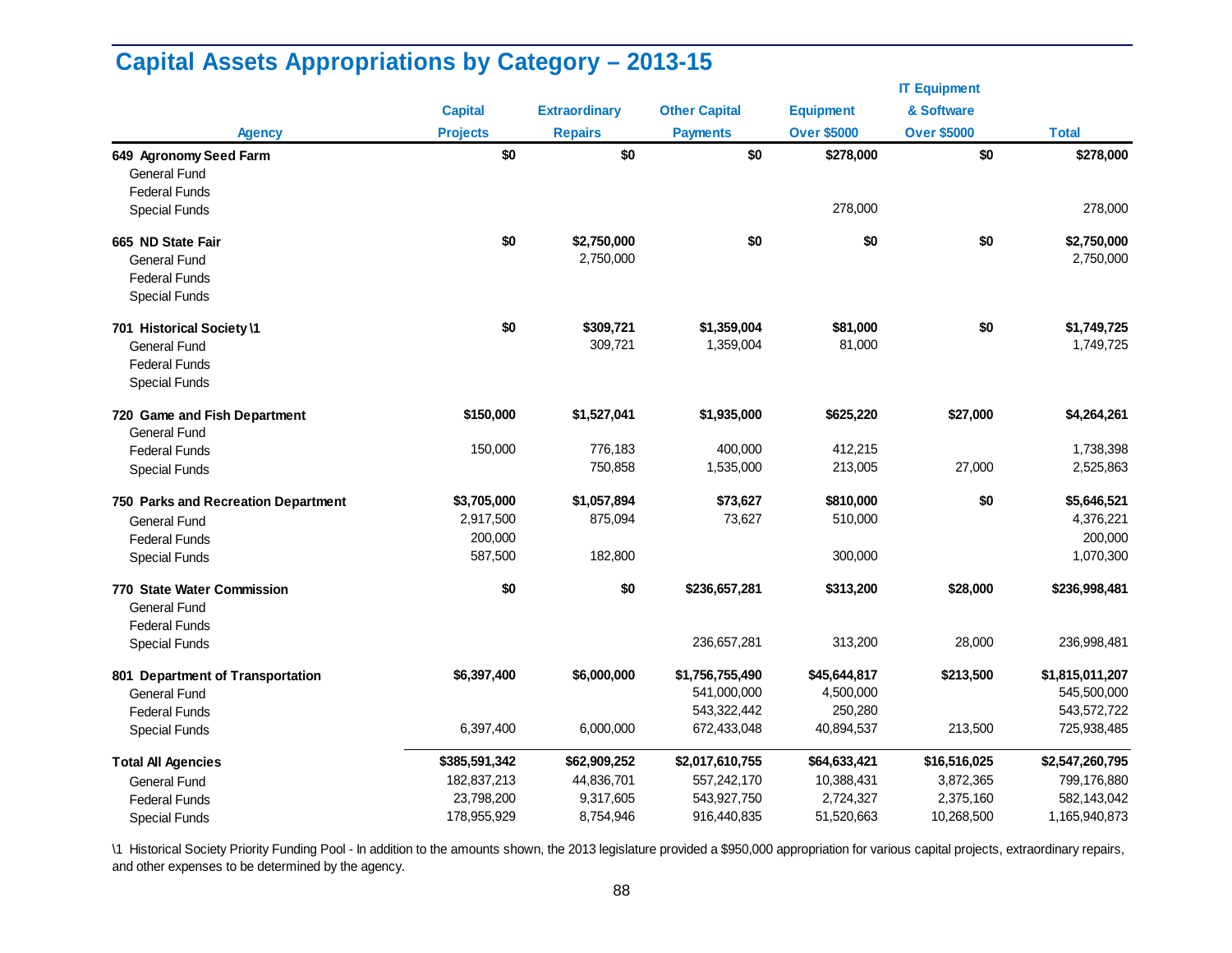# STATE OF NORTH DAKOTA NAMEL ASSETS STATE OF NORTH DAKOTA

### CAPITAL PROJECTS

Capital projects are expenditures for land, new construction, additions, renovations, restorations and demolitions of buildings and infrastructure. For each approved capital project, the appropriated amount, project description and anticipated operating and staffing costs for the upcoming biennium are provided on the following pages.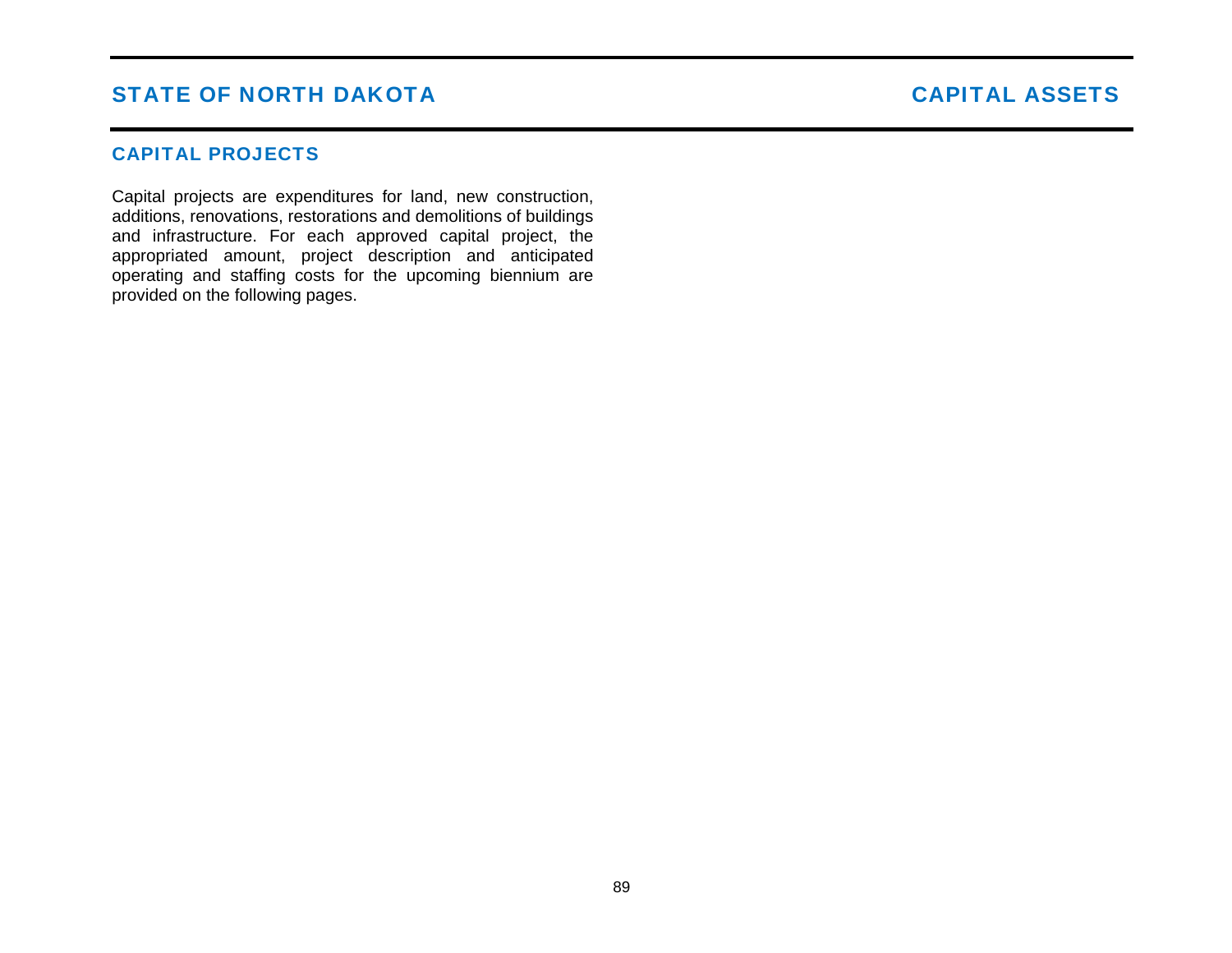|                                   |                                                                        |               | <b>General</b> | <b>Federal</b> | <b>Special</b> |
|-----------------------------------|------------------------------------------------------------------------|---------------|----------------|----------------|----------------|
| <b>Agency</b>                     | <b>Capital Project</b>                                                 | <b>Total</b>  | <b>Fund</b>    | <b>Funds</b>   | <b>Funds</b>   |
| 215 ND University System          | Capital Projects Contingency Pool                                      | 5,483,413     | 5,483,413      |                |                |
|                                   | <b>Total</b>                                                           | \$5,483,413   | \$5,483,413    | \$0            | \$0            |
| 227 Bismarck State College        | <b>Communications and Creative Arts Center</b>                         | 19,300,000    | 12,635,000     |                | 6,665,000      |
|                                   | <b>Total</b>                                                           | \$19,300,000  | \$12,635,000   | \$0            | \$6,665,000    |
| 228 Lake Region State College     | Erlandson Technical Center Remodel                                     | \$5,650,184   | \$5,650,184    | \$0            | \$0            |
| 229 Williston State College       | <b>Stevens Hall Renovation</b>                                         | 11,630,354    | 11,630,354     |                | $\Omega$       |
|                                   | Campus Drive                                                           | 1,710,000     | 1,710,000      |                | $\Omega$       |
|                                   | <b>Workforce Training Building</b>                                     | 2,500,000     | 0              |                | 2,500,000      |
|                                   | <b>Total</b>                                                           | \$15,840,354  | \$13,340,354   | \$0            | \$2,500,000    |
| 230 University of North Dakota    | SoMHS Renovation / Addition                                            | 60,450,000    | 60,450,000     |                |                |
|                                   | Law School Renovation                                                  | 11,400,000    | 11,400,000     |                |                |
|                                   | SoMHS Family Practice Center Skywalk                                   | 750,000       | 750,000        |                |                |
|                                   | <b>COBPA Renovation &amp; Addition</b>                                 | 20,500,000    |                |                | 20,500,000     |
|                                   | Indoor Track and Football Practice Field                               | 19,500,000    |                |                | 19,500,000     |
|                                   | <b>Resident Apartment Building</b>                                     | 8,300,000     |                |                | 8,300,000      |
|                                   | <b>Student Housing Facility</b>                                        | 19,187,262    |                |                | 19, 187, 262   |
|                                   | Wilkerson Hall Renovation and Addition                                 | 29,000,000    |                |                | 29,000,000     |
|                                   | <b>Total</b>                                                           | \$169,087,262 | \$72,600,000   | \$0            | \$96,487,262   |
| 235 North Dakota State University | STEM Classroom and Laboratory Building                                 | 28,120,000    | 28,120,000     |                |                |
|                                   | Low Rise Lavatory Renovation - Phase I                                 | 1,000,000     |                |                | 1,000,000      |
|                                   | Low Rise Lavatory Renovation - Phase II                                | 1,030,000     |                |                | 1,030,000      |
|                                   | Memorial Union Food Court                                              | 975,000       |                |                | 975,000        |
|                                   | Nutrition Dietetics and Hospitality Lab                                | 750,000       |                |                | 750,000        |
|                                   | Center for Computationally Assisted Science and Technology<br>Upgrades | 660,000       |                | 660,000        |                |
|                                   | Sanford Health Athletic Complex (formerly Bison Sports<br>Arena)       | 35,404,356    |                |                | 35,404,356     |
|                                   | <b>Total</b>                                                           | \$67,939,356  | \$28,120,000   | \$660,000      | \$39,159,356   |
| 238 ND State College of Science   | Old Main Renovation                                                    | 8,085,879     | 8,085,879      |                |                |
|                                   | Football Complex Renovation                                            | 1,350,000     |                |                | 1,350,000      |
|                                   | <b>Total</b>                                                           | \$9,435,879   | \$8,085,879    | \$0            | \$1,350,000    |
| 239 Dickinson State University    | Theodore Roosevelt Presidential Library                                | 6,000,000     | 6,000,000      |                |                |
|                                   | Total                                                                  | \$6,000,000   | \$6,000,000    | \$0            | \$0            |
| 240 Mayville State University     | Old Gymnasium / Health Education Building                              | 5,510,000     | 5,510,000      |                |                |
|                                   | Campus-wide Drainage Improvements                                      | 2,153,650     | 2,153,650      |                |                |
|                                   | <b>Total</b>                                                           | \$7,663,650   | \$7,663,650    | \$0            | \$0            |
| 241 Minot State University        | <b>Plant Services Building</b>                                         | 1,732,595     | 1,730,810      |                | 1,785          |
|                                   | Renovation of Campus Athletic Facilities                               | 11,800,000    |                |                | 11,800,000     |
|                                   | <b>Total</b>                                                           | \$13,532,595  | \$1,730,810    | \$0            | \$11,801,785   |

# **Capital Projects Appropriations – 2013-15**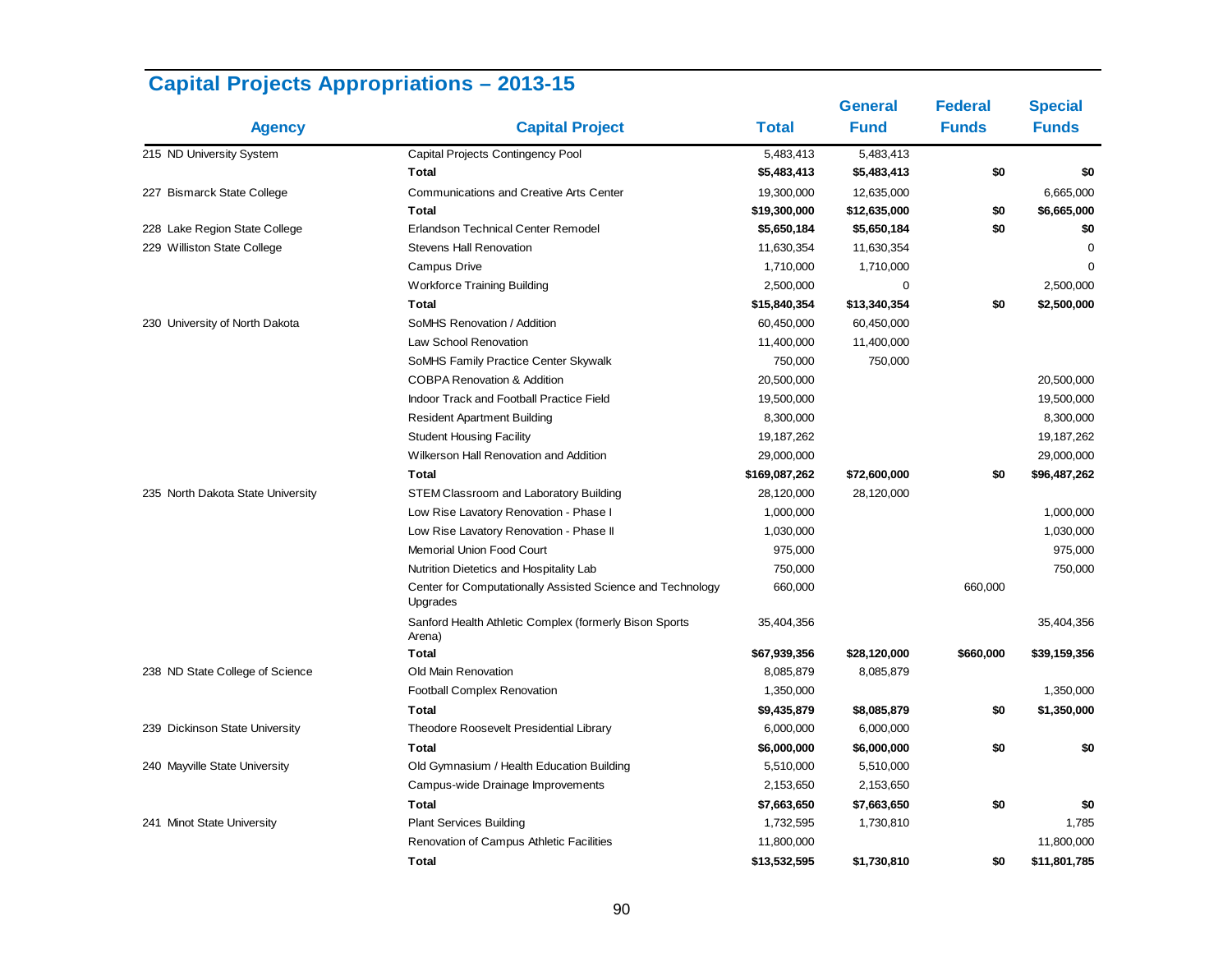|                                            |                                              |               | <b>General</b> | <b>Federal</b> | <b>Special</b> |
|--------------------------------------------|----------------------------------------------|---------------|----------------|----------------|----------------|
| <b>Agency</b>                              | <b>Capital Project</b>                       | <b>Total</b>  | <b>Fund</b>    | <b>Funds</b>   | <b>Funds</b>   |
| 242 Valley City State University           | Hillside Slope Stabilization                 | 580,510       | 480,510        |                | 100,000        |
|                                            | Vangstad Hall Renovation                     | 3,454,643     | 3,454,643      |                |                |
|                                            | WE Osmon Fieldhouse Addition Phase II        | 4,706,837     |                |                | 4,706,837      |
|                                            | Total                                        | \$8,741,990   | \$3,935,153    | \$0            | \$4,806,837    |
| 243 Dakota College at Bottineau            | Campus Backup Generator                      | 375,820       | 375,820        |                |                |
|                                            | Thatcher Hall Heating Upgrades               | 769,500       | 769,500        |                |                |
|                                            | <b>Gross Hall Update</b>                     | 732,460       |                |                | 732,460        |
|                                            | Mead Hall Update                             | 1,171,586     |                |                | 1,171,586      |
|                                            | Milligan Hall Remodel                        | 896,743       |                |                | 896,743        |
|                                            | Old Main Remodel                             | 4,800,000     |                |                | 4,800,000      |
|                                            | Total                                        | \$8,746,109   | \$1,145,320    | \$0            | \$7,600,789    |
| 244 Forest Service                         | Nursery Freezer Conversion and Shop Facility | \$785,000     | \$785,000      | \$0            | \$0            |
| 313 Veterans Home                          | <b>Workshop Addition</b>                     | \$788,200     | \$0            | \$788,200      | \$0            |
| 504 Highway Patrol                         | <b>Training Facility Phase I</b>             | \$5,000,000   | \$4,350,000    | \$0            | \$650,000      |
| 530 Dept of Corrections and Rehabilitation | <b>MRCC Flood Hazard Mitigation</b>          | \$349,950     | \$349,950      |                |                |
| 540 Adjutant General                       | 100% Federal Construction                    | 22,000,000    |                | 22,000,000     |                |
|                                            | State Radio Expansion                        | 960,000       | 960,000        |                |                |
|                                            | State Radio Fire Suppression                 | 210,000       | 210,000        |                |                |
|                                            | Total                                        | \$23,170,000  | \$1,170,000    | \$22,000,000   | \$0            |
| 630 NDSU Extension Service                 | 4-H Camp                                     | \$1,900,000   | \$950,000      | \$0            | \$950,000      |
| 640 NDSU Main Research Center              | Agronomy Laboratories                        | \$5,925,000   | \$5,925,000    | \$0            | \$0            |
| 720 Game and Fish Department               | Lonetree WMA Heated Storage Building         | \$150,000     | \$0            | \$150,000      | \$0            |
| 750 Parks and Recreation Department        | FSSP Admin Office/Visitor Contact Facility   | 750,000       | 750,000        |                |                |
|                                            | LMSP Asphalt Road/Parking Lot Repairs        | 960,000       | 960,000        |                |                |
|                                            | LSSP Campground Comfort Station              | 500,000       | 300,000        | 200,000        |                |
|                                            | <b>LCSP Campsite Expansion</b>               | 520,000       | 520,000        |                |                |
|                                            | ICSP Interpretive Exhibit Completion         | 200,000       |                |                | 200,000        |
|                                            | LSSP Marina Dock Purchase                    | 775,000       | 387,500        |                | 387,500        |
|                                            | Total                                        | \$3,705,000   | \$2,917,500    | \$200,000      | \$587,500      |
| 801 Department of Transportation           | Land and Buildings                           | 5,197,400     | 0              | 0              | 5,197,400      |
|                                            | <b>Radio Sites</b>                           | 1,200,000     | 0              | 0              | 1,200,000      |
|                                            | Total                                        | \$6,397,400   | \$0            | \$0            | \$6,397,400    |
|                                            |                                              | \$385,591,342 | \$182,837,213  | \$23,798,200   | \$178,955,929  |

# **Capital Projects Appropriations – 2013-15**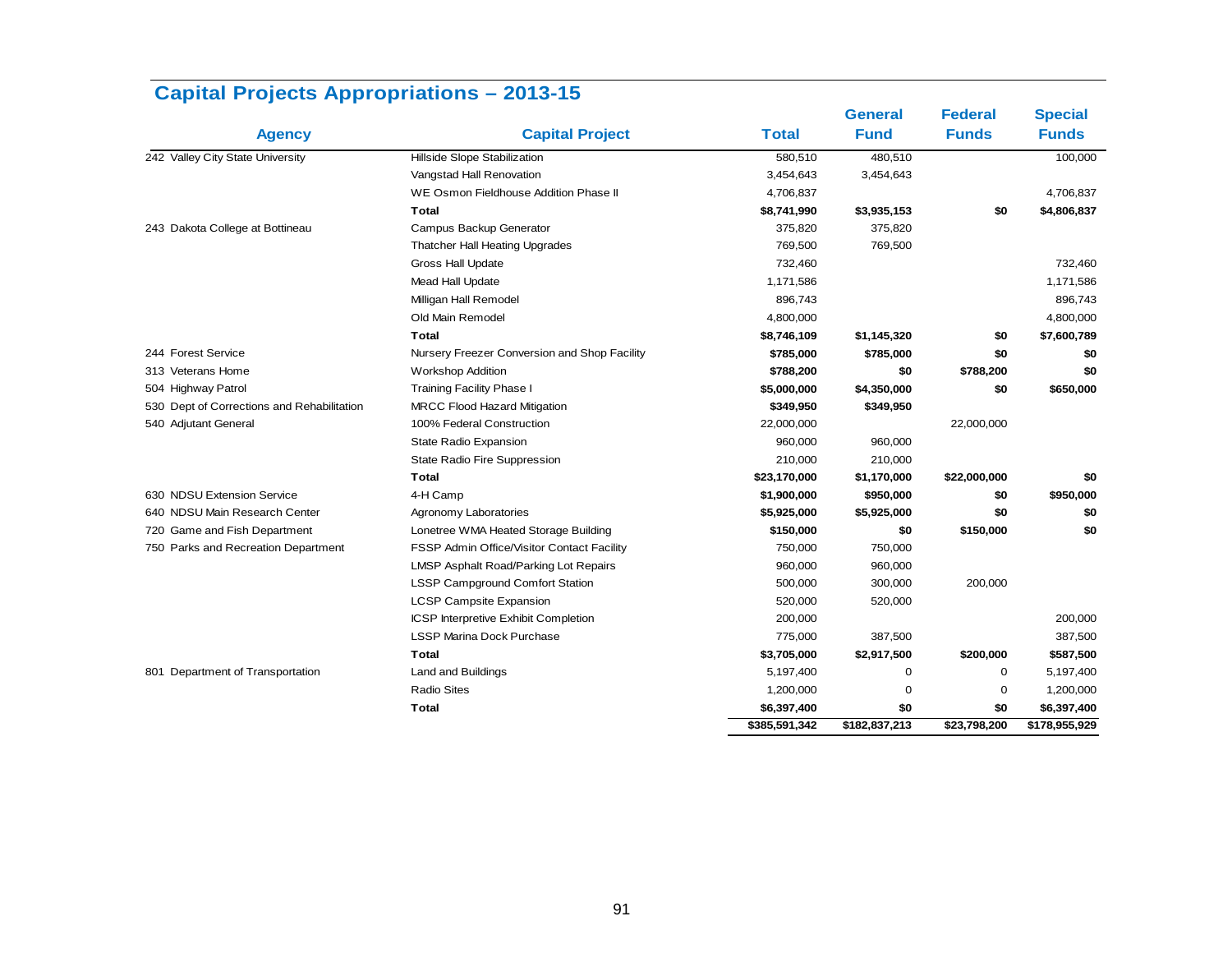## CAPITAL PROJECTS DESCRIPTIONS

#### **215 – North Dakota University System**

#### Capital Projects Contingency Pool

\$5.5 million from the general fund is authorized for distribution to higher education institutions if the lowest bid for a capital project exceeds the legislative appropriation for the project. Authorized projects include those receiving a general fund appropriation in 2013 SB 2003. Funds will be prorated if requests exceed the appropriated contingency pool budget.

#### **227 – Bismarck State College**

#### Communications and Creative Arts Center

Phase one of the project includes approximately 59,290 total square feet, including: academic space for the Theatre Arts, Visual Arts, Music and English programs, as well as a Learning Commons. A second phase of the project would include a theater funded entirely through donations and other income. Total project authority is \$19.3 million. Phase one includes \$12.6 million from the general fund and \$665,000 from donations and other income. Phase two includes \$6.0 million from donations and other income. Increased general fund operating and maintenance costs are estimated at \$400,000 per biennium.

#### **228 – Lake Region State College**

#### Erlandson Technical Center Addition and Renovation

This project includes an addition of approximately 24,000 square feet to the Erlandson Technical Center, as well as renovation of about 9,000 square feet of existing space and improvements to the building's exterior. The new space will be used for expansion of the nursing program and to enhance training facilities for the Simulator Technology, Wind Energy Technician and Automotive Technology programs. The project includes \$5.7 million from the general fund. The addition will result in additional general fund operating and maintenance costs of \$57,400 per biennium.

#### **229 – Williston State College**

#### Stevens Hall Renovation

This project will remodel nearly 64,000 square feet of the existing Stevens Hall and provide an addition for a building entrance, student study space, cafeteria space and future classroom space. The project will address documented concerns with health, safety, welfare, air quality, and ADA issues. The project includes \$11.6 million from the general fund. Decreased operating and maintenance costs are estimated at \$50,000 per biennium.

#### Campus Drive

This project will provide a new campus center drive that will increase safety by reducing pedestrian/vehicular conflicts. The road will also provide access to the new residence hall and the workforce training facilities. The project includes \$1.7 million from the general fund. Any increase in operating and maintenance costs will be paid within the agency's budget.

#### Workforce Training Center

Originally authorized by the 2011 Legislative Assembly, this project will construct a new Workforce Training Center. The 2013 Legislative Assembly provided \$2.5 million in Bank of North Dakota (BND) borrowing authority, bringing the total project costs to \$6.7 million. The budget includes \$500,000 from the general fund and \$6.2 million from local funds or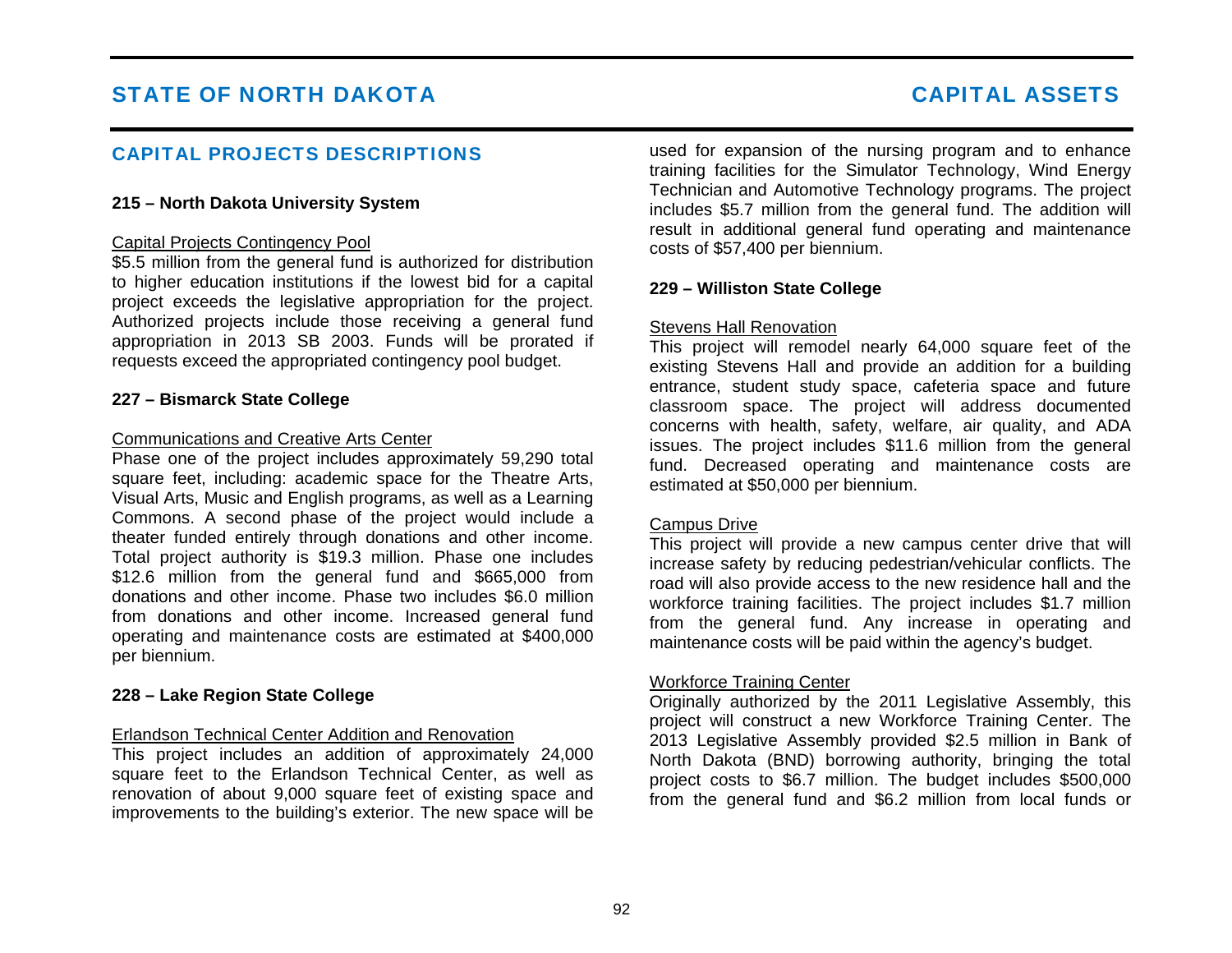private donations. Added operating and maintenance costs of \$56,280 per year will be paid with local funds.

#### **230 – University of North Dakota**

#### School of Medicine and Health Science (SoMHS) Renovation/Addition

This authorization will allow for construction of a new School of Medicine and Health Sciences building of approximately 377,000 square feet. The \$122.5 million project includes \$60.5 million from the general fund and \$62.0 million in BND borrowing authority. UND anticipates removing eight older buildings as a result of this project, which will save approximately \$450,000 in operating and maintenance costs annually. These dollars will be reassigned to support operational costs of the new building.

#### Renovation and Addition of Law School

This project includes a complete remodel of the existing 21,000 square foot Law School and about a 4,000 square foot addition. The project will complete the code required improvements to the mechanical, electrical and fire protection systems. The project includes \$11.4 million from the general fund. The project will result in increased operating and maintenance costs of \$166,000 per biennium to be paid within the agency's budget.

#### SoMHS Bismarck Family Practice Center Skywalk

This project authorizes \$750,000 from the general fund to construct a skywalk between the SoMHS Bismarck Family Practice Center building and Sanford Medical Health. A dollarfor-dollar match is required from non-state resources.

#### Student Housing Facility

This project would remove existing older housing units and build 250 beds on the same site. The project is Phase 3 of the Campus Housing Master Plan and provides 95,000 square feet. The project includes \$19.2 million in special funds. Equipment and furnishings are included in the cost. The project will not result in additional special fund operating and maintenance costs.

#### Resident Apartment Building – Currently Leased

This authorization will allow UND to purchase an existing student-occupied apartment building. The project includes \$8.3 million of special funds. The project will not result in additional special fund operating and maintenance costs.

#### College of Business and Public Administration Renovation/Addition

This is a reauthorization from the 2009-11 biennium. This project includes a complete renovation of the existing building exterior including the masonry and window systems. The project includes \$20.5 million of special funds. The project will result in additional special fund operating and maintenance costs of \$90,000 per biennium.

#### Indoor Track and Football Practice Field

This is a reauthorization from the 2009-11 biennium. The UND Athletic Department currently has no indoor multi-purpose space of sufficient size and arrangement to accommodate allweather practice for track, football and baseball. UND has retained a sports facility consultant to develop this \$19.5 million special fund project. The project will result in increased operating and maintenance costs of \$330,750 per biennium to be paid with special funds.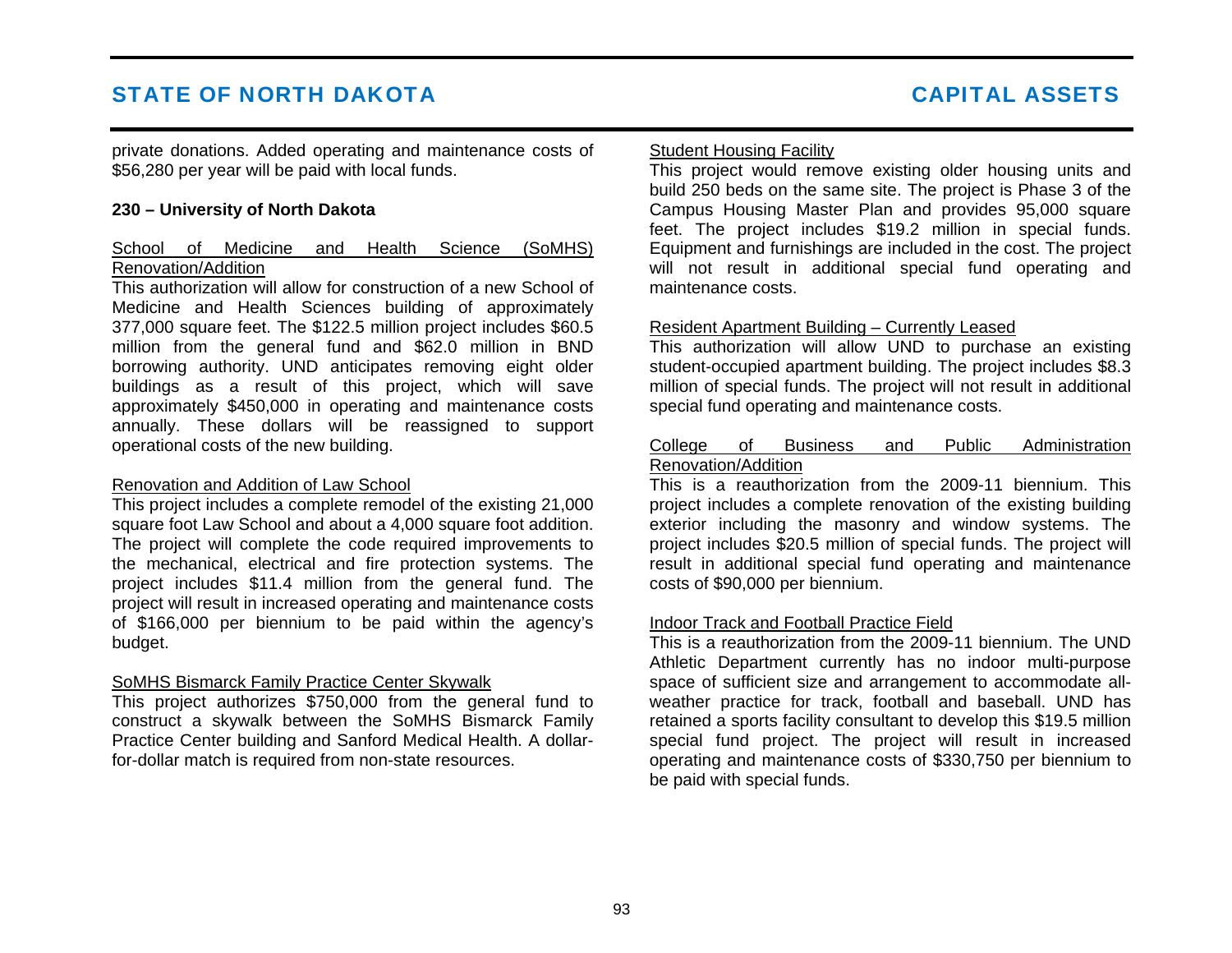#### Wilkerson Dining Hall Reauthorization

This is a reauthorization of a 2011-13 biennium project. The facility is the largest UND food service center and is also a 24 hour service center for students. The project includes both a renovation of and addition to the existing facility. \$29.0 million in special funds will be generated through the issuance of revenue bonds. Operating costs are estimated to increase by \$400,000 per biennium as a result of the project and will be paid with special funds.

#### **235 – North Dakota State University**

#### **STEM Classroom and Laboratory Building**

This project will provide for a new building consisting of about 145,000 square feet to house traditional and open-frame classrooms, laboratories, and the required support spaces for science, technology, engineering and math instruction. The project includes \$28.1 million from the general fund. The project will result in increased operating and maintenance costs of \$330,750 per biennium to be paid from the general fund.

#### Low Rise Lavatory Renovation – Phase I

This first phase of five phases consists of remodeling the low rise residence hall bathrooms and the associated infrastructure. The project includes \$1.0 million of special funds. The project will not result in additional special fund operating and maintenance costs.

#### Memorial Union Food Court

This project will upgrade the lighting, circulation and signage in the existing space. When combined this will shorten lines and speed up service leading to additional sales revenue. The project includes \$975,000 of special funds. The project will not result in additional special fund operating and maintenance costs.

#### Low Rise Lavatory Renovation – Phase II

This second phase of five phases consists of remodeling the low rise residence hall bathrooms and the associated infrastructure. The project includes \$1.0 million of special funds. The project will not result in additional special fund operating and maintenance costs.

#### Nutrition and Dietetics and Hospitality Lab

This project will update the existing food production laboratory. The existing laboratory has documented federal code and building code deficiencies. The project includes \$750,000 of special funds. The project will not result in additional special fund operating and maintenance costs.

#### Sanford Health Athletic Complex (Formerly Bison Sports Arena)

This is a re-authorization of the 2007-09 project. The renovation includes improvements to the HVAC system, ADA accessibility, locker rooms, training areas, classrooms, the pool, and playing surfaces. The building houses 150,639 square feet. The project includes \$35.4 million of special funds. Anticipated operating or maintenance costs will be paid with local dollars.

#### Center for Computationally Assisted Science and Technology **Upgrades**

This project will improve the specialized computer room in the NDSU Research and Technology Park R2 building, including power, cooling, fire protection, space and security features. The \$660,000 project will be paid with federal funds. Anticipated increased operating and maintenance costs of \$96,000 per biennium will be paid with local or grant dollars.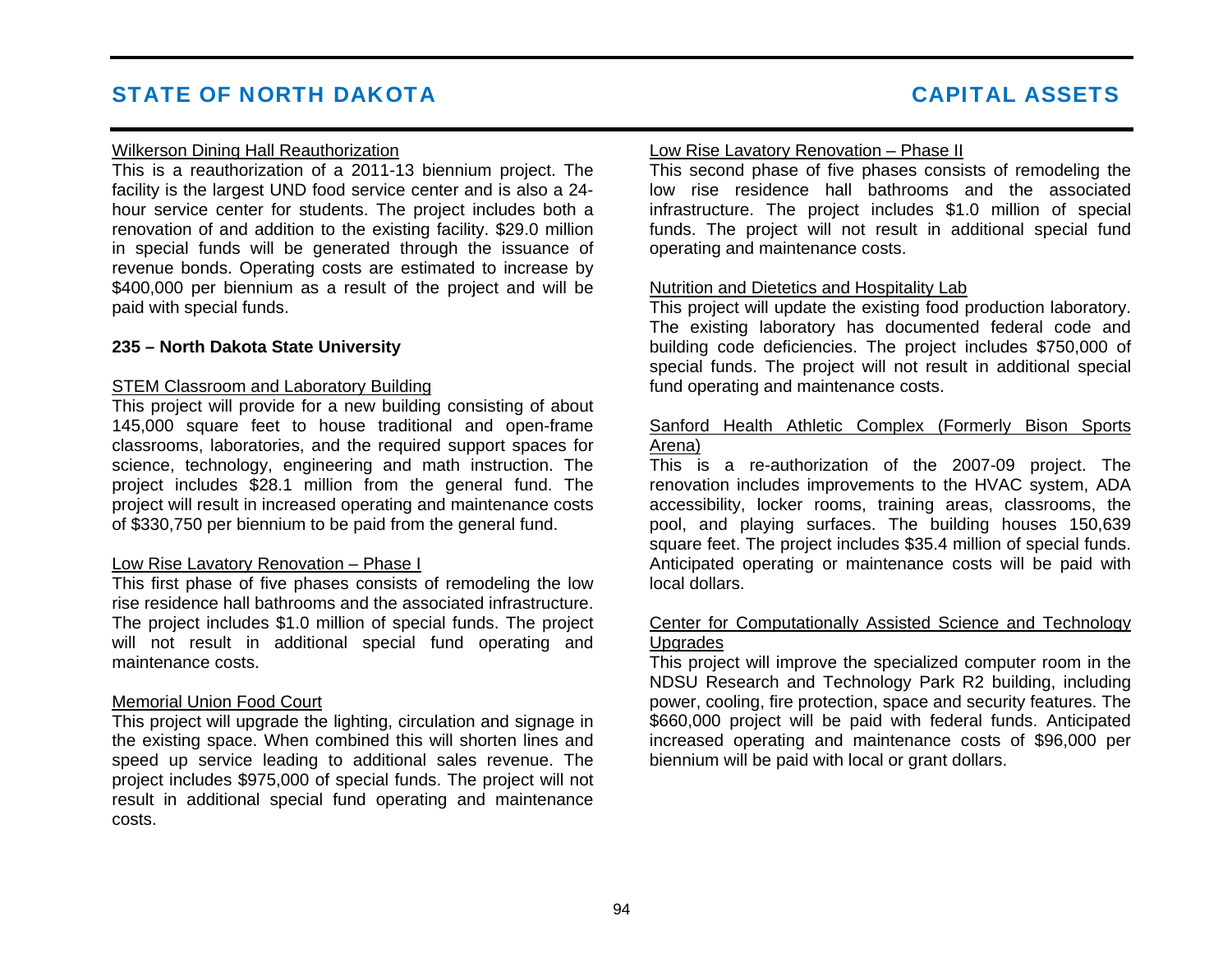#### **238 – North Dakota State College of Science**

#### Old Main Renovation

This project will renovate the iconic building at NDSCS. The 1891 building comprises 34,126 gross square feet. The project will address health, safety, ADA, and code issues. The project includes \$8.1 million from the general fund. No net additional operating or maintenance costs are anticipated. The project also includes the removal of two buildings (Burch and Hektner Halls) that, because of environmental and structural/ infrastructure concerns are considered too expensive to renovate, reducing the campus' on-going maintenance.

#### Football Complex Renovation

This is a reauthorization from the 2011-13 biennium. This project includes renovation of the existing football complex including new locker rooms, public restrooms, stadium entrance, a new roof for the press box, concessions area, alumni room, and other miscellaneous repairs at a total cost of \$1.4 million of special funds. Any increase in operating or maintenance will be paid with special funds.

#### **239 – Dickinson State University**

#### Theodore Roosevelt Presidential Library

This authorization will allow for construction of a Theodore Roosevelt Presidential Library, working through a non-profit organization. The \$9.0 million project includes \$6.0 million from the general fund and \$3.0 million in non-state matching funds. Match funds must be raised prior to use of any state dollars. An additional \$6.0 million is available for the project from the general fund only if the July 1, 2013 unobligated balance and fiscal year 2014 general fund revenues exceed the legislative forecast by three and one-half percent. If the contingency is met, the total project budget will be \$15.0 million. Size of the building and additional operating and maintenance costs are unknown at this time.

#### **240 – Mayville State University**

#### Old Gymnasium / Health Education Facility

This project will demolish the existing 14,000 square foot gymnasium and replace it with about 37,000 square feet of new multi-purpose educational space. The project includes \$5.5 million from the general fund. The addition will result in additional general fund operating and maintenance costs of \$80,000 per biennium.

#### Campus-wide Drainage Improvements

This project will install a water conveyance system, expand the drainage ditch, provide a storm water pump lift station, relocate a primary road, and pave a gravel parking lot. The project includes \$2.2 million from the general fund. The project will not result in additional general fund operating and maintenance costs.

#### **241 – Minot State University**

#### Plant Services Building

This project will relocate the plant services building and support, including state fleet vehicles and maintenance equipment/supplies, to the perimeter of the campus. The existing building will be re-purposed inexpensively. The nearly 20,000 square foot project includes \$1.7 million from the general fund, \$1,785 of special funds and \$676,000 of carryover for total project cost of \$2.4 million. No net increase in operating and maintenance expenses is anticipated.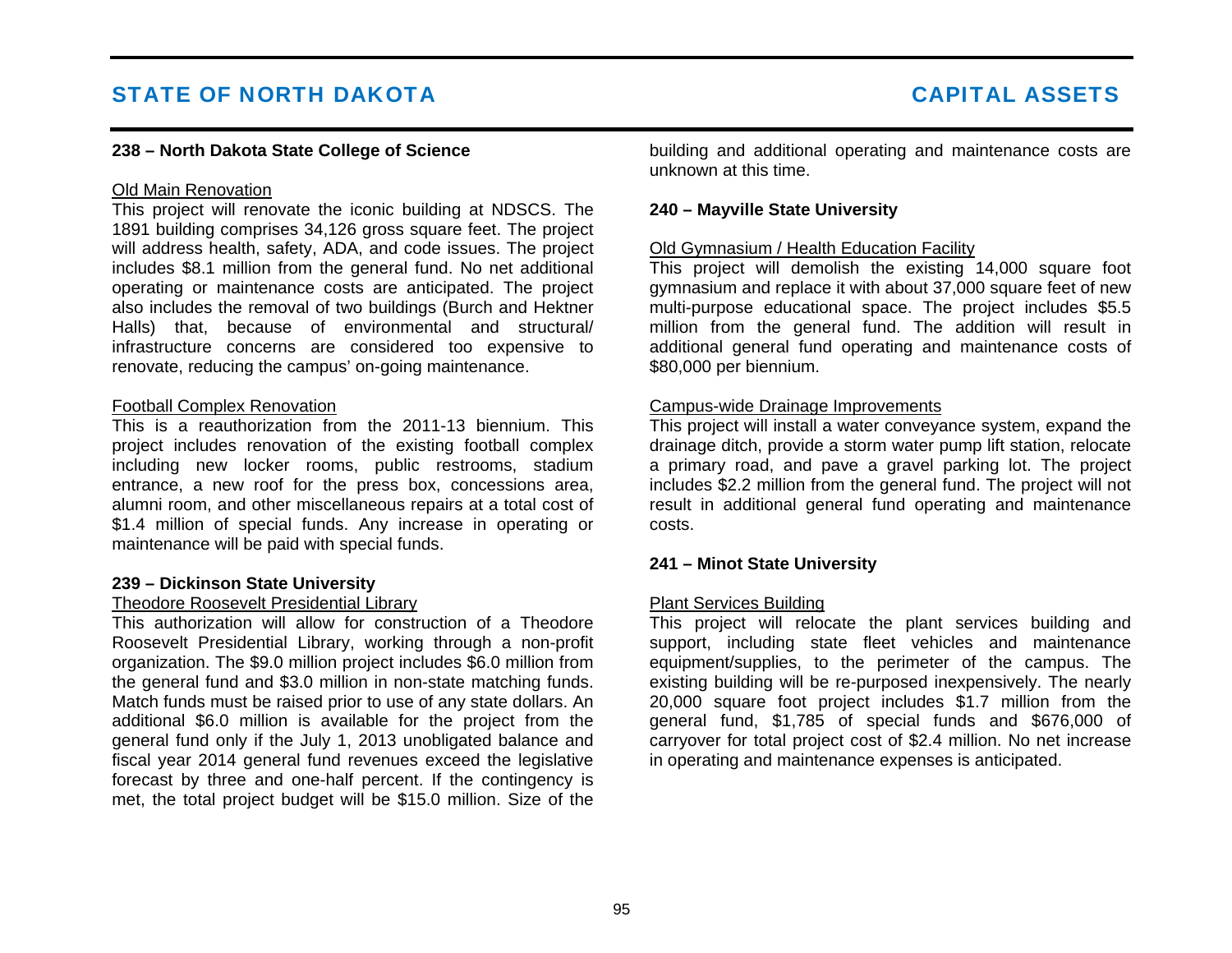#### Renovation of Campus Athletic Facilities

This project will provide improvements to Herb Parker Stadium and the Dome. The stadium improvements include a new press box, concessions, suites, and restrooms. The Dome will receive new seating, a video screen board, and a food court. The project includes \$11.8 million of special funds. No net increase in operating and maintenance expenses is anticipated.

#### **242 – Valley City State University**

#### Vangstad Hall Renovation

This project will renovate approximately 22,500 square feet of existing space to provide a new home for the Business Department and a new Learning Center. The project includes \$3.5 million from the general fund. No net increase in operating or maintenance is expected.

#### WE Osmon Fieldhouse Addition Phase II

This project will provide a nearly 22,400 square foot addition to the existing fieldhouse including lockers, trainer space, laundry, storage, weight training, and lobby/concessions. The project includes \$4.7 million of special funds. The project will result in additional general fund operating and maintenance expenses of \$179,080 per biennium.

#### Hillside Slope Failure

This project will provide slope stabilization for the steep slope on the south side of the campus near the McCarthy and Steam plant buildings. The slope has been gradually degrading for some time, but has accelerated in the past few years to the point where it is becoming unsafe. The project includes \$480,510 from the general fund and \$100,000 of local funds. The project will not require an increase in operating or maintenance.

#### **243 – Dakota College at Bottineau**

#### Campus Backup Generator

This project will provide a generator for critical campus infrastructure preventing building internal systems from freezing during extended power outages during the winter. The project includes \$375,820 from the general fund. No net increase in operating and maintenance funds is anticipated.

#### Thatcher Hall Heating System Upgrade

This project will replace all steam and condensate piping, hot water heating piping, valves, traps, insulation and associated pumps in Thatcher Hall which was constructed in 1949. The project includes \$769,500 from the general fund. No increase in operating and maintenance funds is anticipated.

#### Gross Hall Update

This project will renovate 39 dorm rooms and 2 central restrooms. Renovations include new furniture, fixtures, ceiling tiles, carpeting, lighting, windows and doors. The project includes \$732,460 of special funds. No net increase in operating and maintenance funds is anticipated.

#### Mead Hall Update

This project will renovate the dorm rooms and central restrooms. Renovations include new furniture, fixtures, ceiling tiles, carpeting, lighting, windows and doors. In addition, this project will include installation of an elevator and an overhaul of the mechanical and electrical systems. The project includes \$1.2 million of special funds. No net increase in operating and maintenance funds is anticipated.

#### Milligan Hall Remodel/Update

This project will renovate the existing 600 square foot single rooms into double suite units. Renovations include new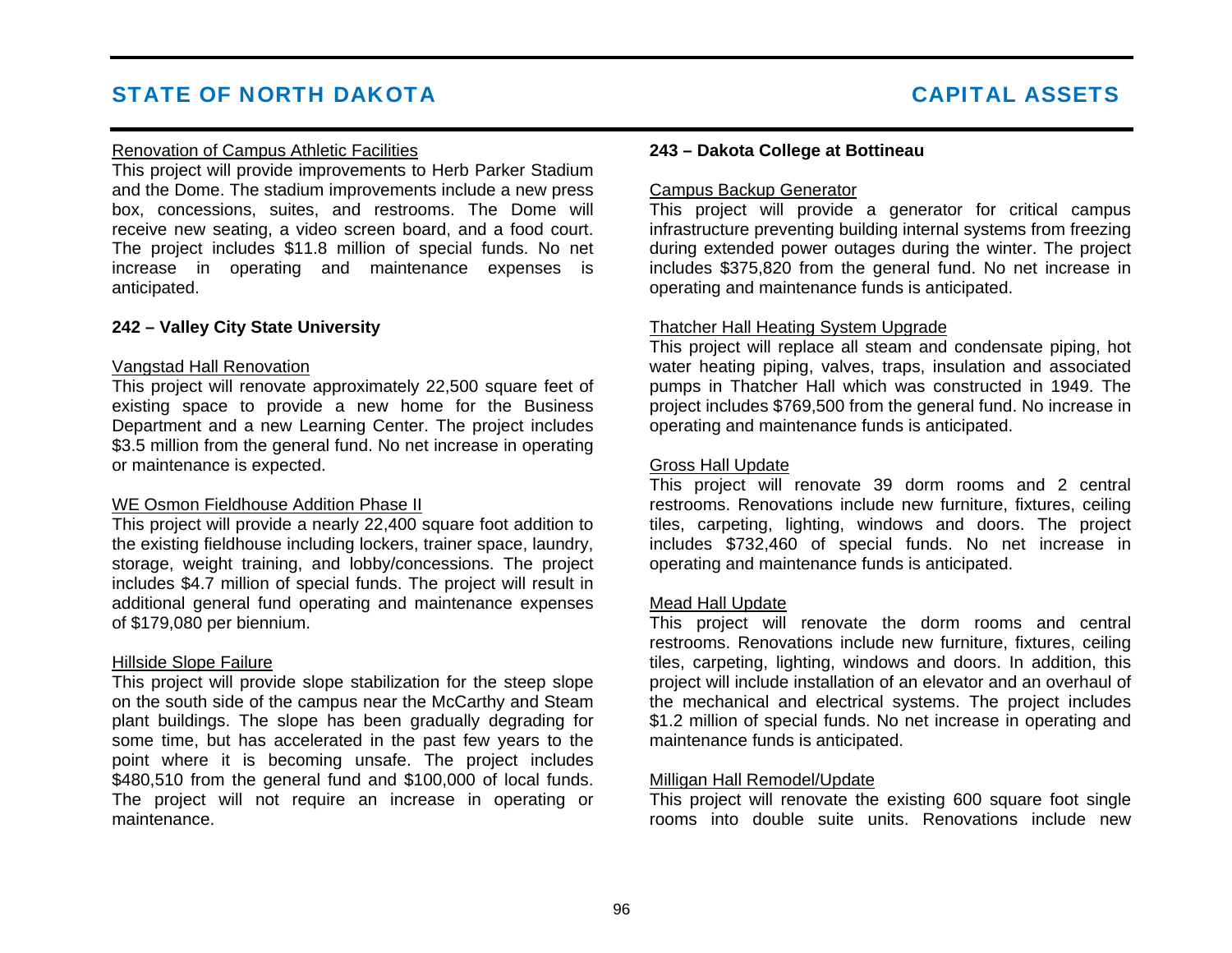furniture, fixtures, ceiling tiles, carpeting, lighting, windows and doors. This project also includes an overhaul of the mechanical and electrical systems. The project includes \$896,743 of special funds. No net increase in operating and maintenance funds is anticipated.

#### Old Main Remodel

This project will renovate the existing Old Main building and repurpose it as the Old Main Conference Center. The building will house large and small meeting rooms, a kitchen, a coffee shop, and a theatre/ballroom. The project includes \$4.8 million of special funds. The project will result in additional special fund operating and maintenance costs of \$286,000 per biennium.

#### **244 – North Dakota Forest Service**

#### Nursery Freezer Conversion and Shop Facility

This project will provide 5,500 square feet of freezer space increasing seedling capacity from 120,000 to 500,000. The other component is a 2,500 square foot heated shop for servicing, reconditioning, and fabricated specialized nursery equipment. The project includes \$785,000 from the general fund. The project will result in additional general fund operating and maintenance costs of \$30,600 per biennium.

#### **313 –Veterans' Home**

#### Resident Workshop

This project will provide an addition to the new Veterans Home for a resident workshop. The workshop will be 4,542 square feet for a total cost of \$788,200. The project will provide separate space for wood working, arts and crafts, ceramics and space needed for various pieces of equipment. The addition will have a brick exterior, a fire suppression system and special makeup air flow to deal with chemicals.

#### **504 – Highway Patrol**

#### Training Facility Phase I

This project will begin the replacement of the existing 180 x 720 foot course at BSC with a new 300 x 1,000 foot course located at a safer location east of Bismarck. The project also commences construction of a 12,800 square foot indoor weapons range. The project includes \$4,350,000 from the general fund and \$650,000 of special funds for a total project cost of \$5,000,000. The increase in operating and maintenance expenses is estimated at \$41,760 from the general fund and \$6,240 of special funds for a total increase of \$48,000.

#### **530 – Department of Corrections and Rehabilitation**

#### Missouri River Correctional Center Flood Hazard Mitigation

This project will provide a series of flood control measures for the Missouri River Correctional Center and surrounding properties. The project includes \$349,950 from the general fund. No increase in operating and maintenance funds is anticipated.

#### **540 – Adjutant General**

#### Total 100 Percent Federal Construction

This authority represents the historical expenditures for the Army Guard Contracts line. The spending authority includes \$22.0 million of federal funding. The National Guard Bureau has not yet approved funding or specific projects for the 2013- 15 biennium. Any increase in operating and maintenance costs will be paid within the agency's budget.

### State Radio Expansion Project

This project will provide a new Communications Center area of approximately 2,016 square feet including three new dispatch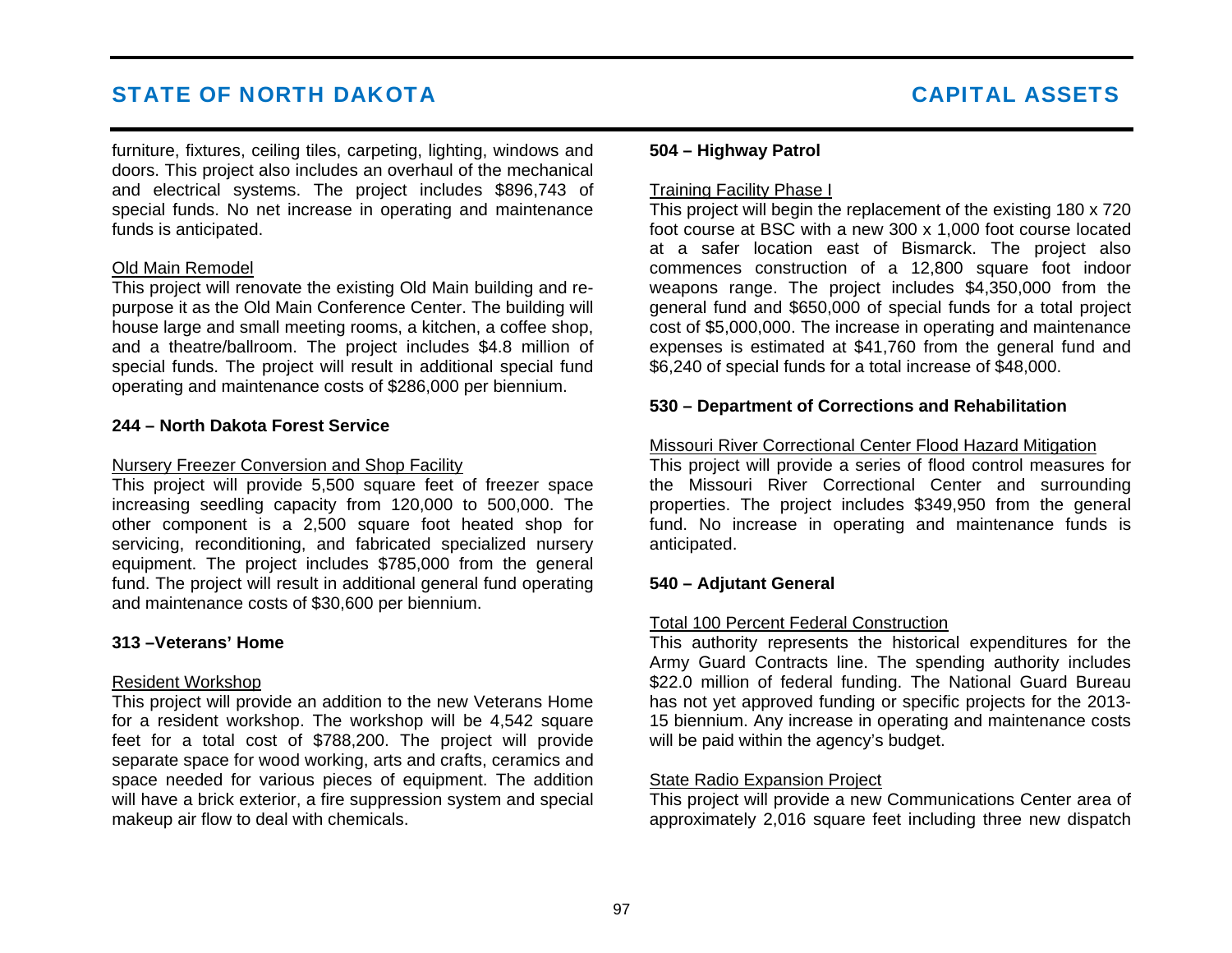consoles. The project includes \$960,000 from the general fund. The project will result in additional operating and maintenance expenses of \$16,128 per biennium to be paid from the general fund.

#### State Radio Fire Suppression System

This project will provide a new chemical-based fire suppression system to replace the current water-based suppression system. This will minimize destruction of valuable equipment should it be activated. The project includes \$210,000 from the general fund. No increase in operating and maintenance funds is anticipated.

#### **630 – NDSU Extension Service**

#### 4-H Camp

This project has four components. Three existing cabins will be renovated. The Main Lodge will become ADA accessible, and be provided with new heat and air conditioning. Outdoor program amenities will be enhanced and a new multipurpose camp building will be constructed. The project includes \$950,000 from the general fund and \$950,000 of special funds for a project total of \$1.9 million. An increase in operating and maintenance expenses is estimated at \$61,000 per biennium to be paid within the agency's budget.

#### **640 – NDSU Main Research Center**

#### Agronomy Laboratories

This \$5.9 million general fund project includes the construction of agronomy laboratories at four research extension centers (REC). The first project is a new 10,040 square foot agronomy laboratory at the Carrington REC. This will replace a 1962 potato warehouse that has quality control and worker safety issues. The second project is a new 8,000 square foot agronomy laboratory at the Hettinger REC. This will replace a converted granary with similar issues as Carrington. Third, a new 5,000 square foot building will be constructed at the Langdon REC which currently does not have a dedicated facility to store, process and perform necessary research testing. Finally, a 2,800 square foot laboratory will be constructed at the Central Grasslands REC to conduct forage research tests. The increase in operating and maintenance expenses is unknown at this time.

#### **720 – Game and Fish Department**

Lonetree Wildlife Management Area - Heated Storage Building This project provides for the construction of a 1,125 square foot building or addition to the existing shop. The project will provide additional heated storage space for maintenance and storage of department equipment. The project includes \$150,000 in federal funds. No increase in operating or maintenance is anticipated.

#### **750 – Department of Parks and Recreation**

#### Lake Metigoshe State Park – Road Repairs

This project will provide renovation, repair and asphalt overlay of 1,800 feet on the main park entrance road. The project includes \$960,000 from the general fund. No increase in operating and maintenance funds is anticipated.

#### Lake Sakakawea State Park – Marina Dock Purchase

This authorization will allow the agency to purchase the existing Captain Kit's Marina and assure long term viability in this public marina. The project includes \$378,500 from the general fund and \$378,500 from special funds. No net additional operating or maintenance costs are anticipated.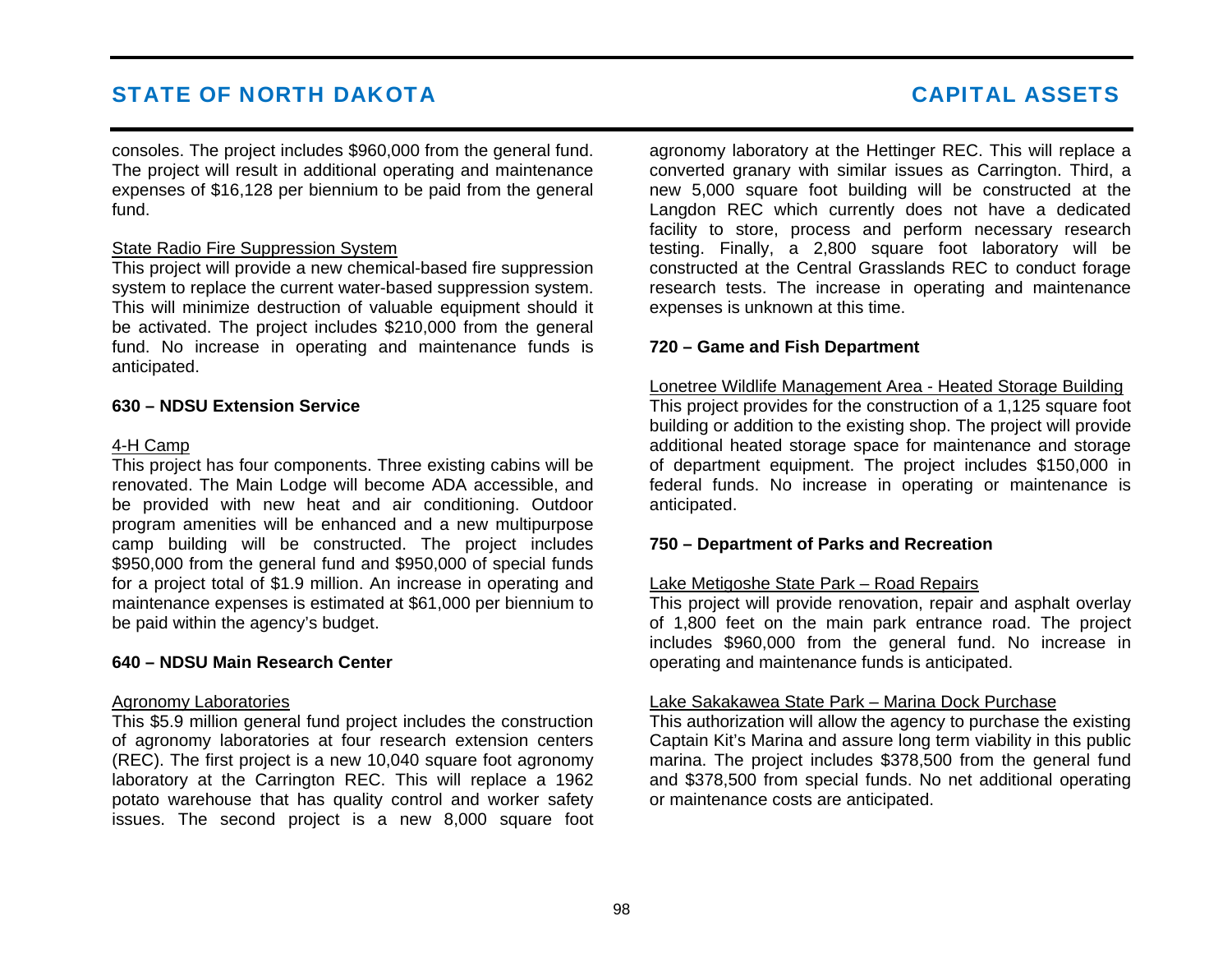#### Fort Stevenson State Park – Administrative Office/Visitor Contact Facility

This project will provide a new facility at the entrance to the park. Similar to the Lake Sakakawea State Park Visitor Center, the new Visitor Center will provide an energy efficient, ADA and code compliant structure. The project includes \$750,000 from the general fund. No net additional operating or maintenance costs are anticipated.

#### Icelandic State Park – Interpretive Exhibit Completion

The Icelandic State Park received an appropriation in the 2009- 11 biennium for an addition to the park heritage center. This project will complete the natural heritage component by providing for the design and installation of interpretive exhibits. The project includes \$200,000 from special funds. The special funds include \$50,000 of local funds to be raised from nonstate sources. No net additional operating or maintenance costs are anticipated.

#### Lewis and Clark State Park – Campsite Expansion

This project provides an additional 25 camping sites at a park that is operating at nearly 100.0 percent capacity. The project includes \$520,000 from the general fund. No net additional operating or maintenance costs are anticipated.

#### Lake Sakakawea State Park – Comfort Station Replacement

This project would remove the existing 1975 comfort station and replace it with a new energy efficient, accessible, and code compliant comfort station similar to the one recently added at Ft. Lincoln State Park. The project includes \$300,000 from the general fund and \$200,000 from federal funds. No net additional operating or maintenance expenses are expected.

#### **801 – Department of Transportation**

#### Land and Buildings

This project includes three section/equipment buildings, and three salt storage buildings. The locations are based on highest needs and priorities. The project includes \$5,197,400 of special funds. Any increase in operating and maintenance will be paid within the agency's budget.

#### Radio Sites

This project will provide ten prefabricated buildings including a generator, concrete pad, propane tank, and fencing. The project includes \$1,200,000 of special funds. Any increase in operating and maintenance will be paid within the agency's budget.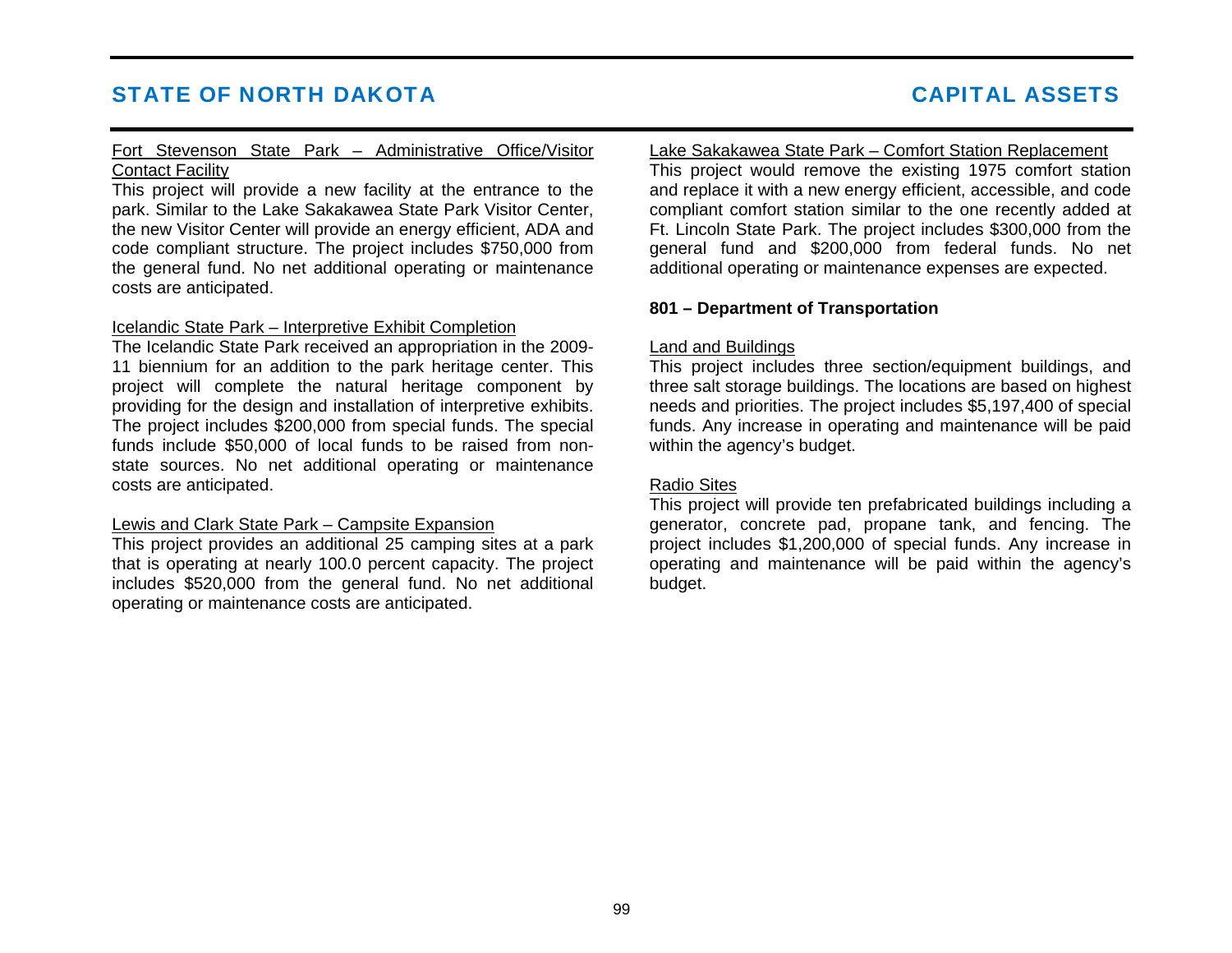#### EXTRAORDINARY REPAIRS

Extraordinary repairs include expenditures for substantial repairs and improvements to buildings and infrastructure. The Fiscal Management Division of OMB uses a building and infrastructure renewal formula, based on industry standards, to generate an estimate of total dollars that should be spent to adequately maintain buildings and infrastructure.

For large agencies with numerous facilities, the formula generates a pool to be used to address extraordinary repair needs. Some buildings will not have extraordinary repair needs during the biennium; other buildings may have extraordinary repair needs that differ from the formula amount. Newer buildings will normally require fewer repairs than older buildings. The pooled resources from all buildings and infrastructure in the formula will be applied by the agency to the areas of greatest need. However, many agencies have few buildings and minimal infrastructure, limiting the flexibility provided by pooling resources.

The formula driven calculations may not always reflect actual repair needs. Therefore, although the formula is used to guide agencies and OMB in requesting and recommending repair dollars, actual requests and recommendations may be higher or lower than formula amounts.

#### *Extraordinary Repairs – Buildings*

Formulas are generally used to calculate the cost to adequately maintain buildings. The formula used by the Fiscal Management Division is based on the following premises:

• The formula reflects current building valuation.

- The formula recognizes that as a general policy, fewer resources should be directed to building renewal than the cost of building replacement.
- The formula recognizes that older buildings require proportionally more repair funds than do newer buildings.
- The formula reflects the effects of building repair projects already accomplished.
- The formula is applied to an entire facility system in an actuarial manner, generating a pool of funds to be used on extraordinary repairs.

### *Building Formula*

The annual extraordinary repairs formula for buildings is as follows:

Buildings 5 years old or older at mid-year of biennium

*Building Replacement Value x 2% = Formula Amount* 

Buildings less than 5 years old

*\$0* 

#### *Building Value Factor*

The North Dakota Century Code requires that all state buildings built after 1939 be insured at replacement value. The building's insured value is used as the building replacement value for the formula calculation. All state-owned buildings are insured through the fire and tornado fund.

#### *Building Age*

The building age is determined by subtracting the year a building was built or extensively renovated from 2014, the mid-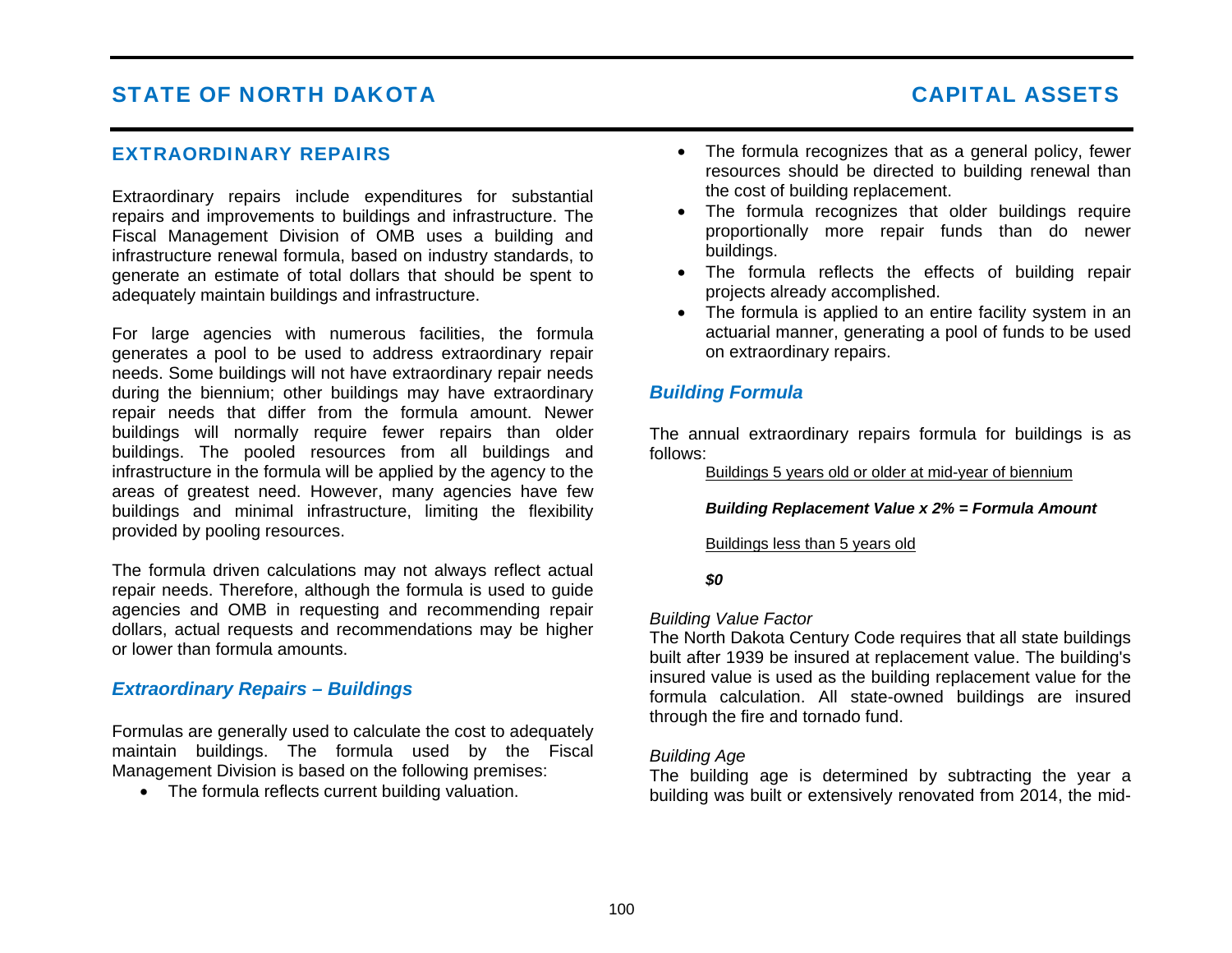year in the 2013-15 biennium. For example, if a building was built or renovated in 1973, the building age is 41 (2014-1973).

### *Extraordinary Repairs – Infrastructure*

Infrastructure is defined as a structure outside of and apart from a building, but necessary to the function of the building. Examples of infrastructure include water and sewer lines, electrical lines, parking lots, sidewalks and roads.

Recognizing that formulas based on building value would not provide adequate funding for infrastructure needs, the Fiscal Management Division of OMB has adopted a formula for calculating costs of extraordinary repairs to infrastructure.

Because, in some cases, the value and age of infrastructure are difficult to determine, the infrastructure formula is based on the replacement value of various infrastructure components.

#### *Infrastructure Formula*

The annual extraordinary repairs formula for infrastructure is as follows:

> *P X R = Formula Amount P = Infrastructure renewal percentage R = Infrastructure replacement value (per unit value times the number of units)*

#### *Infrastructure Renewal Percentage*

The infrastructure renewal percentage is the straight line depreciation over the normal life of the item. For example, the infrastructure renewal percentage for an item with a 20-year normal life is 5.0 percent.

#### *Infrastructure Replacement Value*

Infrastructure is valued at replacement cost. Expertise from the Facility Management Division of OMB was used to determine replacement costs and parameters applicable to the valuation of the numerous types of infrastructure.

The schedule on the following page shows amounts appropriated for each state agency for extraordinary repairs for the 2013-15 biennium. The chart also compares the appropriation to the amount calculated through the building and infrastructure formulas.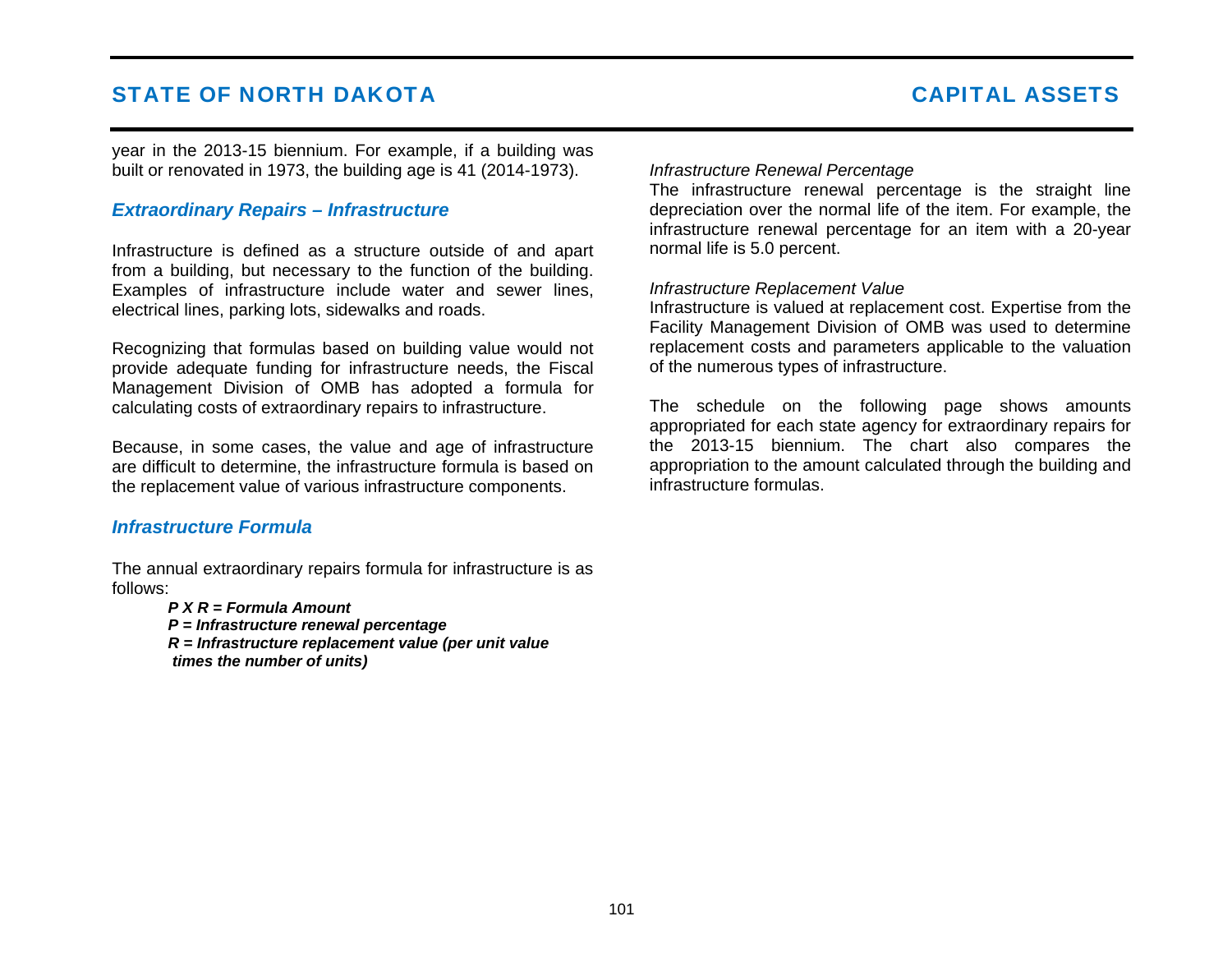# **Extraordinary Repairs Appropriations - 2013-15**

|     |                                        |                 |                       |                |                      | $%$ of              |
|-----|----------------------------------------|-----------------|-----------------------|----------------|----------------------|---------------------|
|     |                                        | <b>Building</b> | <b>Infrastructure</b> | <b>Total</b>   | <b>Total</b>         | <b>Formula</b>      |
| No. | <b>AgencyName</b>                      | <b>Formula</b>  | <b>Formula</b>        | <b>Formula</b> | <b>Appropriation</b> | <b>Appropriated</b> |
| 110 | Office of Management and Budget        | \$7,603,281     | \$722,008             | \$8,325,289    | \$8,948,793          | 107.5%              |
| 112 | Information Technology Department      | 54,076          |                       | 54,076         | 8,111                | 15.0%               |
| 117 | Office of the State Auditor            |                 |                       |                | 40,000               | 100.0%              |
| 215 | <b>ND University System</b>            |                 |                       |                | 10,000,000           | 100.0%              |
| 227 | <b>Bismarck State College</b>          | 2,076,212       | 781,336               | 2,857,548      | 207,673              | 7.3%                |
| 228 | Lake Region State College              | 813,254         | 193,301               | 1,006,555      | 155,367              | 15.4%               |
| 229 | <b>Williston State College</b>         | 1,159,220       | 420,353               | 1,579,573      | 197,801              | 12.5%               |
| 230 | University of North Dakota             | 22,262,794      | 8,043,940             | 30,306,734     | 4,504,321            | 14.9%               |
| 235 | North Dakota State University          | 14,226,278      | 4,577,567             | 18,803,845     | 2,732,244            | 14.5%               |
| 238 | ND State College of Science            | 5,172,632       | 1,723,117             | 6,895,749      | 953,713              | 13.8%               |
| 239 | <b>Dickinson State University</b>      | 2,397,789       | 383,837               | 2,781,626      | 409,078              | 14.7%               |
| 240 | Mayville State University              | 1,783,012       | 495,240               | 2,278,252      | 279,297              | 12.3%               |
| 241 | <b>Minot State University</b>          | 4,806,771       | 988,099               | 5,794,870      | 899,620              | 15.5%               |
| 242 | Valley City State University           | 2,074,915       | 669,727               | 2,744,642      | 658,319              | 24.0%               |
| 243 | Dakota College - Bottineau             | 614,863         | 156,572               | 771,435        | 115,507              | 15.0%               |
| 244 | North Dakota Forest Service            | 98,320          | 197,818               | 296,138        | 44,962               | 15.2%               |
| 252 | School for the Deaf                    | 677,787         | 163,962               | 841,749        | 1,128,521            | 134.1%              |
| 253 | <b>ND Vision Services</b>              | 235,762         |                       | 235,762        | 3,318,000            | 1407.4%             |
| 301 | ND Department of Health                | 370,189         |                       | 370,189        | 319,350              | 86.3%               |
| 313 | Veterans Home                          | 410,659         | 423,098               | 833,757        | 1,142,000            | 137.0%              |
| 325 | Department of Human Services           | 6,700,478       | 3,608,145             | 10,308,623     | 2,631,008            | 25.5%               |
| 380 | Job Service North Dakota               | 819,889         | 80,059                | 899,948        |                      | 0.0%                |
| 412 | Aeronautics Commission                 |                 | 89,737                | 89,737         | 330,000              | 367.7%              |
| 471 | Bank of North Dakota                   | 442,341         | 41,366                | 483,707        |                      | 0.0%                |
| 485 | Workforce Safety and Insurance         | 921,750         | 78,392                | 1,000,142      |                      | 0.0%                |
| 504 | <b>Highway Patrol</b>                  | 179,547         |                       | 179,547        | 121,000              | 67.4%               |
| 530 | Dept of Corrections and Rehabilitation | 5,353,004       | 1,287,997             | 6,641,001      | 2,779,446            | 41.9%               |
| 540 | Office of the Adjutant General         | 7,768,769       | 5,251,445             | 13,020,214     | 8,000,000            | 61.4%               |
| 640 | NDSU Main Research Center              | 1,396,990       | 1,060,025             | 2,457,015      | 1,340,465            | 54.6%               |
| 649 | Agronomy Seed Farm                     | 83,112          | 49,874                | 132,986        |                      | 0.0%                |
| 665 | ND State Fair                          |                 |                       |                | 2,750,000            | 100.0%              |
| 701 | <b>Historical Society</b>              | 699,312         | 1,032,162             | 1,731,474      | 309,721              | 17.9%               |
| 720 | Game and Fish Department               | 728,399         |                       | 728,399        | 1,527,041            | 209.6%              |
| 750 | Parks and Recreation Dept              | 900,631         | 4,933,330             | 5,833,961      | 1,057,894            | 18.1%               |
| 770 | <b>State Water Commission</b>          | 43,938          | 12,719                | 56,657         |                      | 0.0%                |
| 801 | Dept of Transportation                 | 3,587,070       | 935,764               | 4,522,834      | 6,000,000            | 132.7%              |
|     | <b>TOTALS</b>                          | \$96,463,044    | \$38,400,990          | \$134,864,034  | \$62,909,252         | 46.6%               |